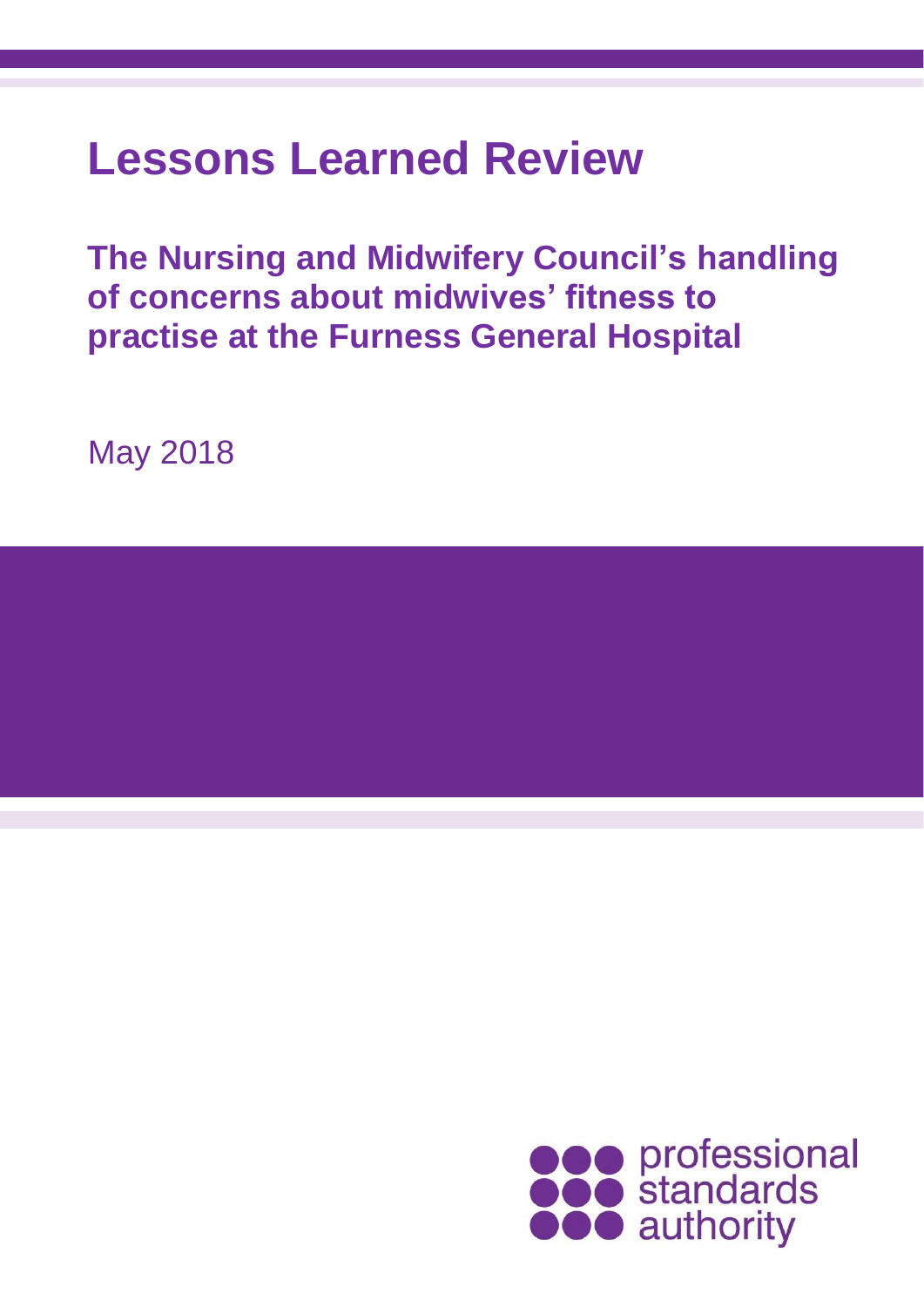#### **About the Professional Standards Authority**

The Professional Standards Authority for Health and Social Care<sup>1</sup> promotes the health, safety and wellbeing of patients, service users and the public by raising standards of regulation and voluntary registration of people working in health and care. We are an independent body, accountable to the UK Parliament.

We oversee the work of nine statutory bodies that regulate health professionals in the UK and social workers in England. We review the regulators' performance and audit and scrutinise their decisions about whether people on their registers are fit to practise.

We also set standards for organisations holding voluntary registers for people in unregulated health and care occupations and accredit those organisations that meet our standards.

To encourage improvement, we share good practice and knowledge, conduct research and introduce new ideas including our concept of right-touch regulation.<sup>2</sup> We monitor policy developments in the UK and internationally and provide advice to governments and others on matters relating to people working in health and care. We also undertake some international commissions to extend our understanding of regulation and to promote safety in the mobility of the health and care workforce.

We are committed to being independent, impartial, fair, accessible and consistent. More information about our work and the approach we take is available at [www.professionalstandards.org.uk](http://www.professionalstandards.org.uk/)

 $\overline{a}$ <sup>1</sup> The Professional Standards Authority for Health and Social Care was previously known as the Council for Healthcare Regulatory Excellence.

<sup>2</sup> The Professional Standards Authority. 2015. *Right-touch regulation – revised*. Available at: [www.professionalstandards.org.uk/policy-and-research/right-touch-regulation](http://www.professionalstandards.org.uk/policy-and-research/right-touch-regulation) [Accessed: 14/05/2018].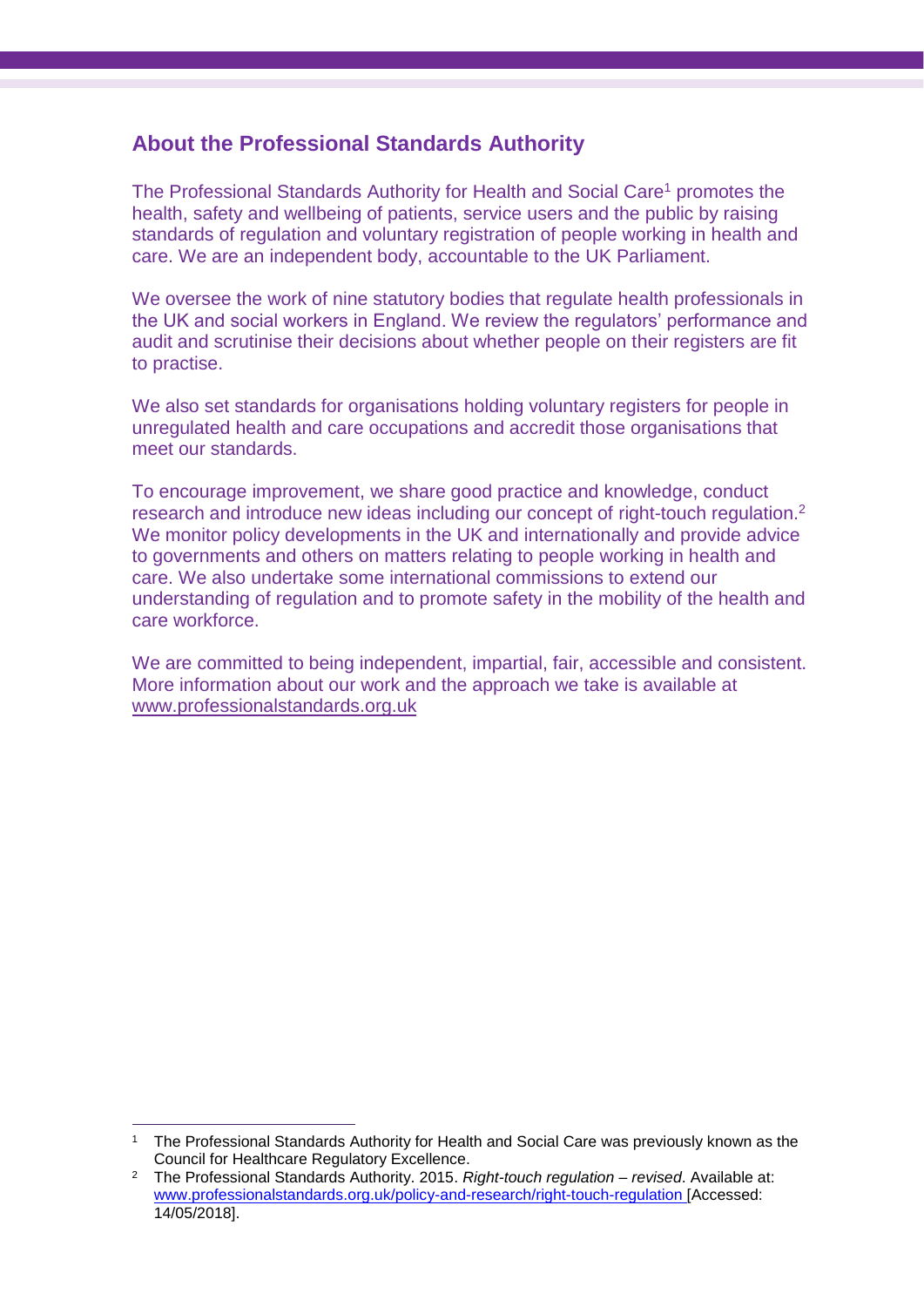#### **From the Chief Executive**



The Rt Hon Jeremy Hunt MP Secretary of State Department of Health and Social Care 39 Victoria Street London SW1H 0EU

27 April 2018

Dear Secretary of State,

I am pleased to submit the Authority's *Lessons Learned Review* of the Nursing and Midwifery Council's handling of allegations against midwives working at Furness General Hospital. The review has been prepared in accordance with the Terms of Reference set out and approved in the Department of Health's letter of 16 March 2017.

This is to some extent an historical review. The tragic deaths of babies and in some cases mothers took place between 2004 and 2016. The passage of time however does not lessen the seriousness of the events as they unfolded nor the importance of learning from them. The NMC has made clear to us that it has done and intends to continue to do so.

We are grateful to the families who spoke to us and shared their experiences however painful it was. They generously allowed us to reflect their knowledge in this review. Many other witnesses provided us with valuable information including the Cumbria Police. We thank them.

These matters have already been subject to an investigation chaired by Dr Bill Kirkup CBE We have relied substantially on his report and we are grateful for his personal assistance to us.

This Review recognises the many changes and improvements the NMC has made but I highlight here two areas where further consideration is needed; the NMC's approach to the value of evidence from and communication with patients and the NMC's commitment in practice to transparency.

We are grateful to the NMC Chief Executive, the former and present Directors of Fitness to Practise and the many other members of NMC staff who assisted us.

Yours sincerely

Hany Cayton

Harry Cayton CBE Chief Executive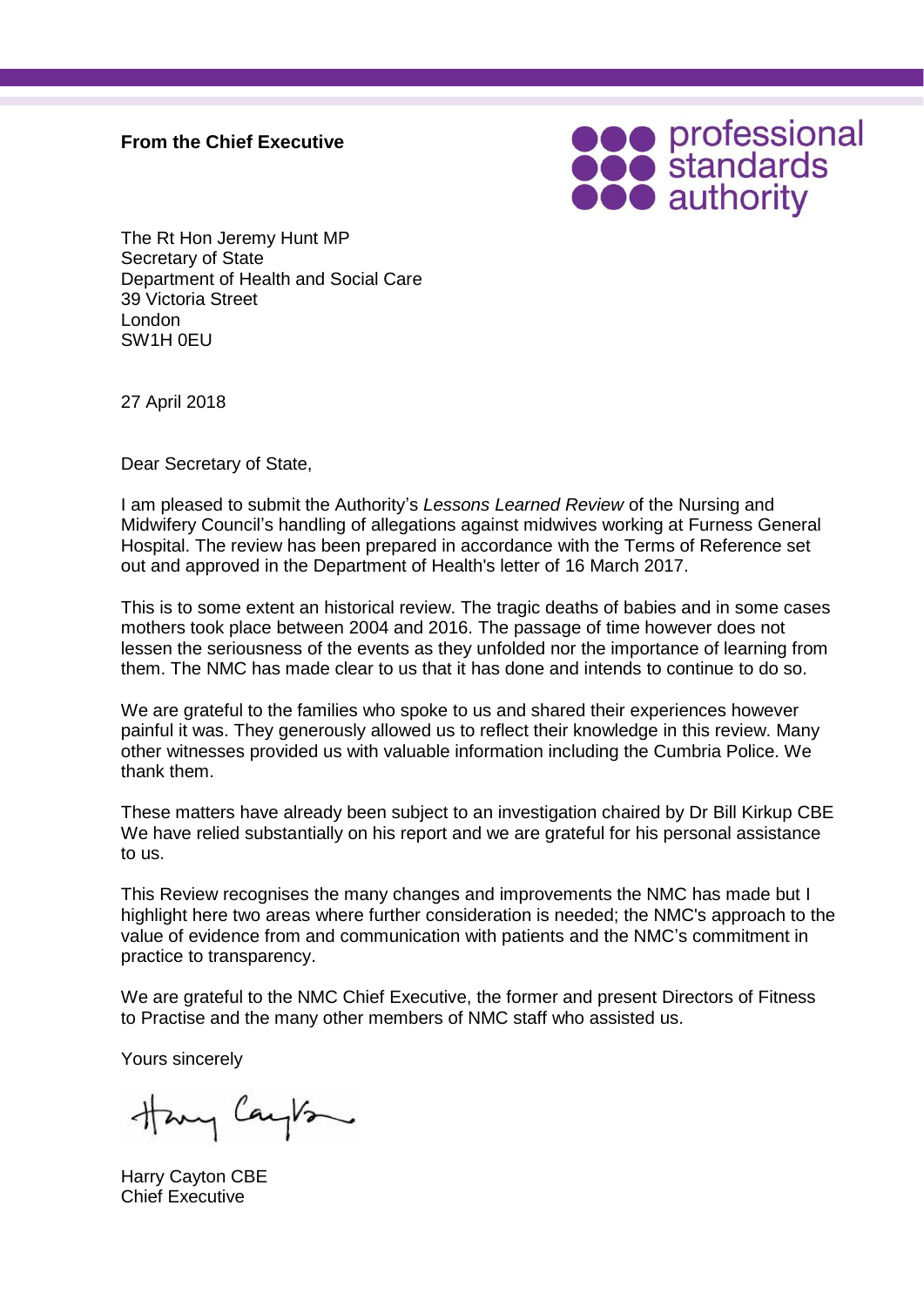## **Contents**

| Annex A: Chronology of the main events surrounding the NMC's handling76<br>of the FGH midwives' cases |  |
|-------------------------------------------------------------------------------------------------------|--|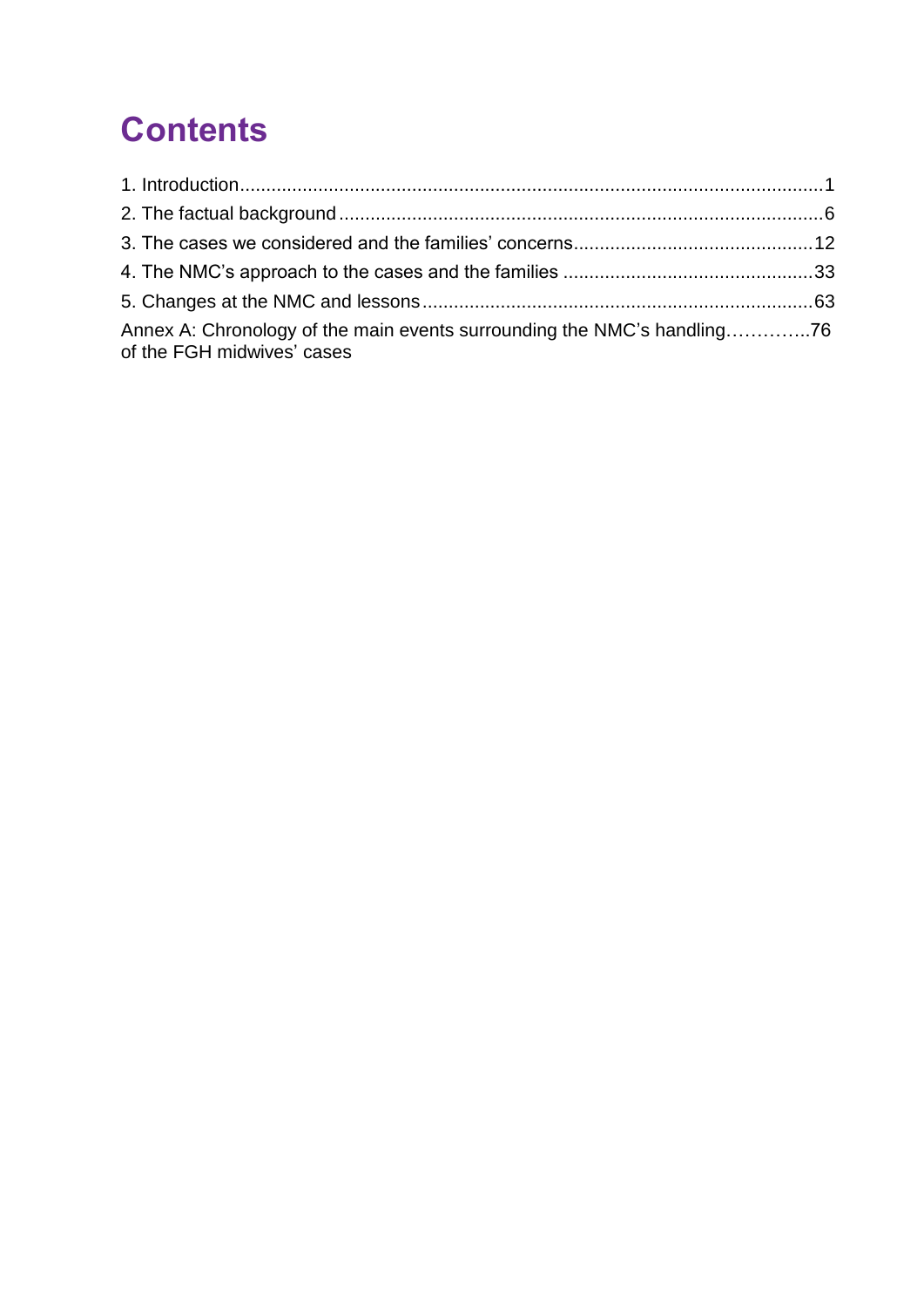## <span id="page-4-0"></span>1. Introduction

 $\overline{a}$ 

- 1.1 In February 2017, the Secretary of State for Health asked the Professional Standards Authority (the Authority) to undertake a 'lessons learned' review of the Nursing and Midwifery Council's (NMC) handling of concerns about midwives at the University Hospitals of Morecambe Bay NHS Foundation Trust (the Trust). **3** The NMC supported that decision and welcomed the review.
- 1.2 The concerns arose between 2004 and 2014 and were the subject of an independent Investigation conducted by Dr Bill Kirkup CBE<sup>4</sup> which found serious concerns about the clinical competence and integrity of the midwifery unit at Furness General Hospital (FGH). During that period there were several avoidable deaths of mothers and babies. The NMC received its first complaint about midwives at the hospital in 2009. It did not complete its work until July 2017.
- 1.3 Our terms of reference approved by the Secretary of State were:

'1. To review the handling by the NMC of the complaints against midwives in the University Hospitals of Morecambe Bay NHS Foundation Trust arising out of events in 2008 and later and, in particular:

- a) The NMC's approach to managing the complaints;
- b) The administration of the cases; and
- c) The relationship management with witnesses, registrants and other key stakeholders

2. To identify lessons for the NMC (and other regulators) about its handling of these cases and its approach to relationships with witnesses and other stakeholders.

3. In the light of the NMC's present procedures to make further recommendations if necessary for changes to its processes and approach.

The review will not look at the substance of the NMC's decisions or its panels' decisions on the facts of individual cases and whether to proceed with them. It will look particularly at matters of patient protection, the NMC's communications with families, including the NMC's handling of recent subject access and freedom of information requests.'

1.4 As our terms of reference make clear, this is a 'lessons learned' review which means that our review does not:

 $3$  Letter from the Deputy Director – Professional Regulation, Department of Health to Harry Cayton CBE dated 17 February 2017.

<sup>4</sup> Dr Bill Kirkup CBE. (March 2015) *The Report of the Morecambe Bay Investigation*. Available at: [www.gov.uk/government/uploads/system/uploads/attachment\\_data/file/408480/47487\\_MBI\\_Accessible\\_v](http://www.gov.uk/government/uploads/system/uploads/attachment_data/file/408480/47487_MBI_Accessible_v0.1.pdf) [0.1.pdf](http://www.gov.uk/government/uploads/system/uploads/attachment_data/file/408480/47487_MBI_Accessible_v0.1.pdf) [Accessed: 22/02/2018].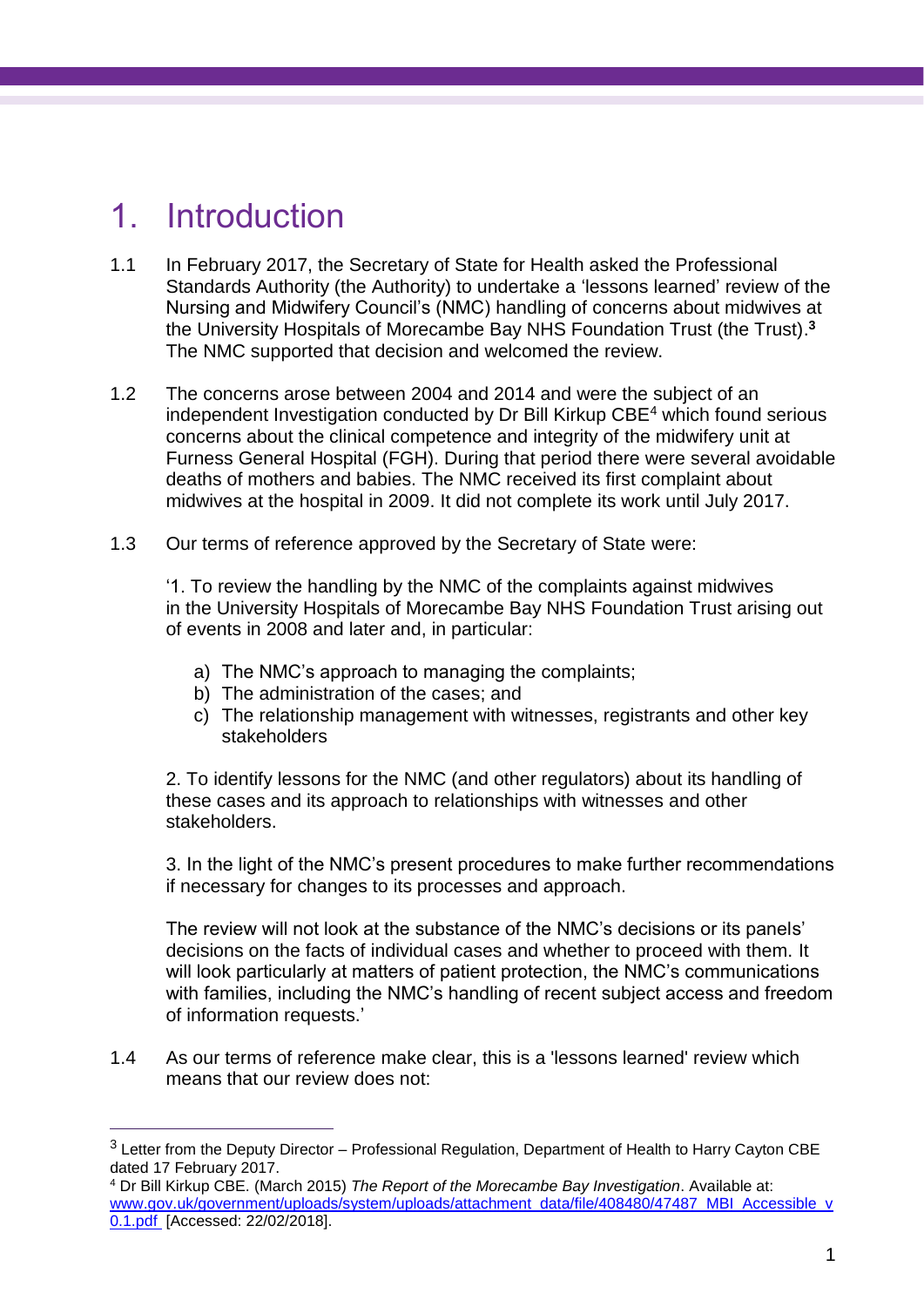- Investigate further the events at FGH or make findings about them
- Make any findings about midwives, individuals or organisations, other than the NMC, involved in the incidents and subsequent investigations at the **Trust**
- Examine or make judgements on the decisions made by committees and panels of the NMC.
- 1.5 We have therefore concentrated on the processes and activities undertaken by the NMC in investigating and prosecuting the cases it identified and its approach to those with whom it worked. We have also looked at the way in which it handled a Subject Access Request (SAR) made by one of the parents who complained to the NMC about the midwives. We also make some general comments about the legal framework surrounding the fitness to practise process and its suitability for addressing the problems that existed at the Trust.
- 1.6 We discuss our process for carrying out the review at paragraphs 1.8-1.18 below. We thank colleagues at the NMC for their assistance to us. We are also grateful to the other individuals who gave up their time to speak to us.
- 1.7 For our understanding of the background to these events we have relied on the Report of the Morecambe Bay Investigation by Dr Bill Kirkup CBE published in March 2015 (the Kirkup report), together with reports by the Parliamentary and Health Service Ombudsman (the Ombudsman). <sup>5</sup> We have also taken account of Coroners' inquests into the deaths of three mothers and babies.

#### **How we carried out this review**

- 1.8 The review and its terms of reference were agreed in March 2017. At that point, we held an initial meeting with the NMC to discuss practicalities and had a preliminary discussion with Dr Kirkup.
- 1.9 We thought it important to take account of the experience of families who had been involved in the NMC's fitness to practise investigations and asked the NMC to identify those families. It made initial contact with those families, who were invited to contact us if they wished to do so. We took out advertisements in the local press and contacted a firm of solicitors who had represented several of the families. We recognise that many years have passed since the events that gave rise to the NMC's investigations and understand that some of the families involved did not wish or feel able to discuss the cases with us further.
- 1.10 We publicised our review on our website, and provided contact details for anyone who might wish to contribute to it.
- 1.12 We began our work in July 2017 having waited for the final fitness to practise case dealing with the concerns at the FGH to be concluded.
- 1.13 The NMC opened cases against 30 named individuals. Some of the individuals had more than one case opened against them. The NMC gave us access to 66

 $\overline{a}$ <sup>5</sup> Listed at footnotes 15-19 below.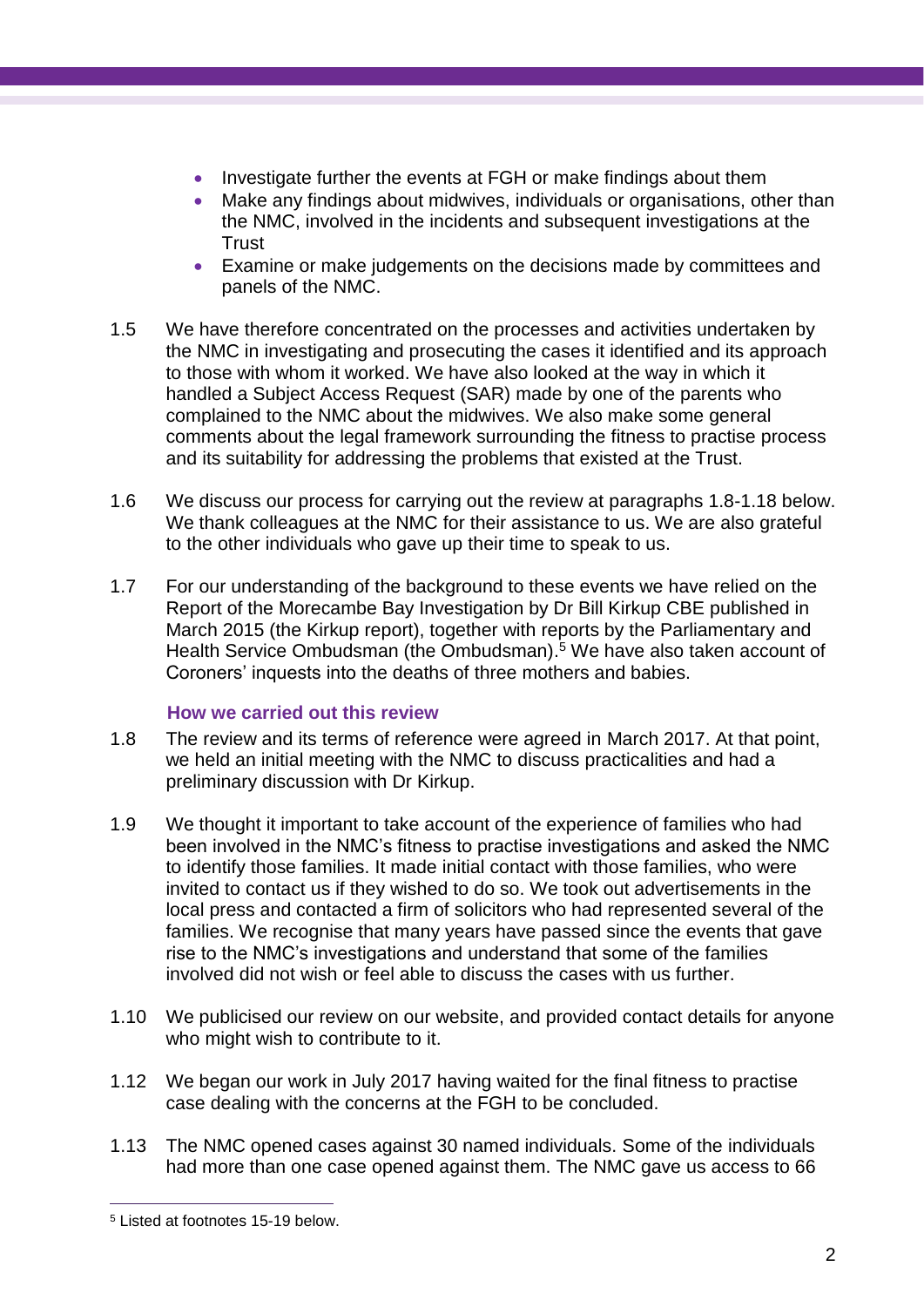electronic case files which related to registrants employed by the Trust between 2006 and 2017. Two of these cases (and individuals) we did not consider to be relevant for the purposes of this review. Of the 64 remaining cases, a number were duplicates. We examined 51 cases in total. The NMC also provided us with access to an electronic file of documents which related to the Morecambe Bay cases but which were not case specific. It also gave us access to some paper files for the earliest period of investigation as not all documentation was available electronically.

- 1.14 In relation to its response to the SAR, the NMC gave us access to electronic copies of the original and redacted versions of the documents that it had provided. We discuss our process with respect to this aspect of our work at paragraphs 4.111-4.117.
- 1.15 We spoke to a number of individuals who had contacted us or who we thought could help. These included members of those families who wished to speak to us, Dr Kirkup, representatives of the NHS Trust, the Royal College of Midwives (RCM), the General Medical Council (GMC), the Care Quality Commission (CQC), Cumbria Police, one of the midwives affected by the investigations, a former member of the NMC's staff and one of the Kirkup investigation's expert advisors.
- 1.16 We invited the NMC to look at a sample of six files that we had reviewed so that it could itself identify any issues and tell us how the cases would be dealt with now under its revised and improved procedures that did not exist before 2014. The NMC provided a detailed and helpful response.
- 1.17 Following our review of the case files and interviews, we asked the NMC a number of questions for response in writing. We also interviewed members of the NMC's present staff.
- 1.18 We obtained legal advice where we considered it necessary.

#### **Concerns about the evidence**

- 1.19 The NMC has assured us that we have seen all the papers available with respect to the Morecambe Bay cases. However, it should be noted that:
	- The standard of record-keeping at the NMC, particularly before 2014, was very poor and we cannot be sure that all documentation was in fact saved to the case files
	- We found documentation in our review of the SAR material that was relevant to the NMC's handling of the complaints and which was not included in the relevant case files. This raises the possibility that there is other material that we have not seen and that the NMC is not aware of
	- The NMC's poor record-keeping has also meant that it has been difficult for us to consistently ascertain whether documents existed, who saw them, whether they were discussed and, generally, what decisions were taken, by whom and the reasons for those decisions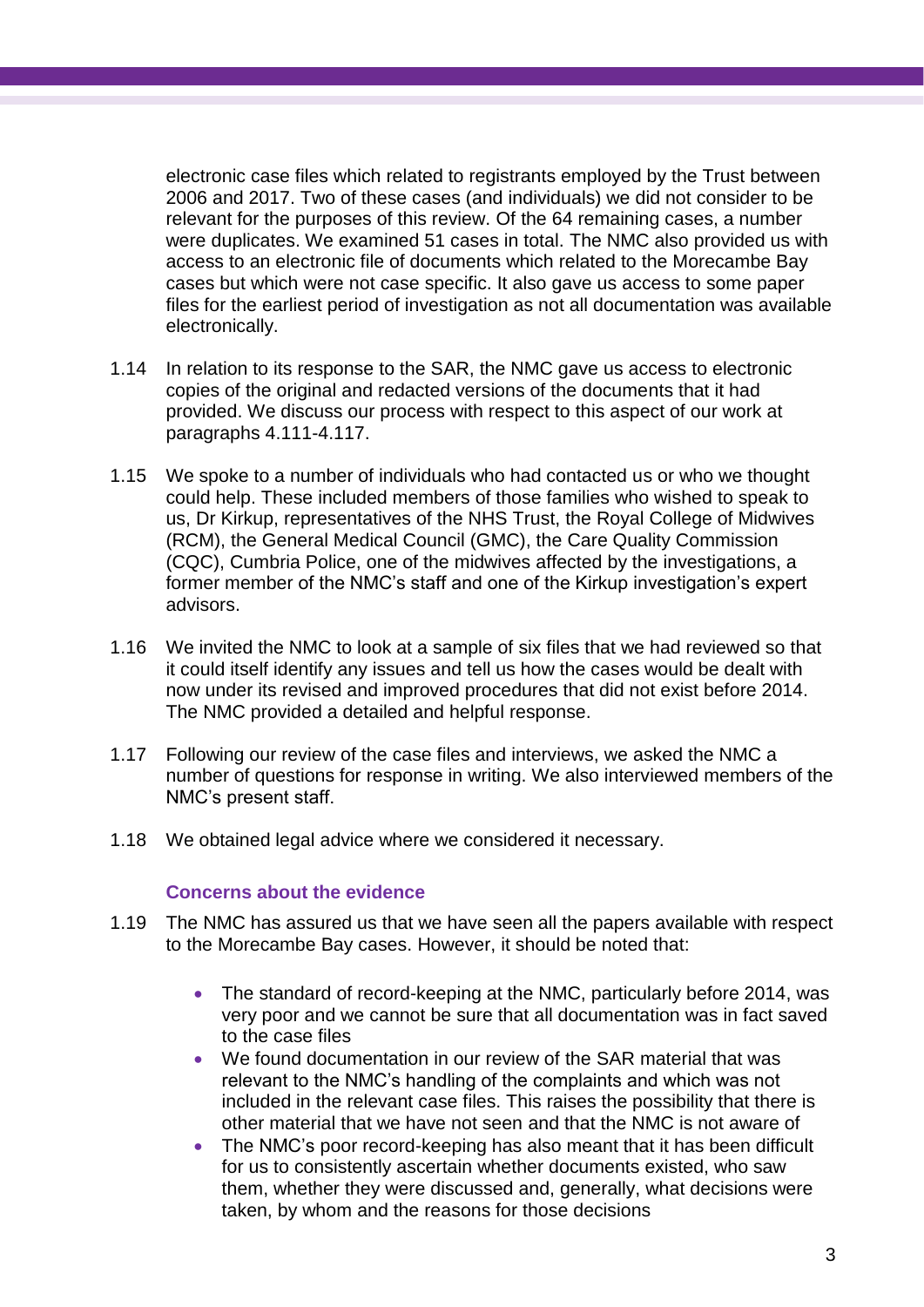- A number of file notes of decisions and telephone conversations were either not made or not saved
- Poor record-keeping was exacerbated by the staff turnover at the NMC in the years when it was looking at the cases, so that it was often not possible to clarify what happened or why decisions were taken, because the relevant staff had left
- The length of time that has elapsed since some actions were taken is too great for memories to be relied upon.
- 1.20 Despite this, we think that we have seen enough to support the conclusions we have reached in this report and the lessons we consider the NMC and others could learn.

#### **The structure of this report**

- 1.21 We have adopted the following structure for this report
	- In Section 2, we provide factual background about the history of concerns about FGH, the structure of midwifery regulation, the role of the NMC and its fitness to practise process
	- In Section 3, we provide a narrative about the key cases that we looked at and a discussion of the families' concerns
	- In Section 4, we set out our analysis of the NMC's approach to the cases and the families
	- In Section 5, we look at the changes in the NMC and the key lessons that have been learned or are to be learned from these cases.
- 1.22 Inevitably this report discusses the actions of individuals and their effect on others. Since this review is intended to focus on lessons to be learned, we have taken the view that it would be inappropriate to name people who were directly involved in the events either as members of the families, midwives or staff at the NMC. We therefore use the following conventions:
	- Parents are referred to as Mr and Mrs A etc
	- Midwives are referred to as Midwife 1 etc
	- Staff and former staff at the NMC are not individually identified, except for senior executive and non-executive members, who are referred to by their job titles.
- 1.23 As some families do not wish the identity of their baby to be revealed even where it may already be known – we have avoided referring to gender. We have also not given the babies a pseudonym but instead refer to them with reference to their relationship with their parents. We acknowledge, given the material already in the public domain, that it may be possible for some to be identified, but ask that the families be afforded privacy so that the impacts of these sad events are not compounded by our efforts to learn from them.
- 1.24 The impact upon the families who lost babies and mothers has of course been immense. The families we spoke to hoped that lessons would be learnt by all those involved in maternity services so that other babies and their families are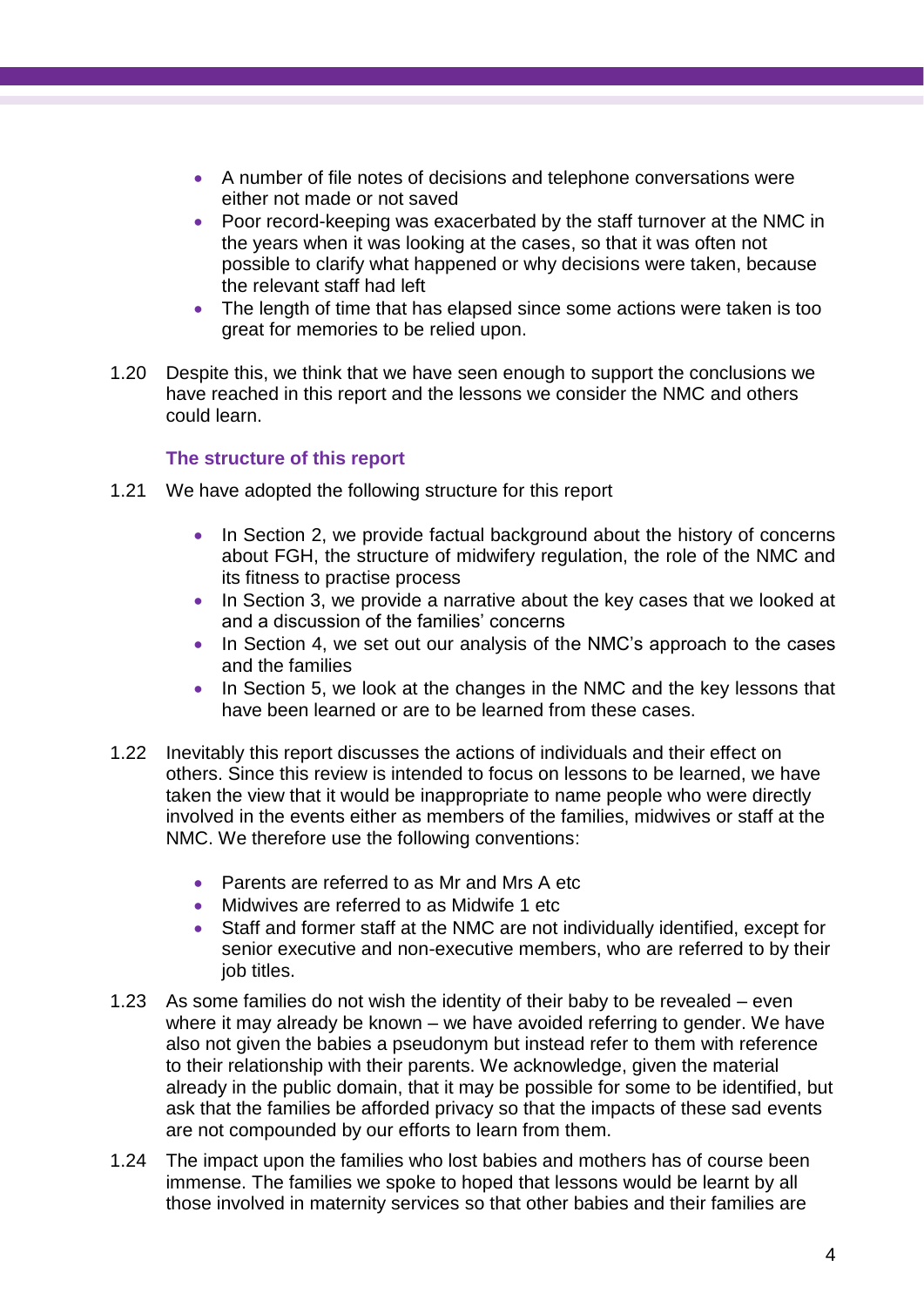protected. Our review therefore examines the way in which the NMC responded to the complaints it received about poor care by midwives and considers how far improvements which it has already made address the concerns that we identify.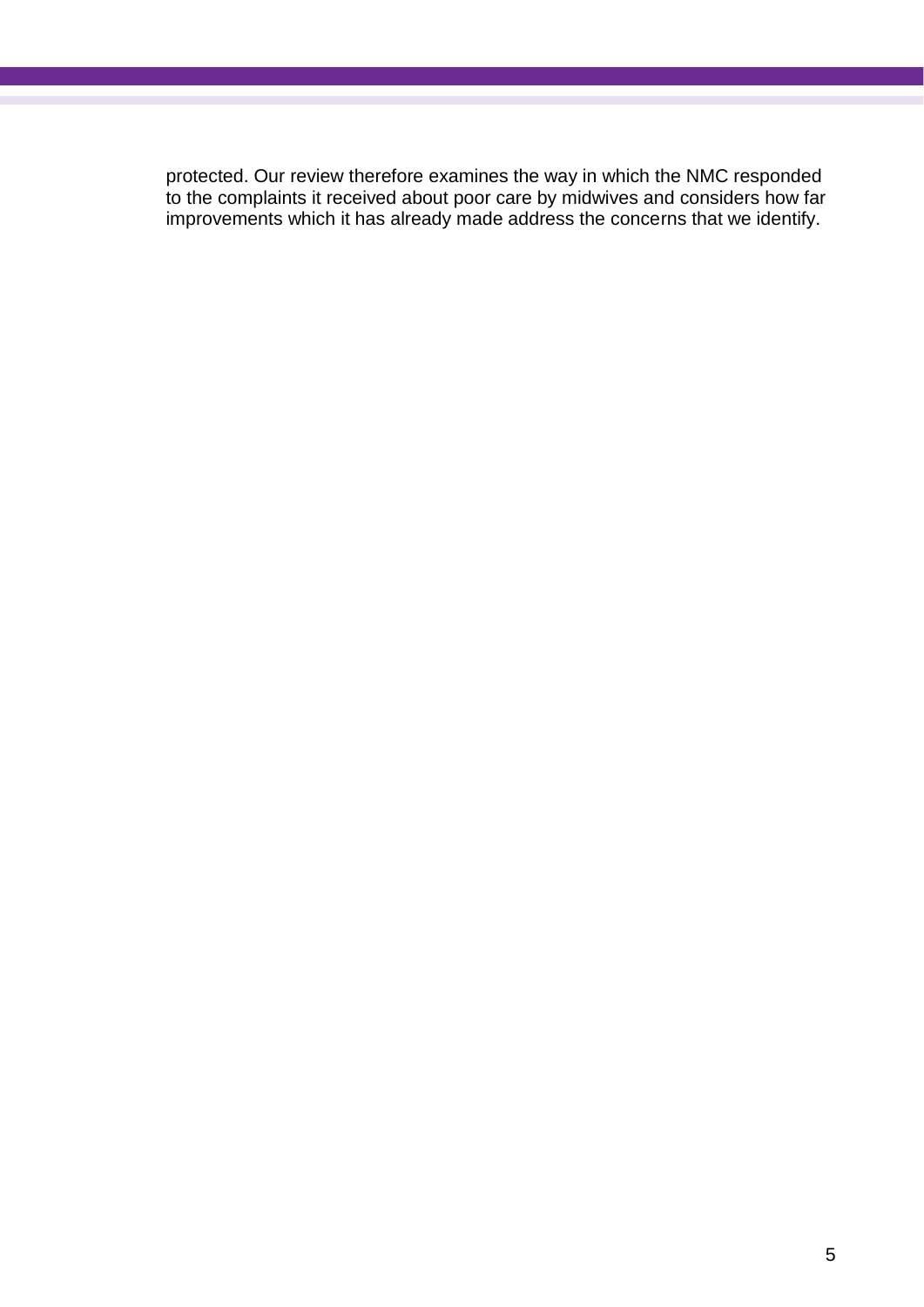## <span id="page-9-0"></span>2. The factual background

2.1 In this section, we look at the background to the concerns, as established by the Kirkup report, and describe the regulatory system governing midwives, together with the NMC's structure and system for dealing with complaints.

#### **The concerns at FGH**

- 2.2 The expert analysis quoted in the Kirkup report identified at least 20 instances of significant or major failures of care associated with three maternal deaths, ten stillbirths and six neonatal deaths at the FGH between 2004 and 2012. Of these, it suggested that a different result might have been expected in 13 cases had there been different care. 6
- 2.3 The Kirkup report stated that the midwifery unit at FGH suffered from poor clinical knowledge, poor working relationships between different groups of staff, together with grossly deficient responses to adverse incidents. The midwives had developed a defensive culture that tended to support each other rather than identifying and acting on lessons from such incidents. The report said that the reactions of staff in the maternity unit were shaped by a denial that there was a problem. It found *'*clear evidence of distortion of truth in responses to investigation' and of improper preparation of staff who were witnesses at an inquest. In addition, it found that there was a 'conflict of roles of one individual who inappropriately combined the functions of senior midwife, maternity risk manager, supervisor of midwives and staff representative'. <sup>7</sup> We note that concerns about the alleged distortion of the truth had been investigated by Cumbria Police, but no prosecutions followed.
- 2.4 In addition, the Kirkup report said that clinical governance systems generally in the Trust were inadequate and placed too great a reliance on inadequate internal investigations.<sup>8</sup> It also found that, by the time the report was published, the Trust had made significant strides to address the concerns.

#### **Other investigations**

2.5 Many of these concerns were identified by an inquest in 2011<sup>9</sup> into the death of a baby at the FGH where the coroner identified areas of poor care and took the view that, in giving evidence, the midwives concerned were likely to have colluded. A further inquest in February 2018 heard of poor care involved in the death of a baby as late as 2016.<sup>10</sup>

<sup>6</sup> Paragraph 1.7 of the Kirkup report.

<sup>7</sup> Page 8 of the Kirkup report, point 10.

<sup>8</sup> Page 8 of the Kirkup report, point 12

<sup>9</sup> Inquest touching the death of Mr and Mrs A's baby – 1-6 June 2011.

<sup>10</sup> Inquest touching the death of Mrs C's baby – 6 February 2018.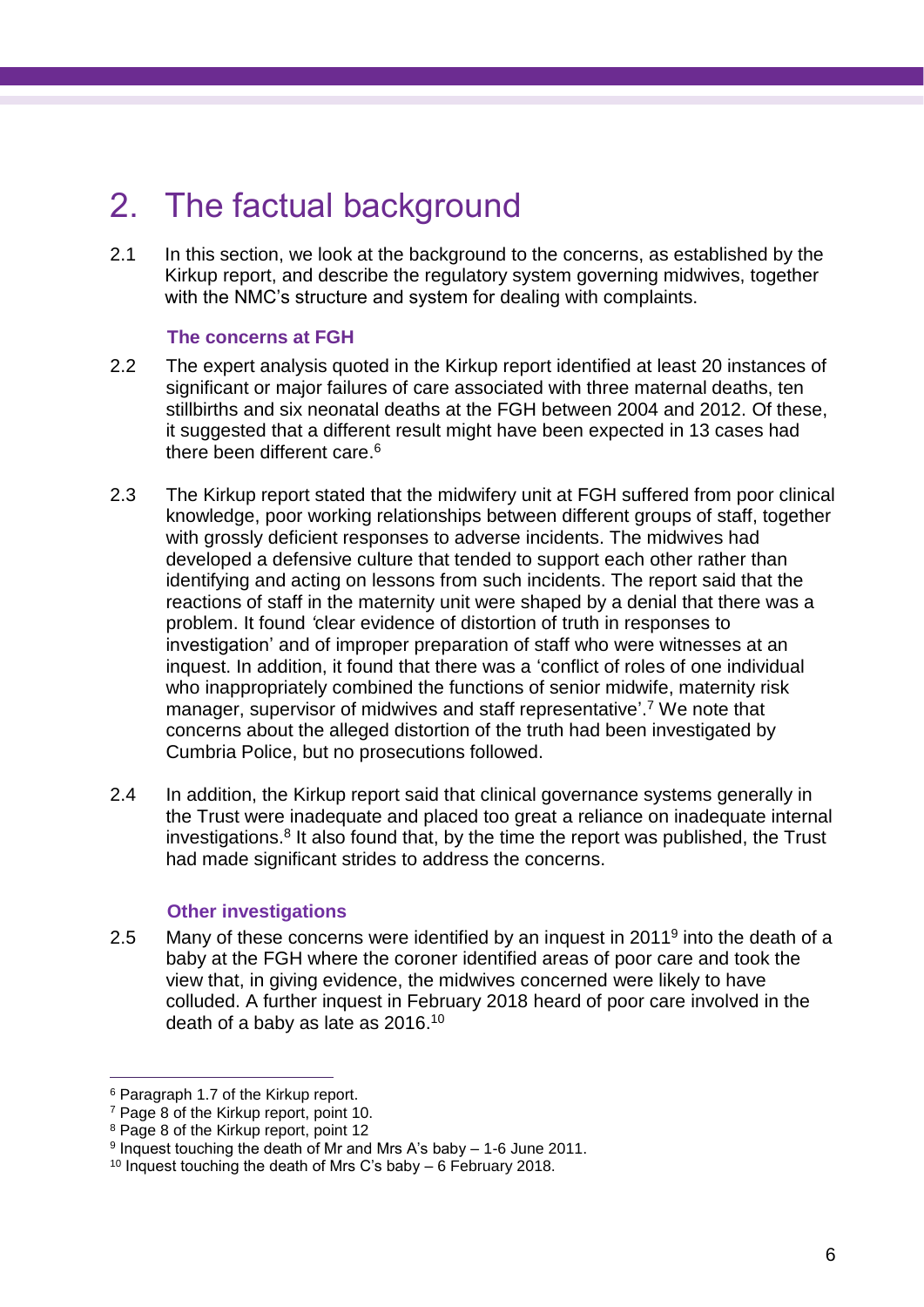- 2.6 In July 2011, the NMC and CQC jointly undertook a review of the Trust to assess whether all the requirements regarding the arrangements then governing the statutory supervision of midwives were in place and were effective in supporting safe midwifery practice and in identifying and responding to poor and unsafe practice. <sup>11</sup> The review found that there was a focus by the Supervisors of Midwives at FGH (but not at the other maternity units within the Trust) on supporting midwives and their practice ahead of the purpose of statutory supervision – which is to protect mothers and babies. Recommendations were made to address these concerns. The review was followed up in June 2012 and a report published in July 2012.<sup>12</sup> The published report found that action to implement eight of the 15 recommendations had been completed and there was progress on a further six.
- 2.7 Cumbria Police had been approached by one of the families late in 2010 as a result of concerns about the actions of the Trust and the midwives. In July 2011, Cumbria Police opened a formal investigation into the Trust which looked at clinical concerns to see whether these met the threshold for criminal prosecution, together with the allegations of collusion by the midwives. The investigation into collusion was completed in April 2013 without charges being brought. The remainder of the investigation was completed in December 2013 also without charges being brought, though the case was not finally closed until the Kirkup report was published. 13
- 2.8 Between December 2013 and February 2014, the Ombudsman published five reports of investigations into events at FGH. The first, in December 2013 made findings of poor clinical practice and about the quality of the local investigation. 14 The second (also in December 2013) found similar concerns about the quality of the local investigations carried out by the Trust and by the supervisors of midwives in that these investigations had failed to identify major concerns or account to parents. <sup>15</sup> The third (also December 2013) considered the role of the

 $\overline{a}$ <sup>11</sup> Nursing and Midwifery Council (October 2011). *Review of University Hospitals of Morecambe Bay NHS Foundation Trust*. Available at:

[www.nmc.org.uk/globalassets/sitedocuments/midwiferyextraordinaryreviewreports/nmc\\_review-of](http://www.nmc.org.uk/globalassets/sitedocuments/midwiferyextraordinaryreviewreports/nmc_review-of-university-hospitals-of-morecambe-bay-nhs-foundation-trust.pdf)[university-hospitals-of-morecambe-bay-nhs-foundation-trust.pdf](http://www.nmc.org.uk/globalassets/sitedocuments/midwiferyextraordinaryreviewreports/nmc_review-of-university-hospitals-of-morecambe-bay-nhs-foundation-trust.pdf) [Accessed: 24/04/2018].

<sup>12</sup> Nursing and Midwifery Council (July 2012). *Review of University Hospitals of Morecambe Bay Foundation Trust.* Available at:

[www.nmc.org.uk/globalassets/sitedocuments/midwiferyextraordinaryreviewreports/final-morecambe-bay](http://www.nmc.org.uk/globalassets/sitedocuments/midwiferyextraordinaryreviewreports/final-morecambe-bay-extra-ordinary-report-20120907.pdf)[extra-ordinary-report-20120907.pdf](http://www.nmc.org.uk/globalassets/sitedocuments/midwiferyextraordinaryreviewreports/final-morecambe-bay-extra-ordinary-report-20120907.pdf) [Accessed: 22/02/2018].

<sup>&</sup>lt;sup>13</sup> Interview with Cumbria Police.

<sup>14</sup> Parliamentary and Health Service Ombudsman. *Midwifery supervision and regulation: A report by the Health Service Ombudsman of an investigation into a complaint from Mr M about the North West Strategic Health Authority*. Available at:

[www.ombudsman.org.uk/sites/default/files/Midwifery\\_supervision\\_and\\_regulation\\_Mr\\_M\\_report.pdf](http://www.ombudsman.org.uk/sites/default/files/Midwifery_supervision_and_regulation_Mr_M_report.pdf) [Accessed: 22/02/2018].

<sup>15</sup> Parliamentary and Health Service Ombudsman. *Midwifery supervision and regulation: A report by the Health Service Ombudsman of an investigation into a complaint from Ms Q and Mr R about the North West Strategic Health Authority*. Available at:

[www.ombudsman.org.uk/sites/default/files/Midwifery\\_supervision\\_and\\_regulation\\_Ms\\_Q\\_and\\_Mr\\_R\\_rep](http://www.ombudsman.org.uk/sites/default/files/Midwifery_supervision_and_regulation_Ms_Q_and_Mr_R_report_0.pdf) [ort\\_0.pdf](http://www.ombudsman.org.uk/sites/default/files/Midwifery_supervision_and_regulation_Ms_Q_and_Mr_R_report_0.pdf) [Accessed: 22/02/2018].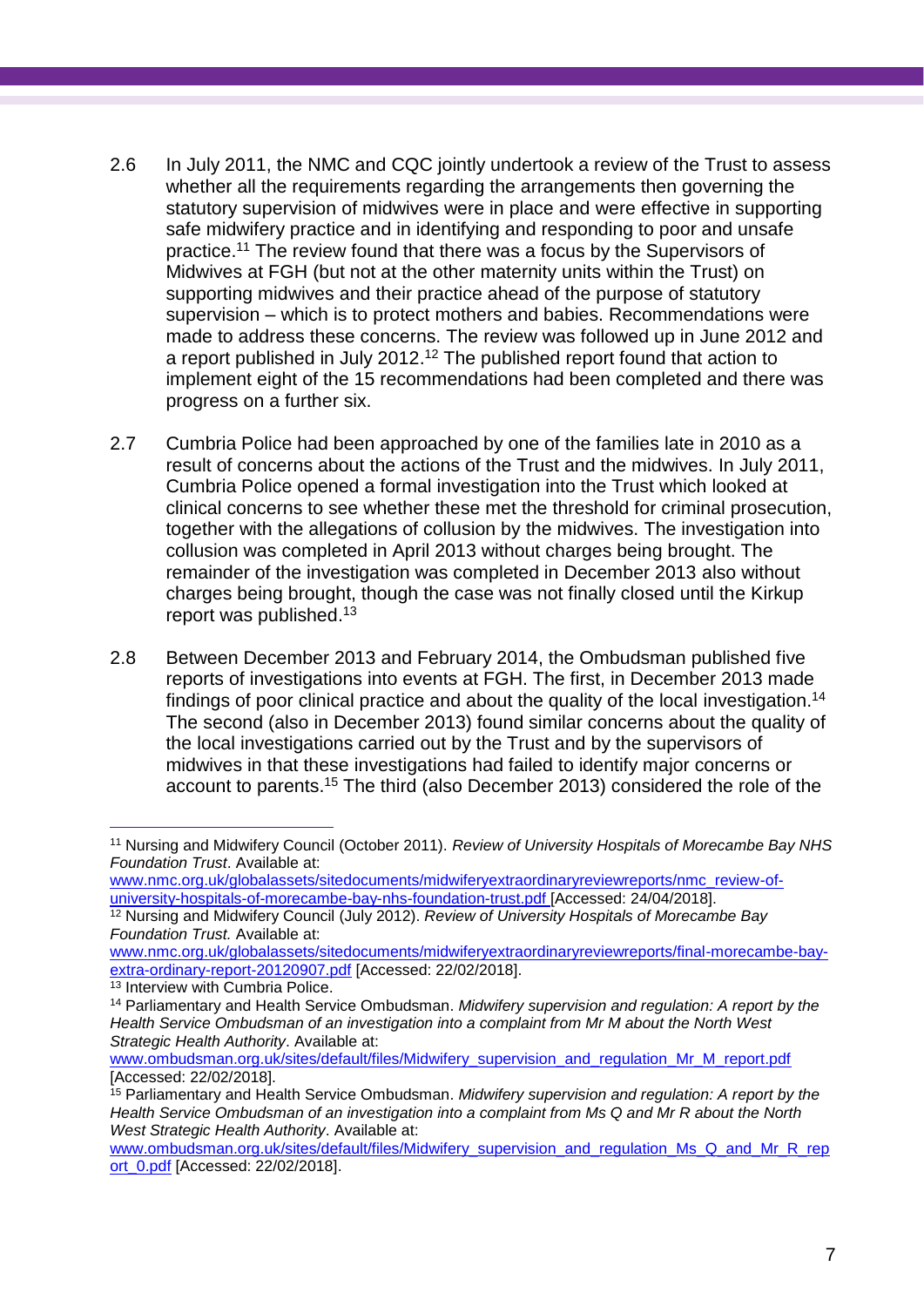Strategic Health Authority in investigating the concerns. <sup>16</sup> The fourth (published in February 2014) found similar concerns and also considered that the Trust had not fulfilled its obligations to the parents under the Data Protection Act<sup>17</sup>. In the fifth report (published in December 2013), the Ombudsman recommended significant changes to the system for supervising midwives.<sup>18</sup>

2.9 The NMC received its first complaint against a midwife at FGH in relation to these concerns in February 2009. The last case that it considered was heard by its Conduct and Competence Committee (CCC) in June 2017.

#### **The Local Supervisory system for regulating midwives**

- 2.10 The system for regulating midwives and responding to adverse events in place at the time is relevant background to this review. Until 2017, Local Supervisory Authorities (LSAs) (until 2012 the Strategic Health Authorities and, after that, NHS England) were responsible for the local regulation and supervision of midwives. The LSA Midwifery Officer (LSAMO) was responsible for appointing Supervisors of Midwives. The purpose of the supervisors was to protect women and babies by actively promoting safe standards of midwifery practice. They investigated adverse incidents, could make recommendations for improvements and could require midwives to undergo periods of supervised practice. <sup>19</sup> The system was intended to provide support and guidance to every midwife practising in the UK and to promote excellence in midwifery care. The NMC set the rules and standards for the functions of the LSAs.
- 2.11 The Ombudsman's reports found a series of flaws in the system for midwifery supervision at the FGH: reports were not sufficiently detailed, they were delayed, matters were not escalated to the LSAMO, there was little external scrutiny and there was a blurring of roles.
- 2.12 The system was abolished in 2017 following the Ombudsman's reports with the active support of the NMC and the Authority. The NMC now liaises directly with the senior officers at the relevant Trust if there are concerns about individual midwives.

<sup>16</sup> Parliamentary and Health Service Ombudsman. *Midwifery supervision and regulation: a report by the Health Service Ombudsman of an investigation into a complaint from Mr L about the North West Strategic Health Authority.* Available at [www.ombudsman.org.uk/publications/midwifery-supervision-and-regulation](http://www.ombudsman.org.uk/publications/midwifery-supervision-and-regulation-report-health-service-ombudsman-1)[report-health-service-ombudsman-1](http://www.ombudsman.org.uk/publications/midwifery-supervision-and-regulation-report-health-service-ombudsman-1) [Accessed 22/02/2018].

<sup>17</sup> Parliamentary and Health Service Ombudsman. *Investigation reports concerning the University Hospitals of Morecambe Bay NHS Foundation Trust*. Available at:

[www.ombudsman.org.uk/sites/default/files/Investigations\\_concerning\\_Morecambe\\_Bay-\\_report-](http://www.ombudsman.org.uk/sites/default/files/Investigations_concerning_Morecambe_Bay-_report-140915.pdf)[140915.pdf](http://www.ombudsman.org.uk/sites/default/files/Investigations_concerning_Morecambe_Bay-_report-140915.pdf) [Accessed: 22/02/2018].

<sup>18</sup> Parliamentary and Health Service Ombudsman. *Midwifery supervision and regulation: recommendations for change*. Available at:

[www.ombudsman.org.uk/sites/default/files/Midwifery%20supervision%20and%20regulation\\_%20recomm](http://www.ombudsman.org.uk/sites/default/files/Midwifery%20supervision%20and%20regulation_%20recommendations%20for%20change.pdf) [endations%20for%20change.pdf](http://www.ombudsman.org.uk/sites/default/files/Midwifery%20supervision%20and%20regulation_%20recommendations%20for%20change.pdf) [Accessed: 22/02/2018]

<sup>19</sup> Nursing and Midwifery Council (2008). *Support for Parents: How the supervision and supervisors of midwives can help you*. Available at: [www.guysandstthomas.nhs.uk/resources/our-services/maternity/n](http://www.guysandstthomas.nhs.uk/resources/our-services/maternity/n-and-m-council-support-for-parents.pdf)[and-m-council-support-for-parents.pdf.](http://www.guysandstthomas.nhs.uk/resources/our-services/maternity/n-and-m-council-support-for-parents.pdf) We understand this leaflet is out of date and is being removed.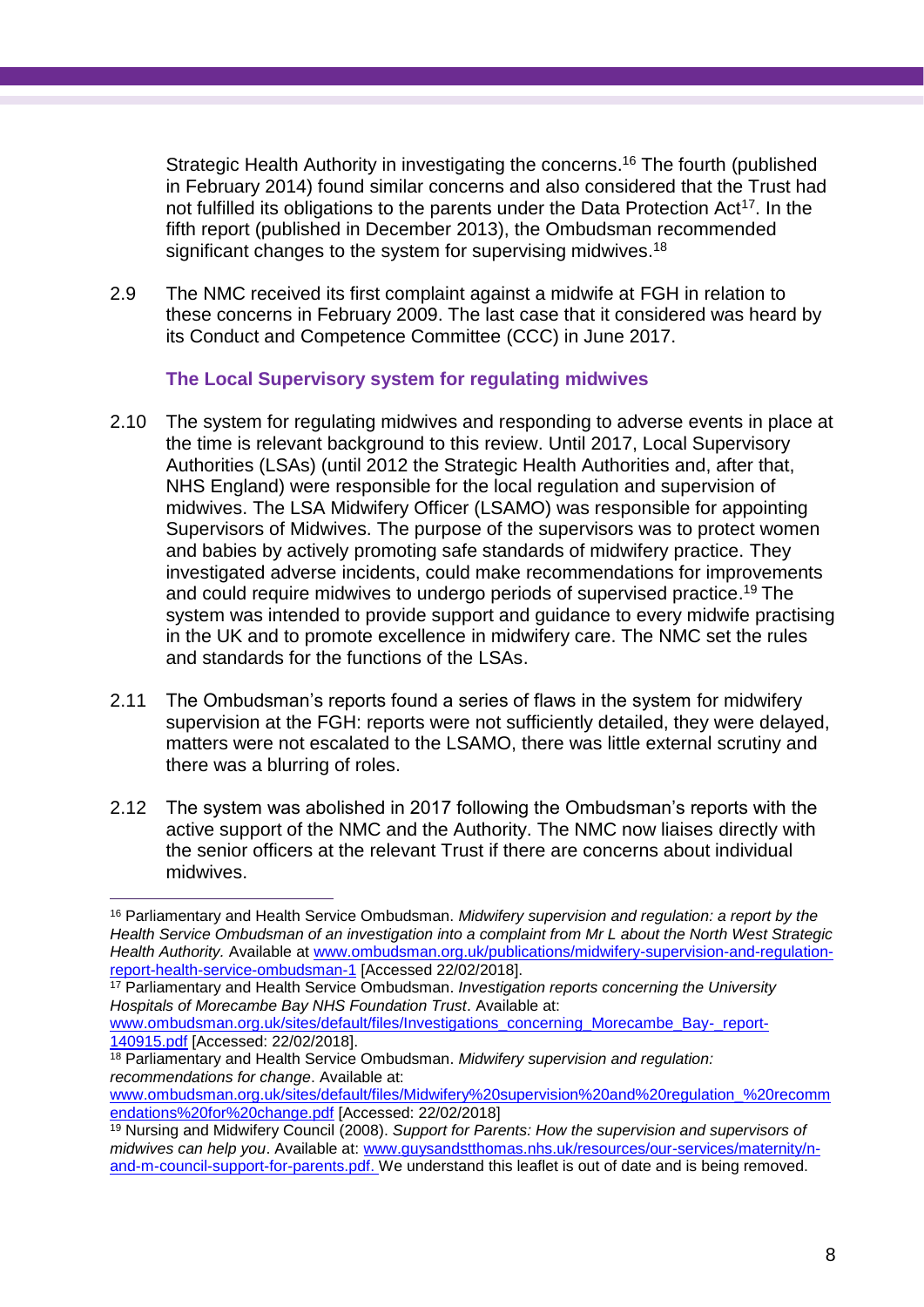#### **The NMC's role**

- 2.13 The NMC is responsible for the regulation of nurses and midwives in the UK. It exists to protect the public and to maintain public confidence in the professions. It sets standards of education, training, conduct and performance and seeks assurance that education courses are equipping nurses and midwives with the skills and knowledge required. It admits nurses and midwives to its register so that employers and the public can check that someone is authorised to practise and where problems arise, it will investigate and, if necessary, act by removing them from the register or otherwise restricting their practice.
- 2.14 The NMC holds the largest register of any UK healthcare regulator, some 690,000 nurses and midwives and currently has an annual income in excess of £86 million. It employs over 400 staff.<sup>20</sup>
- 2.15 The NMC has had a difficult performance history. It cooperated with an investigation by the Authority in 2008 and with a Strategic Review by the Authority in 2012.<sup>21</sup> Problems in relation to its handling of fitness to practise cases were highlighted in those reviews and in each of our performance reports from 2009 to 2016. The Authority's performance reviews however also chart a steady improvement in performance across all the Standards of Good Regulation from 2014 onwards.
- 2.16 The Chief Executive of the NMC<sup>22</sup> has been very frank in saying to us that, until 2014 when changes following the Authority's 2012 Strategic Review had largely been implemented, the NMC was not in a state to address the concerns that arose in respect of the FGH.<sup>23</sup>

#### **The NMC's fitness to practise procedures**

- 2.17 The NMC's structure and processes for dealing with fitness to practise matters changed and improved considerably since the first complaint was received in 2009.
- 2.18 Complaints and concerns about fitness to practise are handled by the NMC's Fitness to Practise Directorate. Since 2011, the procedure has been that complaints are initially reviewed by the NMC's Screening Team which considers whether there appear to be concerns that should be investigated. The team

<sup>21</sup> Professional Standards Authority 2016, Strategic review of the Nursing and Midwifery Council. Available at: [www.professionalstandards.org.uk/publications/detail/strategic-review-of-the-nursing-and-](http://www.professionalstandards.org.uk/publications/detail/strategic-review-of-the-nursing-and-.midwifery-council) [.midwifery-council](http://www.professionalstandards.org.uk/publications/detail/strategic-review-of-the-nursing-and-.midwifery-council) [Accessed: 24/04/2018]

<sup>20</sup> Nursing and Midwifery Council, *Annual Report and Accounts 2016–2017 and Strategic Plan 2017– 2018*. Available at: [www.nmc.org.uk/globalassets/sitedocuments/annual\\_reports\\_and\\_accounts/annual](http://www.nmc.org.uk/globalassets/sitedocuments/annual_reports_and_accounts/annual-report-and-accounts-2016-2017.pdf)[report-and-accounts-2016-2017.pdf](http://www.nmc.org.uk/globalassets/sitedocuments/annual_reports_and_accounts/annual-report-and-accounts-2016-2017.pdf) [Accessed: 22/02/2018].

<sup>&</sup>lt;sup>22</sup> She became Acting Chief Executive in December 2011 and appointed to the role of Chief Executive in October 2012.

<sup>23</sup> Interview with the review team 9 January 2018.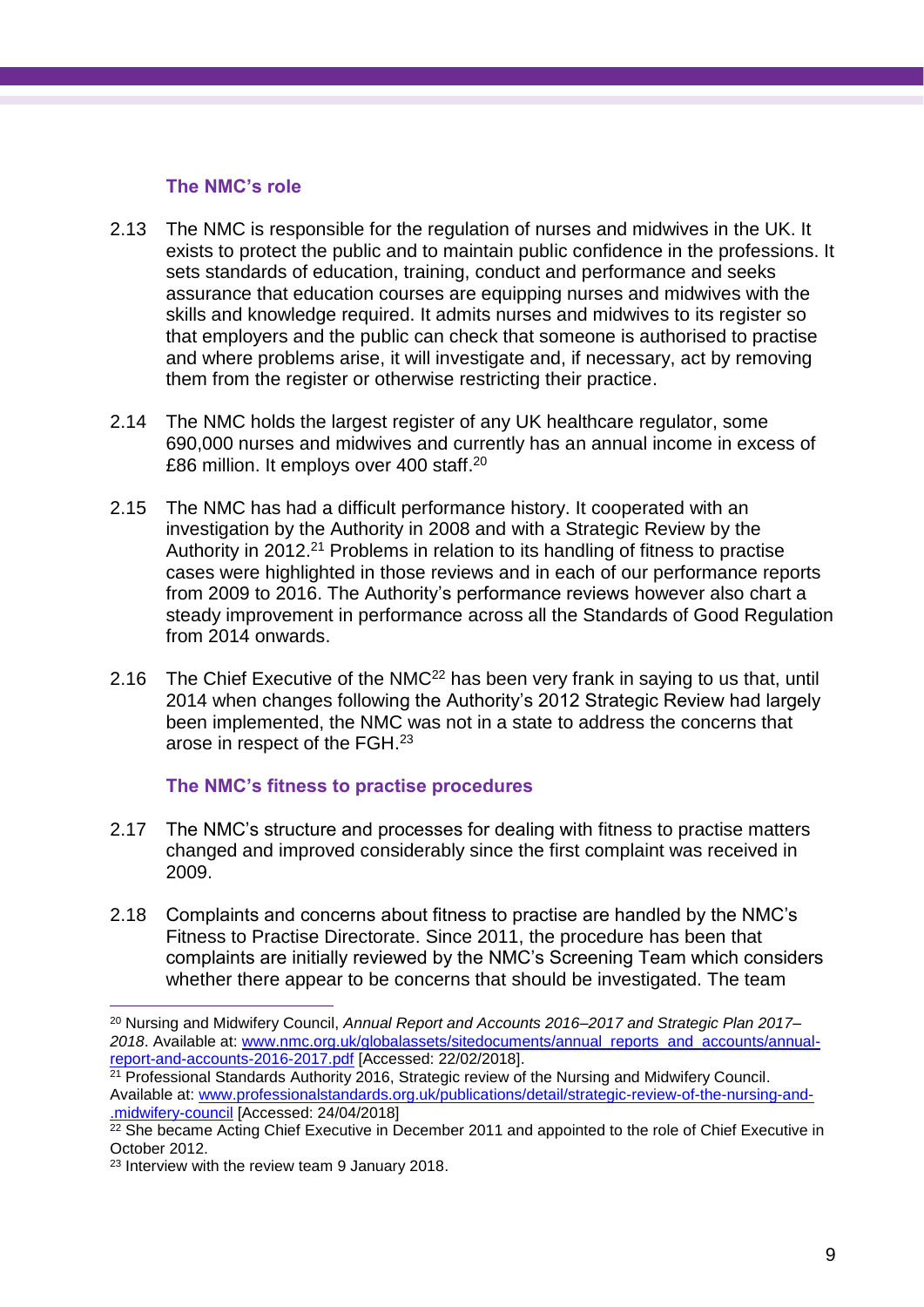conducts an initial risk assessment to consider whether the NMC should seek an interim order. An interim order restricts a registrant's practice pending a final decision if there is evidence that the registrant may be a risk to themselves or other people or there are other public interest reasons to do so. Such an order might suspend the registrant's registration or impose conditions with which the registrant must comply while practising.

- 2.19 The Screening Team can close a complaint or refer it for further investigation.
- 2.20 Until 2012, the majority of investigations were undertaken by external solicitors appointed by the NMC. Following a pilot in 2012, the majority of cases are now investigated by its in-house legal team. More complex cases are sent out externally. The investigation generally involves interviewing witnesses, contacting the employer for information, assessing the registrant's answers to the allegations (where these are available) and, where appropriate, seeking expert evidence. A report is then prepared summarising the allegations investigated and the results of the investigation. Until recently, that report recommended whether there was a case to answer against the registrant (that is, that there is evidence that the registrant did the actions complained about and, therefore, their fitness to practise may be impaired). We understand that a formal recommendation is no longer made.
- 2.21 Until 2016, the investigation report was considered by the Investigating Committee which decided whether or not there was a case to answer. Since 2016, this decision is taken by two Case Examiners, one of whom is a registrant and one of whom is not. The person or body making the complaint and any other interested parties are told the outcome.
- 2.22 During the period covered by this review, all cases where a case to answer had been found were heard by panels of the Conduct and Competence Committee<sup>24</sup> consisting of three people comprising at least one registrant and one lay person. Cases may be considered at hearings or meetings. The cases covered by this review were all heard at hearings, which are not unlike trials. The NMC is represented by a lawyer who presents the case and calls evidence and witnesses. The registrant may be represented and can challenge the witnesses and call their own. The person who has made the complaint, for example the patient or their relative, may be called to give evidence at the hearing as a witness. They are not represented because they are not a party to the case.
- 2.23 The panel decides first whether the facts alleged are proved. If they are, it considers whether those facts amount to misconduct or lack of competence. If it decides that there was misconduct or lack of competence, the panel considers whether the registrant's fitness to practise is impaired – in other words, are there concerns about the registrant's fitness to practise at the date of the hearing (as

 $\overline{a}$ <sup>24</sup> Since July 2017, by the Fitness to Practise Committee.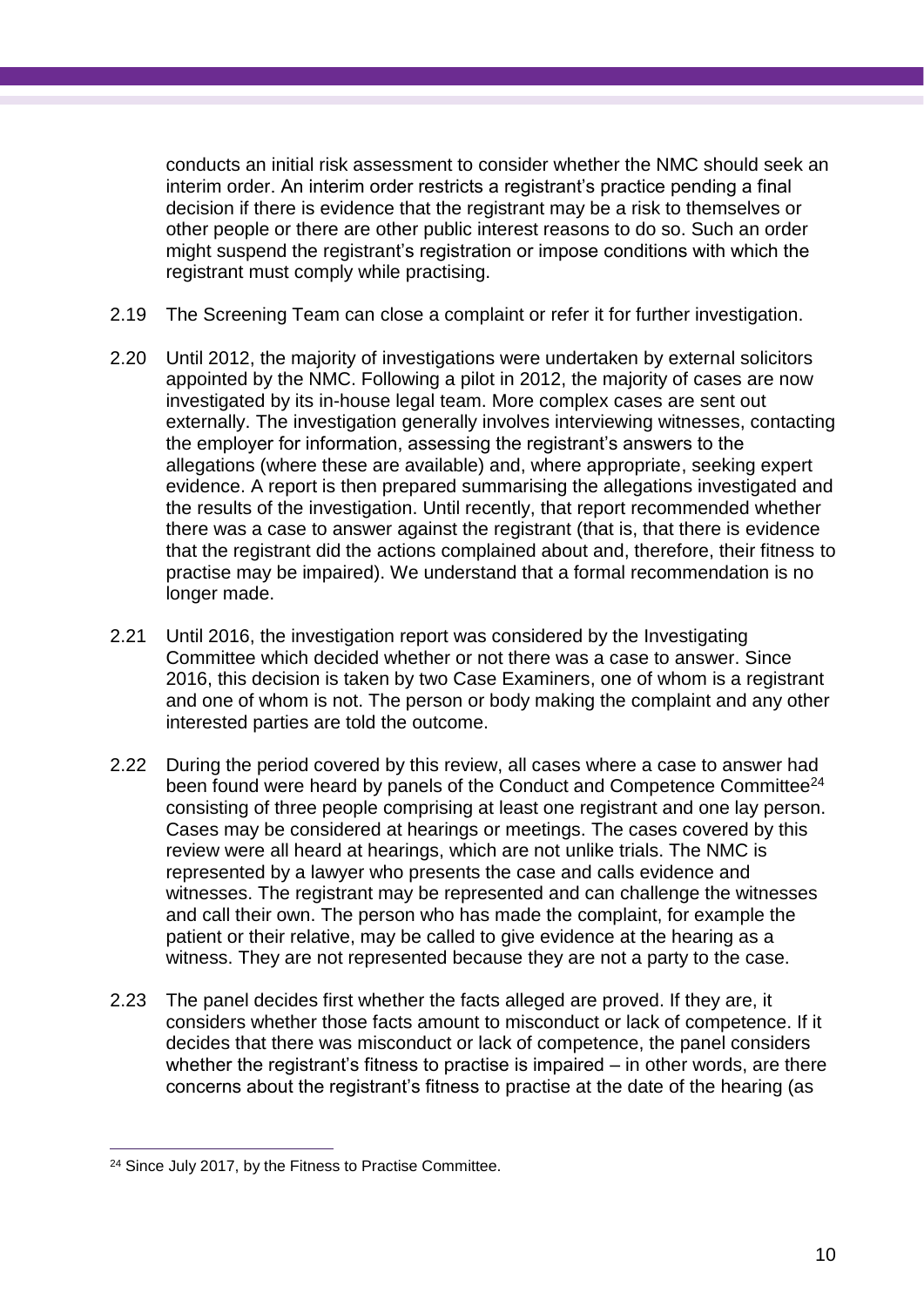opposed to the time when the events occurred). If it is, the panel decides what, if any, sanction should be imposed. The sanctions available to the panel are:

- A caution, which goes on the registrant's record for up to five years but does not restrict the registrant's practice
- Conditions of practice which might require a registrant not to undertake certain work, work under supervision and/or take further training for a set period of time
- Suspension for up to 12 months, during which the registrant must not work as a nurse or midwife
- A Striking-Off order, which means that the registrant is no longer on the register and may not practise as a nurse or midwife.
- 2.24 Where a panel has imposed conditions or a suspension, that sanction is usually reviewed towards the end of the period to see whether the concerns which led to the sanction have been addressed. The review panel can decide that the registrant is no longer impaired, extend the sanction or impose new sanctions.
- 2.25 In considering whether the registrant is impaired, the panel must consider any remediation that has been undertaken by the registrant (for example, training), together with any insight that the registrant shows (for example, an understanding of why the error occurred and why it should not happen again) and, based on this, assess whether there is a risk of repetition. It is thus possible, particularly where there has been a clinical error, that the registrant may have undertaken training and demonstrated insight so that there is little or no risk of repetition and the panel might find that the registrant's fitness to practise is not impaired and so no sanction is required.
- 2.26 The panel must also consider whether a finding of impairment is required to uphold professional standards (so a signal is sent to the profession that the conduct was not acceptable) or to maintain public confidence in the profession (so that the public can see that particularly serious conduct is taken seriously by the regulator).
- 2.27 The fitness to practise process does not exist to hold a full inquiry into all aspects of a case. It is directed at an individual's fitness to practise at the time of the hearing. This does involve findings of fact but these may not address the full situation, particularly if a number of different individuals are involved. Charges before a panel may not reflect all the concerns that are raised: they will only cover the matters where the regulator considers that there is a case to answer. The NMC recognises, as do we, that the purpose of the fitness to practise process and hearings may not always be fully appreciated or accepted by those making complaints or acting as witnesses, who may understandably have broader concerns.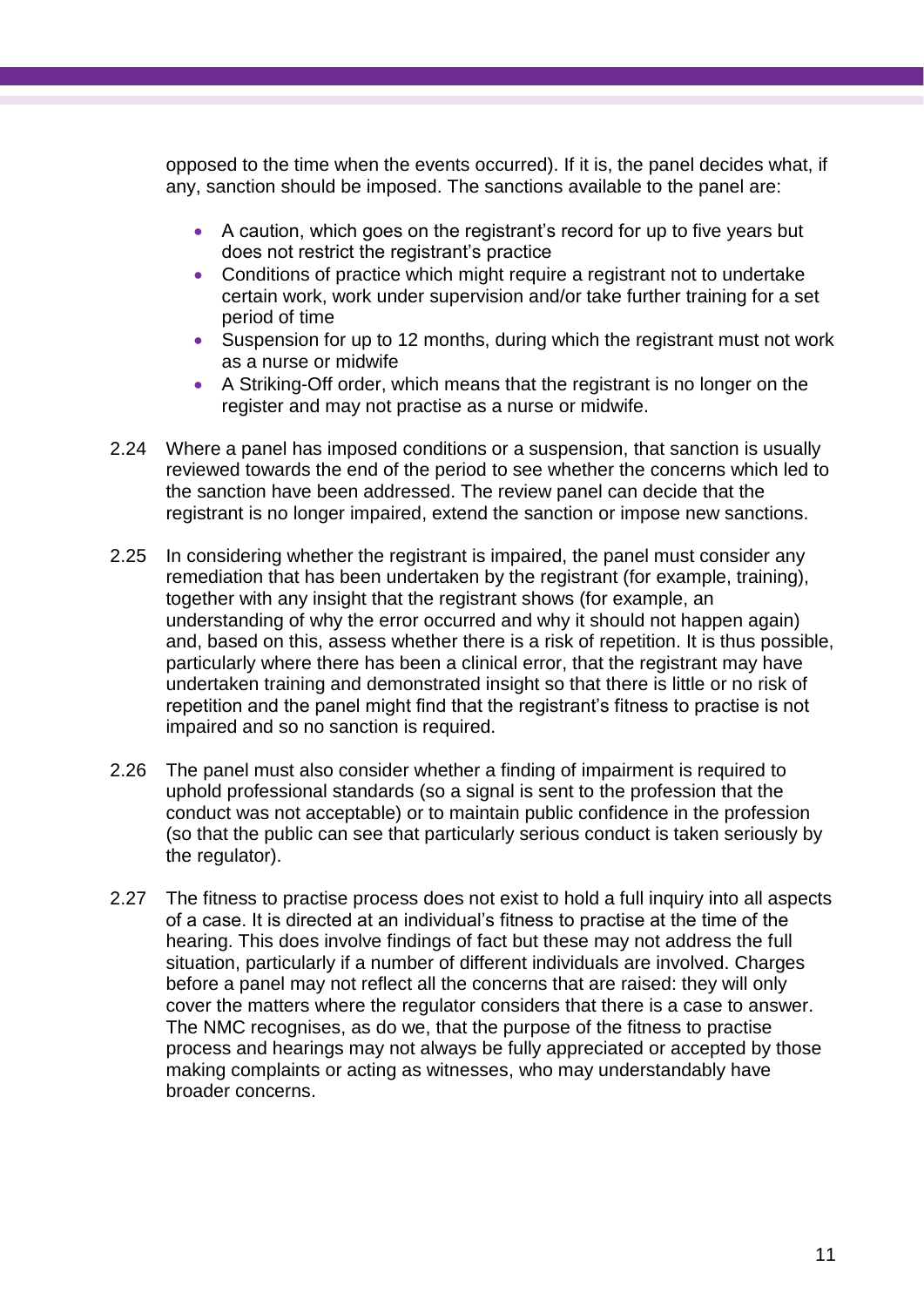### <span id="page-15-0"></span>3. The cases we considered and the families' concerns

- 3.1 In this section we describe the facts of the main cases considered by the NMC. These provide the evidence on which we base our findings. We also set out the concerns of the families we spoke to. We do not discuss every complaint. Our role is to review the lessons to be learned from the NMC's handling of the cases as a whole, not to consider each in detail.
- 3.2 The complaints considered by the NMC came from a number of sources:
	- The families directly affected
	- Cumbria Police
	- The Trust
	- The NMC itself following discussions with the Kirkup review team.
- 3.3 As we have reported in Section 1, the NMC opened 64 complaints against 30 named individuals. Five families complained directly to the NMC about the care they had received. However, the complaints received from the Trust and those opened by the NMC involved looking at a considerably larger number of adverse incidents.
- 3.4 We have set out at  $\frac{\text{Annex } A}{\text{Annex } A}$ , a chronology of the main events that occurred while the NMC were considering complaints about the midwives at FGH.
- 3.5 The NMC received its first complaint in February 2009. It began an investigation into that complaint, but this was delayed between June 2010 and January 2014 due to a decision by the NMC to await the findings of an inquest and completion of a police inquiry. Between 2010 and 2014 further information became available and more complaints were received. A number of these were also closed either following an investigation or in error. In early 2014, the NMC conducted a review of all the complaints that it had received since 2009 and opened or re-opened a number of investigations. Further complaints were received after that both from families and the Trust. Following the Kirkup report, it met Dr Kirkup and sought and received information from that team and considered further complaints against individual midwives. The last of the 64 complaints was heard by the Conduct and Competence Committee in June 2017.

#### **The investigation into the care provided to Mrs A and her child**

3.6 Mrs A's waters broke two days before the birth of their baby in October 2008. Mr and Mrs A attended FGH that evening. Midwife 1 was on duty, examined Mrs A and sent her home. Mr and Mrs A returned the next day and were seen by Midwife 2. Again, Mrs A was sent home. Mr and Mrs A said that they had told the midwives that they, and their older child, had been feeling ill with viral symptoms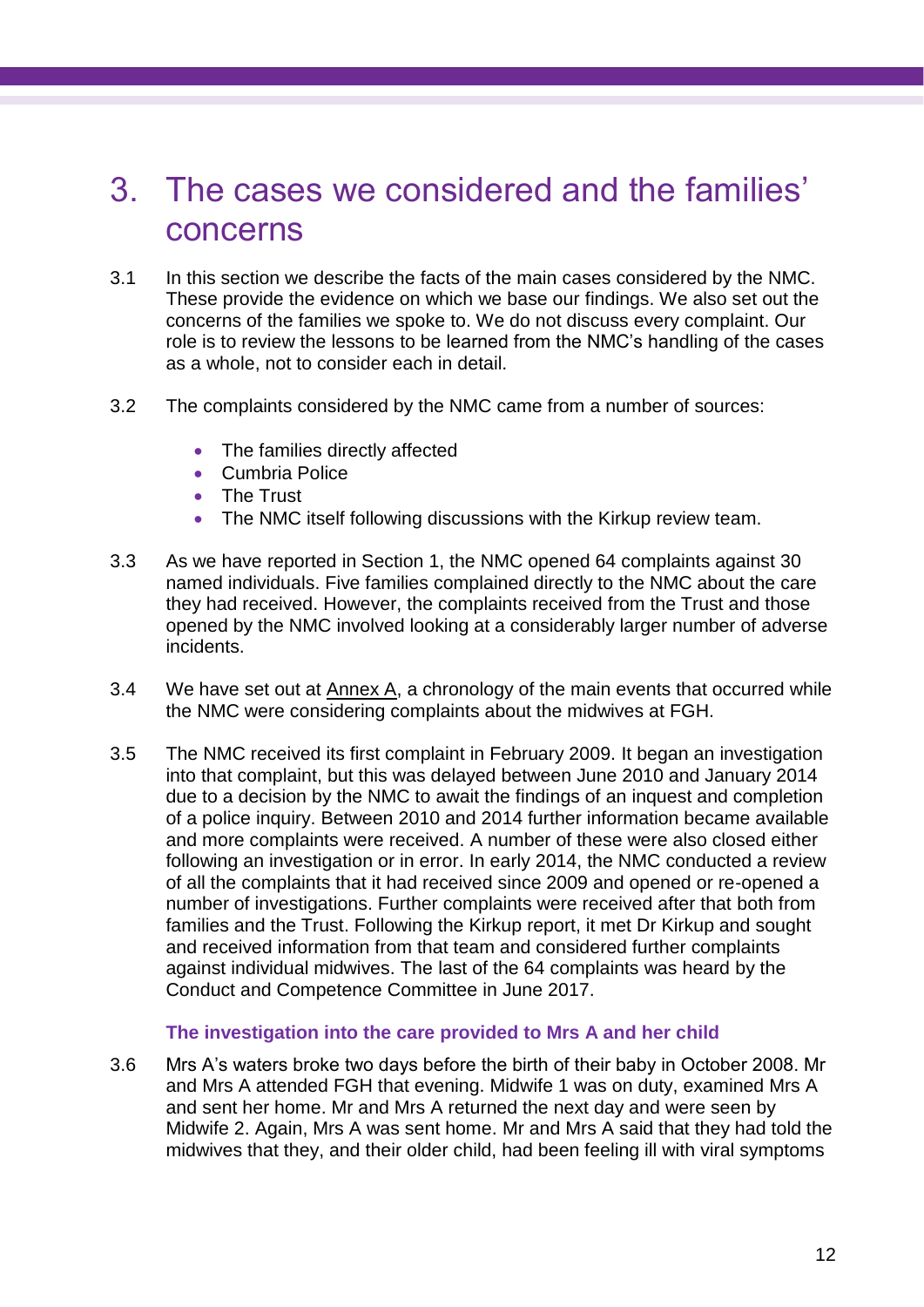and they were concerned that this might place the baby at risk of infection. They said that no action was taken to follow up these concerns. The midwives did not agree that they were told of the symptoms.

3.7 When contractions began early in the morning of the following day, Mr and Mrs A returned to the maternity unit and their baby was born quickly. Midwives 3, 4 and 5 and 6 were involved in the care either at the birth or in the subsequent period while Mrs A and her baby were at the FGH. There is a conflict of evidence as to the baby's state at birth. Mrs A collapsed shortly after the birth; it was established that she had an infection and antibiotics were administered to her, but not to the baby. The baby's temperature was found to be low, which can be an indicator of infection, and the parents told the local investigation that they observed other symptoms that concerned them. On the morning of the following day, Mrs A found her baby collapsed. The baby was transferred to the special care baby unit at FGH and subsequently to specialist units in other hospitals and died at nine days old of septicaemia. During this time, the observation records were lost.

#### *The local investigation*

- 3.8 In the period between the birth and immediately after their baby's death, Mr and Mrs A prepared a chronology of the events from their perspective. They supplied this to the Trust shortly afterwards, together with a series of questions about the quality of care provided and the outcome for their baby.
- 3.9 Midwife 7, the maternity risk manager and a supervisor of midwives, began an internal investigation shortly after the incident but, on receipt of Mr and Mrs A's concerns, the Trust instructed an independent midwife to investigate. That independent investigation concluded that there had been a failure to monitor the baby, and a failure to recognise the signs of infection and therefore to treat it at an earlier stage. This investigation made recommendations for the Trust but was not intended to, and did not, identify concerns about the practice of individual midwives. 25
- 3.10 Midwife 7 resumed her investigation and undertook a root cause analysis of the events which was completed in January 2009. She subsequently carried out an investigation for the Local Supervisory Authority (completed in May 2009). Midwife 7 did not identify significant concerns about the midwifery care provided to Mrs A. In the absence of the care records, the analysis relied on the recollections of the midwives and tended to blame the paediatricians at the hospital. It did not engage with the initial independent report. Midwife 7's report was shared with Mr A, together with copies of statements made by the midwives to the investigation.
- 3.11 Mr A believed that there were discrepancies between the various midwives' statements and his own and his wife's recollections. He was concerned that there

<sup>25</sup> *External Investigation into Serious Untoward Incident at Furness General Hospital: (Mr and Mrs A's baby) 2008.*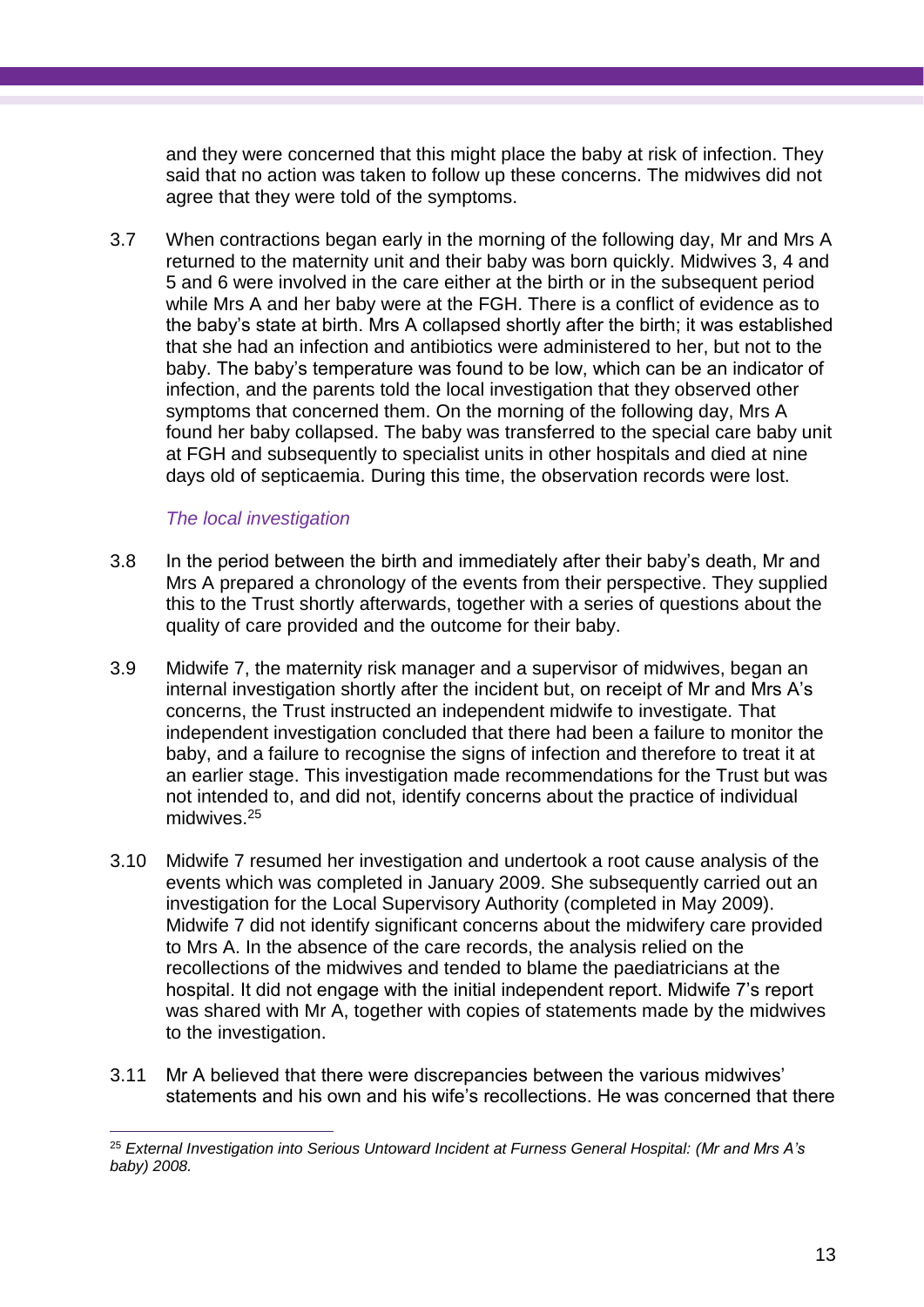was an attempt to cover up the events. A review of Midwife 7's root cause analysis was commissioned by the Trust from Midwife 8, who was independent of the Trust.<sup>26</sup> That report did not identify problems with Midwife 7's report. However, it is notable that the NMC's Midwifery Team, which was separate from its Fitness to Practise team, had concerns about the root cause analysis which were not noted in Midwife 8's report. <sup>27</sup> A meeting involving the Trust, the NMC and Mr and Mrs A to discuss the root cause analysis was held in November 2009 and there appears to have been agreement that it was flawed.<sup>28</sup>

#### *The 'NMC shit' email*

- 3.12 In 2009, Mr A was informed by the Trust of a data breach involving his personal information. In response to enquiries he made in late 2010, it appeared that, in the context of the NMC investigation, Midwife 3 had caused an email to her from Midwife 4 to be sent to an incorrect email address. The email was headed 'NMC shit' and included a document which contained information about Mr A's complaint. It was suggested that it contained Midwife 4's statement for the investigation by the NMC, though we note that this was denied by Midwife 4 who told us that the document did not contain any of her response. Mr A was concerned that this was an attempt by the midwives to ensure that the accounts sent to the NMC were consistent.
- 3.13 The Trust had held an investigation about the data breach. Midwife 4 said that she had sought to provide Midwife 3 with a template to help her write her own statement, rather than to collude over their recollections. Material from the Trust on the NMC's files suggests that a representative of the CQC looked at the documents, though it is not clear in what context, and noted that there was no evidence of similar wording or phrases between the two statements.<sup>29</sup>

#### *Mr A's complaints*

- 3.14 Mr A made his first complaint to the NMC in February 2009 following the independent midwife's investigation<sup>30</sup> for the Trust. It concerned the care provided to his wife and child.
- 3.15 It took the Trust four months to provide the NMC with the identities of the midwives involved. The Trust was also slow to provide their statements to the NMC. In July 2009, the NMC raised complaints against midwives 3, 4, 5 and 6.
- 3.16 In July 2009, Mr A raised his concerns about the investigation by Midwife 7 and the discrepancies in the midwives' statements, providing a detailed analysis of his concerns. He sent this to the NMC.

 $\overline{a}$ <sup>26</sup> Independent Report Local Supervising Authority Midwifery Office Report for North West Strategic Health Authority, June 2010.

<sup>&</sup>lt;sup>27</sup> File note of discussion between the NMC's Midwifery Advisor and Midwife 8 dated 1 July 2010.

<sup>&</sup>lt;sup>28</sup> Report of meeting prepared by the NMC's Midwifery Advisor dated 1 December 2010.

<sup>29</sup> Email dated 15 November 2011 to Mr A.

<sup>30</sup> See footnote 24.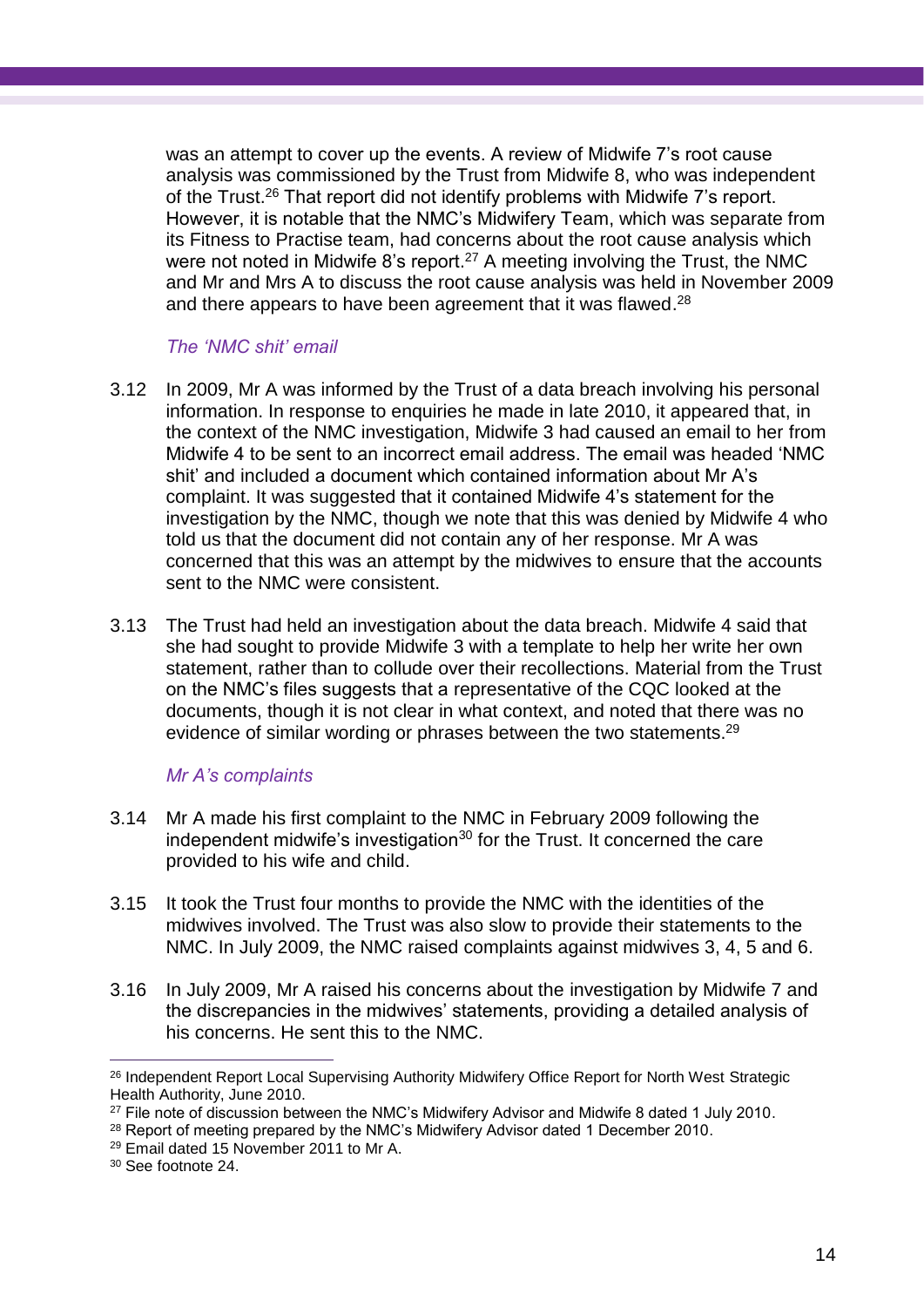- 3.17 The NMC sent details of the allegations that it was considering to Midwives 3, 4, 5 and 6 in July 2009. These were very general and did not distinguish between the different midwives and their roles – for example, on the evidence available, it appeared that Midwife 3 had been involved in the aftercare, but not the birth of the baby, but the allegations covered failures at the birth. The midwives' responses to the allegations were received in August 2009 and the complaint was considered by the Investigating Committee in September 2009. It was referred to external lawyers for investigation. The investigation was limited to the failure to identify that the baby had an infection and to the midwives' poor recordkeeping.
- 3.18 Statements were taken by the external lawyers from Mr and Mrs A in late 2009. The statements were signed in May 2010. The chronology they had prepared was referred to in the statement signed by Mr A as 'Exhibit 2'.
- 3.19 The investigation was completed in May 2010 and the report recommended that there was no case to answer against the midwives. This appears to have been based strongly upon the statements of the midwives, the local investigations and the Trust's own statements. The discrepancies raised by Mr A were not addressed.
- 3.20 The report was not considered by the Investigating Committee because the inquest into the death of Mr and Mrs A's baby was announced and the NMC decided to wait to see whether there were findings at the inquest which were relevant to the complaints.
- 3.21 In the meantime, Mr A had contacted the NMC's Midwifery team about his concerns about Midwife 7's 2009 investigation. The NMC's midwifery adviser shared these concerns. She met Mr and Mrs A and the Local Supervisory Authority Midwifery Officer and flaws were identified in the investigation by Midwife 7. The adviser told the Fitness to Practise team that it was important that the Investigating Committee should be made aware of the doubts about the robustness of Midwife 7's investigation when it considered the complaint.
- 3.22 In January 2011, Mr A informed the NMC about the 'NMC shit' email and made it clear that he was concerned that there might have been collusion over the statements given to the NMC by Midwives 3 and 4. He was informed that he would need to make a new formal complaint for this to be considered. Mr A was upset at being required to fill in more forms when he had already provided the information. Eventually, in March 2011, new complaints were opened by the NMC. It is clear that the NMC intended that the investigation should consider all aspects of Mr A's complaints.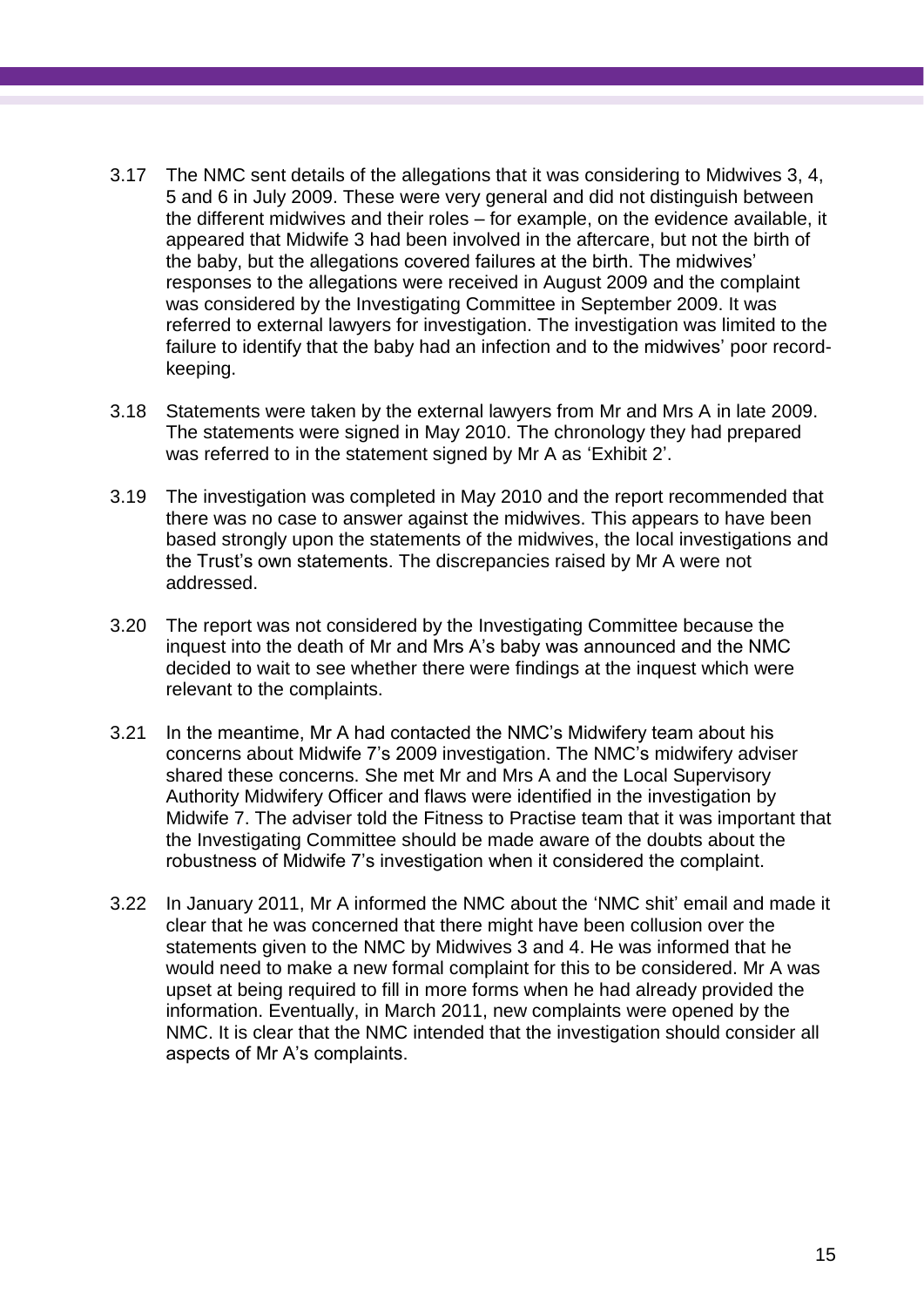- 3.23 In April 2011, the NMC appears to have decided<sup>31</sup> that the original complaints should be considered by the Investigating Committee. A note was prepared which was intended to reflect the concerns of the NMC midwifery adviser.
- 3.24 The inquest into the death of Mr and Mrs A's baby took place in June 2011. The coroner was strongly critical of the care provided and suggested that the midwives had 'colluded' over their evidence. <sup>32</sup> The NMC postponed the Investigating Committee's consideration of the complaints to study the coroner's findings.
- 3.25 In July 2011, a group of the NMC's Fitness to Practise team members discussed Mr A's complaints and the inquest. They considered that the cases suggested concerns which were not suitable for individual fitness to practise cases but showed major cultural problems at FGH. They proposed that a recommendation should be made to the Investigations Committee that the cases should be closed, the Trust should be referred to the CQC and the midwifery unit put into special measures. <sup>33</sup> This was intended to be discussed with the then Director of Fitness to Practise. We saw no record of the outcome of this discussion but it appears that the NMC took the view that the decision should await further information about the police investigation that had by then been instigated.
- 3.26 The investigations concerning the treatment of Mr and Mrs A's baby and collusion, were put on hold while the police investigation was continuing. The NMC continued to investigate two aspects of the 'NMC shit' email: the data breach and the offensiveness of the title.
- 3.27 In June 2012, Mr A sent the NMC a number of documents and emails that he had obtained from the Trust which, he considered, supported his concerns about possible collusion between the midwives and within the Trust over the evidence given at the inquest.<sup>34</sup> Complaints were opened against a number of midwives in June 2012. However, nine of these were closed, apparently on the basis that new ones would be opened (or made part of existing complaints) and then expedited. <sup>35</sup> These then appear to have been forgotten until they were re-opened in April 2014 following the general review of the Morecambe Bay cases. By that time, at least one of the midwives was no longer on the register. Those that were taken forward in 2012 were referred to new external lawyers for investigation. The lawyers were asked to re-investigate the matters that had been looked at by the previous lawyers. The lawyers recommended further investigation of the original allegations and asked whether a complaint should be raised about Midwife 7 and her investigatory reports. The NMC did not raise such a complaint. In any case, none of the investigations were commenced until 2014 when the police investigation ended.

 $\overline{a}$ <sup>31</sup> Email chain dated 8 April 2011 but there was no record of the reason.

 $32$  Inquest touching the death of Mr and Mrs A's baby  $-1$ -6 June 201.1

<sup>&</sup>lt;sup>33</sup> File note of meeting of members of the Fitness to Practise team dated 21 July 2011.

<sup>&</sup>lt;sup>34</sup> Letter from Mr A to the NMC 11 June 2012.

<sup>35</sup> Letter of 22 June 2012 to Mr A.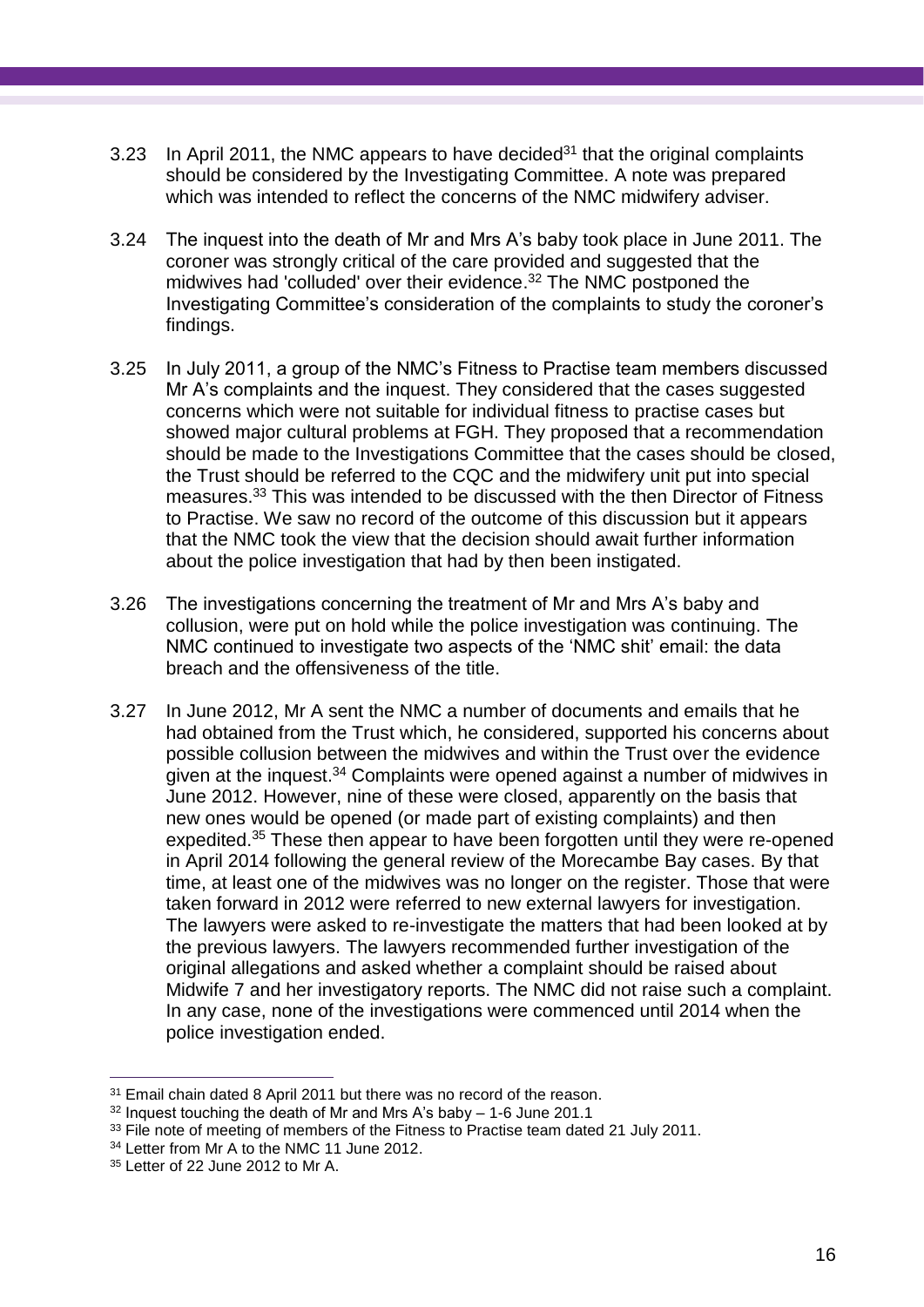- 3.28 In January 2013, the Investigating Committee decided that there was no case to answer against the midwives in respect of the 'NMC shit' email, at least as regards the data breach and the offensiveness of the title because the breach was an isolated incident and had been dealt with by the Trust and the offensive title was not serious enough to amount to misconduct. The external lawyers' report suggests that further investigation of the collusion concerns might take place following conclusion of the police investigation. While Midwives 3 and 4 were subject to investigation in respect of wider allegations of collusion, we saw no evidence that the facts in relation to this email were investigated further.
- 3.29 In September 2013, the Kirkup investigation was set up. In December 2013, Cumbria police informed the NMC that it was no longer pursuing allegations against individuals. Between December 2013 and February 2014, the Ombudsman published its reports. 36
- 3.30 In January 2014, the NMC held a major internal review<sup>37</sup> of all the information that it had about all the FGH cases and referred the issues raised by Mr A in respect of the care of his wife and baby to external lawyers for further investigations. In the course of these investigations, further complaints were raised about:
	- Midwives 1 and 2 about their alleged failure to act on information about Mrs A's illness
	- Midwife 7 about her supervisory investigations
	- 14 Midwives in respect of 'dishonesty and collusion' over evidence given at the inquest.
- 3.31 The external lawyers provided their report in July 2014. The Investigating Committee considered that report in November 2014 and decided that:
	- There was a case to answer in respect of the clinical care provided by Midwives 1 and 2 in the days before the birth
	- There were cases to answer in respect of Midwives 3, 4 and 6 in respect of the care provided during and/or after the birth
	- There was no case for any midwife to answer in respect of the collusion allegations.
- 3.32 Cases where it was determined that there was a case to answer were referred to a panel of the CCC. The concerns about Midwife 7 were left for further investigation.
- 3.33 The NMC's in-house legal team then began to prepare the cases for hearings before the CCC. The NMC's intention was that all the cases would be heard together. However, because of the complexity of the cases and defence arguments that the publicity surrounding the cases could lead to unfairness, the

 $\overline{a}$ <sup>36</sup> See footnotes 15-19 above.

<sup>&</sup>lt;sup>37</sup> Documents dated 10 January 2014 on the NMC files.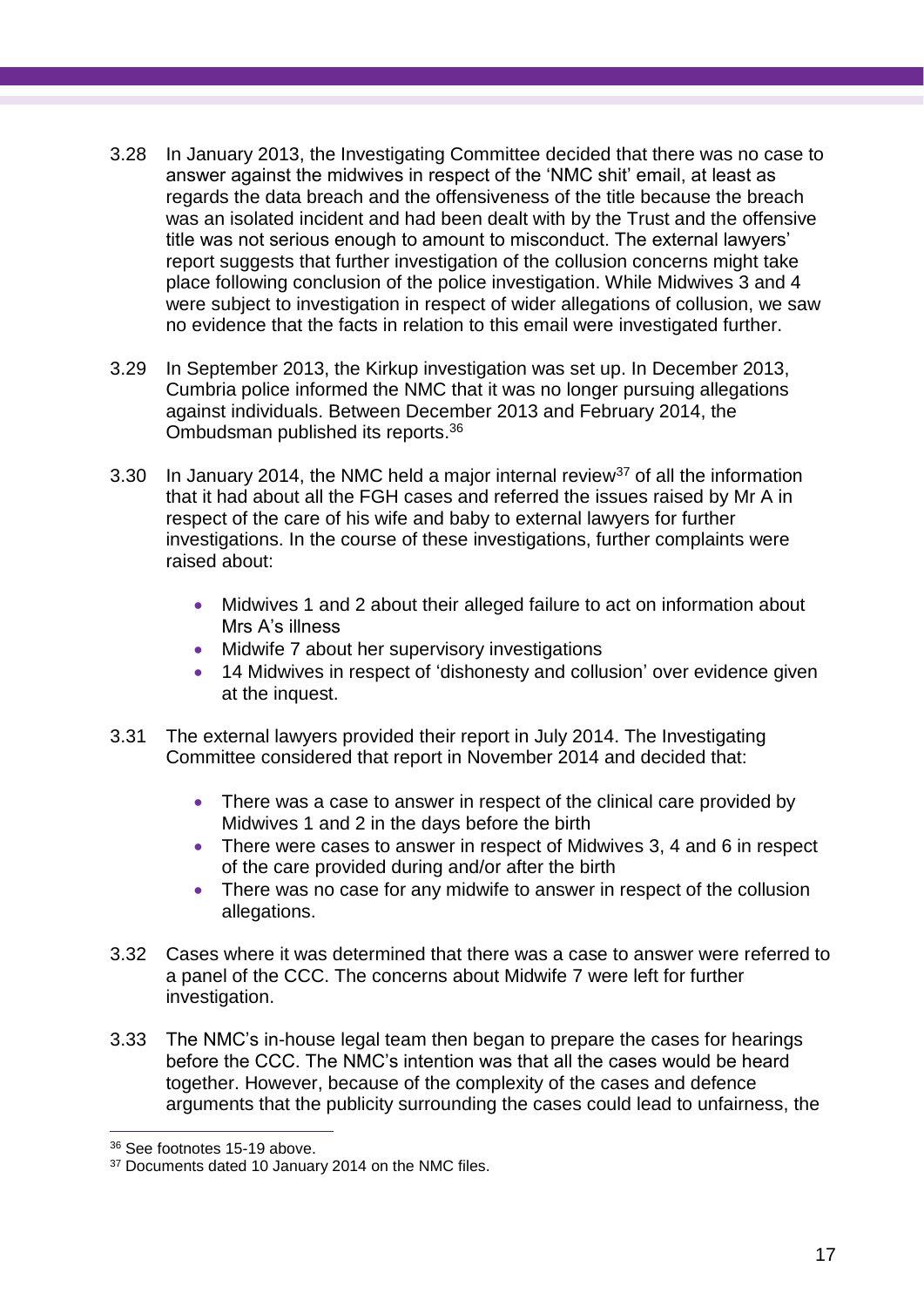CCC held a case management meeting in July 2015, which was adjourned until October 2015. At that meeting, the panel decided that:

- The cases in respect of Midwives 1 and 2 would be heard separately from those in respect of Midwives 3, 4 and 6
- The publicity did not mean that there could not be a fair hearing.

#### *Midwives 1 and 2*

- 3.34 The cases of Midwives 1 and 2 were heard in March and April 2016. Mr and Mrs A were called as witnesses. A second statement was taken from them in early 2016. Their statements from 2010 were not put before the panel. Nor was the chronology that Mr A had prepared in 2008, which was referred to as 'Exhibit 2' in his 2010 witness statement. We could find no trace of this chronology prior to the hearing in any of the files that we examined even though there were a number of copies of the 2010 statement referring to it. We do not know whether it was ever received from the external solicitors who took that statement.
- 3.35 At the hearing,
	- Midwife 1 denied that Mr and Mrs A had mentioned that she was feeling ill and that she had not had that conversation with them
	- Midwife 2 said that Mrs A had simply told her that she had a headache and this was recorded in the notes and that this did not trigger any obligation to take further action
	- In submissions, the defence suggested that Mr and Mrs A had not mentioned that they had told the midwives of the illness until the inquest in 2011
- 3.36 Mr A sent the chronology to the NMC in the course of the hearing. This provided supporting evidence that, in 2008, he and his wife recalled telling the midwives of the infection. The NMC did not consider that, overall, this would materially add to its case and did not put the chronology before the panel.
- 3.37 The panel found that Mr and Mrs A were honest witnesses and had mentioned Mrs A's illness to people at the hospital but could not be satisfied that those people had been Midwives 1 and/or 2. It relied on the records made by the midwives as decisive. It decided that there was no case to answer for Midwife 1 because it could not be satisfied that she was the person that Mr and Mrs A had talked to about the illness. The facts were not proved for Midwife 2.
- 3.38 Mr A told us and the NMC that he and Mrs A found the process of giving evidence extremely stressful and upsetting. He was also distressed about being required by the panel Chair to refer to their child not by name but as 'Baby A'. This he refused to do.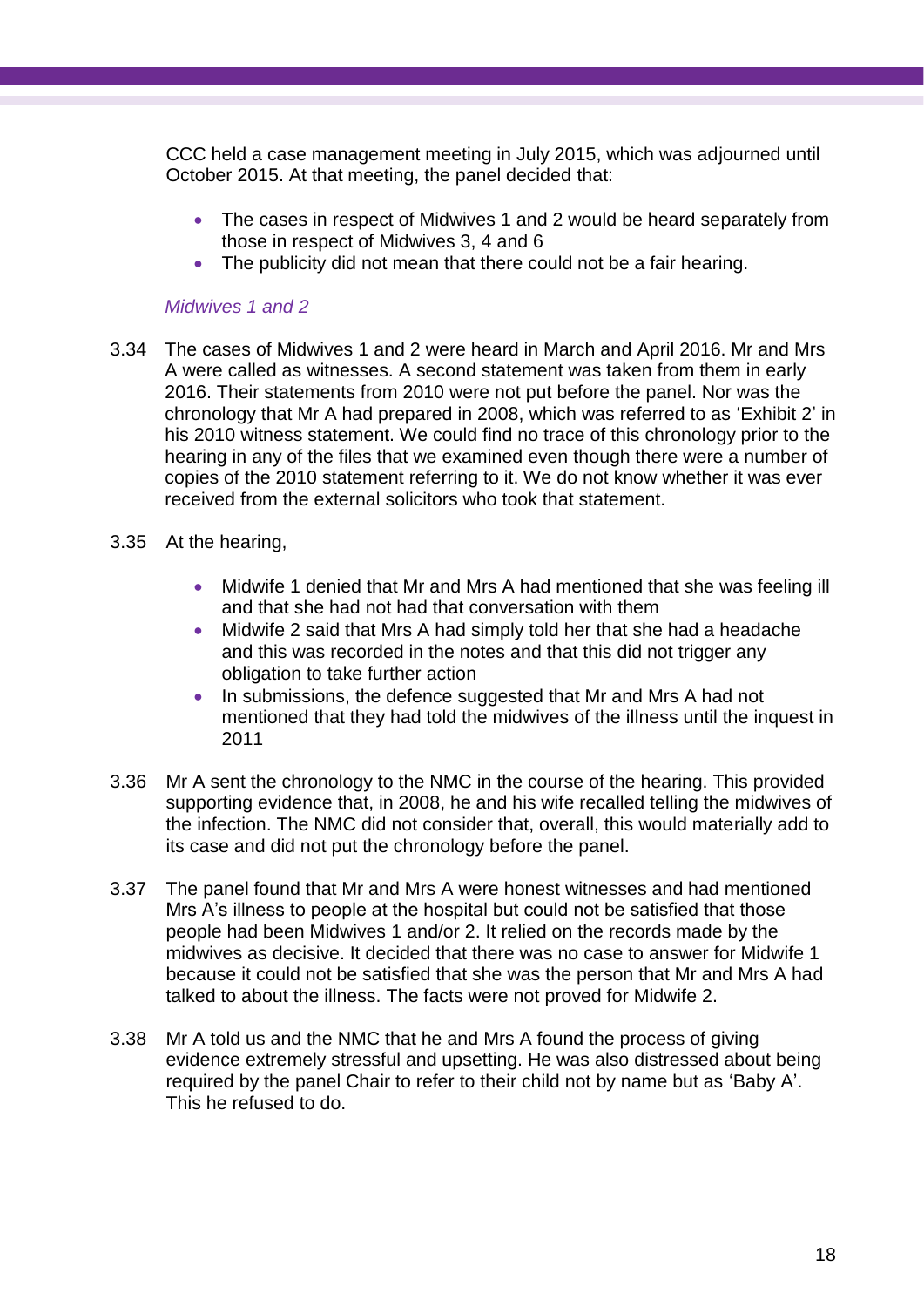- 3.39 These cases were completed seven and a half years after the events took place, six years after the possible concerns could have been identified from Mr A's witness statement and two years after they were in fact raised.
- 3.40 Following the hearing, the Authority looked at this case under its powers under Section 29 of the National Health Service Reform and Health Care Professions Act 2002 (as amended). This enables us to refer cases to the High Court if we consider that the decision was insufficient to protect the public. We were concerned about:
	- The failure to provide the panel with the contemporary chronology prepared by Mr & Mrs A
	- The panel's approach to the naming of Mr and Mrs A's child
	- The cross-examination of Mr and Mrs A.
- 3.41 The NMC agreed that the panel could have been more sensitive. It did not agree that its decision not to provide the chronology to the panel was wrong. The NMC considered that although the chronology may have supported the evidence on one aspect of the case, overall, it would not support and/or might have undermined its case in other respects. Taking all the circumstances of the case into account and bearing in mind the relevant case law, the Authority decided that the decision was deficient, but was not insufficient to protect the public.

#### *Midwives 3, 4 and 6*

- 3.42 Midwife 6 was out of the country in May 2016 when the hearing was to take place. Her case was heard separately on her return. The cases in respect of Midwives 3 and 4 were begun then and adjourned until June 2016 when, because of scheduling difficulties, the two cases were heard separately. Both were found to have committed misconduct and their fitness to practise was impaired. In September 2016 Midwife 3 was suspended from the register for nine months because, although the clinical concerns had been remediated, there were public interest grounds for finding impairment. In October 2016 Midwife 4 was struck off.
- 3.43 Midwife 3's fitness to practise was reviewed in May 2017 and was found no longer to be impaired.
- 3.44 When the case of Midwife 6 was heard, in January 2017, the NMC offered no evidence to the CCC with the result that no case to answer was found. The panel accepted that the expert evidence and other circumstances of the cases made it clear that it was appropriate for the NMC to offer no evidence in these circumstances and that there was no case for Midwife 6 to answer.
- 3.45 These cases were completed almost eight years after the events took place and more than seven years after the complaints were made.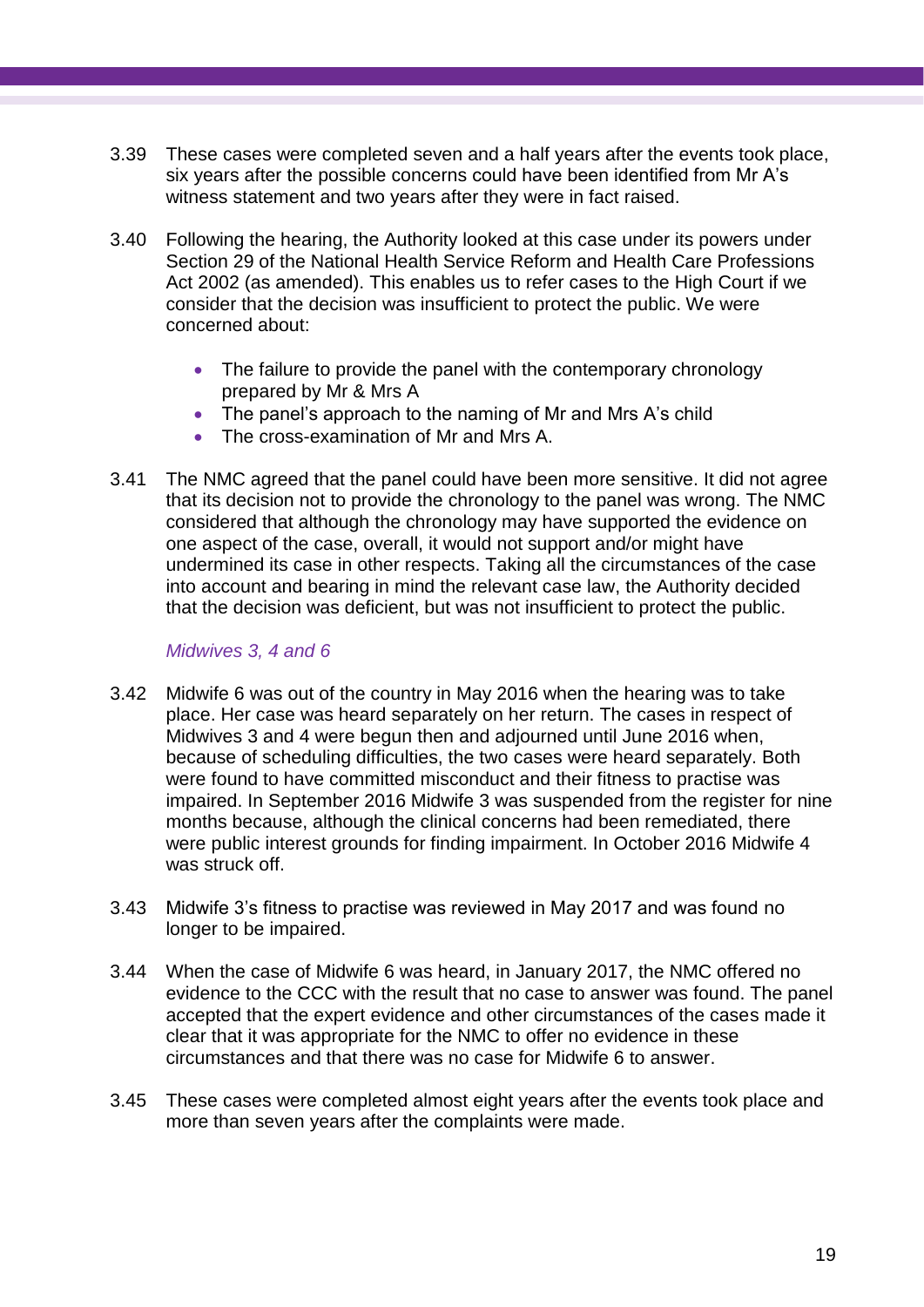#### *Midwife 8*

- 3.46 Mr A considered that the NMC ought to have considered whether Midwife 8's report into the adequacy of Midwife 7's analysis raised concerns about Midwife 8's fitness to practise. The NMC told him<sup>38</sup> that it had asked the Kirkup team whether it had identified any specific concerns about Midwife 8's report, that none had been suggested and that it had decided not to open any fitness to practise complaint against her. It told him that it had reviewed this decision in August 2016. The NMC reviewed the matter again in July 2017 and decided that its original decision was correct. We saw that the NMC had asked the Kirkup team for information about individual midwives whose practice might be of concern and the team did not refer to Midwife 8. It appears that this may have been explicitly discussed in a meeting with the team. We saw no evidence that the Kirkup team had any concerns about Midwife 8.
- 3.47 The team considering whether or not to raise the complaint at the NMC did not look at the original report by Midwife 8<sup>39</sup> even though the report was in the NMC's possession and had been since 2010. It relied on the fact that no concerns had been received from the Kirkup team.
- 3.48 The review in July 2017<sup>40</sup> again did not look at Midwife 8's original report even though it had been included in the material sent to Mr A as part of his Subject Access Request in late 2016.

#### *Mr A's other concerns*

- 3.49 Mr A raised concerns with the NMC about its handling of the cases through the whole period, particularly about the prolonged length of time, the lack of information that he was given about progress and what he perceived to be the NMC's failure to take action to satisfy itself that the midwives were fit to practise while it was looking into the complaints. There were frequent discussions with the Chief Executive and senior staff by email, over the telephone and in person. The previous Chair and the current Chief Executive met with Mr A and apologised for the time taken to progress the cases. Mr A also raised concerns with the Secretary of State for Health.
- 3.50 After the hearings, Mr A continued to be concerned about what he perceived to be the NMC's failings in these cases and the approach the NMC had taken to the Authority's criticisms of the cases of Midwives 1 and 2. He made a Subject Access Request (SAR) under the Data Protection Act 1998 in respect of the information held by the NMC relating to him and his child. He was dissatisfied with the NMC's handling of that request.

 $\overline{a}$ 38 Letter of 8 September 2016 from the then Director of Fitness to Practise to Mr A.

<sup>&</sup>lt;sup>39</sup> This is made clear in the initial advice dated 22 May 2015 and in subsequent advice, including that dated 17 July 2017.

<sup>40</sup> Advice dated 17 July 2017.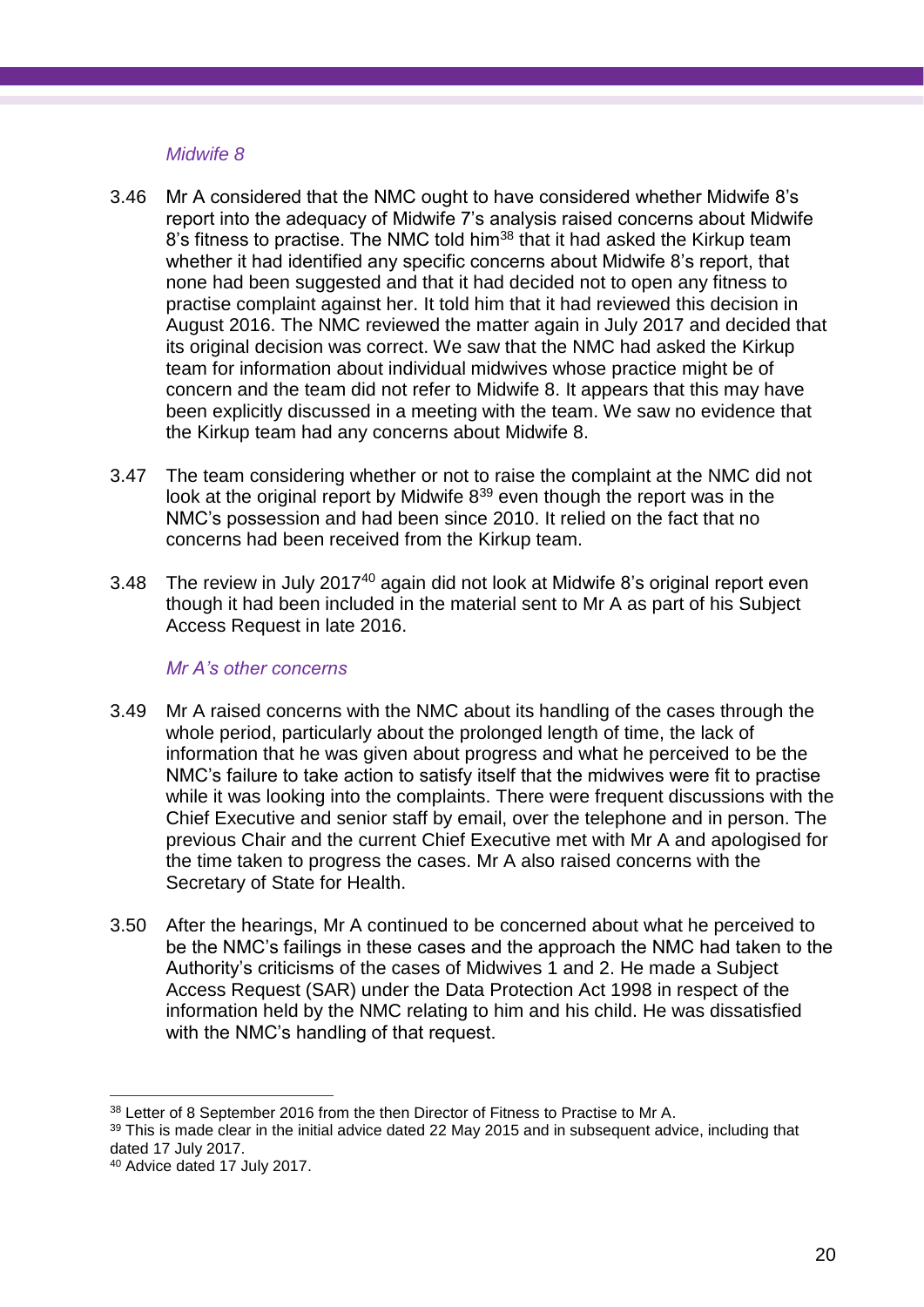- 3.51 Mr A told us<sup>41</sup> that, when he first complained to the NMC, he was not familiar with the NMC or professional regulation so he did not think of it in terms of making complaints about specific individuals. He thought he was simply alerting them to a serious incident and he expected the NMC to take it seriously and investigate. He said he was concerned about the care provided, the disappearance of medical records and possible dishonesty. As time progressed he became increasingly concerned about the NMC's handling of the cases against the midwives involved in his baby's care.
- 3.52 He told us that, for him, the biggest issue *'*wasn't that people made mistakes because you know people do make mistakes and even if there is a tragic outcome it doesn't automatically mean that people need to be referred to the professional regulator'*.* However, it seemed to him that a set of things had gone wrong, statements had been made by the midwives that he and his wife 'knew were incorrect' and records went missing. He was concerned people were being dishonest, that they were not learning from his baby's death and the same thing could therefore happen to other people.
- 3.53 Mr A told us that he 'thought it nonsensical' for the NMC to have sent an identical set of allegations to every midwife and expect midwives on the night shift, for example, to comment on allegations in relation to things that had happened on the day shift.
- 3.54 He told us that he and his wife had hoped the NMC would take their baby's death seriously but it 'felt hopeless and that they were just following a process for the sake of following it. It felt like nobody really cared about what they were doing. Nobody understood that there might be mothers and babies at risk and it was like an administrative process that nobody really cared about'. He felt that the NMC's 'lack of speed or sense of urgency' contributed to that sensation.
- 3.55 Mr A told us he had wanted to know what was being done and how they were making sure that mothers and babies were safe. He repeatedly made this argument not because he was being 'vindictive' but because he 'was genuinely concerned that some of the things that had happened … might happen again'.
- 3.56 Mr A said he found the whole process including when hearings took place 'far worse than I could have imagined'. He had not realised that he and his wife would be subjected to cross examination in a manner which he felt attempted to discredit them. They had no one representing them and no-one supporting them to refute statements made against them. He said*,* 'it just feels like a very unfair process that people can actually base a case and their arguments on trying to discredit a bereaved family and there is nobody there who is supporting the family or arguing or saying hang on a minute that's not true … It was a horrible, horrible process and no wonder, no wonder, people don't want to go through it'.

<sup>41</sup> Interview with the team, September 2017, from which the following paragraphgraphs are taken.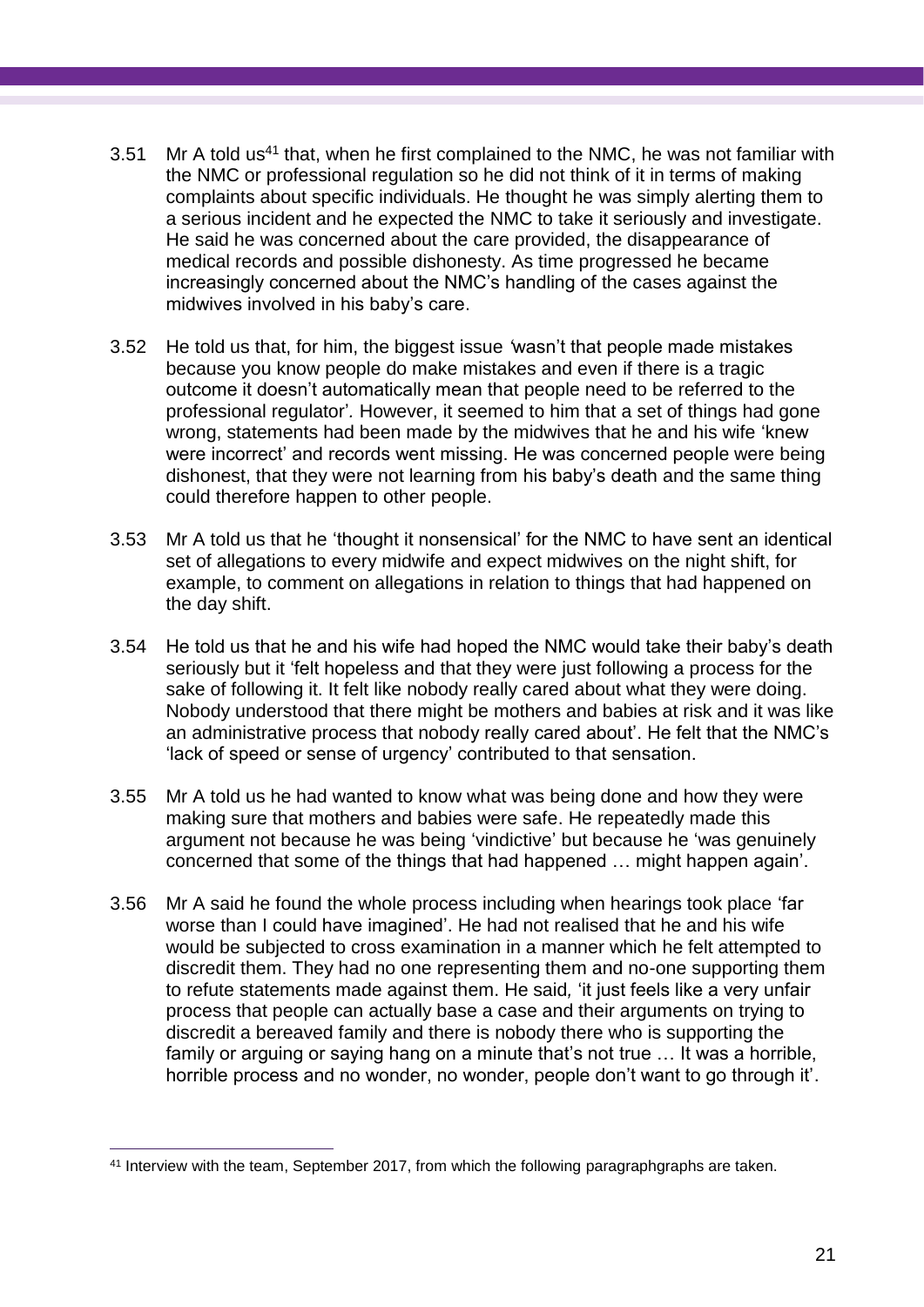- 3.57 He told us he was particularly upset by the assertion at the hearing by the defence barrister that the first time he and his wife had first mentioned telling the midwives that she had felt unwell was at the inquest, when in fact they had made a record of that in the chronology they prepared whilst their baby was still in hospital. He could not understand either why the NMC had insisted the chronology was not needed in evidence. The consequential media coverage was also very hard for the family to bear causing his wife to feel unwell.
- 3.58 Mr A thought the NMC process might be improved, 'if the midwife might acknowledge you and express some words of sympathy… in a humane system the first thing the barrister would say is we are very grateful to Mr [A] for coming. We know it's hard for him and we would like to express on behalf of those involved how sorry they were. That's what humans do.'
- 3.59 Whilst he had found some people within the NMC were kind, he told us he thought there was no proper emotional support and no representation for the family. He had discovered some of the earlier verdicts by reading it in the media although later the then Director of Fitness to Practise sent him email updates.
- 3.60 He was upset by what he saw as the attitudes displayed towards him, especially the monitoring by the NMC of his online communications. He thought the NMC was unduly concerned about its reputation instead of responding to him as a bereaved person who had been forced by circumstances into having to complain and in the face of inadequate investigations, having to pursue them over many years. It had taken a heavy toll on him and his family. He failed to understand why the NMC would not share the report that it had commissioned from a senior barrister (see paragraph 3.77) openly as he had been led to expect or why they had so heavily redacted information in response to his Subject Access Request.
- 3.61 Mr A has a background in the safety industry. His experience is evident in the way that he approached the identification and analysis of problems and his complaint to the NMC.

#### **The investigation into the care provided to Mrs B and her baby**

3.62 In July 2008 Mr B's wife died in childbirth from amniotic embolism, which is a rare condition with a 50:50 survival rate. Their baby was brain damaged during the birth and died shortly after. The local investigation found there had been no failures of care. Mr B's recollection differed significantly about the events that took place during labour. The inquest held in July 2009 into both deaths made no criticism of the care provided by the midwives. It noted that there was a discrepancy between the recollections of Mr B and of the midwives but the coroner appears to have preferred the evidence of the midwives.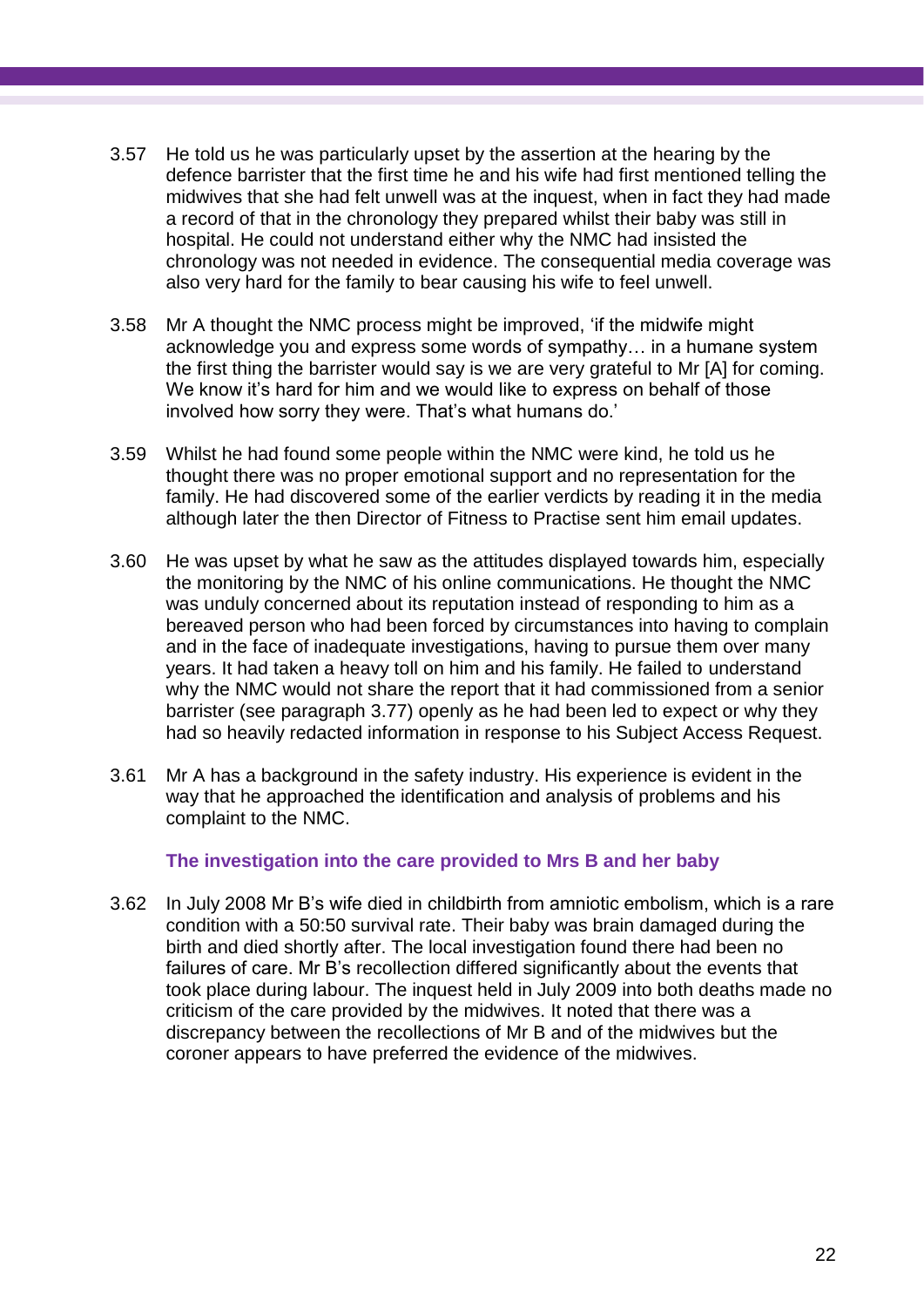- 3.63 These findings were contradicted by the Ombudsman's investigation carried out following a complaint by Mr B. The Ombudsman concluded, <sup>42</sup> with the benefit of clinical advice, that Mrs B's condition, if properly treated, need not have been fatal, and that there were major failures in care provided to the baby, whose heart was not monitored during the delivery. The failures were not identified in the Root Cause Analysis undertaken by Midwife 7. The Ombudsman also criticised the failure of the supervisors of midwives to question the adequacy of a root cause analysis carried out by the Trust, which did not identify the concerns about the care provided to Mr B's child and suggested that a supervisory investigation was unnecessary.
- 3.64 The NMC received information from Cumbria Police about the death of Mrs B and her child in November 2012. That information included a statement from Mr B, which gave a different account of the birth from that given to the coroner by the midwives who provided the care. Mr B also complained of disrespectful behaviour by the midwives at the inquest including 'high fiving' each other after the verdict.
- 3.65 The NMC opened a case in November 2012 against Midwife 9, who had been in charge at the birth, and referred the case to external lawyers for investigation. That investigation concentrated only on the failure of Midwife 9 to call for help when Mrs B was taken ill in labour; it did not look at the care provided to her baby. Mr B was not contacted for any statement to be taken, nor was clinical advice sought. Relying on the findings of the inquest, the statements of Mr B to the police and the local investigation, the report recommended that there was no case to answer. It considered that, given the other statements, there was little to be gained from speaking again to Mr B. The Investigating Committee agreed with the recommendations in July 2013.
- 3.66 Mr B became aware of the NMC investigation through the Trust and asked to be involved in it. Despite being told by the NMC's case officer that he would be interviewed, he was never approached. He made a complaint himself to the NMC in August 2013 with specific allegations about the failure to monitor his son's heart rate, the care records going missing and the midwives' behaviour at the inquest. In October 2013 the NMC refused to re-open the complaint on the basis that the conduct of Midwife 9 had already been investigated.
- 3.67 However, in January 2014 and following publication of the Ombudsman's report, Mr B made further complaints to the NMC and the case against Midwife 9 was re-opened, together with cases against six Supervisors of Midwives including Midwife 7. The allegation against the supervisors was that they should have identified the flaws in the root cause analysis and challenged it so that a supervisory investigation could have been undertaken; however, the NMC's

<sup>42</sup> Parliamentary and Health Service Ombudsman. *Midwifery supervision and regulation: A report by the Health Service Ombudsman of an investigation into a complaint from Mr M about the North West Strategic Health Authority*. Available at:

[www.ombudsman.org.uk/sites/default/files/Midwifery\\_supervision\\_and\\_regulation\\_Mr\\_M\\_report.pdf](http://www.ombudsman.org.uk/sites/default/files/Midwifery_supervision_and_regulation_Mr_M_report.pdf) [Accessed: 22/02/2018].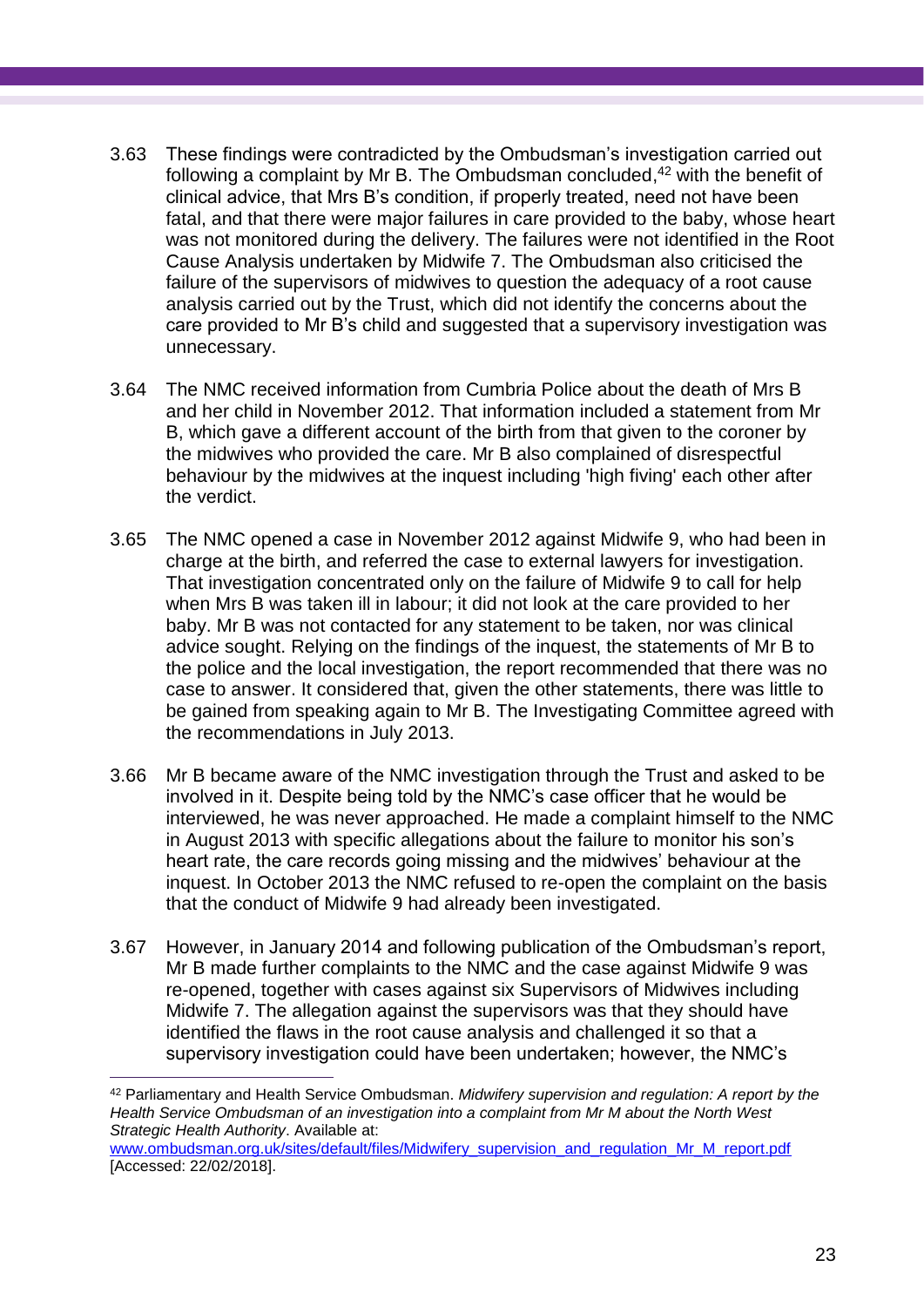external lawyers were not instructed to consider this allegation but only to investigate whether the decision not to undertake a supervisory investigation was the right one.

- 3.68 Internal legal advice prepared in January 2014<sup>43</sup> considered whether the clinical concerns about Midwife 9 could be taken forward given that the Investigating Committee had decided there was no case to answer in July 2013. The advice was that, since Midwife 9 had been informed that the events at the delivery were being investigated and that the complaints had been dismissed, the NMC was prevented by its legislation from re-opening the investigation. This was notwithstanding that the initial investigation failed to look at the clinical failures identified by the Ombudsman. The advice suggested that the NMC could only reconsider the original complaint if an allegation arose about a different incident where the original complaint was relevant.
- 3.69 The decision to close the case concerning Midwife 9 was taken at Screening stage on 11 August 2014. An instruction was given not to inform Mr B of this until the cases against the supervisors had concluded. <sup>44</sup> When Mr B was told in November 2014 about the outcome of his complaint against Midwife 9, the reason given for the delay was that 'new allegations or new evidence may have been identified that would have required us to further consider [Midwife 9's] fitness to practise'. 45
- 3.70 The other cases were closed with no case to answer. This was because the Investigating Committee considered that there was no evidence that the root cause analysis was inadequate; and there was insufficient evidence about what had and had not been discussed at the meetings.
- 3.71 In respect of Midwife 7, the external lawyers' initial recommendation was one of no case to answer. However, due to concerns about her practice identified by the Kirkup investigation team, this recommendation was not put to the Investigations Committee and further investigation was carried out (paragraphs 3.102-3.108 below).
- 3.72 No investigation was carried out into Mr B's complaint about the behaviour of the midwives at the inquest.

#### **The investigation in to the care provided to Mrs C and her baby**

3.73 In March 2016, Mrs C's baby died having suffered brain damage during birth. Midwife 4 was the labour co-ordinator at the time. Midwife 10 was also involved in the birth. The NMC became aware of the matter in the context of the proceedings against Midwife 4 surrounding her involvement in the birth of Mr and

<sup>43</sup> Advice dated 30 January 2014.

<sup>44</sup> Email dated 22 September 2014.

<sup>45</sup> Letter to Mr B dated 13 November 2014.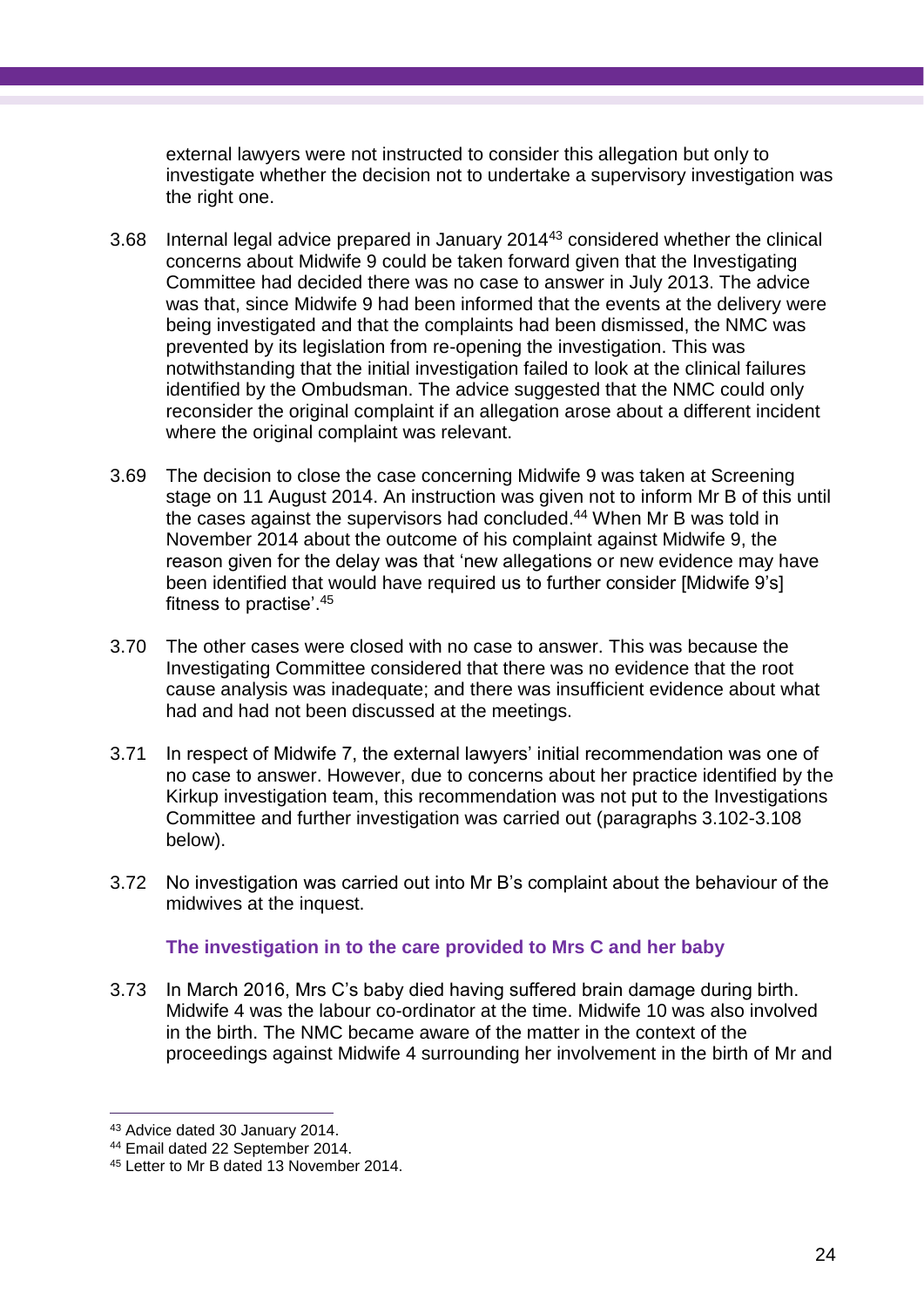Mrs A's baby. In June 2016 the Trust referred both midwives to the NMC. The Trust had, itself, suspended Midwife 4.

- 3.74 Midwife 4 had been under investigation by the NMC for almost seven years in relation to the death of Mr and Mrs A's baby. No restrictions had been placed on her practice during that period. On receipt of the Trust's report, in June 2016, the NMC obtained an interim suspension order preventing Midwife 4 from practising.
- 3.75 In October 2016, Midwife 4 was struck off the register as a result of failures in her care for Mr and Mrs A's baby. Accordingly, the complaint against her in respect of Mrs C and her baby could not be investigated further.
- 3.76 Mrs C did not make a direct complaint to the NMC because she was aware that the NMC was investigating the case, but the NMC did contact her during its investigation. The NMC did not notify Mrs C when Midwife 4 was struck off the register and Mrs C learnt of this through media reports. Mrs C complained to the NMC about its handling of this case and, in particular, why the NMC acted so quickly to restrict the practice of Midwife 4 following Mrs C's baby's death yet had failed to do so following Mr and Mrs A's baby's death.
- 3.77 The NMC asked a senior barrister to review whether the NMC ought to have sought an interim order restricting the practice of Midwife 4 at an earlier stage. The NMC told Mr A that 'at no stage during the numerous review and investigations which took place was the threshold for applying for and imposing an interim order passed.<sup>'46</sup> It also told him that the 'purpose of this review is to identify lessons for the future'. It has not, however, published the barrister's report, which it regards as subject to legal professional privilege. The Information Commissioner upheld this decision in August 2017. <sup>47</sup> We discuss this further at paragraphs 4.99-4.103 below.
- 3.78 The Case Examiners reviewed the case against Midwife 10 in March 2017 and decided that, in the light of the remediation and insight shown by Midwife 10, there was no case to answer against her.

#### **The investigation into the care provided to Mrs D and her baby**

3.79 Mrs D gave birth to a baby in 2004. The baby showed no signs of life at birth, but was revived. The baby died 27 hours later. Mrs D had suffered from high blood pressure throughout her pregnancy and it was known that the baby was large. Midwife 11 was in charge at the birth. The coroner's inquest in 2013 found that the care given by Midwife 11 was poor, including failures to properly risk assess the birth, to monitor the foetal heart rate properly and to adopt appropriate positions for the birth. There were also concerns that Midwife 7's supervisory report was inadequate and that Midwife 7 may have misled Mrs D about the care given. Mrs D did not discover that she might have cause to complain to the NMC

<sup>46</sup> Email from NMC to Mr A of 8 September 2016.

<sup>47</sup> Information Commissioner's Office case reference FS50677575, 7 August 2017.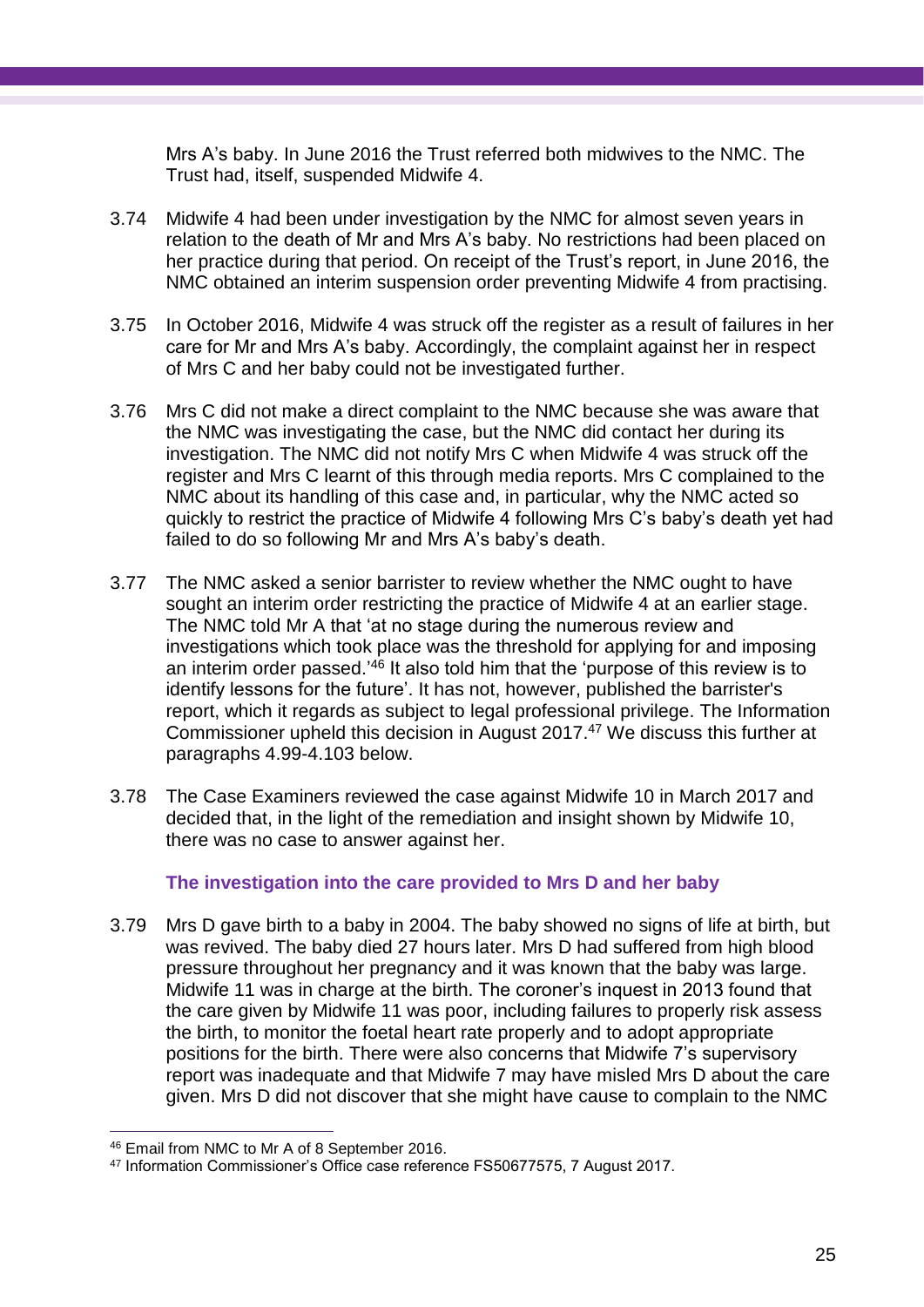until contacted by the police, several years later. An inquest into her baby's death was then held<sup>48</sup> and the Kirkup investigation was starting. She became aware that Midwife 11 had been involved in another birth four years later, where the baby was stillborn. She then discovered, through the media, that the Trust had suspended Midwife 11. In January 2014, following the inquest and at the suggestion of her solicitor, she complained to the NMC about Midwife 11.

- 3.80 The NMC had already opened a complaint against Midwife 11 following a referral by the Trust in November 2013. This arose out of further untoward events in 2013 investigated by the Trust and involved failures to manage high risk births appropriately, to identify low foetal heart rates, to gain consent or to escalate emergencies and poor record-keeping. The Trust suspended Midwife 11 from practice. The NMC obtained an interim suspension order in January 2014. Midwife 11 informed the NMC that she had decided to retire from practice. She was subsequently struck off by a panel of the Conduct and Competence Committee.
- 3.81 The NMC decided not to include Mrs D's case in its case against Midwife 7 because it considered that it was likely that Midwife 7 would be able to show that the quality of her reports had improved since 2004 and the evidence available did not demonstrate dishonesty.
- 3.82 Mrs D explained<sup>49</sup> that when she and her husband first lost their baby, they accepted the Trust's explanation that it was 'just one of those things, babies die'. She said that they had simply asked whether there was any procedure that could be changed to stop it happening to another family. At the time they were told there was not but it is clear to her now that there was.
- 3.83 Following her complaint to the NMC, a solicitor for the NMC interviewed her. Mrs D told us it was 'quite harrowing when you have gone through something, do you know what I mean, nine and a half years earlier and you have grieved as a family and you have grieved as a mother for something that has happened…'
- 3.84 Mrs D told us 'It was a very, very traumatic time. But we, we had kind of dealt with it and tried to move forward but it kind of opened up old wounds, and then to find out that they had lied to us and, you know, that the basic things that should have happened, that the NMC should have picked up on, that – I just found incredible …and I couldn't understand why – the NMC are there to protect the public but also to protect their registrants and I get that' but she found it hard to understand why the NMC did not check that the registrants were fit to practise.
- 3.85 When the midwife eventually apologised in her letter to the NMC it had meant more than anything. 'All I wanted was for her not to practise and deliver another baby … I don't want her not to have a life and be miserable for the rest of her life because she didn't go to work that day and think, oh I think I'll kill this woman's

<sup>&</sup>lt;sup>48</sup> Inquest touching the death [Mrs D's baby] September 2013.

<sup>49</sup> All quotations taken from an interview between Mrs D and the review team October 2017.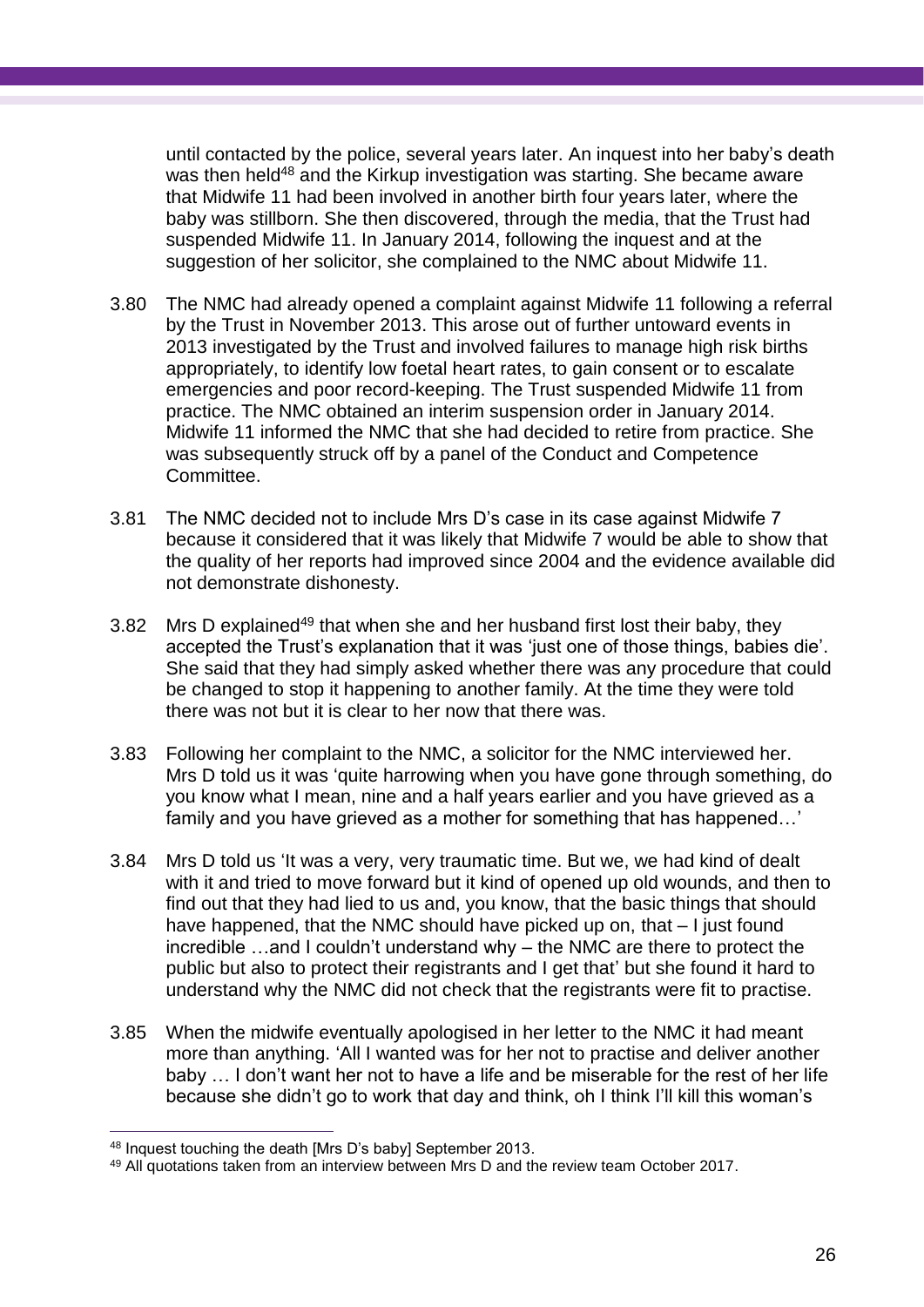baby by not doing my job properly. I don't think for one minute that any of it was an intentional thing but she had been a dripping tap for – she must have been a dripping tap before she delivered [my baby]…I always said she lives with that every day you know…in the very beginning I thought no midwife goes into work to deliver a baby and it dies. That must be a hell of a shock for somebody….'.

- 3.86 Mrs D found herself propelled into media coverage and 'everybody knew my business'. She understood that there were a lot of charges but felt the NMC had not kept her in the loop. 'I mean, [the midwife] had admitted all the charges in a letter and basically told them she wasn't going to a hearing … six months before and they never even shared that with us. So I still went down to London and still relived that day in a room full of people which was – it's harrowing to relive and relive again and again and again. It's like knocking a scab off a cut and never letting it heal'. Mrs D also highlighted the profound impact on her other children, including media intrusiveness and the length of time the investigations took, which spanned their childhood. It caused them to re-grieve and 'feel robbed'*.*
- 3.87 Mrs D found the NMC 'very matter of fact' to deal with. She had had to initiate contact with them to find out information. No-one had really been allocated to support her. She had been given a named contact but did not always manage to get that person when she called. Letters were 'guarded' but 'pleasant enough'. She could not recall receiving any expression of sympathy for her loss. The panel however had been *'*lovely …really nice'. The midwife was not present and was not represented so Mrs D did not get asked many questions. After the hearing however it was 'just kind of like well once you had given your evidence it was just like that – away, go, that's it, gone'.
- 3.88 Mrs D chose not to go to London to hear the decision but was given only about five or so minutes notice before it was 'all over the press', which was very hurtful: 'I think they thought about themselves and their own reputation. They didn't keep us in the loop whatsoever and the process was so long and drawn out'*.*
- 3.89 Mrs D said that the NMC had not contacted her about Midwife 7. Following the death of her baby, Mrs D had met with Midwife 7 during a 'listen to mother' session at the Trust with her bereavement counsellor. She thought that the midwife had 'lied to her' about the need to monitor the baby's heartbeat. The NMC, when investigating the complaint, did not ask Mrs D or the bereavement counsellor for a statement about what she thought was dishonesty. She had understood there could not be a hearing when a midwife retired. She did not even know there had been a hearing until after it was held when she discovered it in her local press.
- 3.90 Mrs D felt that not only the midwife but also 'a catalogue of organisations including the NMC' had let them down that night. From her perspective the NMC had been 'very, very quiet ... almost like shrouded in secrecy. They are a regulator … so there should not be any shroud of secrecy there…people should know what they are doing and how they do it I think and it isn't like that at all'.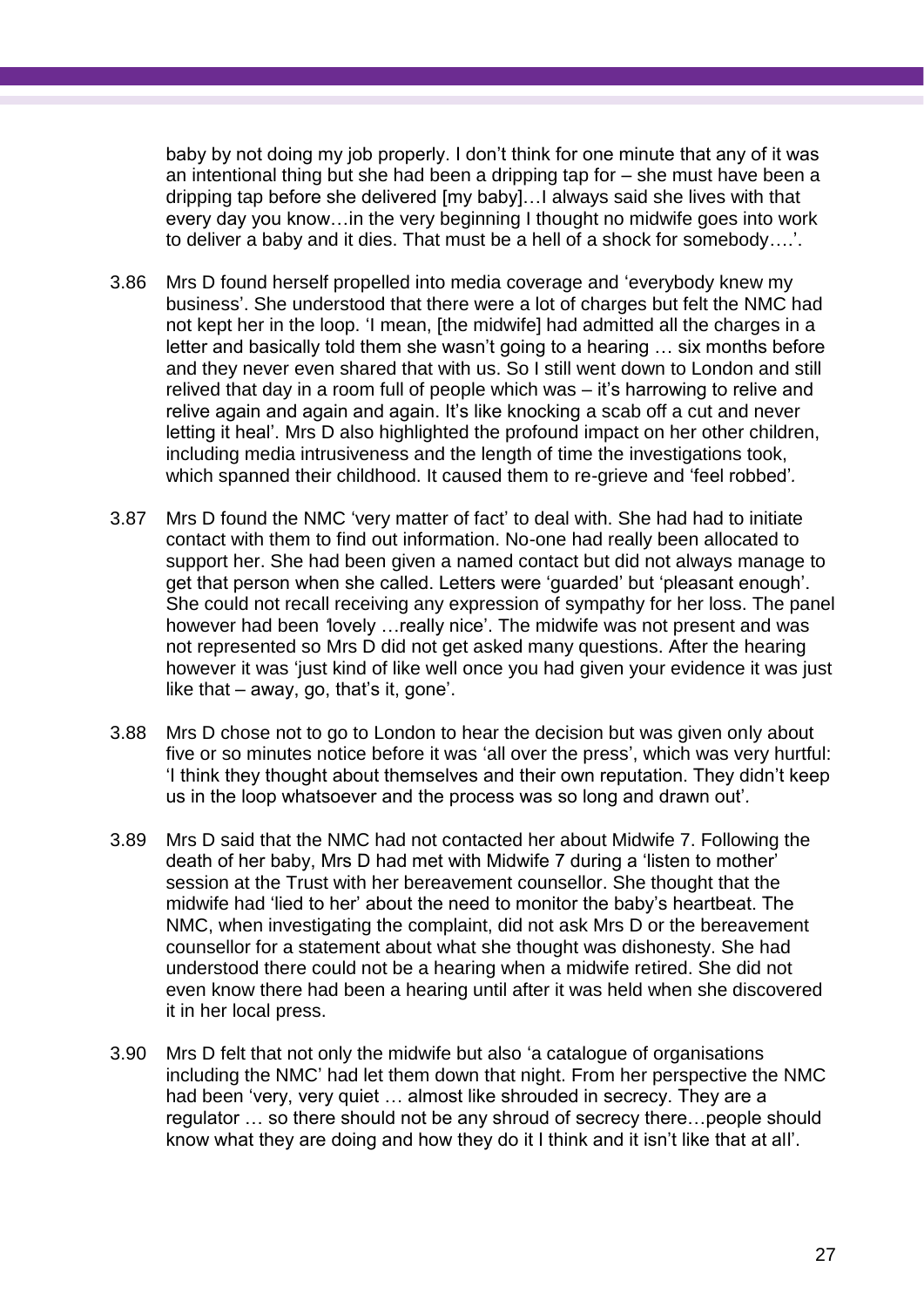3.91 Mrs D would like the NMC to be far more responsive when complaints are made and keep families in the loop constantly, even if they do not have anything to tell them and just say 'it might not feel like we are doing anything but we just thought we would touch base with you. So it doesn't feel like you are just a statistic, because that's exactly how I felt'.

#### **The investigation into the care provided to Mrs E and her baby**

- 3.92 Mrs E and her baby died in the ambulance on the way to FGH in 2008. The pregnancy was complicated since Mrs E was diabetic and suffered from high blood pressure. It appears that she attended an antenatal appointment where she ought to have been seen by an obstetrician but was not. Records of her blood pressure were not taken. She collapsed at home a week later and died. 50 Midwife 7 undertook a root cause analysis of the death.
- 3.93 This case was referred to the NMC by the Kirkup Inquiry team as part of its concerns about Midwife 7. <sup>51</sup> Expert evidence obtained by the NMC suggested that there were material flaws in her root cause analysis and was included in the cases against Midwife 7. <sup>52</sup> Mr E was not informed of the investigation. The NMC made attempts to trace his whereabouts<sup>53</sup> but, when information was received, no letter was sent informing him that a hearing was to take place.

#### **The investigation into the care provided to Mrs F and her baby**

- 3.94 Mrs F had had a difficult previous birth. For this baby, she was induced but there were significant problems and it appears that she was not adequately cared for in the process. The baby was large and the delivery attempts caused her considerable pain. Her baby was stillborn. It is clear from the inquest report that the care Mrs F received was inadequate through the use of inappropriate techniques for the birth, failure to monitor the foetal heart rate and to escalate concerns properly<sup>54</sup>. Midwife 11 was the midwife in charge at the birth.
- 3.95 Mrs F complained to the NMC in December 2013 and her case was investigated by external lawyers.
- 3.96 The cases of Mrs D and Mrs F were included in the consideration of the other matters raised by the Trust by the NMC. The matters were referred to the CCC and Midwife 11 was struck off in May 2015.

#### **The investigation into the care provided to Ms G and her baby**

3.97 In 2008, Ms G's baby was born brain damaged. She was under the care of Midwife 11. Following settlement of a claim against the Trust, Ms G complained

<sup>50</sup> Police report April 2012.

<sup>51</sup> Letter from the Kirkup team to the NMC dated 24 April 2015.

<sup>52</sup> Expert report for the NMC dated 12 May 2017.

<sup>53</sup> Email from tracing agents to NMC – 31 May 2017.

<sup>54</sup> Inquest touching the death of [Mrs F's baby], July 2009.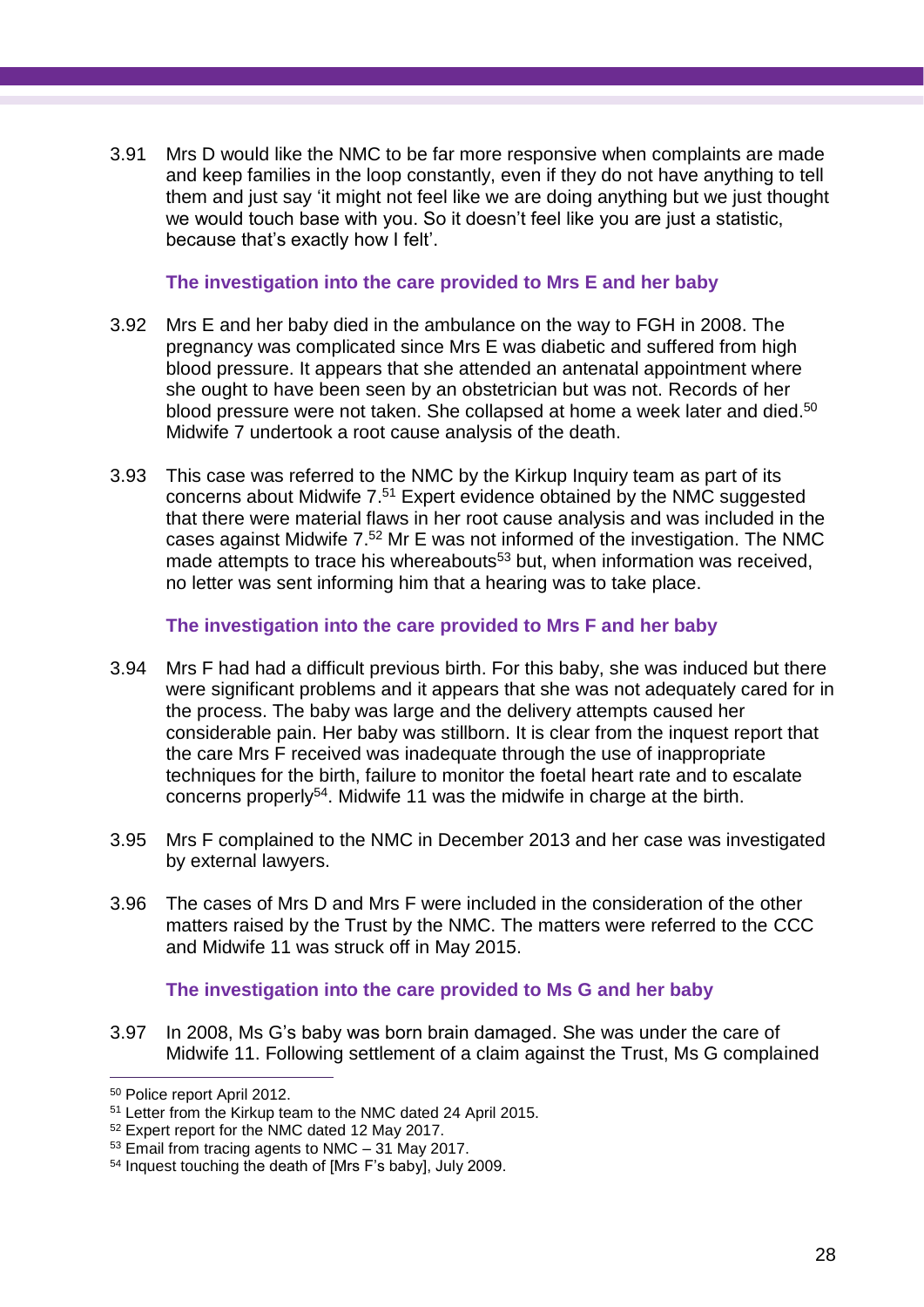to the NMC in April 2015. The NMC opened an investigation but closed it following the decision to strike off Midwife 11 in respect of the other cases.

3.98 While the NMC did inform Ms G that there were ongoing cases against Midwife 11, and of the outcome of those cases, we could find no record of the NMC telling her that, if Midwife 11 were to be struck off, then it could not investigate her complaint further.

#### **Concerns about Midwife 7**

- 3.99 The Kirkup report identified a major concern in these cases about the quality of the local investigation reports. Many of these were undertaken by Midwife 7 who was the Maternity Risk Manager at FGH and one of the Supervisors of Midwives. Her investigations involved a number of cases and we set out below the concerns about her investigatory practice as they arose. These were:
	- Her investigations were inadequate and failed to identify failings, which meant that that learning was not identified and applied and poor practice continued
	- She contributed to a culture of lack of openness and honesty about failings in care, and a perception of cover up and collusion amongst the midwives
	- She was alleged to have misled families
- 3.100 The concerns raised with the NMC were:
	- By Mr A, throughout 2009, about the quality of the LSA report written by Midwife 7, and media reports he shared with the NMC about the maternity unit at FGH
	- By the NMC Midwifery Team in 2010 about that report
	- The complaint made by Mr A in June 2012 alleging that Midwife's 7's report for the LSA was dishonest and that she had guided the midwives' responses to the local investigation, the NMC investigation and the inquest, including preparing a set of model answers
	- About her report on the death of Mrs B and her baby, which was included in the material provided to the NMC by Cumbria Police in 2012
	- By Mrs D in October 2013 who said that Midwife 7 told her in 2005 that there had been no failings of care in relation to the birth of her baby, when Midwife 7 knew this was not the case
	- The Ombudsman's report relating to Mr B's complaint published in December 2013 which was critical of the conflicts in Midwife 7's role
	- Mr B's complaint in January 2014
	- The Kirkup investigation and report.
- 3.101 Midwife 7 retired from practice in March 2012 but remained on the NMC's register.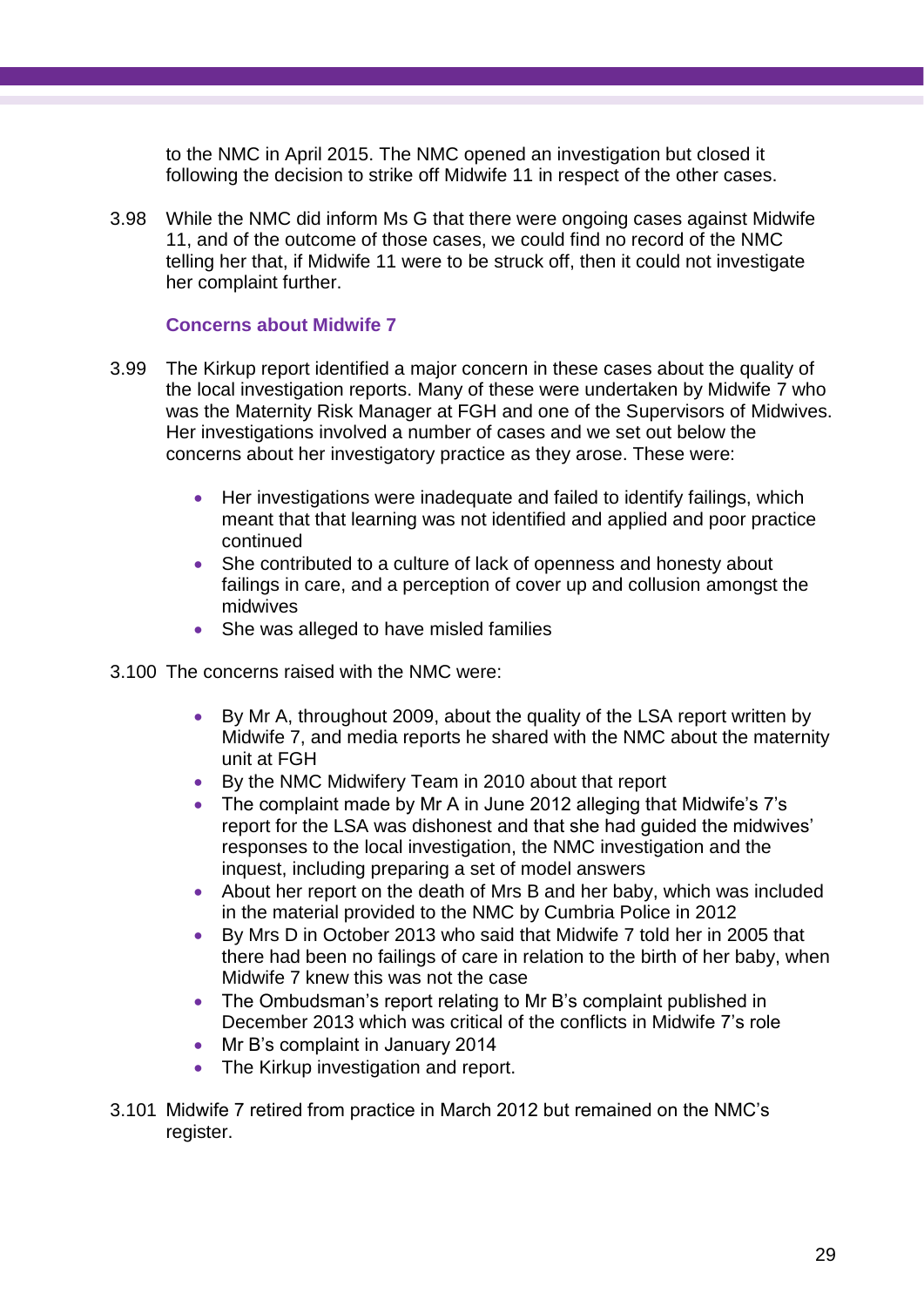- 3.102 In June 2012 the NMC opened a complaint against Midwife 7 along with other midwives, following Mr A's complaint about collusion over the inquest into the death of Mr and Mrs A's son but, as described at paragraph 3.27, immediately closed it. This appears to have been an administrative error, but it was not corrected. The NMC does not seem have responded to a recommendation the following month from its external lawyers that one should be opened.
- 3.103 Following its review of the cases in early 2014, the NMC decided that there should after all be an investigation into Midwife 7. It opened a complaint which covered the allegations of collusion in respect of the inquest and the concerns about the investigation reports prepared by Midwife 7 relating to Mr and Mrs A's baby. In April 2014 a further complaint was opened in respect of Mr B's concerns. In October 2014, following discussions with the Kirkup team about the wider governance concerns at FGH and the receipt of further material, one was opened about her other investigative reports. Ultimately these three cases were treated jointly by the NMC.
- 3.104 As we have set out above, the Investigating Committee found that there was no case to answer in respect of the concerns about 'collusion', while the NMC's external lawyers did not investigate the concerns about Midwife 7's supervisory report in Mr B's case and initially recommended that there was no case to answer. It was not until June 2015, when the Kirkup report was published and further information received from the Kirkup Investigation team, that a full investigation into the standard of the supervisory reports was begun. Nine supervisory reports were considered by an expert. The investigation took time because of difficulties obtaining information from the Trust, and because there was considerable discussion with the expert who was instructed to advise.
- 3.105 The complaints were considered by the Case Examiners in December 2016. They decided that there was a case to answer in respect of seven of the reports and referred Midwife 7 to the CCC.
- 3.106 In April 2017, the case was reviewed, as is normal practice, by a lawyer at the NMC. That lawyer noted a number of evidential problems with the expert's review of some matters and that there was evidence that would support charges of dishonesty, though these might need further investigation. Thought was also being given to whether it might be possible to resolve the case by way of a consensual panel determination (CPD). Under this arrangement, the registrant admits the charges and agrees a sanction. The proposal is considered by the CCC which can approve the agreement or not. If the agreement is approved, a full fact-finding hearing is not required.
- 3.107 The NMC decided that its aim should be 'focused case management for the best outcome to be reached by June 2017 given the age and history of the case'. <sup>55</sup> We understand this to mean that the priority was to have the case completed. The final charges related to the inadequacy of the root cause analyses and

<sup>55</sup> Internal email dated 6 April 2017.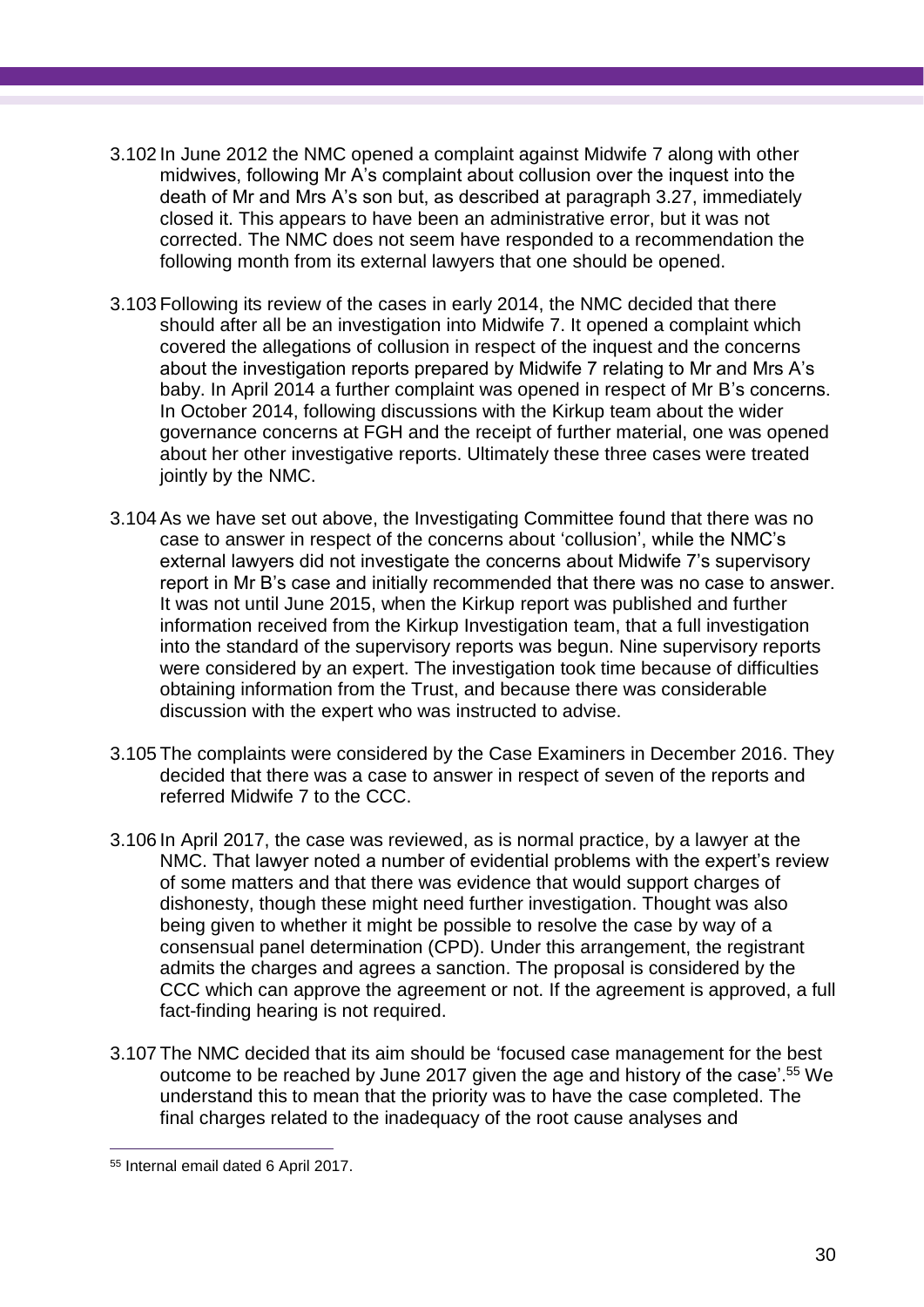supervisory reports carried out by Midwife 7 in respect of four families: Mrs A and child, Mrs B and child, Mrs F and her child, and Mrs E and her unborn child. They did not include charges about collusion (because there was no sufficient evidence of other collusion, or realistic prospect of obtaining sufficient evidence of collusion to give rise to a case to answer) or dishonesty to the parents.

- 3.108 The hearing was scheduled for June 2017. Following discussions with Midwife 7's representative, a CPD was reached with Midwife 7. Under this, she admitted the majority of the charges and agreed that she ought to be struck off. Under the NMC's arrangements, the referrers of the complaint (that is, the family or other people who referred the case to the NMC) are offered the opportunity to comment on the agreement. The agreement was not reached until the Friday of the week before the hearing was due. The referrers were contacted on the Friday afternoon and had until the Monday lunchtime to make comments. Mr A and Mr B raised concerns (a) at the short notice and (b) they were not told what the charges were so could not properly comment. Their comments were put before the Committee considering the CPD agreement. The CPD was accepted by the Committee on the Tuesday afternoon and Midwife 7 was struck off.
- 3.109 This case was completed eight years after Mr A first raised concerns about the adequacy of Midwife 7's investigations and five years after Midwife 7 had retired.

**Other information available to the NMC**

- 3.110 Our examination of the files showed three other pieces of information about the Midwifery Unit at FGH in the NMC's possession.
- 3.111 The first was an internal email dated 30 September 2011, which referred to information that the CQC had received from a 'whistle-blower' which alleged that midwives at the FGH were incompetent, destroying records in order to disguise incompetence and preparing dishonest reports. The email indicated that the CQC was taking this forward. The CQC was unable to tell us what, if any, action it took following this referral<sup>56</sup>. The NMC could show us no evidence that it had made any attempts to follow this up with the CQC.
- 3.112 The second was a report of 22 cases investigated by Cumbria Police where there had been significant untoward events at the FGH. This was provided to the NMC by Cumbria Police in April 2012.<sup>57</sup> The report identified the families and the midwives involved in the care. Seven of these cases had arisen after 2009. The midwives included a number who were the subject of complaints already opened by the NMC. We could find no evidence of the NMC taking any action on this information when it arrived. Indeed, it appears to have chased Cumbria Police for the information in December 2013 $58$  and received the information again.

 $\overline{a}$ <sup>56</sup> Interview with the review team, September 2017.

<sup>57</sup> Email from Cumbria Police to the NMC dated 17 April 2012.

<sup>58</sup> Email from NMC to Cumbria Police dated 9 December 2013.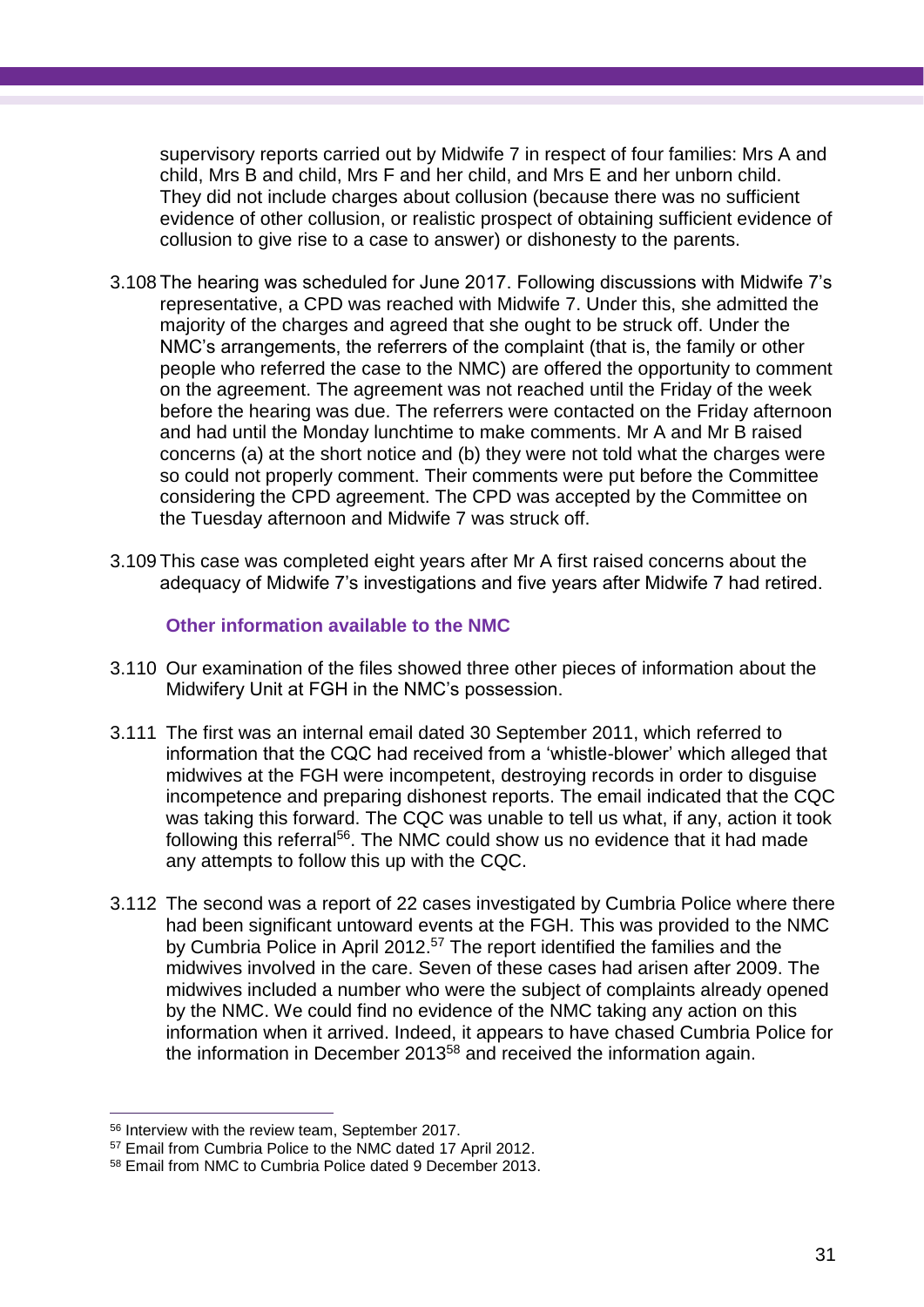- 3.113 The NMC looked at this information as part of its review of the cases in early 2014 and, in some cases, considered that more information would be needed from the police. The NMC told us that the scope of the review was to consider the police documentation and the Ombudsman's reports, and to review and identify the position with all open and closed cases. It was not intended to produce an investigation plan for future conduct of the cases, and did not purport to do so. Consideration as to what further information should be sought would be set out in any subsequent investigation plan. We could not identify any consideration being given by the NMC as to whether new complaints needed to be opened or investigated.
- 3.114 The NMC told us that it had had considerable correspondence with the Trust about the fitness to practise of its midwives working there and provided us with a schedule of the correspondence. That correspondence did not appear to us to seek information directly about most of the cases raised by the police or about all of the midwives concerned.
- 3.115 In July 2012, Mr A sent the NMC the results of a Freedom of Information Act disclosure from the Trust<sup>59</sup> about the claims raised against it in respect of the midwifery unit at FGH. That information showed that 19 claims had been notified in respect of events from 1 January 2009 and that there had been a sharp rise in claims in respect of untoward incidents after 1 January 2007.

<sup>59</sup> Letter to Mr A from the Trust dated 18 July 2012.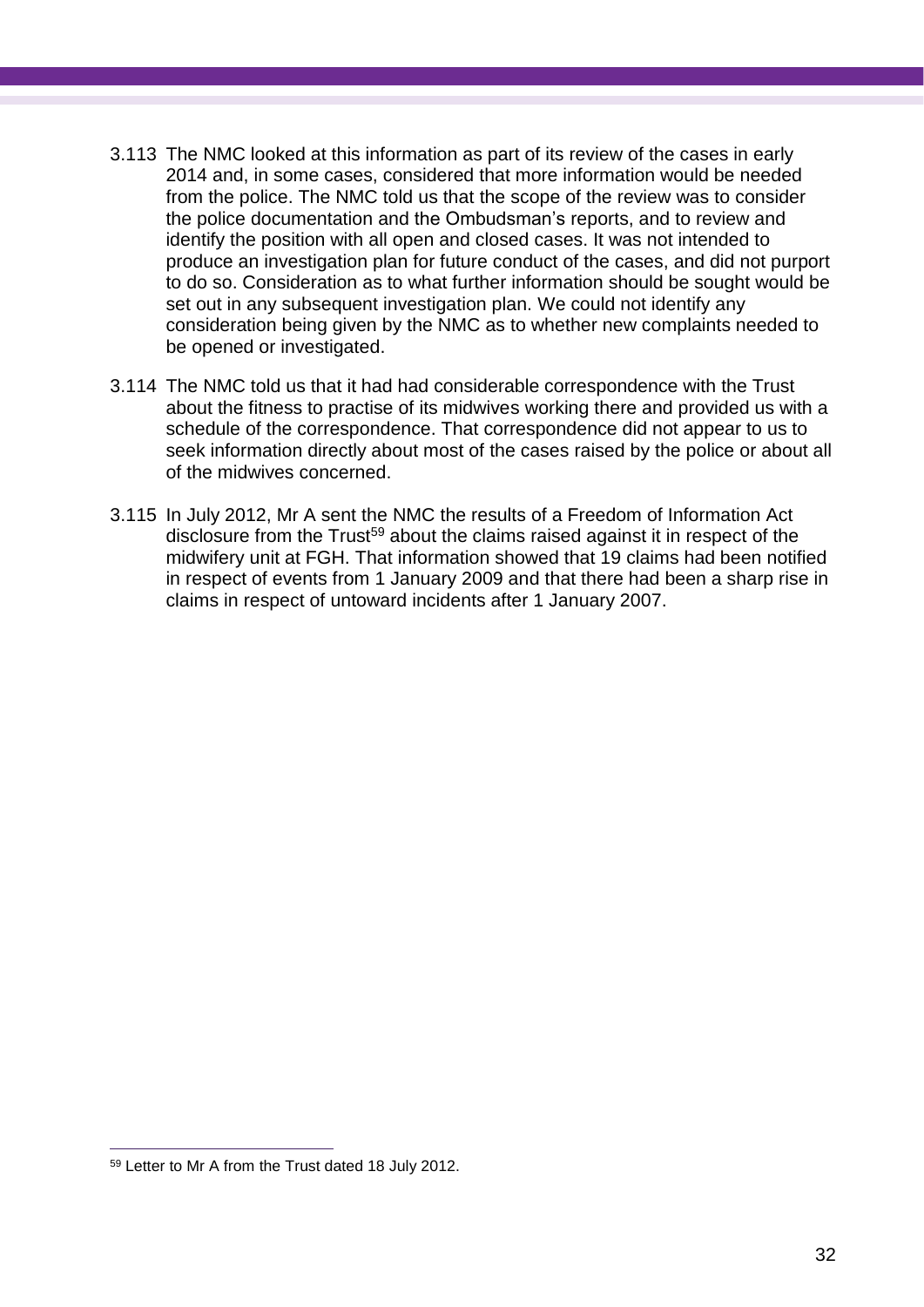## 4. The NMC's approach to the cases and the families

- 4.1 In this section we discuss the issues that we have identified in the handling of these cases by the NMC and from which lessons can be learned. We look at:
	- Record-keeping
	- Identifying the key concerns and investigating the complaints
	- The management of the cases
	- Looking at concerns beyond the individual cases
	- The length of time taken
	- Communication with the families
	- Transparency
	- Problems with the legal framework of fitness to practise in the context of these concerns.

## **Record-keeping**

- 4.2 As we described at paragraph 1.19, the NMC's record-keeping was poor before 2014. While documents sent to the NMC before that time appear usually to have been saved to the system, together with letters and emails sent by the NMC to witnesses, registrants, the Trust and others, we found that other matters particularly internal discussions and instructions – were not consistently recorded or saved. So it is difficult to understand how or why case management decisions were taken. It also appears that matters considered in other parts of the organisation were not always saved in relevant fitness to practise files. We considered that we did not see full records of:
	- Internal conversations where instructions may have been given or decisions taken about the handling of complaints
	- Discussions between NMC staff and its external lawyers
	- Discussions between NMC staff and complainants, witnesses, registrants or their representatives – frequently there are emails from these individuals referring to conversations but no NMC record of them<sup>60</sup>
	- Some instructions sent to external lawyers, particularly case presenters, and discussions with them about the charges to be put and the presentation of the cases
	- Telephone conversations and meetings, particularly with senior members of the NMC's executive.
- 4.3 This poor record-keeping created a risk of a lack of continuity in approach and/or of ongoing understanding of a case, particularly when (as we saw here) cases were handled by several individuals in succession. Subsequently, it made it difficult for us or the NMC to establish what happened in the past.

<sup>60</sup> For example, among many, email of 15 October 2009 from Mr A.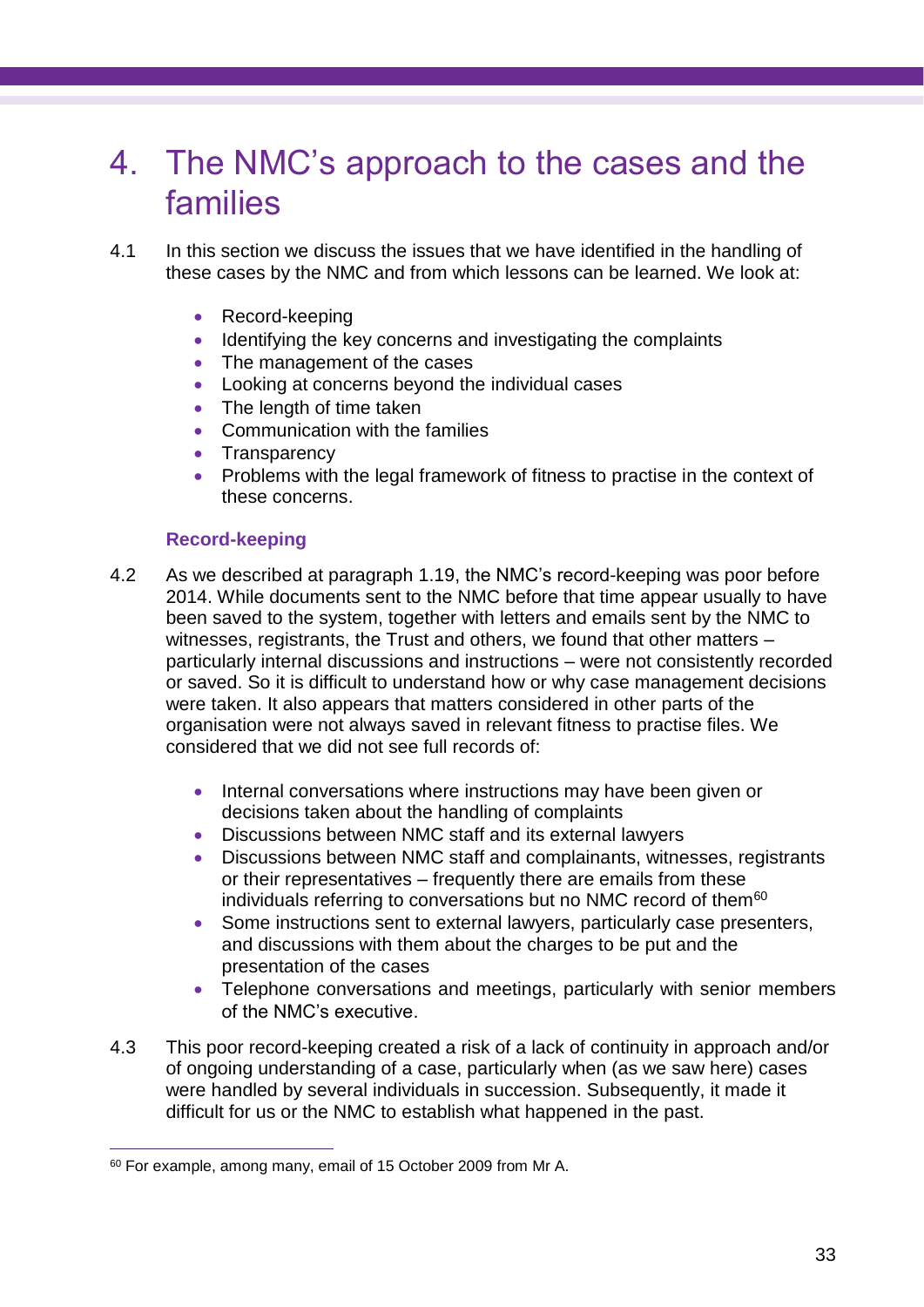- 4.4 We have reported in our annual performance reviews on the NMC's inadequate record-keeping and steps taken by the NMC, with some success, to improve it. In these cases, we noted significant improvements in record-keeping in the years after 2015.
- 4.5 However, records of internal discussions and decisions about case management, and discussions with the NMC's lawyers and those representing the registrants were still missing from the files of the cases of Midwives 1 and 2 in the spring of 2016. There were no records of any discussions around the chronology that had been attached to Mr A's 2010 witness statement. We saw emails where he raised the matter and mentioned telephone conversations with the lawyer involved, the then Director of Fitness to Practise and the Chief Executive. However, the emails recording this do not appear on the case file. We found them as part of the documentation disclosed following Mr A's Subject Access Request. Similarly, we did not see clear records of the internal discussions around the decision to offer no evidence against Midwife 6: there is legal advice setting out the reasons for offering no evidence that were given to the panel, but no record of any approval or sign-off for that advice, though we do not question the appropriateness of that advice. In respect of Mrs C, we noted that there were references in emails to telephone conversations without records of the content of those.
- 4.6 We noted that the discussions in respect of Midwife 7, in 2017, were significantly fuller and the reasons for decisions were clearer and easy to follow. However, in their responses to our questions, the NMC provided us with reasons for decisions taken which had not been apparent to us from the files.

## **Identifying the key concerns and investigating the complaints**

- 4.7 We identified occasions where the NMC did not identify issues or act on information that could have been followed up. This is serious because:
	- The investigation does then not address all the possible concerns
	- It may mean that matters are missed when considering whether an interim order is needed
	- Registrants may not be fully aware of the case against them
	- Risks to patient safety may not be addressed.
- 4.8 We found the following problems:
	- A lack of clinical knowledge in both its Fitness to Practise teams and its external lawyers
	- Over-reliance on local investigatory reports
	- Failing to engage with the points raised by the families
	- Failing to engage with the information provided by Cumbria Police.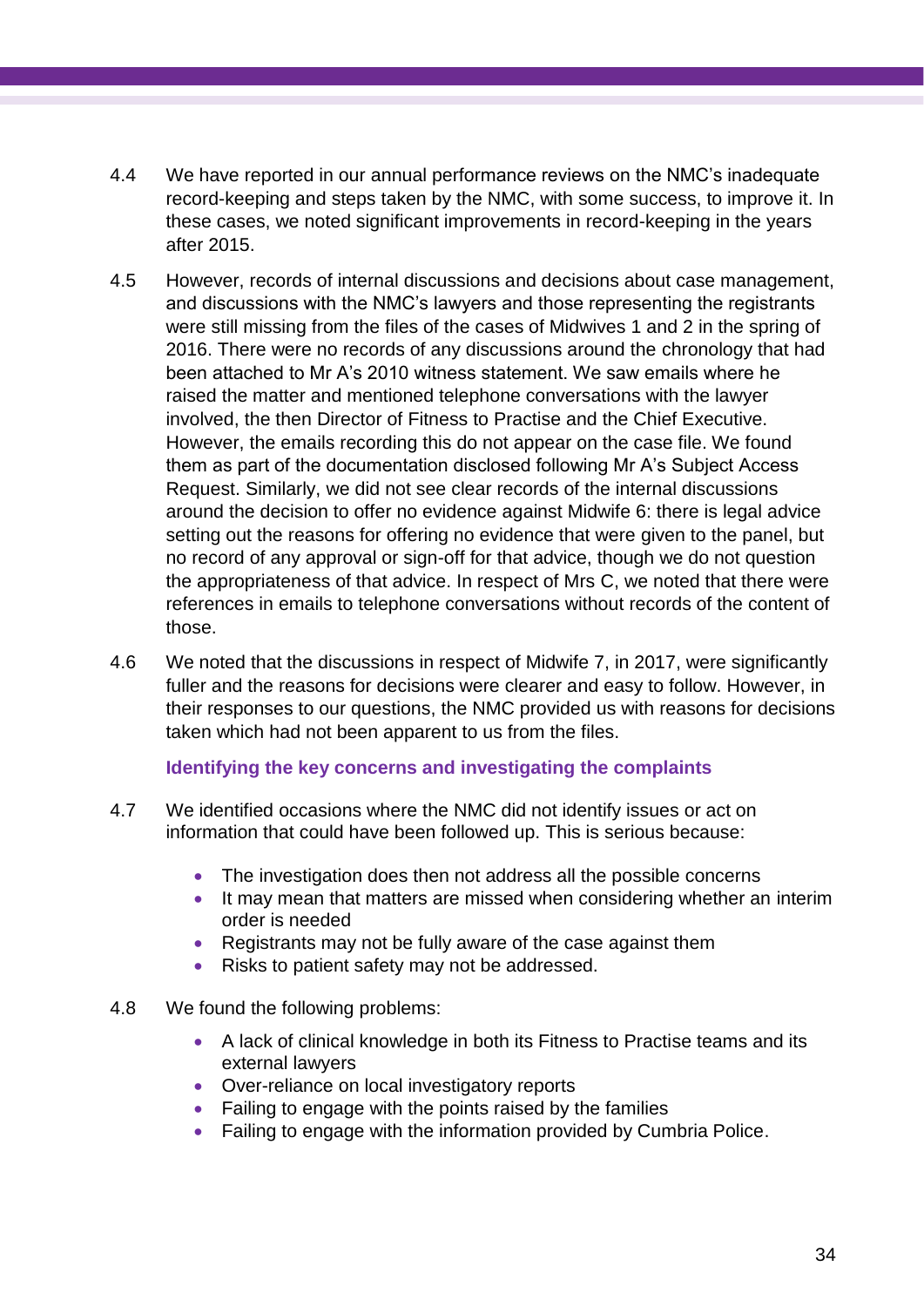## *Clinical knowledge*

- 4.9 In our audit report in 2009, we recommended that the NMC put in place a mechanism for staff to have access to expert advice on acceptable nursing and midwifery standards. Early clinical input should ensure that the regulator investigates the right issues, and can assess the seriousness of the clinical concerns and so identify and manage any risks to patients posed by individual registrants.
- 4.10 The NMC obtained expert clinical advice in the majority of cases which were taken to the CCC, but not until after the initial investigation had been completed. The allegations were therefore formulated without the benefit of early clinical advice, and the expert was asked to comment on allegations which had been formulated by lawyers rather than to identify the practice concerns which required investigation. Clinical advice should have been obtained at an earlier stage so that the correct concerns about registrants' practice were identified and investigated.
- 4.11 This knowledge is also likely to be helpful when dealing with employers and those commenting on individual cases. The Trust's Head of Midwifery told us: 'I was dealing with screening people, or investigating managers, or fitness to practise investigators who have no midwifery background or knowledge. And I think that's the real gap in the NMC as well, that actually some of what we experienced might not have happened if we had actually had the midwifery practitioners doing that screening or the investigation'.<sup>61</sup>
- 4.12 Early clinical advice ought to have identified that:
	- Mr and Mrs A said that they had told 'the midwives' that they were unwell and, therefore, that this should have triggered action from the midwives – this could have been identified when the statement from Mr and Mrs A was taken in 2009 and someone with clinical expertise would be likely to have done so, but the concern was not formally raised until 2014
	- There were discrepancies and problems with the supervisory reports prepared by Midwife 7 in respect of Mr and Mrs A's baby and the death of Mrs B and her baby – these were not raised by the NMC until 2014
	- There were significant clinical concerns in respect of the deaths of Mr B's wife, which were identified by the Ombudsman, who had clinical advice
- 4.13 The NMC told us that the bulk of complaints that it receives do not require expert clinical advice. We agree that, unlike the ones we have been considering in this report, many complaints about nurses do not require expert advice. It has also suggested that the points above did not uniquely require clinical advice. That may be so, but clinical expertise would have been more likely to identify them and we note that those without clinical expertise did not do so: neither the NMC

<sup>&</sup>lt;sup>61</sup> Interview with the review team, October 2017.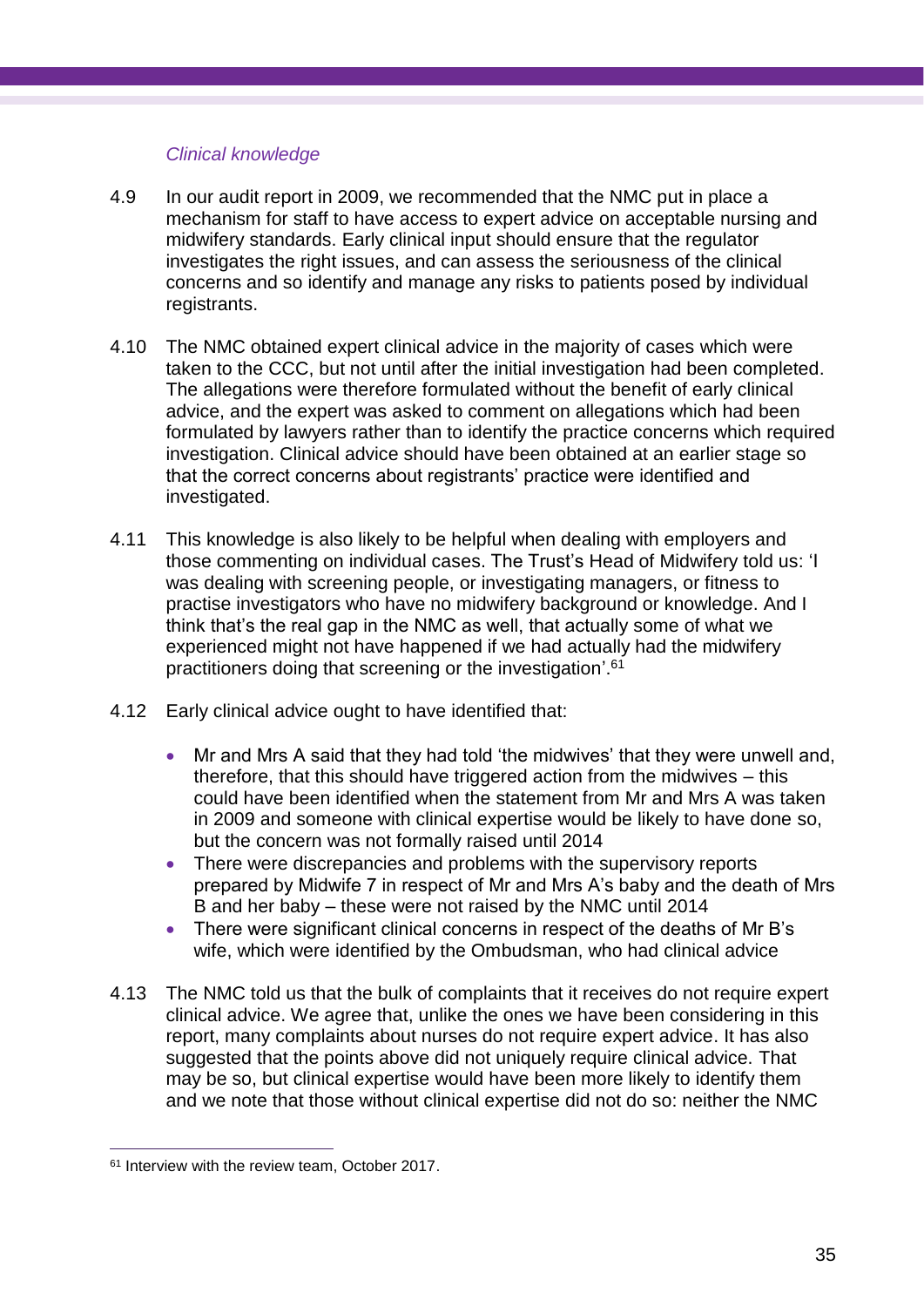nor its external lawyers identified those cases when early clinical input should have been obtained.

4.14 The NMC has told us that it has in the past employed clinical advisers in its Fitness to Practise Directorate. These, however, have left the organisation and the NMC has been unsuccessful in recruiting to the posts. It has made alternative arrangements to ensure that clinical advice remains available by using its clinical case examiners (separately from their statutory decision-making role). It recognises that this is not ideal and plans to recruit for the posts again. Where a need for clinical advice is recognised, the advice is generally sought at the screening stage and so would be available on the file to external firms and to the internal investigation teams, but it can be requested at any time.

#### *Reliance on local supervisory reports*

- 4.15 Great reliance was placed on the local supervisory reports prepared under the old statutory arrangements, particularly in the early years of the investigations. These were made by statutory bodies with statutory powers and duties. Local reports and investigations generally are an important part of clinical governance and a source of learning from adverse incidents. When done appropriately, they can be of significant assistance to the NMC, as was the case in respect of Midwife 11, where the Trust's 2013 investigation into her provided the basis for the NMC obtaining an interim order suspending her from practice and for her subsequent striking off.
- 4.16 However, it would appear that, at least until 2013, the NMC was not able to rely on frank reports from the Trust. Dr Kirkup told us that the NMC, and the other regulatory and oversight bodies, had problems identifying the concerns at FGH because all they had to rely on was the very limited and, as we have seen, often inaccurate information given by the Trust. However, he also told us that there was a sense of disbelief within his Investigation Team that no individual or organisation had identified what was going on at FGH as it was readily apparent from clinical records and the local investigation reports. He thought that the NMC needs to have 'some ability [to uncover things] every now and again when the Trust is trying to pull the wool over your eyes.<sup>'62</sup>
- 4.17 We recognise that, in the bulk of cases whether involving midwives or other clinicians, local investigation reports will provide powerful evidence about the facts of untoward events. However, the NMC had evidence and concerns about the quality of the reports in 2010 from Mr A and these concerns were shared by the Midwifery Team to the extent that they reviewed the system at FGH with the CQC in 2011. These concerns do not appear to have been shared with external lawyers investigating the case of Mrs B and her child. Moreover, while the external lawyers investigating the case of Mr and Mrs A took statements from them and referred to those statements in evidence, there is no evidence that they engaged with the concerns raised by Mr A about the quality of the local reports,

<sup>&</sup>lt;sup>62</sup> Interview with the review team June 2017.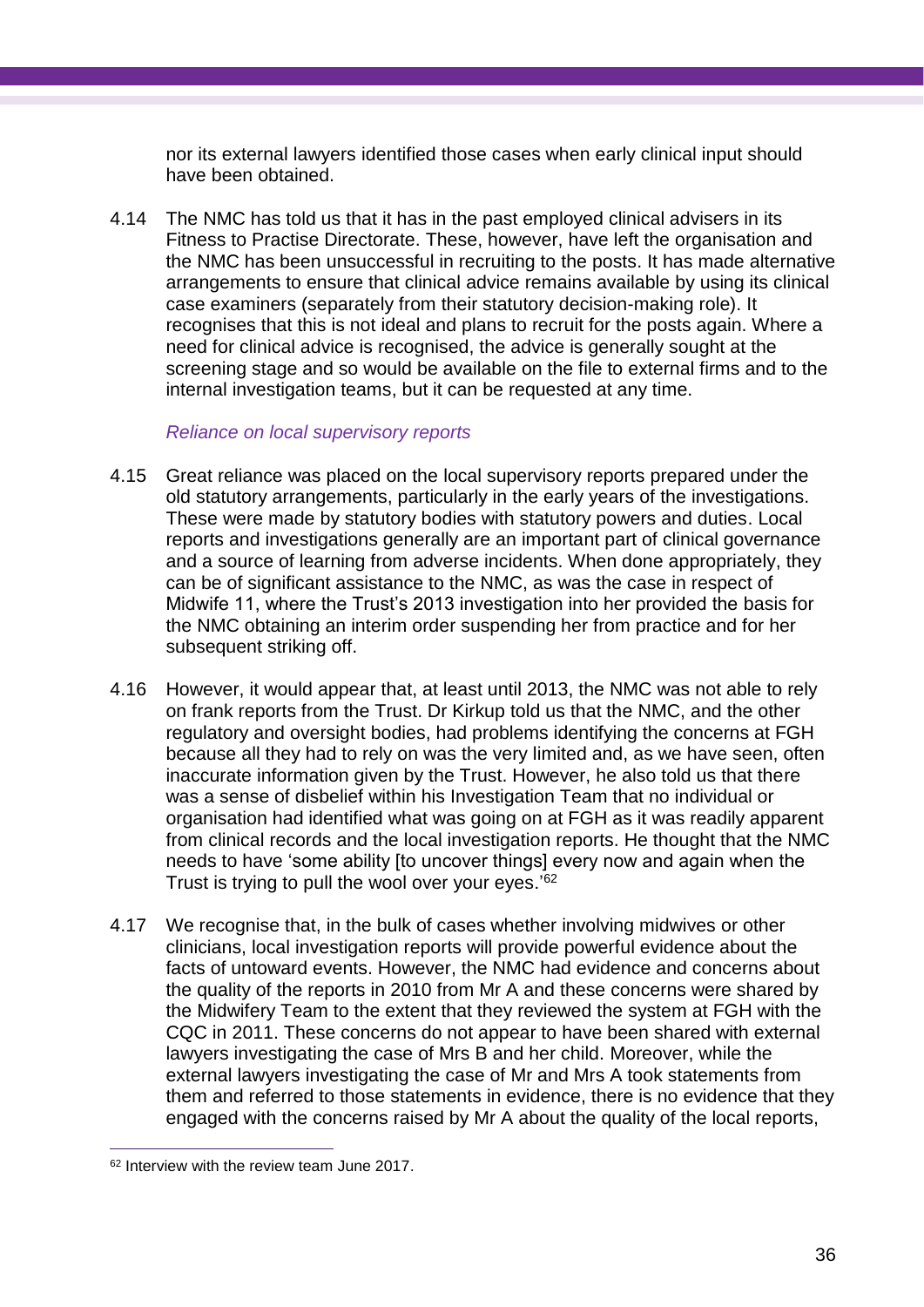the alleged inconsistencies involved or how far those might have affected the reliability of those reports. Reliance was also placed on local reports by the external lawyers looking at Midwife 4's care of Mrs C.

## *The evidence from the families*

- 4.18 The NMC appears not to have engaged properly with the families affected by the events either to seek information or to address the concerns that were raised. Examples include:
	- Mr B was not interviewed by the external lawyers who, in effect, dismissed his concerns. This was a significant omission because the Investigating Committee decided that there was no case to answer on the basis of the investigation report and the NMC then decided that it could not re-open the case when the Ombudsman's decision $63$ , supporting Mr B's concerns was published
	- Mr A's evidence identifying discrepancies between the various statements made by the midwives never seems to have been addressed properly because no one seems to have examined those statements to see whether discrepancies existed and, if so, how serious they were
	- The NMC did not address the substance of a complaint by Mr A when considering whether or not to open a complaint but to rely instead on the absence of concerns from the Kirkup team
	- The NMC did not contact families identified to the NMC by Cumbria Police in April 2012 for their recollections
	- The allegation that Midwife 7 might have been dishonest to some of the families was not properly addressed until it was too late to explore the case properly.
- 4.19 There also appears to have been a lack of familiarity with the detail of the evidence that the families provided. This is illustrated particularly by the episode of Mr A's chronology, the absence of which appears not to have been noticed. Nor was the content of his witness statement of May 2010. We discuss this in more detail at paragraphs 4.27-4.36.
- 4.20 Generally, the approach taken by the NMC's investigations appears to have been based on seeking information from the Trust about cases and seeking expert advice on that. While this is important evidence, the experience and evidence of the families is also important in identifying any discrepancies or concerns that might have arisen. The approach by the NMC meant that concerns raised by the

<sup>63</sup> Parliamentary and Health Service Ombudsman. *Midwifery supervision and regulation: A report by the Health Service Ombudsman of an investigation into a complaint from Mr M about the North West Strategic Health Authority*. Available at:

[www.ombudsman.org.uk/sites/default/files/Midwifery\\_supervision\\_and\\_regulation\\_Mr\\_M\\_report.pdf](http://www.ombudsman.org.uk/sites/default/files/Midwifery_supervision_and_regulation_Mr_M_report.pdf) [Accessed: 14/05/2018].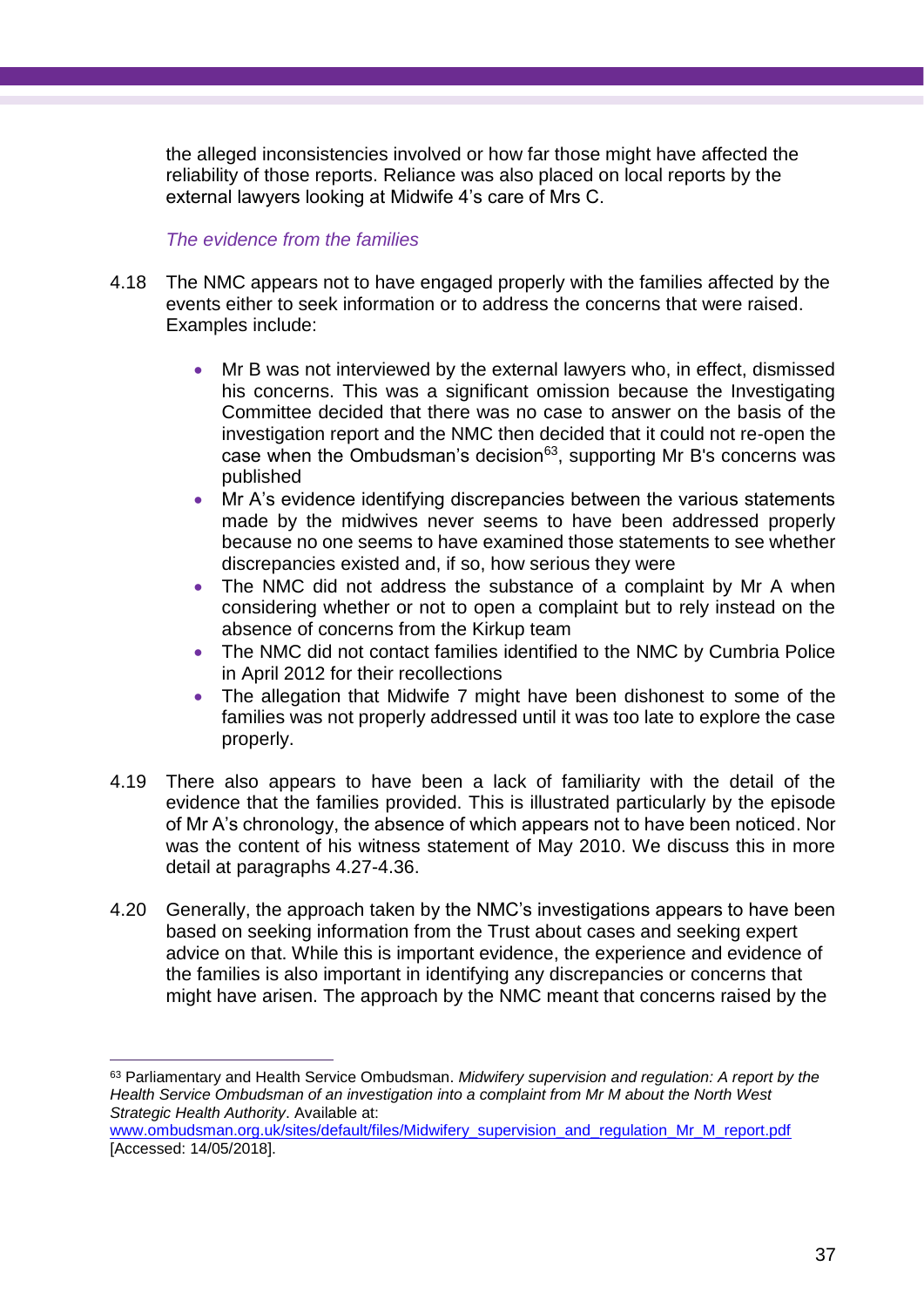families, some of which were supported by subsequent investigations, were not addressed.

4.21 We were also concerned that the complainants in these cases were not given the opportunity to see the responses to the allegations from the registrants. In the two cases where this was relevant (Mr A and Mr B), there were major differences of recollection between the families and the midwives. Giving the families the opportunities to see the responses of the registrants would have enabled them to identify any further discrepancies of recollection as to facts. The NMC has told us that, in the cases that went before the CCC, it did not have responses which could be shared with the families. This is correct. However, in others, notably the early ones by Mr A, the midwives did provide responses to the NMC and it is not clear to us why these could not have been shared.

## *Information from Cumbria Police*

- 4.22 The Fitness to Practise team also missed the significance of other information that was provided. In 2012 Cumbria Police provided the NMC with a list of cases where there were concerns about the care of patients.<sup>64</sup> The NMC appears to have taken no action on the list for almost two years when, as the police told us, <sup>65</sup> the point of providing the information was to enable the NMC to consider whether urgent action ought to be taken. A number of midwives' names appear on the list who were already the subject of complaints and some of the events were relatively recent. These included Midwife 9, who was involved in the care of Mrs B and whose practice was never fully investigated, and Midwife 11, who was suspended by the Trust in 2013 following two adverse incidents and an examination of her practice by the Trust.
- 4.23 When those cases were considered as part of the review of all the cases, the view seems have been taken that the NMC should await further information from Cumbria Police. We saw no record of the police being asked for this information. However, in our view, the information already sent by the police was sufficient for the NMC to have sought the records of the cases directly from the Trust. It could also have sought contact details for the families. We saw no evidence that it considered doing so.

## **Management of the cases by the NMC**

4.24 From our examination of the files, we found that, particularly before 2014 there was only limited understanding of what the cases were about and the issues they raised. There also appears to have been poor communication between the NMC and its external lawyers. We noted that case managers changed frequently and, possibly hindered by poor record-keeping, did not always understand the history or substance of the cases. The NMC's case management system was inadequate and we were told that it did not have the capacity to enable links

 $\overline{a}$ <sup>64</sup> Email from Cumbria Police to the NMC 12 April 2012.

<sup>&</sup>lt;sup>65</sup> Interview with the review team, August 2017.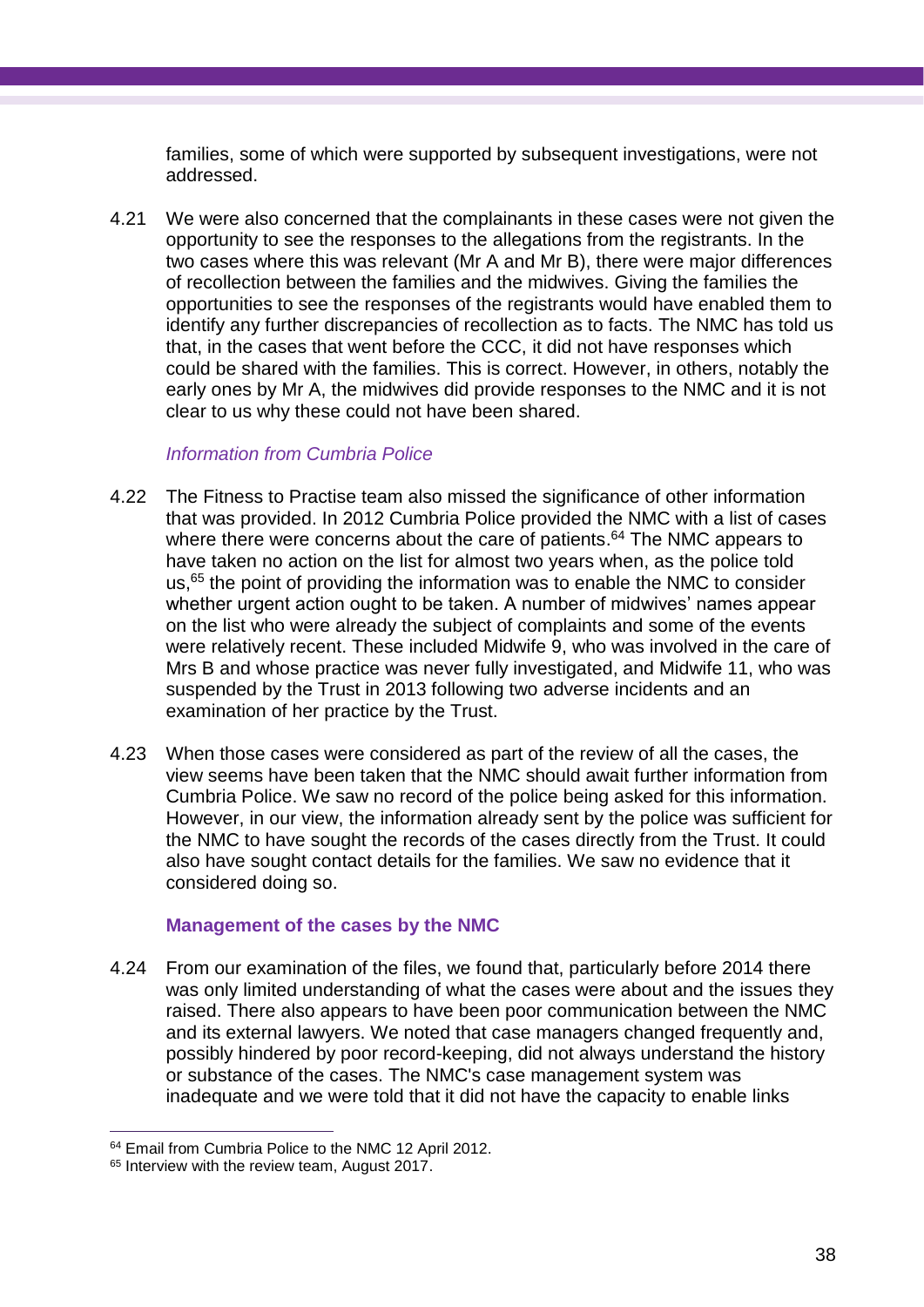between cases to be noted. There appears to have been poor communication of the concerns of the Midwifery team to the Fitness to Practise team. Our interviews with those members of the team who were case officers confirmed that they were not particularly expected to have an understanding of the details of the case or take a view as to the issues. They also spoke of heavy caseloads at the time. These points must go some way to explain why there seems to have been little engagement among NMC staff about the various points raised by Mr A or understanding about their implications.

- 4.25 This meant that opportunities to pursue potentially serious concerns were missed so that these were either not investigated or the investigation was significantly delayed.
- 4.26 We look below in detail at two examples where we considered that the NMC failed to keep a clear history of the cases in mind or identify links between cases and identify some more general examples of poor case management.

*The chronology prepared by Mr & Mrs A*

- 4.27 The handling of the chronology prepared by Mr and Mrs A in November 2008 is a matter of considerable concern. This chronology was referred to as 'Exhibit 2' in the witness statement signed by Mr A in May 2010. As we have said at paragraph 3.34 we could find no trace of the chronology on the NMC's files prior to March 2016 when Mr A sent the NMC a copy of it. We found copies of the witness statement on several files at the NMC prior to that date, but the exhibit was attached to none of them. We saw no evidence that anyone at the NMC had noticed its absence, or tried to find it or even felt that it might contain information that was relevant to any of the cases. This suggests a lack of interest in the evidence that complainants can provide.
- 4.28 The 2010 witness statement, in which Mr A also mentioned that he and his wife had 'told the midwives' of their illness, was not included in the papers in the case of Midwives 1 and 2, where it was directly relevant. This may have been because a second statement specifically covering the events involving Midwives 1 and 2 had been taken in early 2016.
- 4.29 At the hearing, defence counsel suggested that Mr and Mrs A had not mentioned that they had told the midwives of their illness until the coroner's inquest in 2011. Mr A was surprised that the chronology referred to in his May 2010 witness statement was not before the panel because this would have rebutted this point. He sent a copy to the NMC during the hearing.
- 4.30 The chronology in our view provided relevant evidence because Mr A mentions that he and his wife told 'the midwives' of the infection on the face of his 2010 witness statement and the chronology provides support for that. This chronology is also mentioned in the independent report commissioned by the Trust in 2008, a copy of which was in the NMC's possession.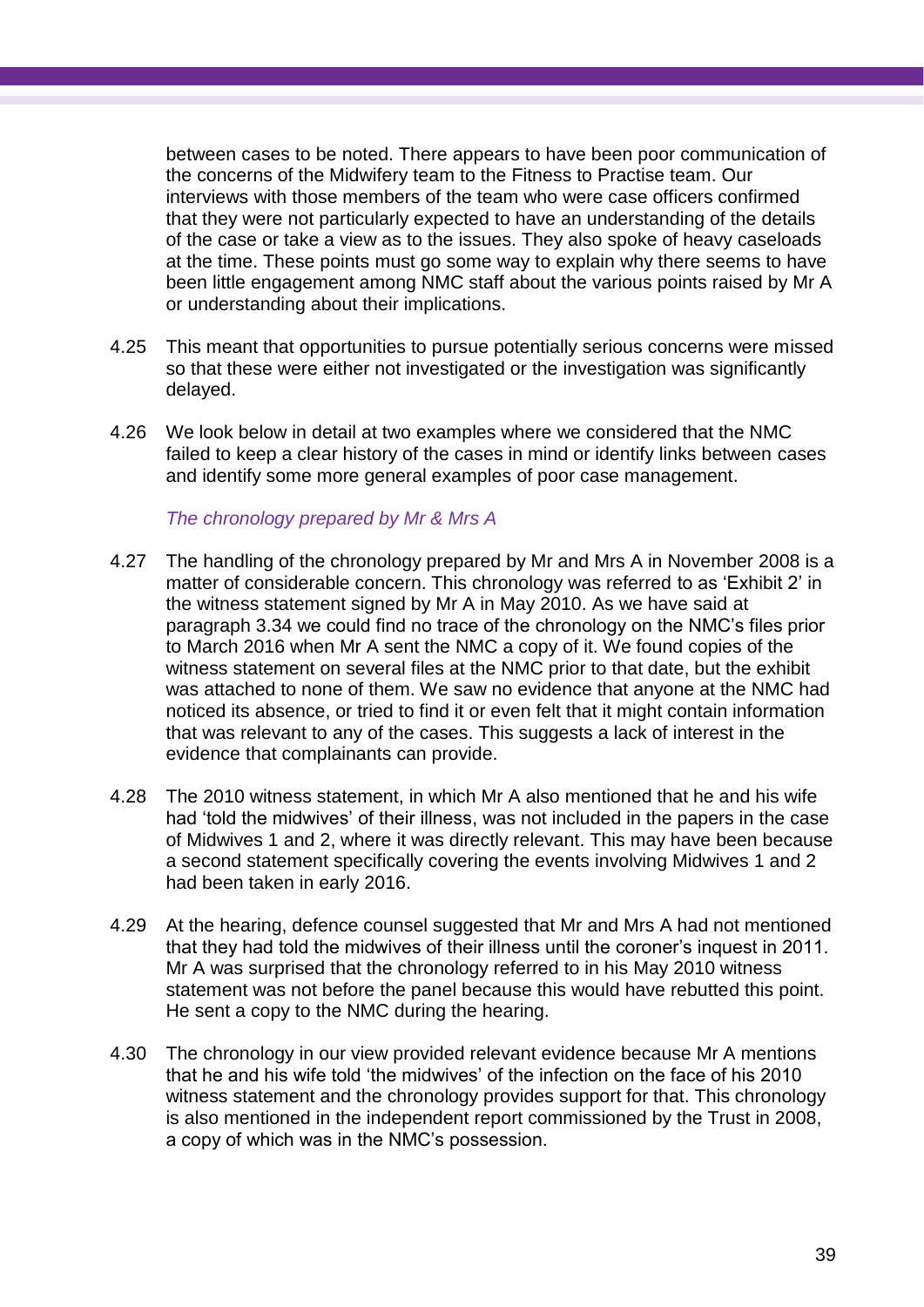- 4.31 Mr A was concerned that the allegations by the midwives' defence had not been challenged by the NMC, and he raised the question with the then Director of Fitness to Practise. He indicated in an email written immediately after a conversation with her that he had understood her to say that the first time that the NMC had seen this chronology had been when he produced it during the hearing. She told us<sup>66</sup> she recalls saying this and believed it to be the case at the time that she said it. There is no record of anyone at the NMC seeking or providing an explanation of what had happened to the chronology. Mr A's direct question to the NMC<sup>67</sup> about this was never answered.
- 4.32 The Authority asked the NMC about the chronology when it reviewed the cases of Midwives 1 and 2 following the panel's decision. The NMC wrote to us:<sup>68</sup>

'We gave active consideration to the inclusion of this in the bundle of documents. We decided not to include it because:

- There was nothing to indicate when it was made
- It did not support the evidence of Mr [A] in our case against [Midwife 2] The chronology referred to the "the midwife" on 25 October 2008 being told that Mrs [A] was unwell. It made no mention of a second midwife being present and also being informed
- The chronology did not identify the midwives whom Mr and Mrs [A] had spoken to on either 25 or 26 October 2008'.
- 4.33 In a letter to the Secretary of State for Health,<sup>69</sup> the NMC wrote 'we considered the inclusion of Mr [A's] near contemporaneous statement. We decided not to present this to the panel as our view was that it did not provide new evidence, given that it did not name the individual midwife and it was not clear when it was made.' We note that the chronology is clearly dated 8 November 2008. We understood the NMC's statements to mean that the NMC had the chronology at the time that it was preparing the bundles for the panel.
- 4.34 The NMC was unable to provide us with a definite answer as to what happened to the chronology. No one was able to say definitively when it first had possession of the chronology. The NMC has told us<sup>70</sup> that it agrees that there is a significant likelihood that the chronology was lost at an early stage and that the first time that it came to its notice was when Mr A presented it at the hearing. The NMC told us that the 'active consideration' given to including it in the bundle had certainly taken place when it was provided by Mr A, and, therefore, after the bundle had been in the panel's possession. It was unable to say whether such consideration had been given before that. We found no documentary evidence to suggest that consideration had taken place earlier or that anyone had noticed the

 $\overline{a}$ <sup>66</sup> Email to the Authority, 27 October 2017.

<sup>&</sup>lt;sup>67</sup> Email from Mr A of 11 March 2016.

<sup>68</sup> Letter from NMC dated 20 May 2016.

<sup>&</sup>lt;sup>69</sup> Letter from the Chief Executive of the NMC dated 27 June 2016.

<sup>70</sup> Letter to the Authority of 29 March 2018.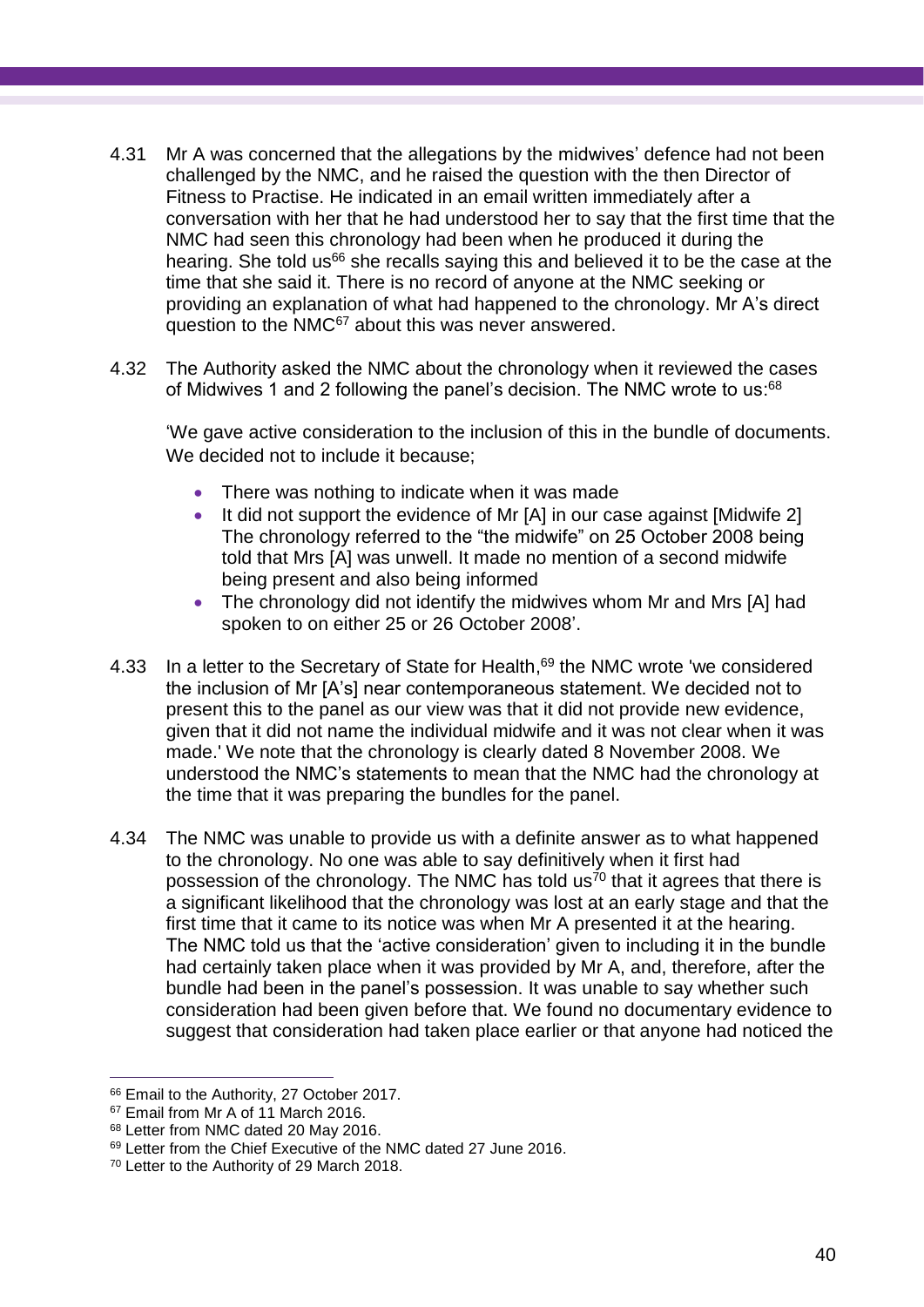absence of the chronology before Mr A provided it. This is despite it being referred to on the face of the witness statement of May 2010.

- 4.35 The NMC further told us that it had decided not to provide the chronology to the panel because it considered that the document might overall have undermined the case. Our terms of reference do not permit us to comment on this view. It indicated that its point about the date of the document was that it was created after the events rather than contemporaneously. We noted that the document was completed less than three weeks after the events took place.
- 4.36 We consider that this episode suggests, at the very least, poor record-keeping by the NMC and, if we are correct that the absence of the chronology was not noted until Mr A provided it, a lack of familiarity with the documents or a failure to enquire after what might have been an important, near contemporaneous piece of evidence. We comment on how the NMC dealt with this matter in its responses to the Authority and the Secretary of State at paragraph 4.130 below.

#### *Allegations of collusion and dishonesty*

- 4.37 We looked closely at the allegations concerning possible collusion or dishonesty by the midwives. We noted that the Kirkup report found 'clear evidence of distortion of the truth in responses to investigation' and 'inappropriate distortion in the preparation for an inquest, with circulation of what we could only describe as 'model answers''. <sup>71</sup> These allegations are serious and it is incumbent on a regulator to investigate them, if only because honesty is a key responsibility of all health care professionals. In these cases, moreover, the allegations were that the dishonesty was aimed at covering up poor care. There is, thus, a clear link between the concerns and patient safety. We note that Cumbria Police decided not to prosecute these cases. The police would have had to bear in the mind the criminal standard of proof (beyond reasonable doubt). The NMC panels use the civil standard of proof (more likely than not) and it is, in theory, possible, that a panel might have found an allegation proved to the civil standard which would not have reached the criminal standard.
- 4.38 We make no allegations against any individual and we do not suggest that any individual ought to have been found to have been dishonest or colluded under the civil standard of proof. Our focus is on how the NMC investigated the allegations. We also recognise that there are often difficulties in proving dishonesty and collusion and these were present here.
- 4.39 There were three strands of concerns:
	- Individual midwives were alleged to have been dishonest in the accounts they gave to local investigations and in their responses to NMC inquiries
	- Some midwives were alleged to have colluded to present distorted evidence to the coroner's inquest into the death of Mr and Mrs A's baby

<sup>71</sup> Kirkup report, page 8, point 10.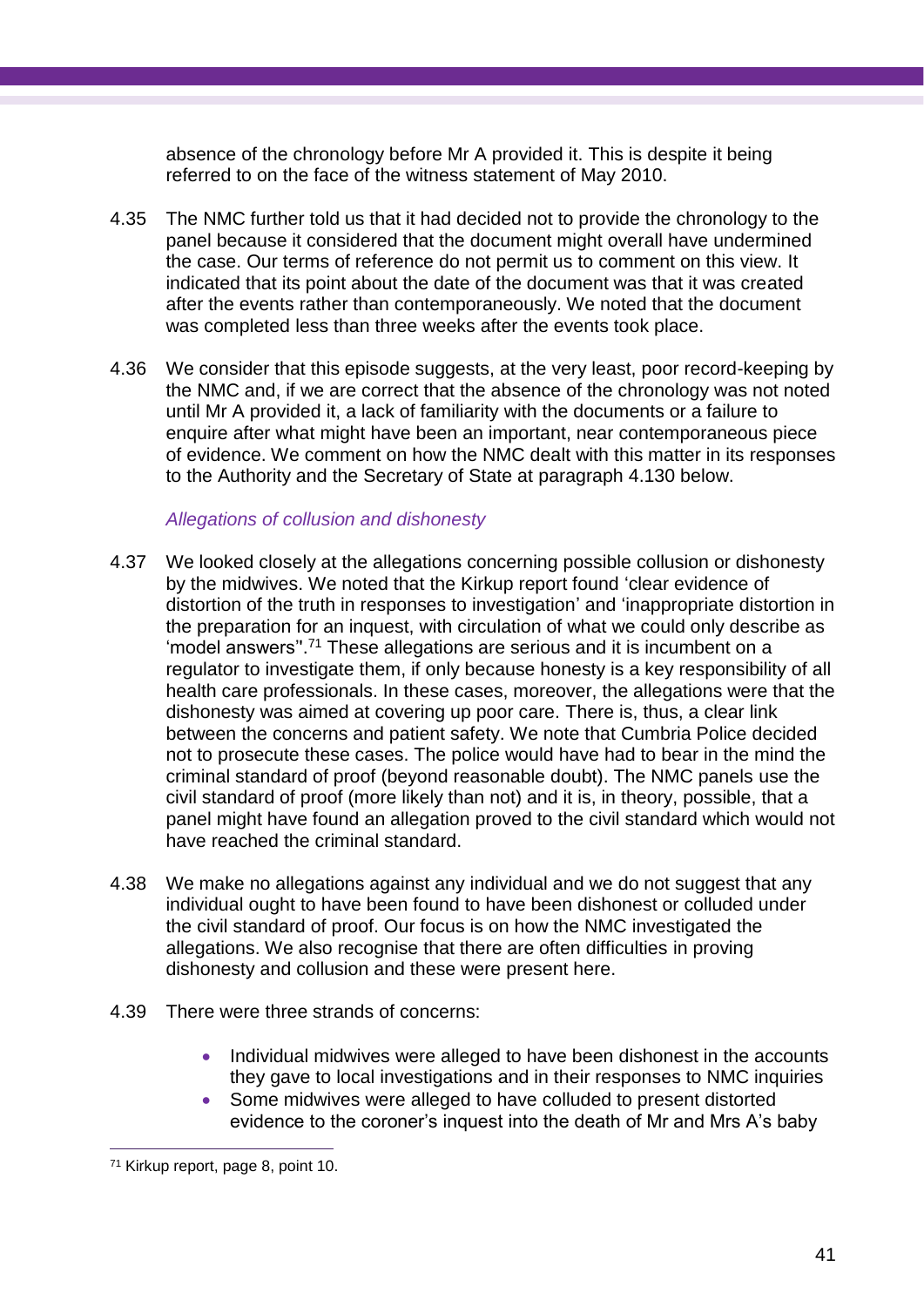• Midwife 7 was alleged to have been dishonest to individual parents when discussing the causes of the babies' deaths and in her supervisory reports.

## Allegations of dishonesty by the midwives

- 4.40 We could not see evidence that the NMC had properly engaged with all the evidence available to it about dishonesty among the midwives in respect of local investigations until 2014. There appears to have been no analysis of the alleged discrepancies in their statements or the disparity between those statements and the recollections of Mr and Mrs A and Mr B. No attempt was made to follow up the allegations of the whistle-blower to the CQC.
- 4.41 The concerns about collusion raised in respect of the 'NMC shit' email were never addressed in that we saw no evidence that the NMC had actually sought a copy of the email and the attachment. This appears to be because the external lawyers only investigated concerns about the offensiveness of the title and the data breach because they considered that the collusion issues should wait until the police investigation had been completed. The complaints were closed after the first two issues had been dismissed by the Investigating Committee and the remaining concerns were not identified in the review of the cases in 2014. Again, we make it clear that we have no evidence to suggest that collusion would, in fact, have been found.

## Alleged collusion over the inquest

4.42 The NMC's external lawyers looked in detail at the evidence supplied by Cumbria Police in respect of the allegations of collusion at the inquest. The Investigating Committee concluded, on what appears to have been a thorough investigation, that there was no case to answer against any of the individual midwives identified by Cumbria Police. That investigation, however, was limited to the information obtained by the police. We did not see other evidence that was available (for example, statements made for the 2008/09 investigations into the deaths of Mr and Mrs A's baby) being checked also for discrepancies which might have supported the allegations. We recognise, however, that all of the evidence was available to Cumbria Police.

## Alleged dishonesty to the families

4.43 The first time the question of dishonesty to the families was properly addressed was in 2017 when the NMC's lawyer reviewed the case against Midwife 7. She noted possible instances of dishonesty by Midwife 7 towards Mr A and Mrs D and proposed further investigation in order to bring charges. The lawyer's view was that, if dishonesty could be established, this would put Midwife 7's inadequate investigations in a different light, namely that it could be inferred that she was covering up poor practice in all of the investigation reports which were found to be inadequate.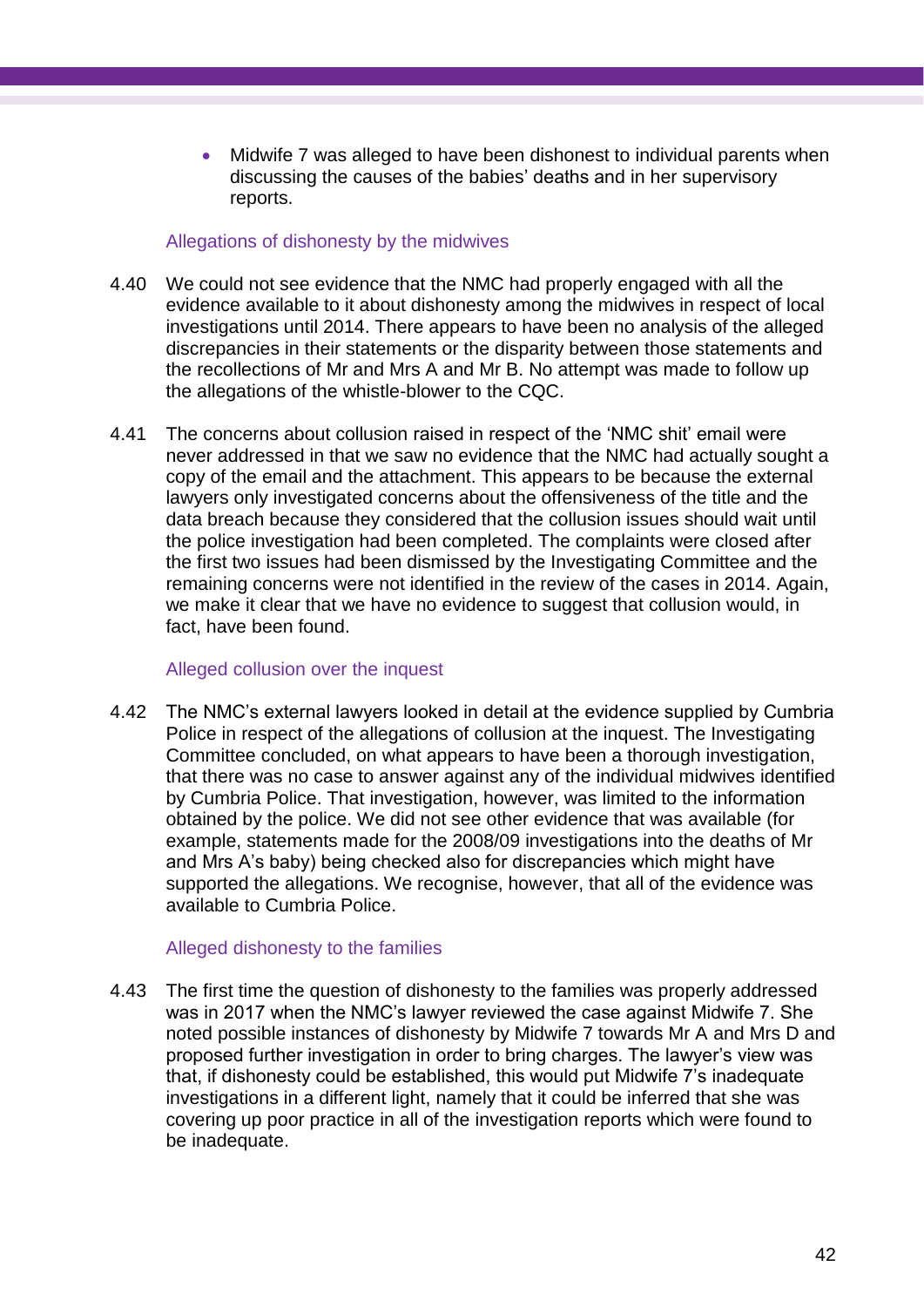- 4.44 These concerns were not pursued by the NMC. The NMC told us that there would have been difficulties proving what had been said in conversations that might have taken place some years before and that there could have been abuse of process arguments which may have been successful and would have delayed the hearing significantly. It decided that it was not proportionate or appropriate to pursue the point because it considered that it had sufficient evidence to support a striking-off from the register for Midwife 7.
- 4.45 Concerns about dishonesty and collusion were highlighted by the Kirkup report. They were matters which the NMC ought to have investigated because, if correct, they would seriously affect the registrant's fitness to practise. It had material as early as 2010 which does not appear to have been investigated adequately and which was not identified as part of its review of the cases in 2014 or following discussions with the Kirkup team. We have no basis on which to suggest that the allegations would have been found proved, but it is regrettable that the NMC's investigatory failings meant that these questions were never formally explored.

#### *Other case management problems*

4.46 We also noted that the concerns about the quality of supervisory reports do not seem to have been effectively communicated to the Fitness to Practise team and, therefore, did not inform their or their external lawyers' assessment of the evidence available.

#### **Looking at concerns beyond individual cases**

- 4.47 In these cases, we observed that the NMC tended to concentrate on the substance of the cases and whether they, as individual cases, could be proved but did not consider whether information from one case might impact on others or that there might be wider public protection concerns.
- 4.48 We have already noted that the NMC did not engage soon enough with the allegations of dishonesty that were raised in many of the cases, that its Midwifery Team's concerns were not effectively considered by its Fitness to Practise Team and that the list of cases provided by Cumbria Police in 2012 was not examined until 2014. In addition, we were surprised that the concerns about the supervisory reports did not trigger questions about the quality of the care provided by the midwives at FGH both generally and in the individual cases where the supervisory report may have been deficient. In those cases which had not been referred by the families or the Trust and where Midwife 7's supervisory reports were criticised; no consideration was given as to whether the fitness to practise of any of the midwives involved in the direct care should be examined.
- 4.49 The NMC has argued that it did not have evidence which would reach the high threshold needed in order to obtain interim orders against any of the midwives. Our terms of reference preclude us from commenting on this. However, we would observe that it did not appear to have taken steps to see whether further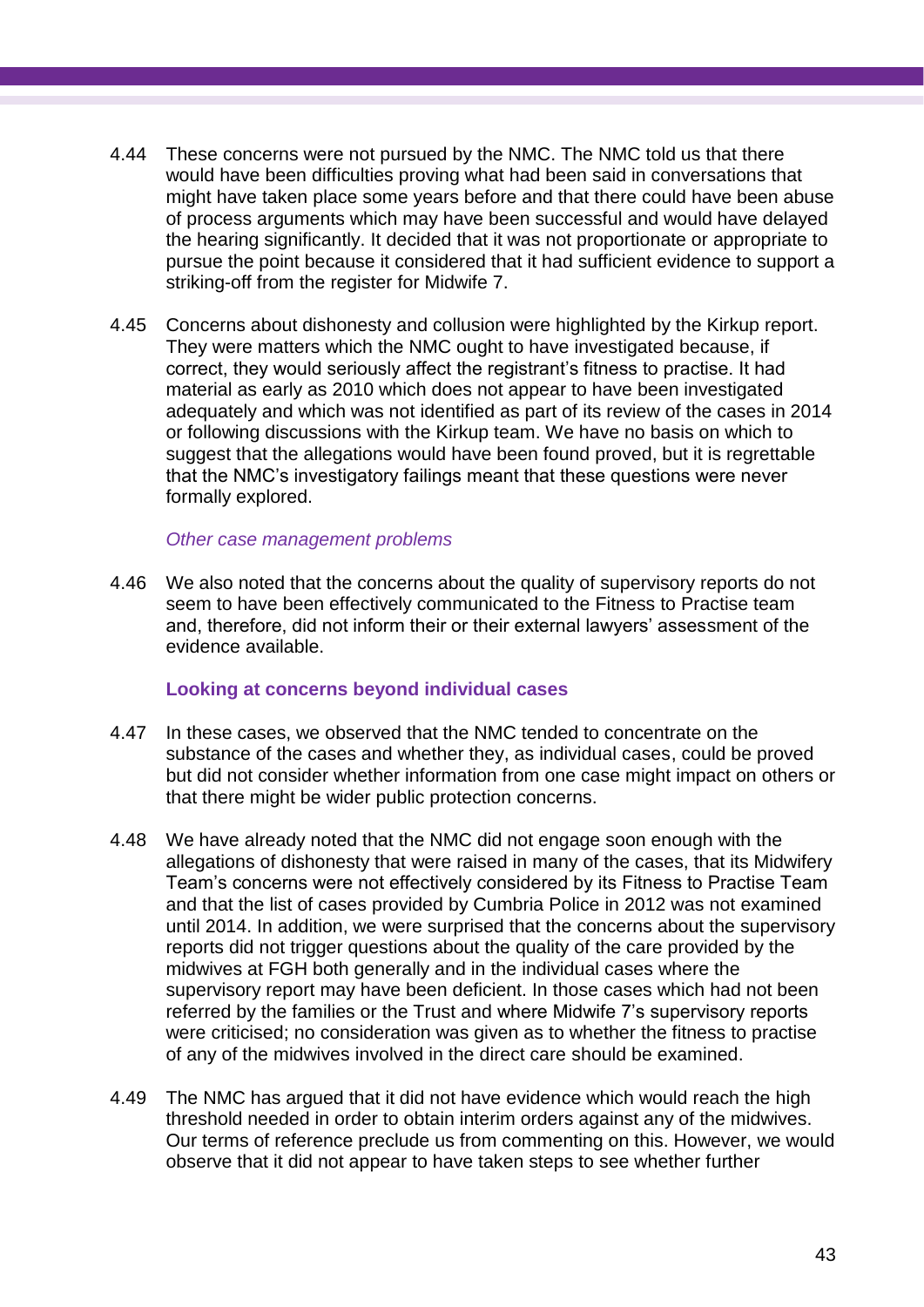evidence existed in the light of the information that it had received from Cumbria Police and from Mr A and Mr B.

- 4.50 We also noted the legal advice about whether the clinical concerns about Midwife 9 in Mr B's complaint could be re-opened. The Ombudsman, of course, had identified those concerns. The advice was that, even though Midwife 9's actions at the time had not been properly investigated, it was not possible for the NMC to re-open the case. The advice does not appear to have considered the public protection concerns that might still exist about Midwife 9 or have noted that her name appears in connection with a number of the cases which concerned Cumbria Police. No consideration appears to have been given as to whether it might have been appropriate to look further at her practice.
- 4.51 The concerns about FGH involved questions of attitude and culture which were outside the NMC's remit but which were within the remit of both the Trust and of the CQC. We noted that on 21 July 2011 a group of NMC staff did indeed identify wide failings within FGH and that addressing them was substantially beyond the scope of the fitness to practise process. The group appears to have been proposing radical solutions, including the closure of the unit, referral of the problems to the CQC or placing the unit in special measures. The issues were left for discussion with more senior colleagues. There is no record of such a discussion.

## **The length of time taken**

- 4.52 The length of time taken to deal with the cases is an obvious concern. It took more than eight years between the first complaint being received by the NMC and the final fitness to practise hearing. Untoward incidents involving registrants complained about were occurring until 2016. The NMC itself agrees that the delays were a failing and has apologised for them.<sup>72</sup>
- 4.53 The RCM told us that the situation as a whole was, understandably, very stressful for all midwives (and other health professionals) at FGH. It told us that 'the process being so lengthy that was a huge issue for our registrants, who at the time were trying to continue to work under extreme stress, they went a number of years without any communication from the NMC and we understand that that was in relation to the pause in the investigation when the police investigation began. But that did cause a lot of stress for our members, because obviously there was no communication for a long time. It was quite stressful at the outset in terms of the registrants that were initially referred all had exactly the same allegations to answer whether they were involved in a specific episode of care or not. So, on a lot of those, responses were not applicable because they had generic allegations sent out to them. So, that was quite stressful for them'.
- 4.54 As part of this review, one midwife who had been subject to NMC fitness to practise proceedings shared with us her experience, including that of appearing

 $\overline{a}$ <sup>72</sup> Letter from NMC to the Authority of 5 October 2017.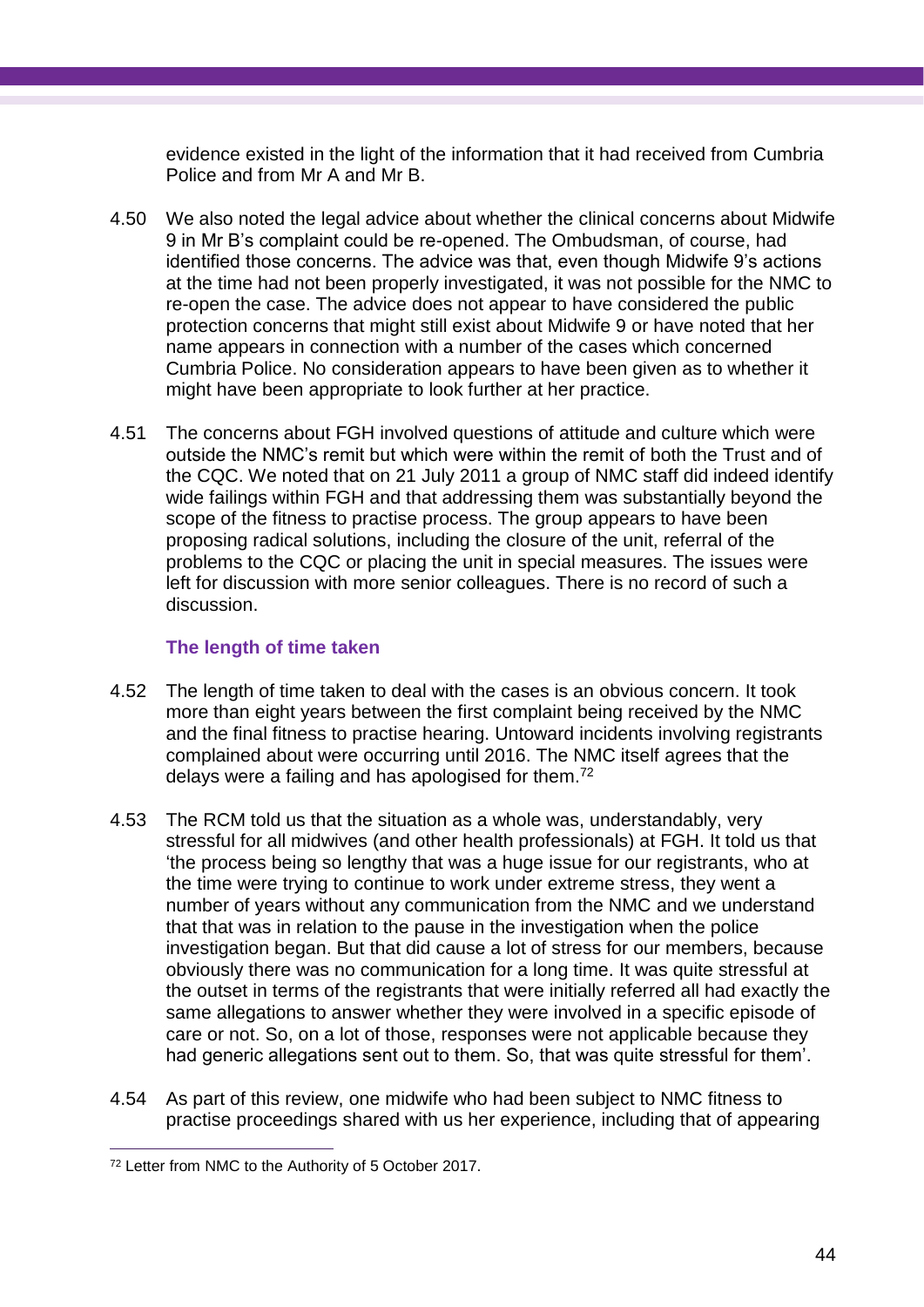at a hearing of the CCC. It was clear that this registrant remains devastated by the outcomes for the families in these cases, and has been through an exceptionally difficult time. Her main concern was the amount of time it took the NMC to conclude the proceedings.<sup>73</sup>

- 4.55 In these cases, the delay had the following effects:
	- Registrants who were subsequently suspended or struck off the register continued to practise
	- Registrants retired or otherwise lapsed from the register which meant that their conduct could not be investigated by the NMC and they could not be required to provide evidence
	- It caused memories to be questioned, particularly in the case of Midwives 1 and 2
	- It added pressure for the NMC to complete cases rapidly in the latter stages, which may have impacted on the quality of its investigation and decision-making
	- It affected the reputation of the NMC as an effective regulator.
- 4.56 There were three main reasons for the slow progress:
	- The NMC's failure to identify the key issues in the early years
	- Delays caused by the NMC putting its investigations on hold while the inquest and the police investigation took place and
	- The timescales involved in the fitness to practise process.

## *Failure to identify the issues*

- 4.57 The fact that the NMC and its external lawyers did not identify key issues from information in its possession from Mr A, Mr B and Cumbria Police when they were received meant that:
	- The question of whether Midwives 1 and 2 should have taken more action about Mrs A's illness was not identified until 2014, over four years after it should have been apparent
	- The clinical concerns raised by Mr B were not addressed at all
	- Possible concerns about Midwife 9 were not fully investigated
	- The concerns about Midwife 7's supervisory reviews were not addressed until 2014
	- The concerns about Midwives 3, 4, 5 and 6 needed to be reinvestigated in 2014 to address the flaws in the previous work.
- 4.58 We recognise that the NMC's work was hampered by the fact that the Trust was slow to answer its requests for information and, at times, indicated a confidence in its registrants' fitness to practise that was subsequently shown to be

<sup>73</sup> Interview with the Review Team, September 2017.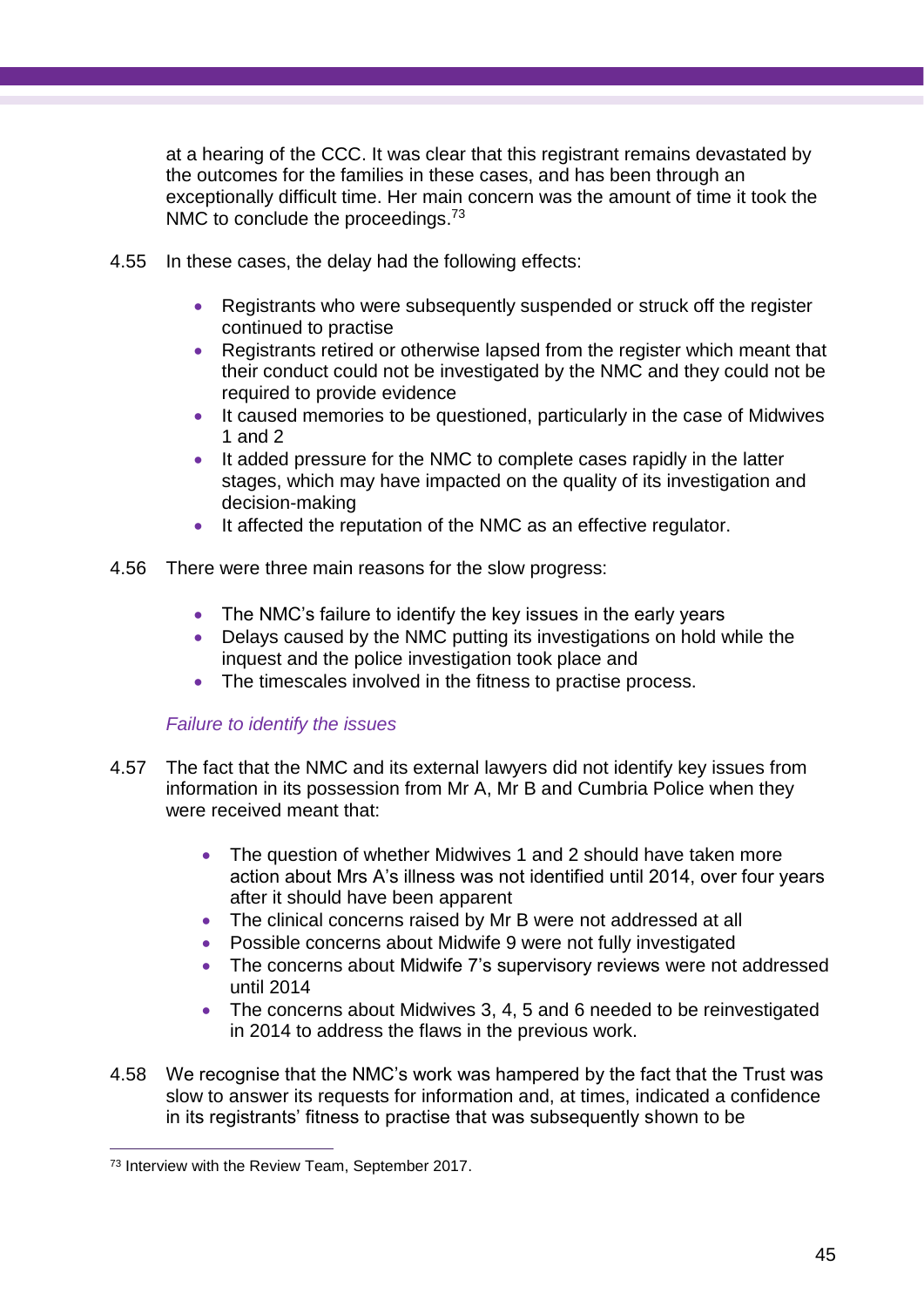misplaced. It may well also be that there would have been some delay because of the police investigation. However, if the NMC was not properly aware of the issues it ought to have been investigating then it was not in a position to press the Trust on its concerns or to engage properly with the police about what it could investigate. We cannot estimate how long a proper investigation would in fact have taken but identifying the issues properly would undoubtedly have meant that the NMC might have been able to take earlier action on some cases and to have picked up cases more quickly once the police investigation had been completed.

## *External investigations*

- 4.59 The work on the initial complaints by Mr A was held up for three and a half years because the NMC decided to put its decisions on hold for two investigations:
	- Between June 2010 and June 2011 because of the inquest into death of Mr and Mrs A's baby and
	- Between July 2011 and December 2013 because of the police investigation.
- 4.60 Between June 2010 and June 2011, no work was done on Mr and Mrs A's complaints. During the police investigation work was done on aspects of the 'NMC shit' email and on Mr B's complaints.
- 4.61 There are a number of reasons why regulators postpone fitness to practise investigations for external events such as these:
	- Their investigations might prejudice police inquiries
	- The police and coroners have stronger investigatory powers and this can provide improved evidence for the regulator's own proceedings
	- The outcome of the investigations might affect decisions by the regulator
	- If there is a criminal conviction this means that the regulator can rely on the fact of the conviction as proof of the facts, and this can considerably shorten the regulators' own processes.
- 4.62 However, there are risks associated with such delays and we note that the GMC did not delay its own investigations into the doctors at FGH because of these investigations. 74

## *The inquest*

4.63 The inquest simply looked at the causes of the death of Mr and Mrs A's baby. The coroner made it clear that he had no objection to other investigations being undertaken while he was preparing for the inquest. <sup>75</sup> We saw no written decision

 $\overline{a}$ <sup>74</sup> Interview with the GMC and the Review team, August 2017.

<sup>75</sup> Letter from the Coroner to NMC dated 4 March 2011.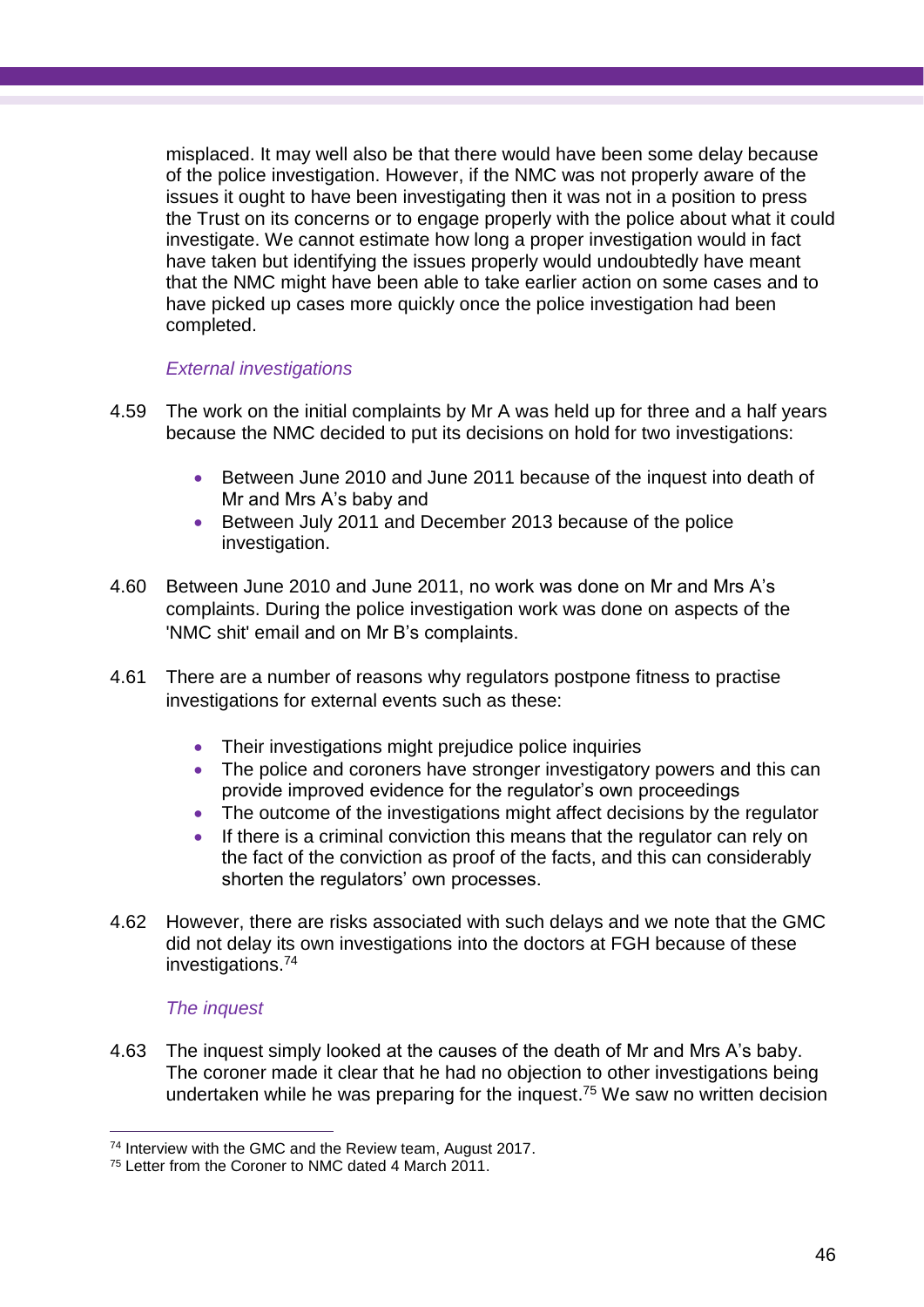or reasoning behind the NMC's decision to postpone consideration of the cases until the inquest was completed. We do not think that it was necessary for it to do so: it was investigating whether the midwives concerned were fit to practise, not why Mr and Mrs A's baby died.

4.64 We recognise that the coroner's report in this case raised some significant concerns for the NMC. However, these concerns should have been apparent from the material already submitted to the NMC by Mr A. We do not think that the fact of the inquest should have prevented the NMC from looking at the fitness to practise of the individuals complained about, the discrepancies in their statements and the problems with the supervisory reports.

## The Cumbria Police investigation

- 4.65 The formal police investigation opened shortly after the inquest was completed, in July 2011 (though Cumbria Police had been aware of the concerns since late 2010). There were a number of meetings and some email correspondence between the police and the NMC about the investigation. In assessing the NMC's reaction to it, we are hampered by the lack of clear notes of meetings or discussions to provide a clear thread. We saw no formal legal advice discussing whether or not the investigations should be put on hold, though we accept that discussions were held with external lawyers and that their advice was followed.
- 4.66 From our examination of the papers and discussions with Cumbria Police, it appears that:
	- Cumbria Police did not wish to reveal material to the NMC that might find its way to the registrants – the NMC had made it clear that, if it received information relevant to a complaint, then it would disclose that to the registrants concerned
	- The NMC understood that the police did not think it was appropriate for them to interview witnesses, other than Mr A, and particularly not the registrants (though the NMC has no power to interview registrants) but that the police had no objection to it investigating the "NMC shit" emails and, when it arose, Mr B's case. The NMC's external lawyers advised that this was as far as it was appropriate to go
	- At meetings with Cumbria Police in 2011 and 2012, the NMC indicated that it would find evidence from the police useful in order to assess whether it needed to take action to protect the public
	- Cumbria Police provided information to the NMC in April 2012 about more than 20 cases where they considered that there were concerns about the midwives that should be investigated
	- In November 2012, Cumbria Police provided information about Mr B's concerns.
- 4.67 Cumbria Police told us that 'we were really concerned that reports of the same midwives who we had the cases sitting in front of us were still practising at the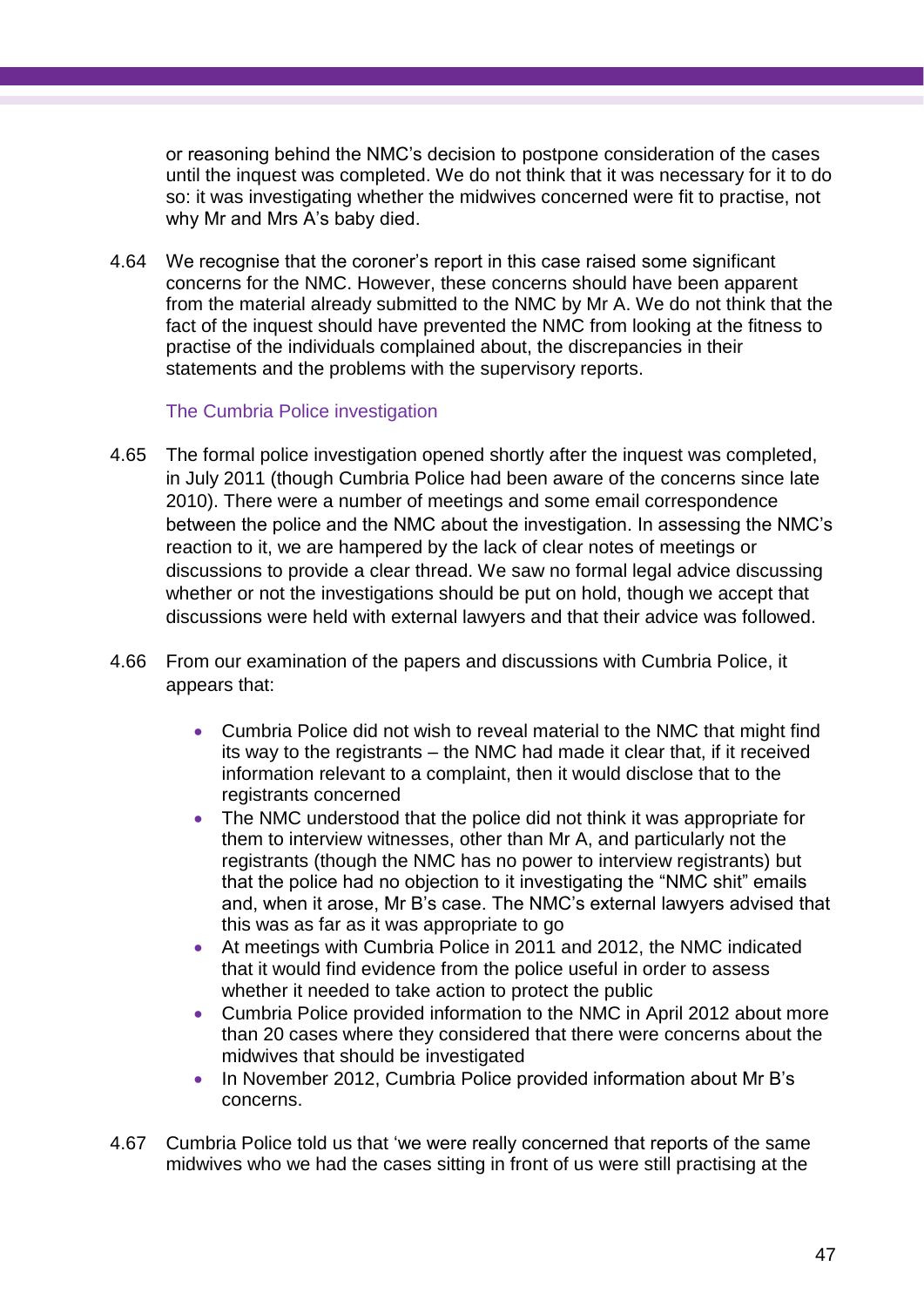hospital' and 'I decided that the safeguarding was going to have to trump the investigation at that point, because I felt I have to give some information on these cases to the NMC'. They were clear to us that their expectation was that the NMC would use the information provided in April 2012 to seek more information from the Trust to enable it to continue its investigations and, if necessary, take action to restrict midwives from practising. The NMC took no action on this and we do not know whether it was even sent to their external lawyers either at the time or when Cumbria Police re-sent the information a year later.

- 4.68 On receipt of the material in respect of Mr B's complaint, the NMC opened a case against Midwife 9. It did nothing to progress the cases which were already open but continued to wait for the police investigation to conclude. This was contrary to the police's expectation. Cumbria Police told us that it was 'constantly' telling the organisations involved that the police investigation was going to take years and 'no way' did they want to hold up any other body's investigation, particularly as there were safeguarding concerns. The NMC started its work again in January 2014, once the police investigation had been closed.
- 4.69 From our review of the papers, it is not clear to us that the NMC understood the approach that Cumbria Police were taking. In our view, there was scope for the NMC to investigate the wider fitness to practise of the midwives concerned (for example by seeking information from the Trust or from the families) and the police expected them to do so at the time the information was sent. We saw no evidence that the NMC considered doing so. This was an opportunity missed, given that some of the midwives identified by the police were subsequently involved in adverse events at FGH.
- 4.70 This delay meant that registrants continued to practise who may not have been safe to do so and that the investigation into Mr A's complaints was delayed by at least 30 months. We note, in particular, that untoward incidents involving two of the registrants noted on Cumbria Police's list took place after the NMC had received the information from the police and that those midwives were subsequently struck off (one for incidents that took place after that list had been received). We recognise that the NMC was in correspondence with the Trust frequently over this period and sought assurances about the Trust's view of the practice of the midwives and, indeed, that the Trust indicated that it had no concerns about the registrants. We cannot say whether an investigation would have provided sufficient evidence to justify the NMC in seeking an interim order restricting those midwives' practice. However, we saw no evidence of the NMC seeking direct evidence from the Trust about the events referred to in the police reports.

#### The NMC's investigations process

4.71 Fitness to practise cases require a period of investigation, an opportunity for the registrant to respond to the allegations, and (where cases are referred on to a hearing) a legal process in preparing for the hearing. Additional delays can be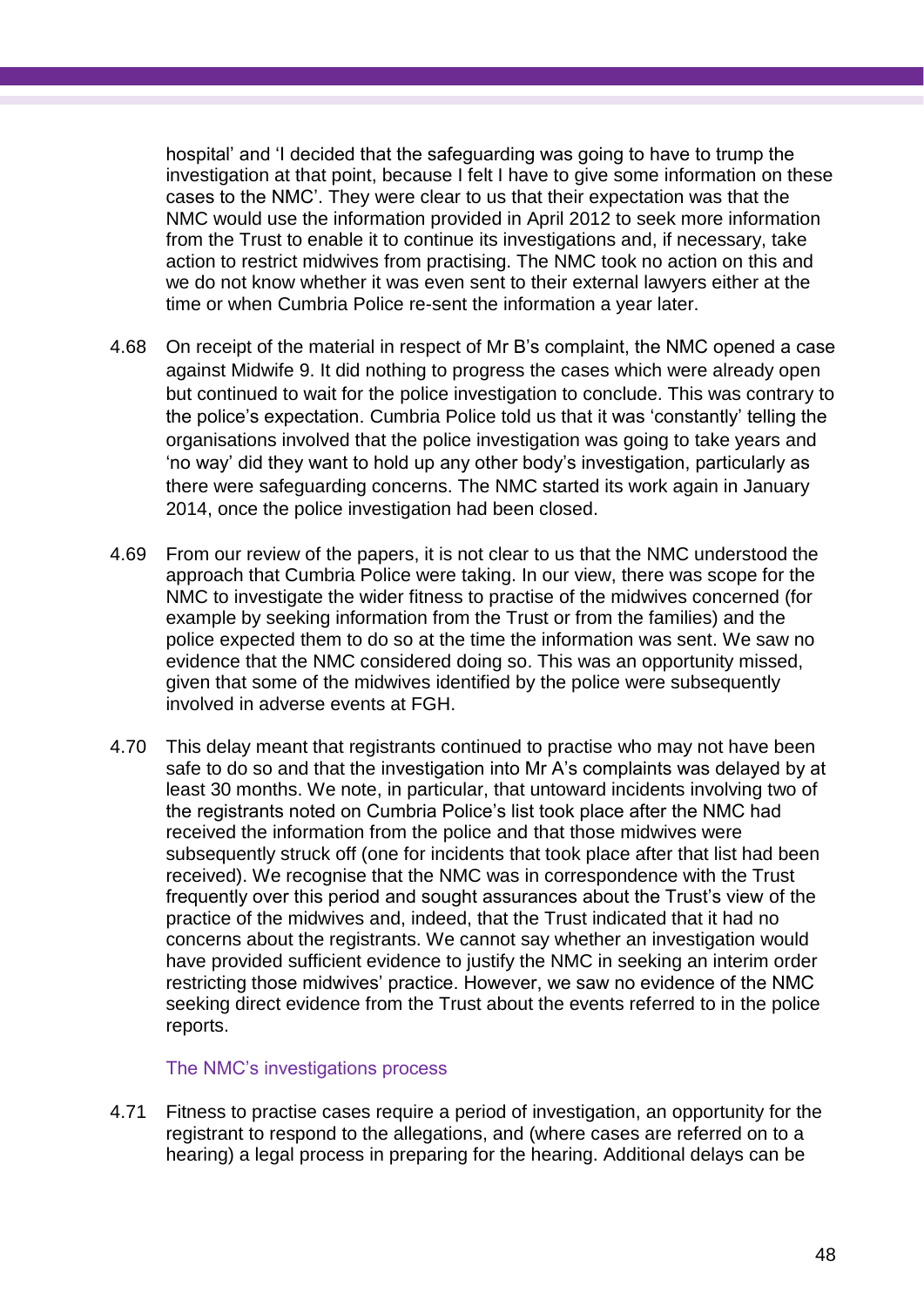caused for a variety of reasons, such as difficulties obtaining evidence or tracing witnesses, or in scheduling hearings at a time when all witnesses can attend. This means that, however effectively the case is managed, the process is unlikely to be quick. In looking at these cases, we considered whether there were delays which were avoidable.

- 4.72 We found initial delays in the NMC's process in identifying the midwives. The NMC is not necessarily able to identify a registrant from a complaint but needs to contact the employer in order to obtain the relevant Personal Identification Number and confirmation that the registrant was, in fact, involved in the care complained of. The Trust was very slow to respond to these requests and needed considerable chasing by the NMC. We do not criticise the NMC for this delay.
- 4.73 Following this, the process for investigating allegations takes time. It will frequently depend upon the availability of witnesses and their willingness to cooperate. The NMC sets timescales for investigations. We noted that, in a number of the cases, the external lawyers requested extensions of the usual timescales, for example because of difficulties in obtaining information from the Trust, contacting witnesses and obtaining appointments and signed statements from witnesses and in obtaining approval for experts to be instructed and then following discussions over the detail of those reports.
- 4.74 We have not been able to review the external lawyers' files, so it is impossible for us to tell whether the time taken to investigate the individual complaints was reasonable or not. We noted that it took six months between Mr A's witness statement being taken by the lawyers and the time Mr A signed it. This appears to be too long. After 2014, we noted significantly improved reports from the external lawyers which provided evidence of continual activity and we doubt that it would have been possible to reduce significantly the length of time that the investigations took at that point.
- 4.75 There was a delay of 16 months between the Investigating Committee's decisions to refer the cases of Midwives 1, 2, 3, 4 and 6 to the CCC in November 2014 and the hearings of the CCC, which did not begin until March 2016. This was because it was necessary to deal with a number of points that had been raised by the defence about whether it would be possible to hold a fair hearing, given the delay and the publicity surrounding the cases. There were also arguments about whether the cases should be heard together or separately.
- 4.76 The CCC originally met to consider the arguments in July 2015 and adjourned until October 2015 to enable them to be fully addressed. Once its decisions were made, fresh hearings had to be scheduled and the final hearings did not begin until March 2016, with the case against Midwife 6 heard in January 2017 (because she was out of the country).
- 4.77 As we have said, the process for assessing fitness to practise is likely to take a long time where, as here, facts are disputed and expert evidence is needed.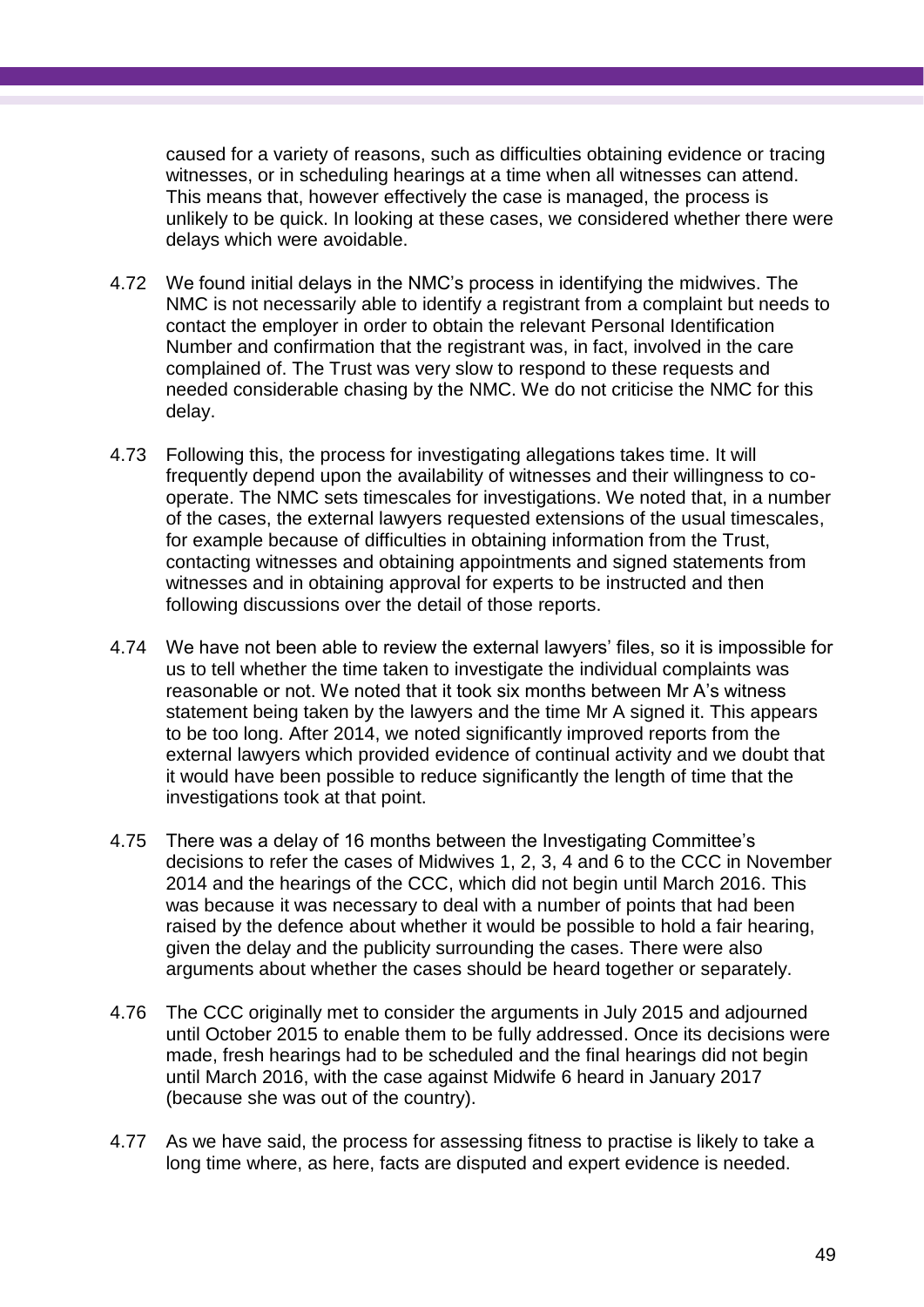Indeed, the Government is looking to address this in its plans to reform the regulation of health care professionals. While the NMC cannot be criticised for the structural problems with the process or the problems that it faced in dealing with the Trust, its own failure to identify key matters to be investigated and its decision to postpone work because of external investigators were the key reasons behind the length of time taken to deal with these cases.

#### **Communication with the families**

4.78 We have set out our concerns (paragraphs 4.18-4.21) about the way in which the NMC engaged with the concerns raised by the families. We now look more closely at the way in which the NMC kept them informed of progress and provided support where they were witnesses. All of the families suffered the loss of the child, mother or both, or significant harm. As the NMC's Chief Executive and everyone else we spoke to accepted, the cases were terrible, life-changing tragedies for the families. It is understandable that those families will want to understand what went wrong and to have any problems addressed so that they do not happen again. It is also the role of the NMC to investigate and take action to ensure that the public is protected.

## *Mr B*

- 4.79 In Mr B's case, the NMC failed to carry out the initial investigation of the complaint adequately so that it considered that it was unable to open it again in the light of the Ombudsman's report. Moreover, the way in which the NMC communicated with Mr B fell well below acceptable standards of treatment. Our concerns are:
	- When Mr B tried to raise his concerns himself, he was met with a confusing response<sup>76</sup> and, ultimately, a refusal to open a complaint on the grounds that the decision had already been taken by the Investigating **Committee**
	- When the case was re-opened in early 2014 together with Mr B's other concerns, the NMC took almost seven months to act on its internal legal advice that it could not look again at the clinical aspects of the complaint
	- When that decision was taken, it was also decided not to inform Mr B of this until the Investigating Committee had come to a conclusion on his other complaints
	- When he was informed of the decision about the clinical case, he was told that it had been delayed because 'new allegations or new evidence may have been identified that would have required us to further consider [Midwife 9's] fitness to practise.<sup>'77</sup>

 $76$  The emails of 9 August 2013 between Mr B and NMC, for example, suggest uncertainty on the NMC's part about whether he could raise a complaint or not.

<sup>77</sup> Letter to Mr B dated 13 November 2014 setting out the Investigating Committee's decision.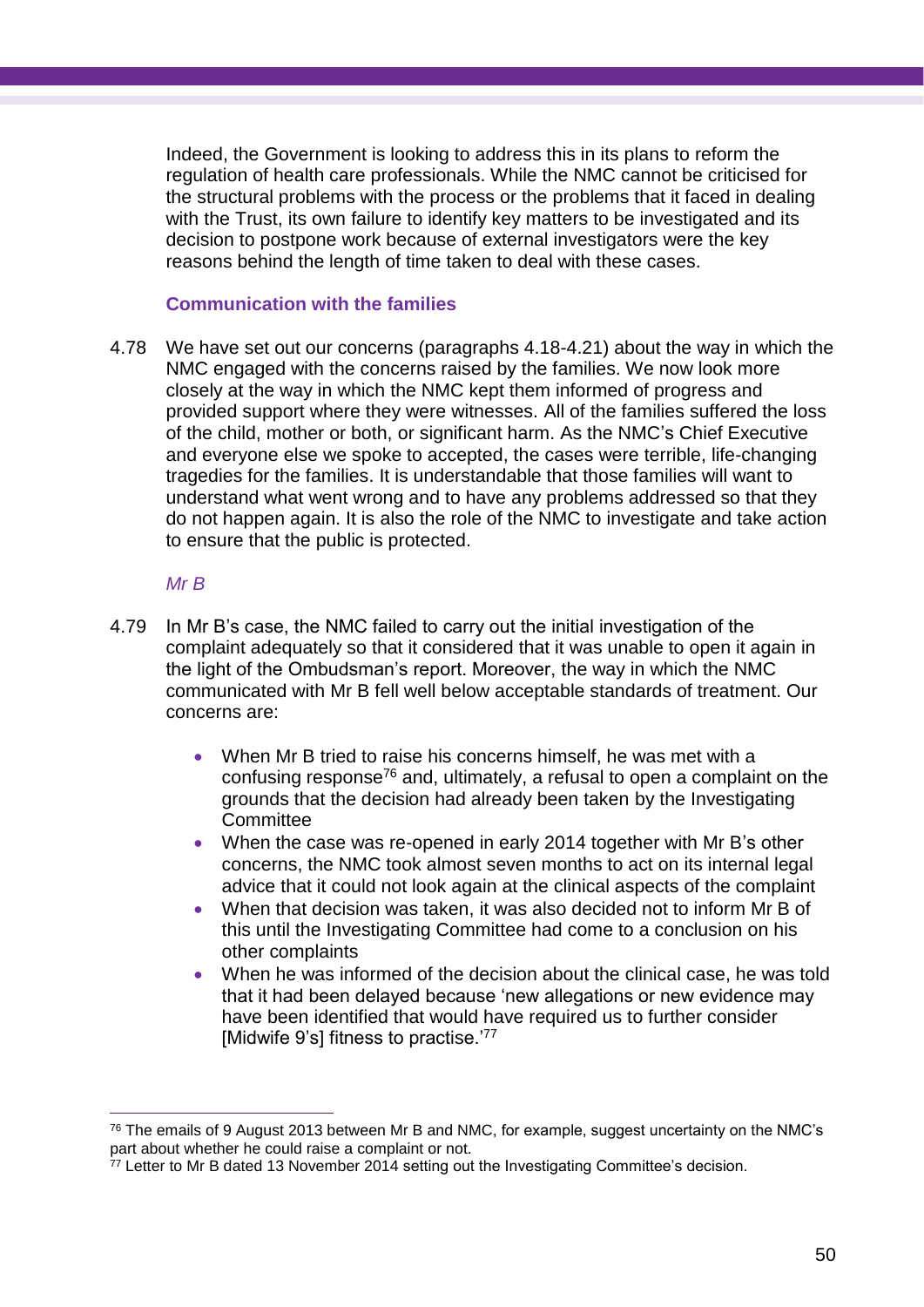- 4.80 The correspondence that we have seen from the NMC to Mr B is confusing and cannot have been helpful to him. There are frequent long gaps where there is no evidence that he was being given information about progress. At no point does anyone seem to have recognised that he is a bereaved husband and father, that his recollection of the events ought to have been investigated properly by the NMC or that he was entitled to be taken seriously by the NMC.
- 4.81 We were particularly concerned by the way in which the NMC communicated with Mr B after it had re-opened the clinical complaint against Midwife 9 and then closed it again. The NMC was unable to provide us with a reason for the instruction to delay telling Mr B about this decision. There is no documentary evidence to support its statement to him that the delay was because it was awaiting further information. It has told us that it is not unusual for additional information to come to light in cases involving a number different parties before a complaint is considered by the Investigating Committee. We accept that, but it is hard to see how this would have applied to Mr B's complaint because it had been closed at screening on the basis that the Investigating Committee had already taken a decision on it and the legal advice was that the whole events at the birth of Mr B's child could not be re-opened. The matters being considered by the Investigating Committee were not connected to the birth. The NMC agrees that the treatment of Mr B was unacceptably poor. It did not give him a full picture of the handling of this complaint. The NMC never explained to Mr B that its original investigation had been flawed and never apologised to him for this.

## *Mr A*

- 4.82 The handling of Mr A's complaints raised similar concerns. As we have said, he provided regular and significant contributions to the NMC. The concerns he identified about the clinical practice, the distorted responses to investigations and the inquest were supported by the Kirkup report. Yet we found little evidence of the NMC or its external lawyers seriously engaging with the points that he raised or using them to question the accounts given by the midwives concerned.
- 4.83 We found that the information provided to Mr A in response to his requests for information about progress, particularly before 2014 was confusing and contradictory.
- 4.84 The first time that Mr A was given any information about the substance of the complaints that the NMC was taking forward was following the Investigating Committee's decisions in November 2014. <sup>78</sup> This information was provided to him in a number of letters about each of the registrants about whom he had raised a complaint or where he was noted as an interested party. Those letters reproduced the Investigating Committee's decisions, based on the allegations considered by the external lawyers. It cannot have been easy to correlate these

 $\overline{a}$ <sup>78</sup> Letters to Mr A setting out the Investigating Committee's decision in respect of each registrant of 13 November 2014.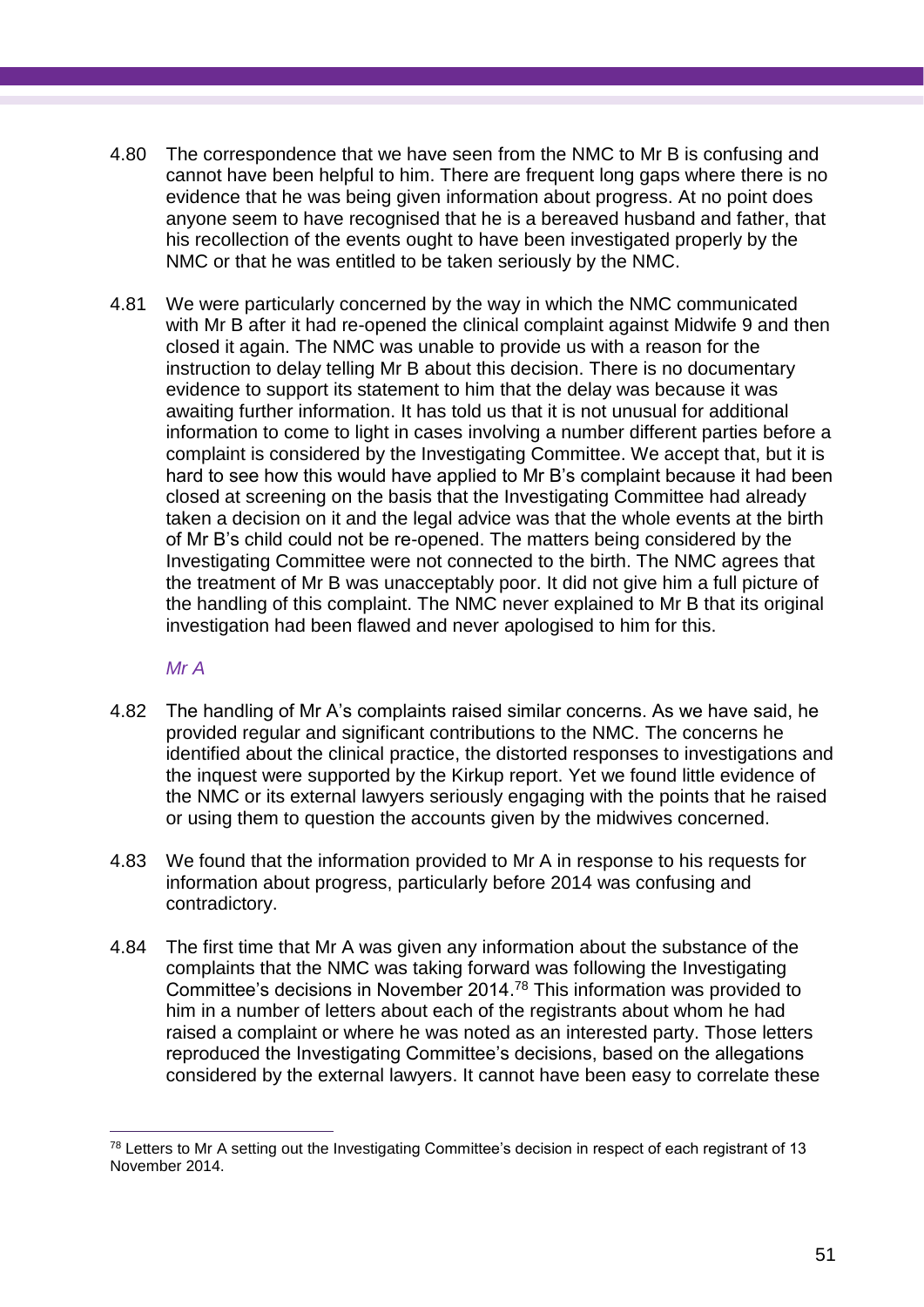to the allegations that he had asked to be investigated. We were not surprised that he remarked that he 'did not find them easy to understand'. 79

- 4.85 We found that the way the NMC provides reasons for the decisions by the Investigating Committee and also by Case Examiners is likely to be difficult for complainants to follow. This is because the decision is simply pasted into the letter to the complainant. The decisions are written following a report of the investigation and relate to that investigation. Any complainant reading them will have no information as to the intervening history, why some matters raised were not investigated, or how other matters were linked to the existing complaint. This does not assist the complainant to understand or have confidence in the process.
- 4.86 Mr and Mrs A were witnesses at the hearing in respect of Midwives 1 and 2. We have quoted Mr A's views of his experience at paragraph 3.56. We note that the panel was not provided with the chronology that supported his statement that he and Mrs A had told 'the midwives' of her illness. Mr A was, however, generally complimentary about the support that he received from the NMC in preparation for that hearing and at the hearing. From the documents we have seen, we agree that the NMC made strong efforts to provide appropriate support. Mr A told us that Mrs A also found the experience distressing.
- 4.87 Giving contested evidence is inherently distressing; however, it is not possible to deny registrants whose careers are at risk the right to cross-examine witnesses robustly. However, the fact that this happens and the manner in which it is sometimes done is a significant problem with the fitness to practise process and we consider this at paragraphs 4.132-4.136 below.
- 4.88 Further concerns arise in respect of the Consensual Panel Disposal (CPD) in the case of Midwife 7 where she admitted a number of charges and agreed that she should be struck off. The NMC's rules require that referrers of complaints are consulted about the appropriateness of a CPD. In this case, the agreement as to the wording of the CPD was reached on the Friday before the hearing was due to begin. Mr A, Mr B and Mrs F, who were interested parties, were informed of the proposal that afternoon and asked for their comments by the following Monday. The charges which Midwife 7 had accepted were not disclosed.
- 4.89 In our view, it is unreasonable to expect families to comment on CPDs in this limited amount of time. Ten days had been set aside for the hearing and it would have been possible to delay the start of the hearing in order to give the referrers adequate time to consider the CPD. We also consider that it would have been open and transparent to allow them to understand the charges particularly where, as here, significant matters that they had raised were not included. We note that, in error, the charges were made available to the press before the families saw them.

<sup>79</sup> Email from Mr A to the NMC 16 November 2014.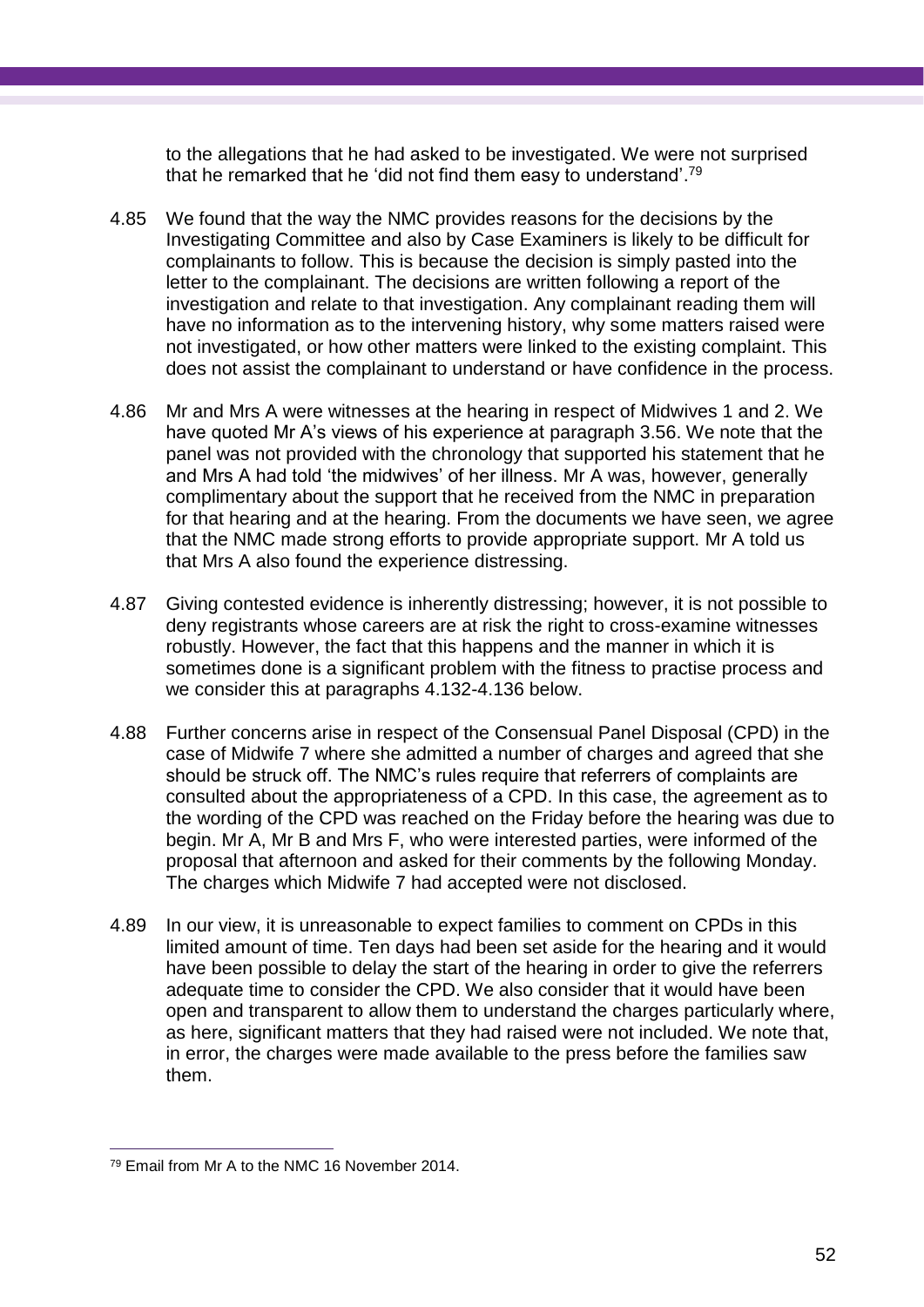The NMC's approach to Mr A

- 4.90 Mr A had close contact with the NMC throughout these cases and was a vigorous critic of it as a body. He made a Subject Access Request for the information held about him by the NMC. We discuss the approach the NMC took to that request at paragraphs 4.104-4.128 below.
- 4.91 We looked at the following documents as well as those on the complaints files:
	- Briefings to the Chair and Chief Executive and Council members about correspondence and meetings with him and events that he was attending
	- Copies of documents showing that the NMC monitored his Twitter feed, gathered quotes from him in the press and set up Google Alerts about him
	- Internal email discussions about how to 'handle' him and his complaints from a corporate communications point of view
	- Internal email discussions about the media reporting of individual complaints
	- Internal email discussions about communicating with him
	- Other email discussions where his name appears to have come up as a possible speaker at an event or as an individual with an interest or a contribution to make
	- A very small number of moderately offensive comments about him between some members of staff.
- 4.92 It is clear from these documents that he was regarded as someone who was hostile to the NMC corporately and who needed to be handled with considerable care. In one Council briefing he is referred to as 'a high profile individual'. This is understandable. He has written a book, <sup>80</sup> speaks regularly about his experience and is a regular user of Twitter. As is his right, he makes occasional trenchant comments about the NMC and its Chief Executive. We can understand that the NMC would wish to inform itself of what he is saying publicly about it and that, given his high profile, its Chair and Chief Executive would wish to be briefed about him.
- 4.93 In our view, the documents that we saw generally demonstrated a professional approach to Mr A. We would, however, make the following observations:
	- There are a very small number of emails between staff members which suggest that they found Mr A a nuisance to deal with, were disrespectful about him and gave the impression that he was not seen as someone who had lost a child or had anything helpful to give to their investigations. The then Deputy Director of Fitness to Practise apologised to Mr A for the unprofessional tone of some of these, though others were not disclosed to Mr A.

<sup>80</sup> *[Mr and Mrs A's son]'s Story: Uncovering the Morecambe Bay scandal* (2015).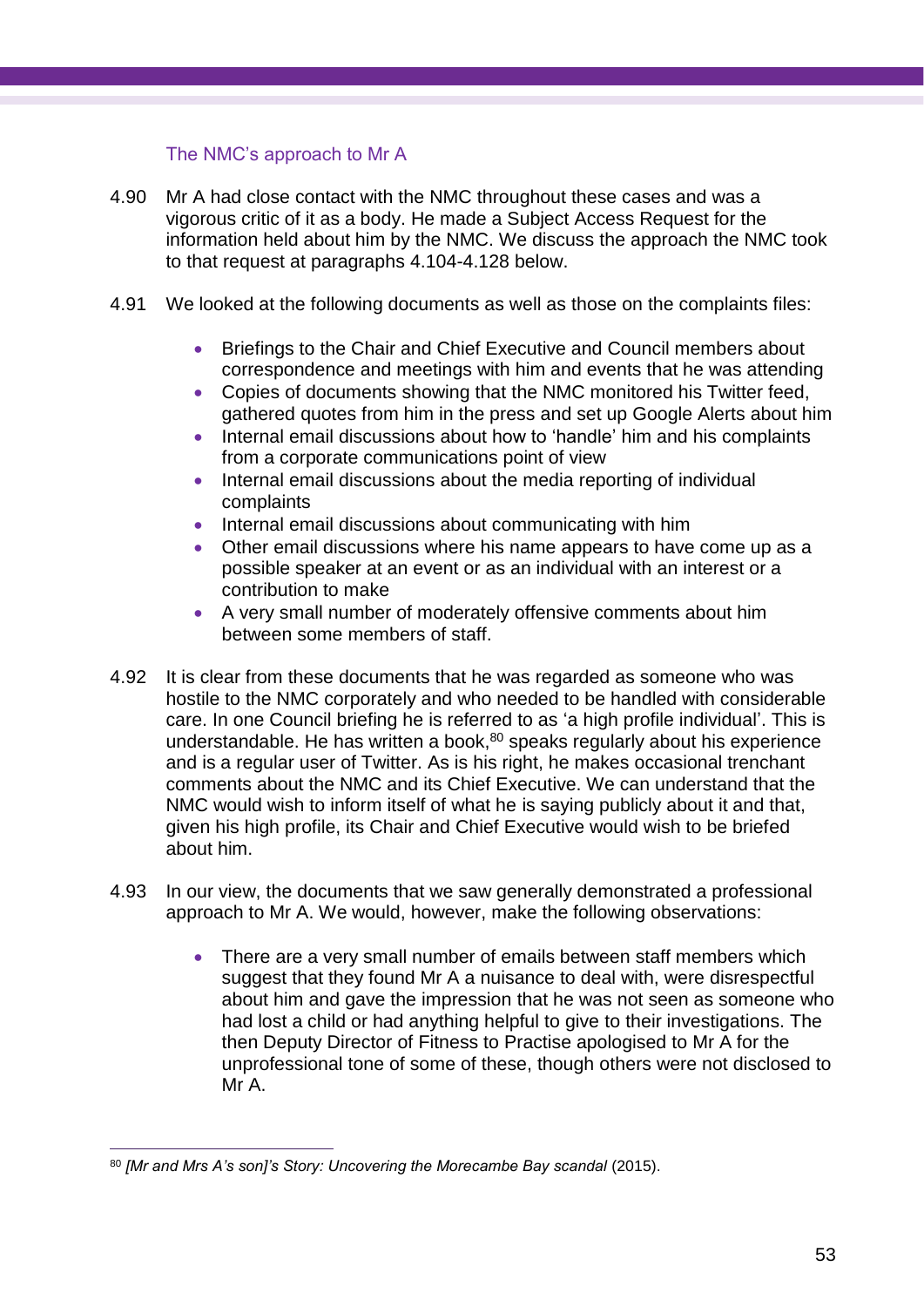- The internal documents indicate a very cautious approach towards dealing with Mr A and a nervousness about the tactics of approaching him.<sup>81</sup>
- 4.94 By the end of the process, the NMC's relationship with Mr A had broken down. We asked the NMC for its reflections on this.<sup>82</sup> The NMC noted that Mr A had had significant levels of contact with staff there at all levels, including the Chief Executive. It recognised the tragic experience that Mr A had had and apologised to him for the delay. The Chief Executive said 'what we failed to do, and when we did it was too late, was manage his expectations. So it was clear to me at the beginning of 2014 he had expectations we wouldn't be able to meet. And six years had passed and the die was set'. She suggested that, amongst other things, 'we could have taken every opportunity to remind him what we could and couldn't do, and to make it clear that the thing that he wanted, which I believe was the big systemic review and investigation, was never going to be delivered by this organisation.' We do not believe that Mr A was asking the NMC to do that. We think that Mr A was asking the NMC to look at serious and evidenced concerns about the competence and conduct of the midwives at the FGH and whether they were safe to practise. We do not think that it was unreasonable for him to expect that the NMC would do so. The problem was that the NMC did not take proper account of his concerns, did not communicate well with him and was not open with him about the problems with their investigations in the early years.

## *Other families involved*

- 4.95 We have set out the experiences of other families at paragraphs 3.73-3.98 above. They show a picture of individuals whose interest in the cases was not seen as a priority by the NMC. They were not kept well-informed of progress or of the status of cases. The comments that we have quoted from two of the families attest to the fact that they found the NMC's processes opaque and unhelpful. While there were examples of individuals at the NMC providing helpful and supportive advice and information and some sympathetic and thoughtful letters, most of the communication appeared to us to be impersonal and did not engage with the real concerns of the families. They were infrequent and showed no evidence that the NMC was considering the impression that it was giving to those families. It is understandable that the families were disappointed in the NMC as a regulator.
- 4.96 The NMC gave the impression to the families that they were of limited relevance to its fitness to practise process. We found that:
	- Information and concerns raised by the families were ignored
	- There was no attempt to play back the families' concerns to them, so that the NMC could be sure that it understood them
	- The NMC did not seek to cross-check registrants' responses with the families

 $\overline{a}$  $81$  For example, internal emails – document numbers 58278198, 5193557, 5192658, 5192244.

<sup>82</sup> Interviews with Chief Executive and Director of Fitness to Practise, January 2018.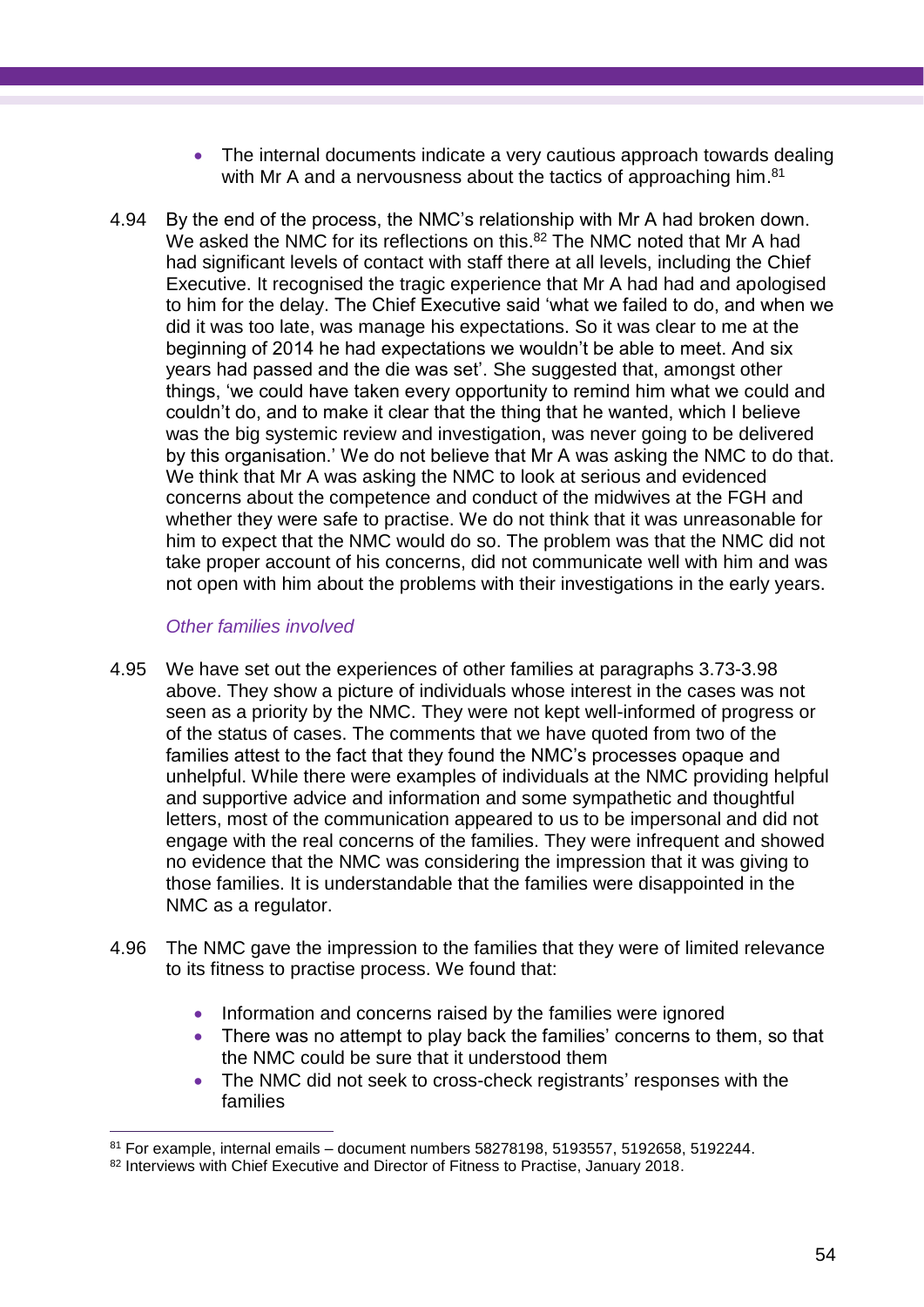- Due weight was not placed on evidence provided by the families
- Correspondence with the families was confusing and irregular
- The NMC has not been transparent with the families about why matters went wrong or about its processes.
- 4.97 The NMC has argued that it could not have been transparent with the families because, until 2014, it was not in a state to recognise what had gone wrong. This may be the case but at no point after 2014 has it done so. For example, the flaws in the original investigation of Mr B's complaint must have been apparent in 2014 but he was never told about them. The flaws in the investigation of Mr A's cases must have been apparent when the NMC reviewed the cases in 2014 but it has never been open about them to Mr A. Despite Mr A's requests, he was never told in writing what had happened to the chronology. Given this continued failure to be open with the families, we cannot say that members of the public raising complaints with the NMC will feel confident that their concerns are being addressed or treated with an appropriate level of respect or that the NMC will be frank with them where things go wrong. This will apply even if the investigation carried out by the NMC in fact addresses all the concerns.

## **The transparency of the NMC as an organisation**

- 4.98 We considered two matters which are relevant to the transparency of the NMC as an organisation:
	- The request for advice on whether it ought to have sought an interim order in respect of Midwife 4 at an earlier stage
	- The Subject Access Request from Mr A.

## *The review of whether an interim order ought to have been sought*

- 4.99 As we have mentioned, the NMC commissioned a review from a senior barrister as to whether it had missed opportunities to seek an interim order restricting the practice of Midwife 4. We commend the NMC for commissioning this review which shows an intention to review its actions and learn lessons from them.
- 4.100 Mr A asked, when he heard that the report had been commissioned, whether he would be able to see the report. The NMC did not provide a clear answer to that. He asked again when he was told that it had been received. The NMC offered him the opportunity to see a copy of the report in private, provided that he kept it confidential. Mr A did not agree to that condition. As mentioned at paragraph 3.77 above, the NMC also informed him what conclusions the senior barrister reached. The Information Commissioner has said that the NMC's 'brief description of the conclusion accords with that advice'.
- 4.101 A journalist sought disclosure of the report under the Freedom of Information Act. The NMC refused to provide the report and this approach was endorsed by the Information Commissioner. We understand that the matter is being considered by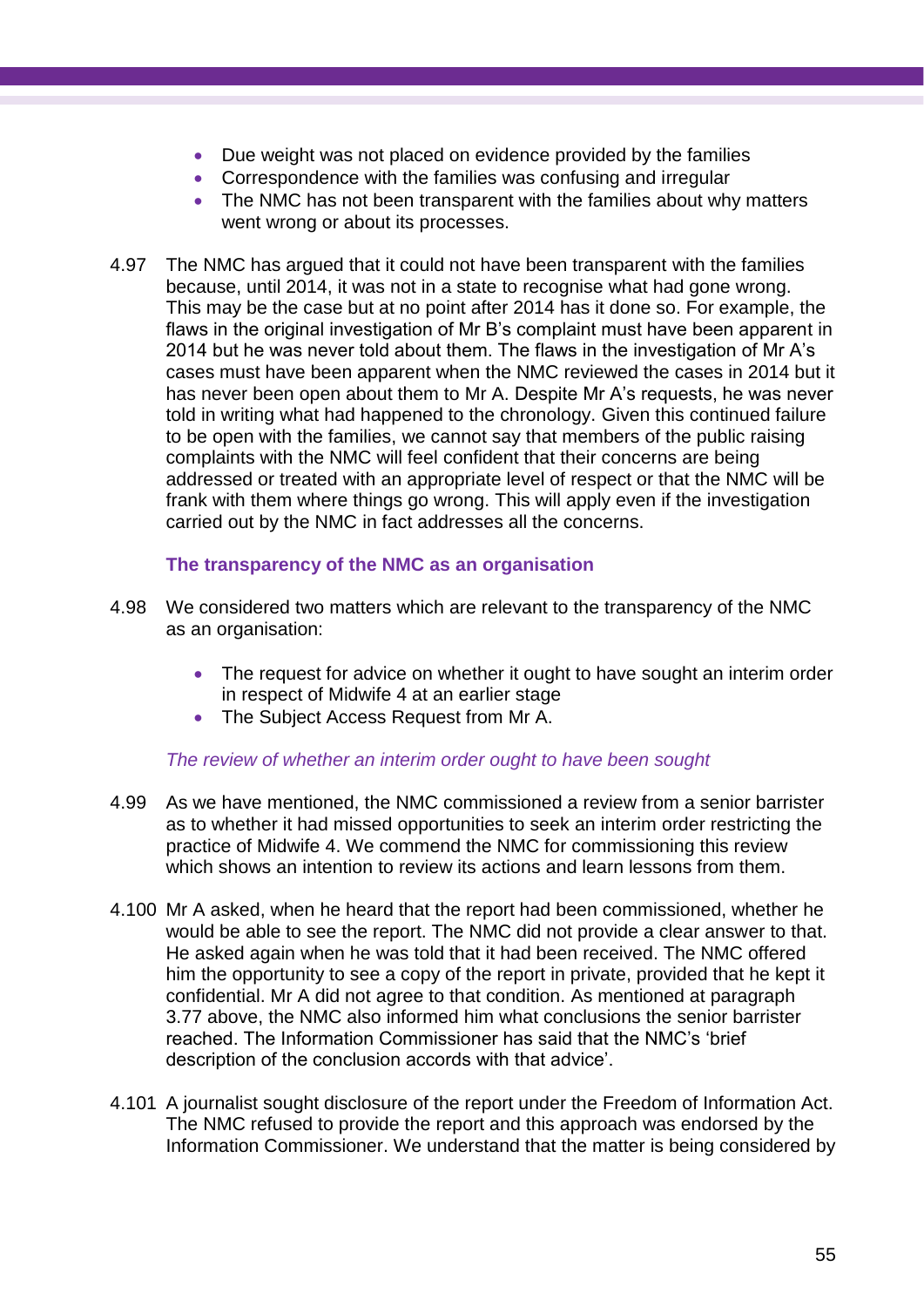the Information Tribunal and that the Tribunal's decision awaits the publication of this Review.

- 4.102 In the light of the NMC's assertion of legal professional privilege, it would be inappropriate for us to discuss the content of the report or to opine on the legal position. The NMC has the right to refuse to publish information if it is covered by an exemption under the Freedom of Information Act, though it is not compelled to do so. We note that it has a written policy covering its approach to such requests.
- 4.103 It would have been very difficult for Mr A to comply with the requests to keep a private examination of the document confidential. He comments frequently on the events at FGH and the NMC and it could, practically, have been difficult to keep his knowledge of the findings of the report separate. Following the litigation, we would suggest that the NMC reconsider whether, in fact, there would be any danger to it in publishing the report and whether it should, in fact, do so. If the matter, is covered by privilege, it is obviously entitled to rely on that. However, organisations are able to publish documents even if they are covered by privilege. The NMC told Mr A that the purpose of the review was to 'identify lessons for the future'. The NMC might improve its transparency and public confidence in its willingness to learn if it did publish the document.

*Mr A's Subject Access Request*

- 4.104 On 14 September 2016, Mr A submitted a Subject Access Request (SAR) to the NMC seeking disclosure of material held by the NMC in respect of him and members of his family.
- 4.105 The NMC noted that the request potentially covered a very significant amount of correspondence and paperwork covering 35 fitness to practise cases, 20 registrants and around 10,000 emails. The documentation also included information about a very significant number of other individuals (registrants, NMC staff and many other people) who had rights under the Data Protection Act. Other documents were covered by legal professional privilege and it would be entirely proper for the NMC not to disclose these. It was clearly a complex task to provide documents that complied with Mr A's rights while respecting the rights of others. Many documents required significant redaction to protect those rights. The NMC decided to instruct solicitors to undertake the detailed work required to comply with the request.
- 4.106 The solicitors wrote to Mr A asking if he was able to narrow down his request and pointing out that there might be difficulties if Mrs A did not give her consent to her data being included in the request, because many documents referred to 'Mr and Mrs A' and it would be impossible to redact these in a way which protected Mrs A's identity. There does not appear to have been a response from Mr A to that request. No attempts appear to have been made to chase a response or, indeed, to correspond with Mrs A separately to seek her consent.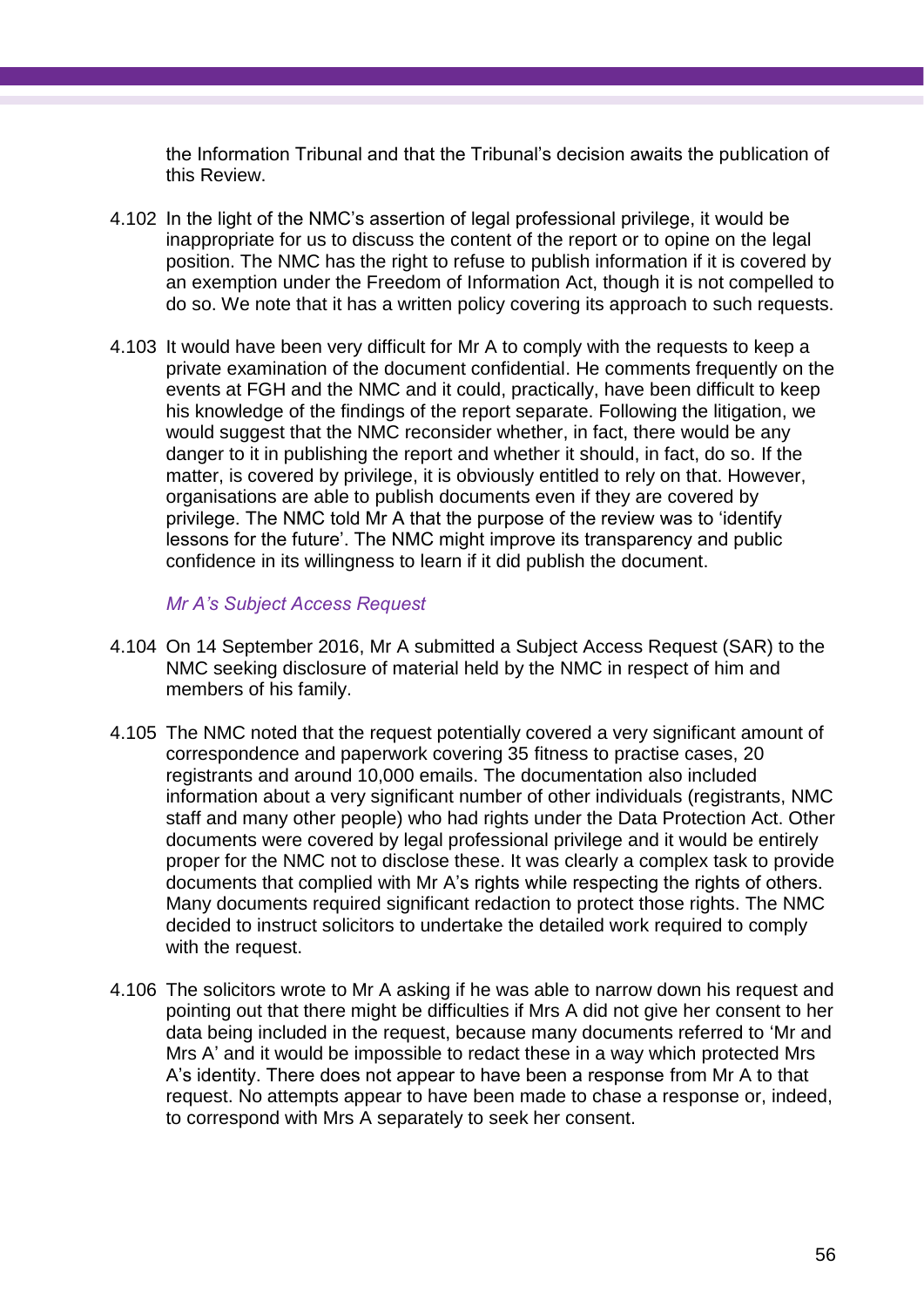- 4.107 The then Deputy Director of Fitness to Practise told us that he had a conversation with Mr A in November 2016. From that, he understood that Mr A was interested in what the documentation showed about 'the NMC's culture'. In response to this the Chief Executive and the then Director of Fitness to Practise waived their rights under the Data Protection Act so that Mr A could see the full extent of their correspondence. We commend them for doing so.
- 4.108 The NMC told us that the solicitors<sup>83</sup> looked at material which underwent three stages of review. Documents where the legal reviewers had queries for the NMC to resolve were reviewed by the NMC and the NMC made the final decision as to how the document should be redacted. There followed a final check by the solicitors before the documents were disclosed to Mr A. The NMC has told us that it takes responsibility for the decisions taken.
- 4.109 More than 1500 documents were disclosed to Mr A in a redacted form. Some of these included several different emails in one document. The then Deputy Director of Fitness to Practise wrote to Mr A to apologise that some of the comments in some documents appeared disrespectful to him. In subsequent correspondence, he identified four documents which fell within this category.<sup>84</sup>
- 4.110 Mr A was concerned that a number of the documents were very heavily redacted. Indeed, some pages were blank apart from his name.

## Our review

- 4.111 The NMC provided us with access to an electronic folder containing copies of the original documents plus the redacted versions as sent to Mr A.
- 4.112 We were assured by the NMC that these were all the documents that were forwarded to its solicitors for advice. We were also assured that these were the complete documents that had been discovered from their database using what appeared to us to be reasonable criteria. In our review of other documents, we noticed some which appeared to refer to Mr A by implication but we recognise that these did not contain his personal data and so would not have been picked up and did not need to be disclosed.
- 4.113 The documents that we received were not in a form that was easy for us to review. Not all of the redacted documents (and very few of them in category 3 below) were clearly linked to the original documents and there was a delay while the solicitors provided us with the information that we needed. Apart from the initial instructions, we saw no information about discussions that might have been had between the NMC and the solicitors and no reasoning as to why individual redactions had been made. In particular, we were not shown any document from the solicitors or the NMC which described the approach or the principles guiding the redaction of the documents.

 $\overline{a}$ 83 NMC's response to our questions, December 2017.

<sup>84</sup> Email to Mr A dated 21 December 2016.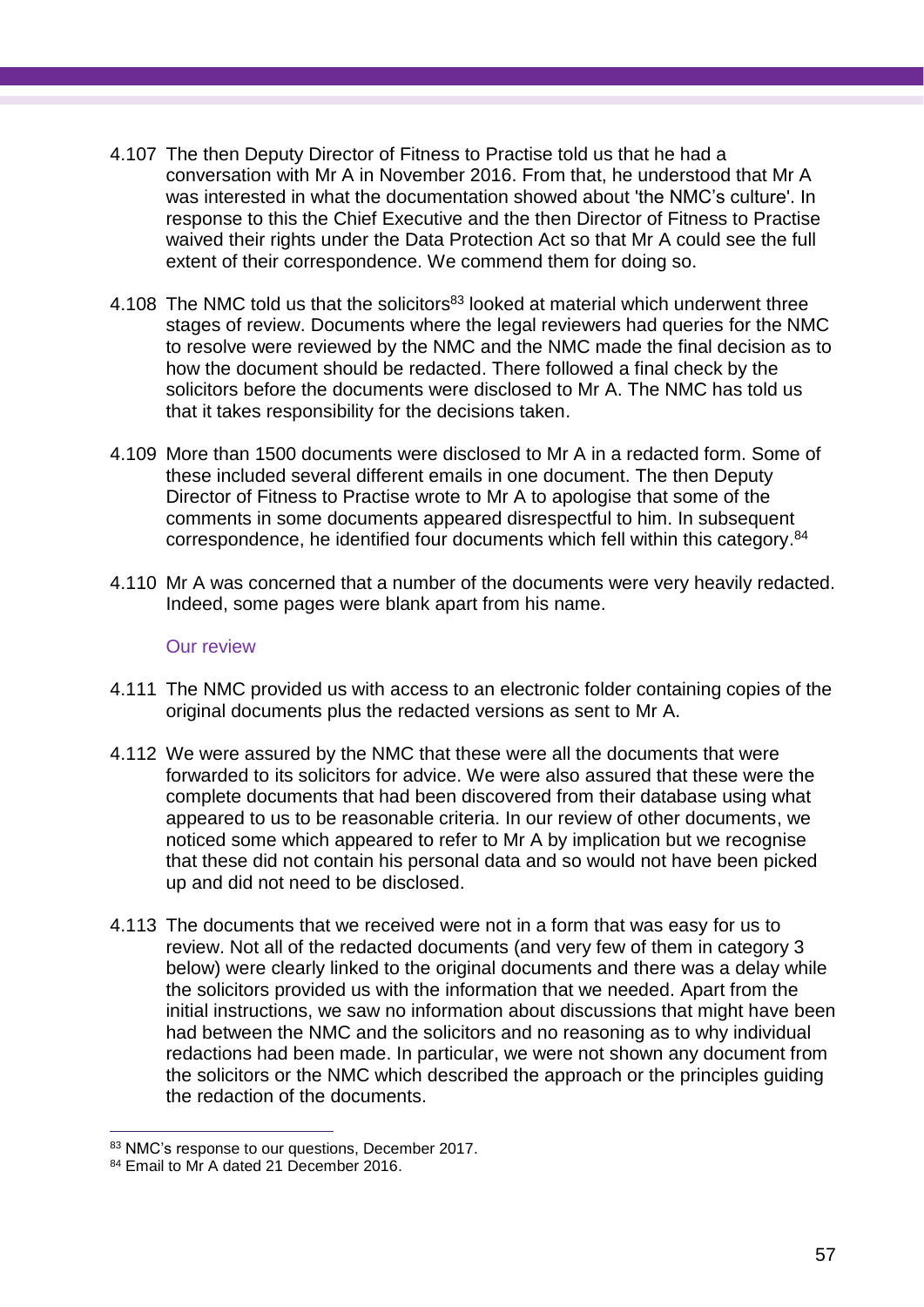- 4.114 We initially reviewed all the documents to divide them into categories. These were:
	- 1. Publicly available information (such as news reports, Twitter conversations and other matters)
	- 2. Correspondence which was directly related to individual complaints, most of which we had seen on the complaints files and much of which had been sent to Mr A as the complainant
	- 3. Documents which we had not seen on the files, most of which were internal to the NMC which referred to communications with Mr A, discussions about him and other matters where his name was mentioned (for example, as an attendee at a conference).
- 4.115 We looked at a sample of the documents in categories 1 and 2 to satisfy ourselves that the redactions appeared to be broadly appropriate. We looked at every document in category 3. We then set out our understanding of the law relating to SARs and invited the NMC to comment on its reasoning for redacting some documents.

## Our approach in reviewing the documents

- 4.116 We are not experts on the law governing SARs and Data Protection. It is not our role to rule on whether individual redactions complied with the law. The Information Commissioner exists to do that and it would be wrong for us to make judgements which are properly the function of that office. Any opinions that we express below should be treated as informed opinions, not as definitive statements as to whether or not the NMC carried out its duties appropriately.
- 4.117 In looking at the documents, however, we took into account:
	- Our general understanding of the law and what is regarded as good practice, which informed our opinions on individual documents
	- The NMC's instructions to its solicitors that it wished to be as transparent as possible
	- The NMC's understanding of Mr A's wish to get a picture of the 'culture of the NMC'
	- The practicalities involved in redacting the information, and
	- The content of the documents themselves.

## Our understanding of the law

- 4.118 Our understanding of the relevant law and good practice is as follows:
	- Information under a SAR must be provided in an intelligible form or with an explanation – so, if a decision is taken to redact a document to the extent that only the portion relating directly to that individual is included, then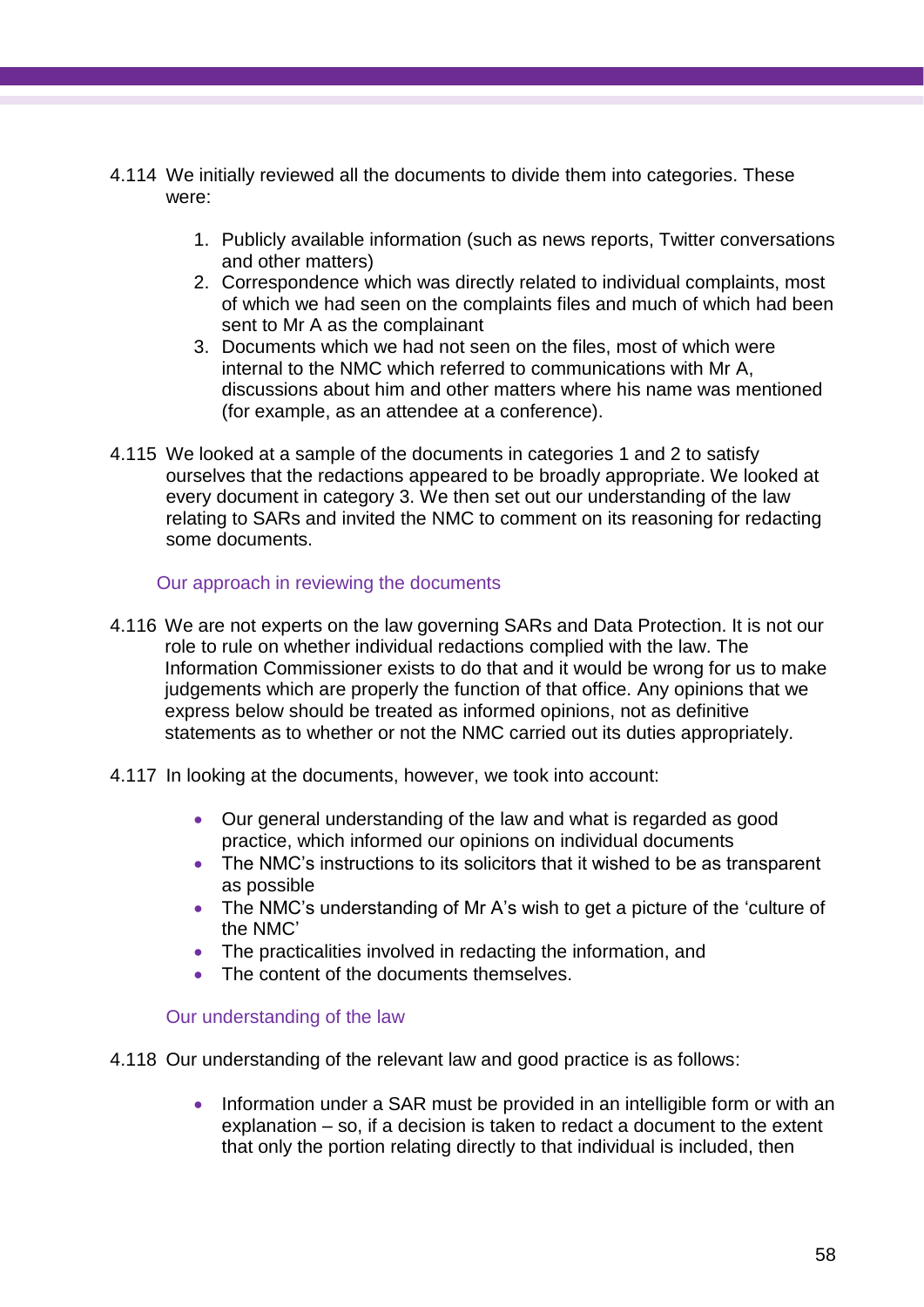explanation is needed about the context as to why the personal information was being held. The NMC has told us that, having taken legal advice, it is satisfied that it complied with this

- Where the information reveals personal information about other individuals then the information need not be disclosed unless there is consent or it is reasonable to do so. It is likely to be reasonable to do so where the individual is a senior public figure, such as a Minister or senior member of the organisation. Where it is not reasonable, the organisation should consider whether the information could be redacted so that the information could be disclosed without identifying the other individual
- Where information is included in a document which is not personal information, but is not subject to the exemptions and where other individuals' personal information can be redacted, it is regarded as best practice not to redact the document further
- It is good practice to consider the principles of Freedom of Information as well as the Data Protection Act when considering a request.
- 4.119 We also bore in mind that there is often no single right answer in these circumstances and that organisations have a significant level of discretion as to how much information they provide to individuals. In that context, we noted the NMC's stated desire to act transparently.

## What we found

- 4.120 We found that the documents that we looked at in categories 1 and 2 above appeared to have been appropriately redacted. Those within category 2, in particular, contained substantial personal information about registrants and other third parties which it would have been entirely inappropriate to disclose.
- 4.121 We also found a number of minor errors in the redactions and matters which had not been properly picked up in the work. In the context of the large number of documents that were considered, we did not think these were significant or failed to disclose information of importance to Mr A.
- 4.122 We had, however, concerns about the approach taken to documents in category 3, which contained much more information that was internal to the NMC and included draft documents, reports to its Council, internal discussions about the PR handling of individual cases and some general emails.
- 4.123 We raised these concerns with the NMC and asked for its comments. The NMC assured us<sup>85</sup> that all redactions were made following legal advice and provided some limited explanations where we asked for them. We have taken these into account in our comments below.
- 4.124 We noted two documents which were disrespectful of Mr A which were not disclosed. These were emails which, in our judgement, referred to his personal

<sup>85</sup> NMC's response to the Authority's questions, December 2017.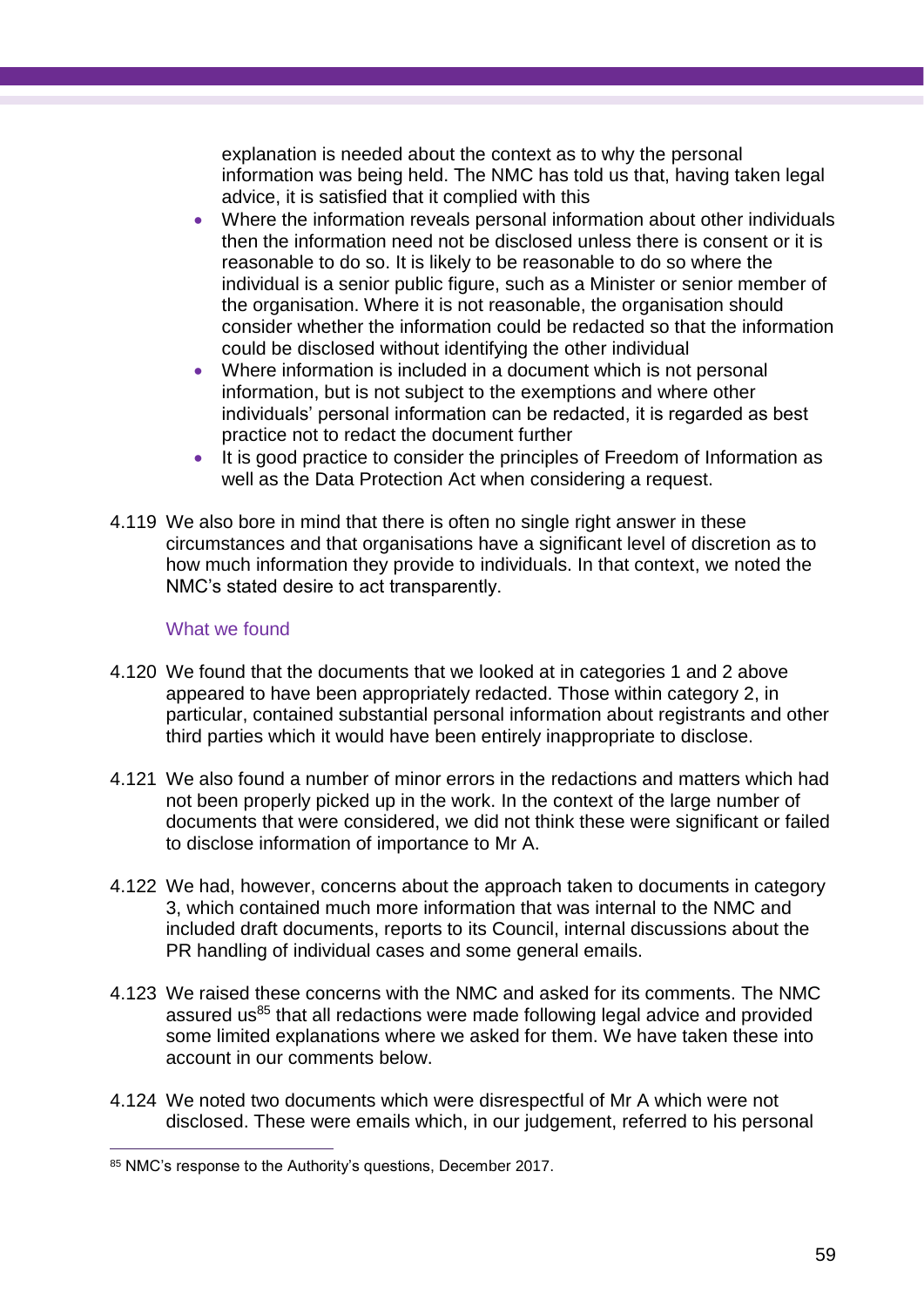data. These contained low-level, in one case puerile, disrespectful comments about him between members of staff at the NMC. The NMC told us that the decision not to disclose the documents was made by one of its legal advisers. We do not accept the NMC's comments that it was not clear that Mr A was being referred to in one of the documents. In the other, we disagree that it was not possible to redact the information so that the members of staff concerned were not identifiable. We consider that it is regrettable that these were not disclosed, given Mr A's interest in the culture of the organisation.

- 4.125 We also noted a number of documents where, in our view, insufficient information about the context was given. In one letter to the Secretary of State for Health, the name and address of the Secretary of State had been unnecessarily redacted along with much other content and, in our judgement, there was entirely insufficient context given to enable Mr A to understand why the document had his name in it. In another document, the only part that was sent to him contained the two words of his name so it was impossible to understand the context. In a number of others, it appeared to us that the NMC could have revealed either the whole document or significantly more of it without compromising others' personal information.
- 4.126 We were perplexed by this because the documents involved were innocuous and did not reveal anything that should reasonably have caused the NMC embarrassment. Many of the documents were corporate documents, including information which, in our view, could have been disclosed without breaching the NMC's other obligations or its right to legal professional privilege.
- 4.127 We commend the approach of the Chief Executive and then Director of Fitness to Practise in waiving their own rights under the DPA. It tangibly demonstrated a wish to be transparent and this should be recognised. However, we consider that the NMC and its solicitors might have been able to achieve greater transparency by:
	- Making further efforts to contact Mr A about refining his request
	- Making further efforts to establish whether or not Mrs A was content to waive her rights under the DPA
	- Addressing more closely some individual documents and considering whether it would be possible to provide more information without breaching other peoples' rights.
- 4.128 The NMC's approach may have complied with the law. However, it appears to us that it would have been possible for the NMC to have provided significantly greater context by a more nuanced approach to redaction. There were a relatively small number of documents where this could have been appropriate. We considered that, had there been a commitment to transparency throughout the organisation, the documents could have been redacted in a more proportionate way. This would have provided greater confidence in the NMC's statements that it wished to be a transparent organisation.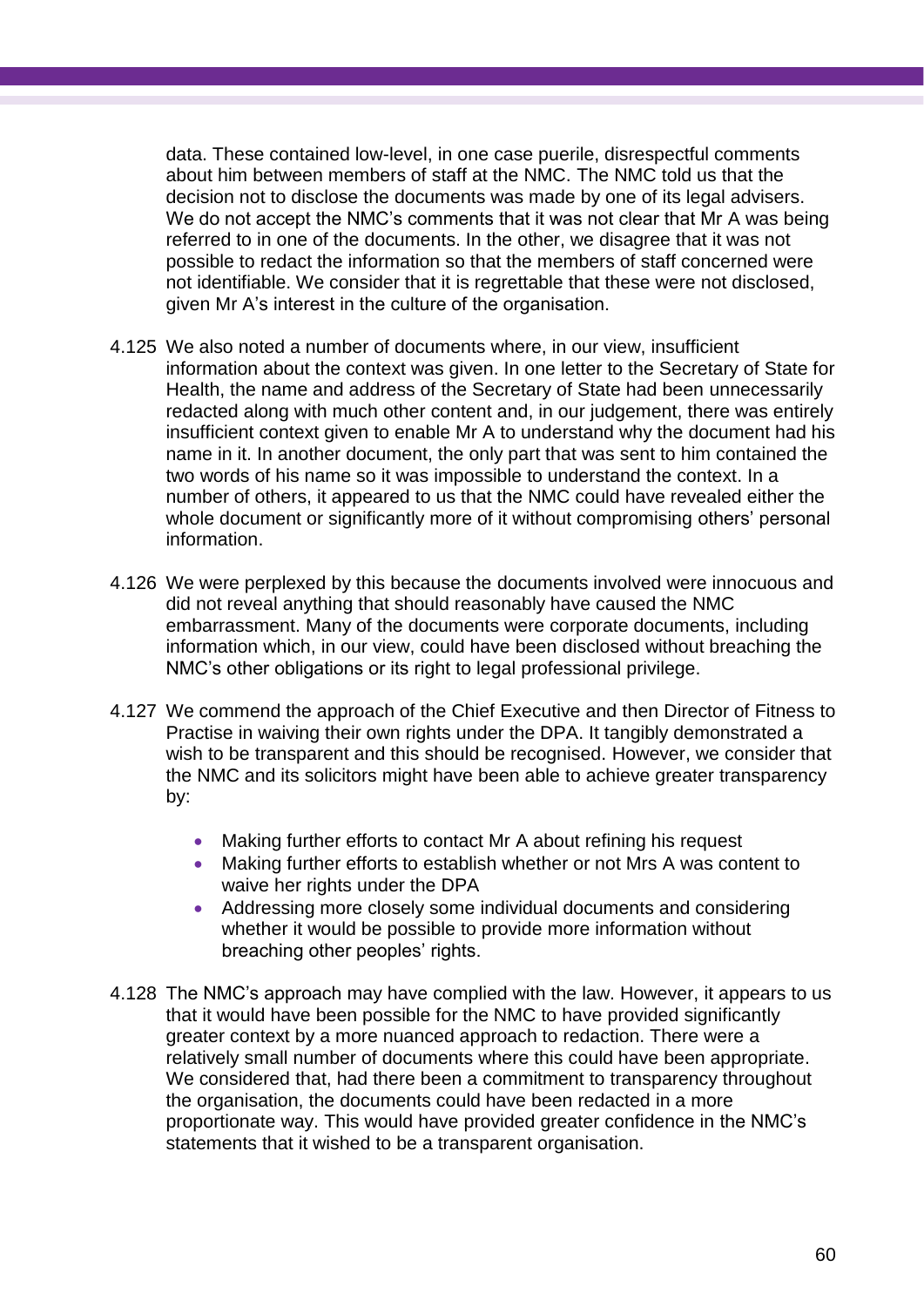- 4.129 We link our comments in this section to the points we made about the NMC's approach to the families in paragraphs 4.78-4.97. We identified there that the NMC has not disclosed the problems that arose with its handling of the cases, even though it has told us that it agrees that there were 'failings' in its handling of the cases, particularly before 2014. <sup>86</sup> This is not consistent with the NMC's aim to be a transparent organisation.
- 4.130 We also noted that the NMC failed to address the history of what had happened to the chronology in its correspondence with Mr A which suggests either disrespect for him or a reluctance to be open about what had happened to it. Its correspondence with us and with the Secretary of State was capable of being understood as saying that the NMC had given full consideration of whether to include the chronology at a stage well before the point that Mr A provided it. We could see no evidence of the NMC seeking to satisfy itself as to what had happened about the chronology at the time, even though Mr A had raised the question with the Chief Executive directly.<sup>87</sup>
- 4.131 The NMC also refused to disclose the report it commissioned from the senior barrister. In our view, public confidence is likely to be greater in organisations which are transparent and admit mistakes.

## **The fitness to practise system**

- 4.132 The Kirkup report suggested that there were significant clinical and cultural concerns about the midwifery unit at FGH. After its investigations, the NMC found concerns about the fitness to practise of the midwives proved in four cases. Of those, one midwife was struck off 11 years after the first concerns about her practice arose, a second was struck off five years after she had retired and a third was suspended for nine months even though the panel found that there were no longer any concerns about the safety of her practice. The fourth was struck off having also retired. Interim Suspension orders were imposed on three midwives (two of whom were subsequently struck off). Further avoidable deaths occurred while the NMC were considering the complaints.
- 4.133 Our review of these cases has strengthened our view that the fitness to practise process is not well suited, of itself, to deal with the range of concerns that arose at FGH. Immediate problems of clinical competency and problems of culture and attitude should be addressed by the employer so that swift action can be taken to address the concerns. The CQC is the body in England that should deal with problems that arise out of systemic failings within the Trust or employer. The Authority has recently published its views on the future of fitness to practise in the context of possible reform of the regulation of health care professionals.<sup>88</sup>

 $\overline{a}$ <sup>86</sup> NMC response to our request to examine cases – 5 October 2017.

<sup>87</sup> Email from Mr A to the NMC of 11 March 2016.

<sup>88</sup> Professional Standards Authority 2017, *Right-touch reform.* Available at: [www.professionalstandards.org.uk/latest-news/latest-news/detail/2017/11/23/authority-releases-special](http://www.professionalstandards.org.uk/latest-news/latest-news/detail/2017/11/23/authority-releases-special-report-on-regulating-health-workforce)[report-on-regulating-health-workforce](http://www.professionalstandards.org.uk/latest-news/latest-news/detail/2017/11/23/authority-releases-special-report-on-regulating-health-workforce) [Accessed: 24/04/2018].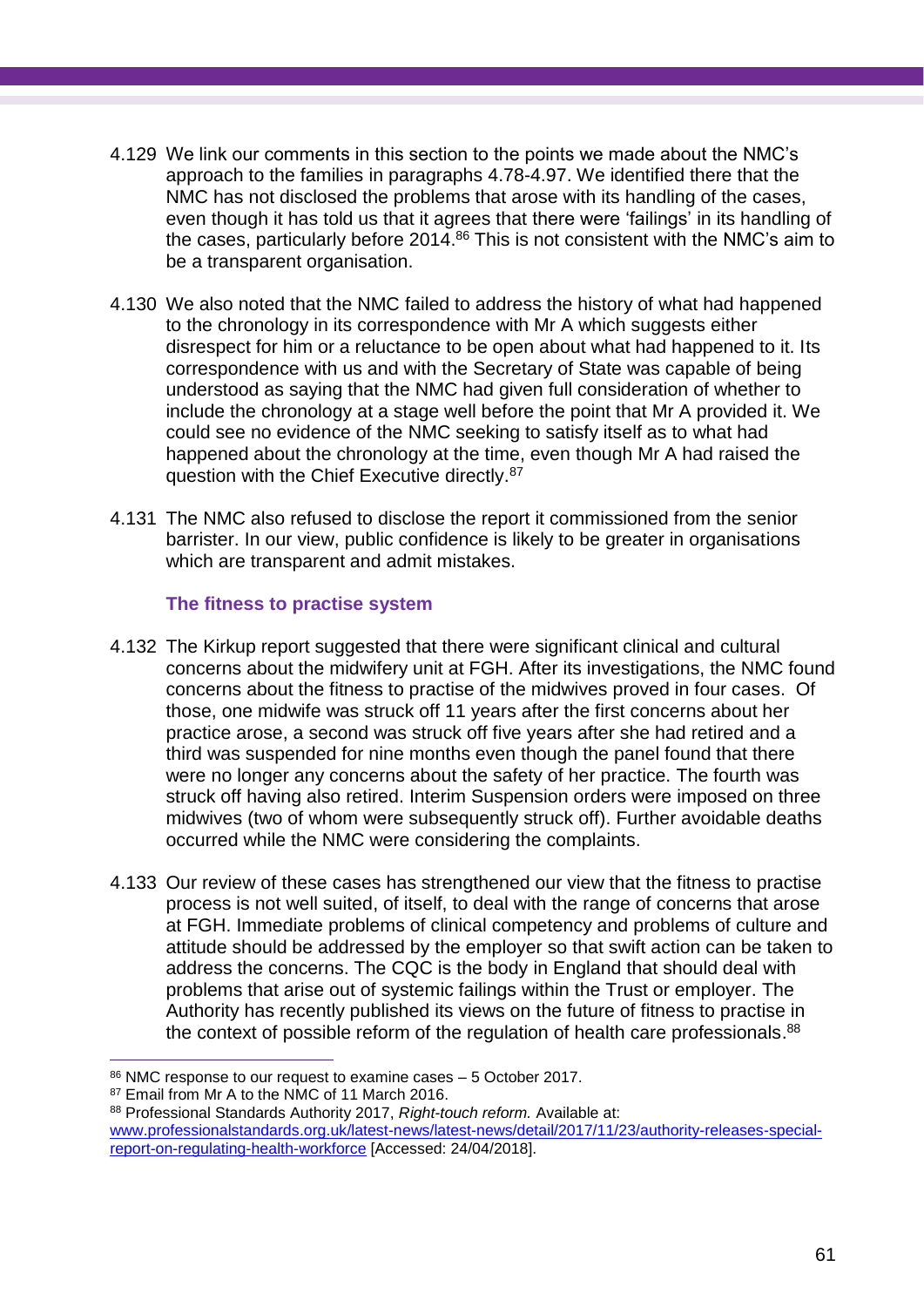The NMC cannot itself be expected to take full responsibility for dealing with all of these concerns.

- 4.134 The fitness to practise process was originally developed by the professions to deal with very serious allegations of the sort that we saw in these cases – often involving dishonesty or serious clinical malpractice. The registrant's career was at stake and, inevitably and rightly, strong protections were needed to ensure fairness. This has resulted in the following features:
	- It is adversarial the vocabulary is one of 'allegations', 'prosecution', 'defence' and 'sanction' – and owes a lot to the criminal law
	- It is lengthy which, as the RCM and the families told us, adds to the distress for all concerned – the NMC, when it considered the cases that we referred back to it considered that, even with its improved processes, it was still likely to take up to nine months for most of the investigations to be completed and that hearings would take even longer
	- It does not encourage regulators to look at the whole picture of a registrant's practice which means that wider concerns may be missed
	- Registrants inevitably feel that they are being held to account and their livelihoods are at stake and this encourages a defensive approach
	- It involves hearing and testing the witnesses' evidence which caused, as we have seen, significant distress to the families and registrants
	- It tends to focus on a single incident or group of incidents if that incident is not proved then there is no further examination of the registrant's fitness to practise. It is not unusual for facts not to be proved because of prosecution failings, because witnesses fail to turn up or for other technical reasons which have nothing to do with the registrant's actual fitness to practise
	- There is a very high bar before an interim order can be obtained against a registrant who may be a risk to patient safety
	- $\bullet$  It encourages a legalistic approach to complaints we saw a number of excellent legal analyses of cases which focussed on whether facts could be proved and the likely outcome; they did not consider wider fitness to practise questions about the registrant or the culture at the hospital.
- 4.135 None of these features are conducive to addressing concerns early or encouraging an open culture. While there will continue to be cases where the facts are such that a process of this sort is the only reasonable approach, we hope that future reforms will encourage regulators and employers to work together so that, where it is possible and appropriate, concerns are addressed locally and resolved quickly. Regulators should not automatically put complaints into the fitness to practise process where a more proportionate approach will protect the public. We discuss these matters further at paragraphs 5.50-5.52.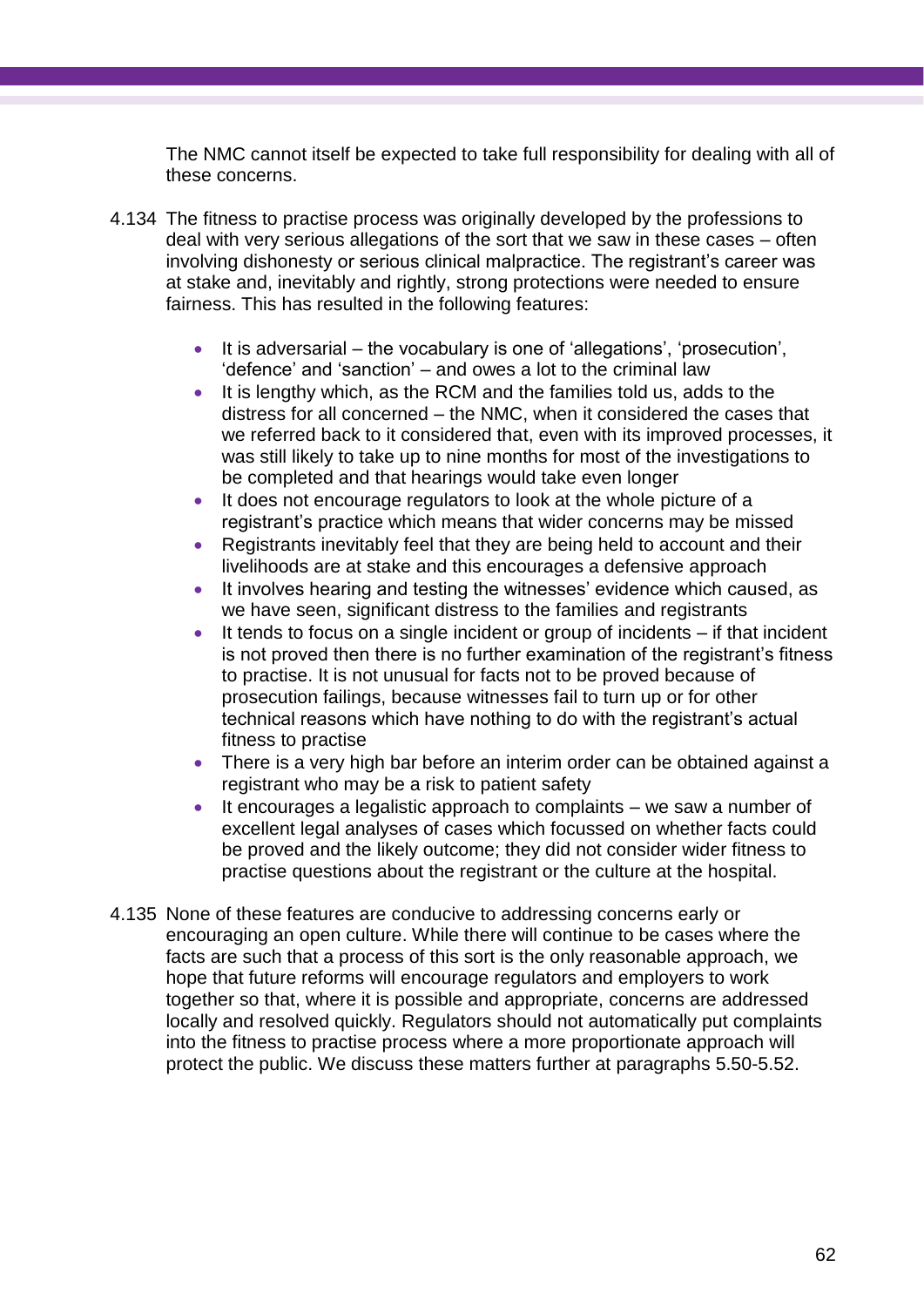# 5. Changes at the NMC and lessons

- 5.1 The NMC received the first concerns about the midwifery unit at FGH in February 2009. It completed the last of the cases in June 2017. Formal sanctions were imposed against four midwives, one of whom had retired in 2012. Cumbria Police identified seven cases which had arisen since 2009 where it had concerns about the care. The Trust received 19 claims in respect of untoward events which arose after 2009 (some of these may have been the same as those investigated by the police). From our study of the files we were aware of at least two further untoward incidents and one death under the care of midwives who were already under investigation after 2013.
- 5.2 We do not know whether any of these could have been prevented but, in our view, before 2014 the NMC did not take credible information which it received about the midwives at the FGH seriously or take action to satisfy itself that the midwives were fit to practise. Its handling of the cases before 2014 generally was frequently incompetent. Even after that:
	- Cases took longer to be investigated than was necessary causing distress to families and registrants
	- The full range of the conduct allegedly involved  $-$  clinical concerns, collusion and individual dishonesty – was not fully explored
	- The families we spoke to were dissatisfied and our study of the files showed that all of the bereaved families were unhappy with aspects of the way in which they were treated or their cases handled by the NMC.
- 5.3 In our view the major problems were:
	- The NMC's record-keeping was poor
	- Individuals did not analyse cases properly or consider the implications of them
	- Information from third parties or elsewhere in the NMC was not properly analysed or acted upon
	- The NMC did not take information from the families seriously or engage with them properly
	- When criticised or asked to provide information, the NMC adopted a defensive approach, even if it intended to be transparent
	- The fitness to practise system itself is unsuitable for dealing with a number of the concerns noted in the Kirkup report.
- 5.4 We recognise that the NMC faced several problems dealing with the cases. The Trust was, during the early years of the period, facing significant challenges. It did not assist the NMC to identify problems with midwives' practice. The CQC was in the early stages of its life and, as the Kirkup report noted, was also not best placed to assist the NMC. The NMC itself was, as our audits at the time and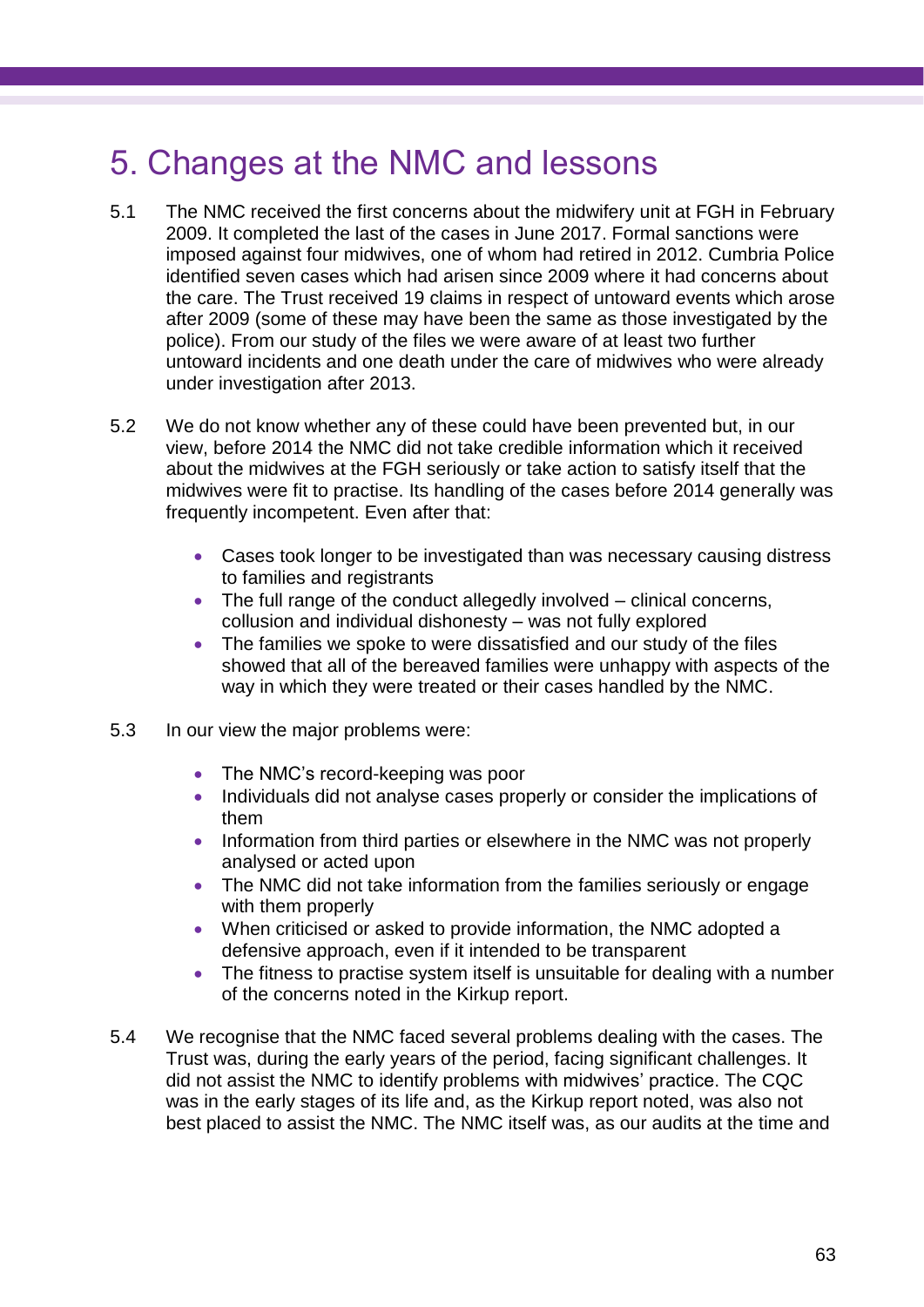as the Chief Executive herself recognised, not in a position to deal competently with those cases at least until 2014.

5.5 In this section we consider how the NMC has addressed the issues and identify the lessons that can be learned.

## **The NMC**

5.6 The NMC has changed significantly during the years covered by this Review, partly in response to the Authority's reviews and also of its own initiative. It participated fully in changes to the system for midwifery supervision and implemented these. The NMC's Chief Executive also told us that, in her view, it was not until 2014 that the NMC could be regarded as beginning to address the concerns that we have identified. We have borne this in mind in looking at the lessons we have identified in this review and in assessing how far our concerns still apply to the NMC.

## *The NMC's analysis of the cases*

- 5.7 We invited the NMC to look at six of the cases that troubled us and identify where its handling had gone wrong and how it addressed the problems that it identified. These were all cases that were opened in 2012 or earlier. The NMC provided a full and frank response to us and it was clear from our correspondence that it fully accepted a number of the criticisms that we make above. It was clear that it had looked at the cases openly and in considerable detail. It noted that the cases showed:
	- Record-keeping failures
	- Failures to identify key concerns and assess risk
	- Lack of clarity in decision-making
	- Internal communication failures
	- Poor communication with families.

## *Further action taken by the NMC*

- 5.8 The NMC also pointed to a number of areas where it considered that it had changed its structures in ways that would meet the concerns. These are:
	- The High Profile Cases Unit
	- The Employer Link Service and more flexible ways of working with Trusts
	- The Risk and Intelligence Unit
	- Improved support for witnesses
	- The Public Support Service.
- 5.9 We looked at the High Profile Cases Unit, the Employer Link Service and the Risk and Intelligence Unit, and spoke to members of the NMC Fitness to Practise team.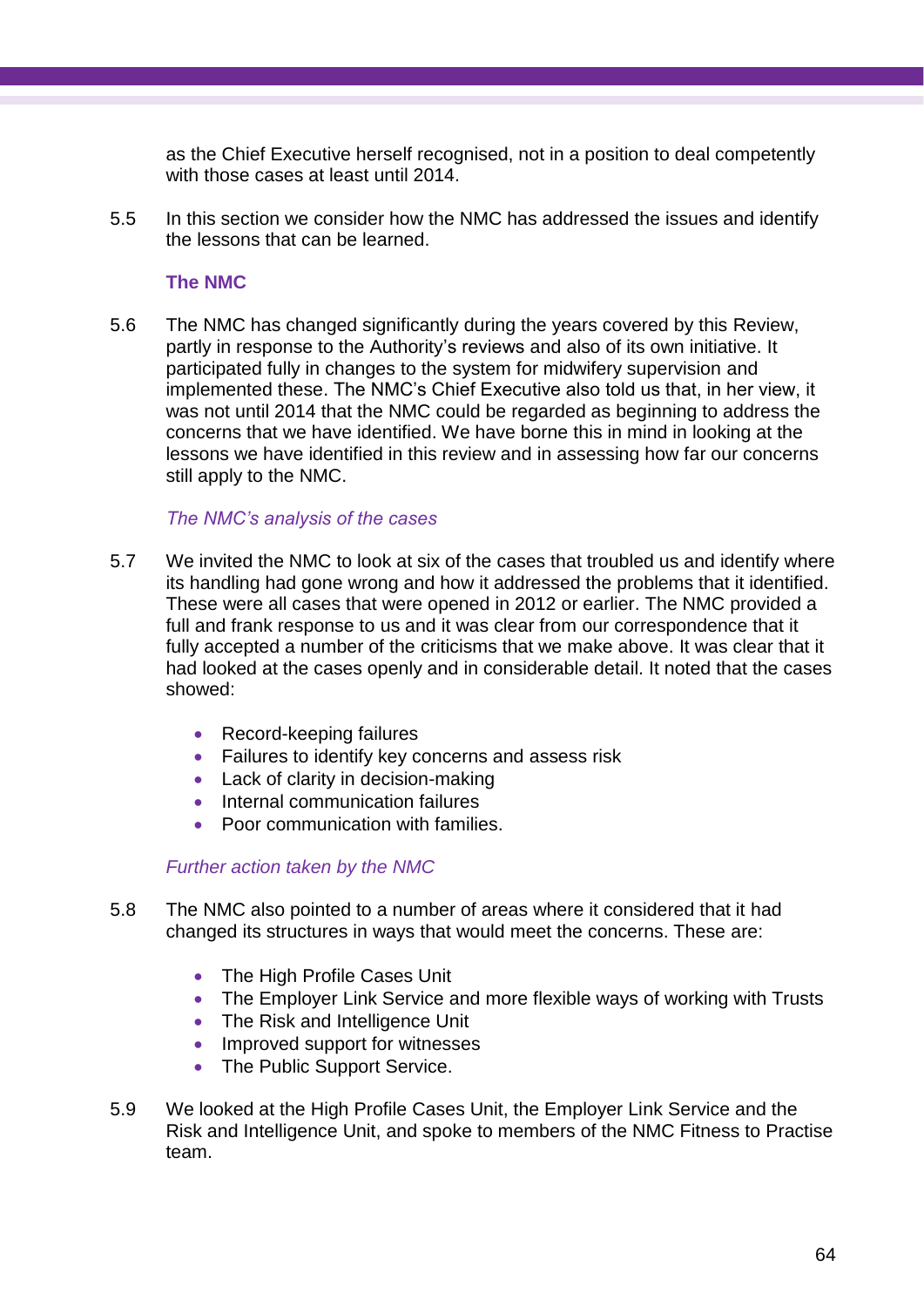## *High Profile Cases Unit*

- 5.10 The High Profile Cases Unit was established in 2014. It oversees the work on cases which fit particular criteria which make it likely that they will be complex or controversial. The aim appears to be to ensure that such cases receive the right level of handling and that appropriate briefing about them is provided to senior members of the NMC executive. The team seeks to provide strong case management and holds regular meetings to discuss progress on cases and the issues that arise. Some cases are run directly by the team. Others are run by other teams but in close liaison with the unit.
- 5.11 It is clear that the FGH cases would now fall within its remit because the criteria for cases suitable for the unit includes cases involving maternal or baby deaths. The team told us that they have significantly greater ownership of cases than was the case previously, that they are aware of the issues and liaise closely with case managers, internal and external lawyers over the investigation of the cases.
- 5.12 We noted that this team had been responsible for handling the latter stages of the Morecambe Bay cases. We saw an improvement, albeit with some significant limitations, in the handling of those cases in the later years. In particular, the cases against Midwives 7 and 11 showed improved analysis and record-keeping.

## *Employer Link Service*

- 5.13 The NMC established its Employer Link Service (ELS) in 2016, following a recommendation in the Francis Report. We were told that the ELS aims to establish relationships with employers so that employers can be more open with the NMC and better aware of when it needs to report incidents. The ELS meets regularly with other stakeholders, such as the CQC with the aim of establishing relationships to share information and intelligence and feeding this back within the NMC.
- 5.14 We were impressed by the ELS team which appeared to have a clear understanding of its purpose. We considered that there was potential for it to:
	- Establish relationships with Trusts so that Trusts report concerns to the NMC, understand the work of the NMC and work with the NMC where there are concerns about registrants
	- Bring intelligence to the NMC if it becomes aware of concerns about culture or other issues within a Trust
	- Establish relationships and share intelligence with other stakeholders, such as the CQC.
- 5.15 We received positive views about the ELS from the Trust, though the representative of the CQC that we spoke to felt that there was scope for more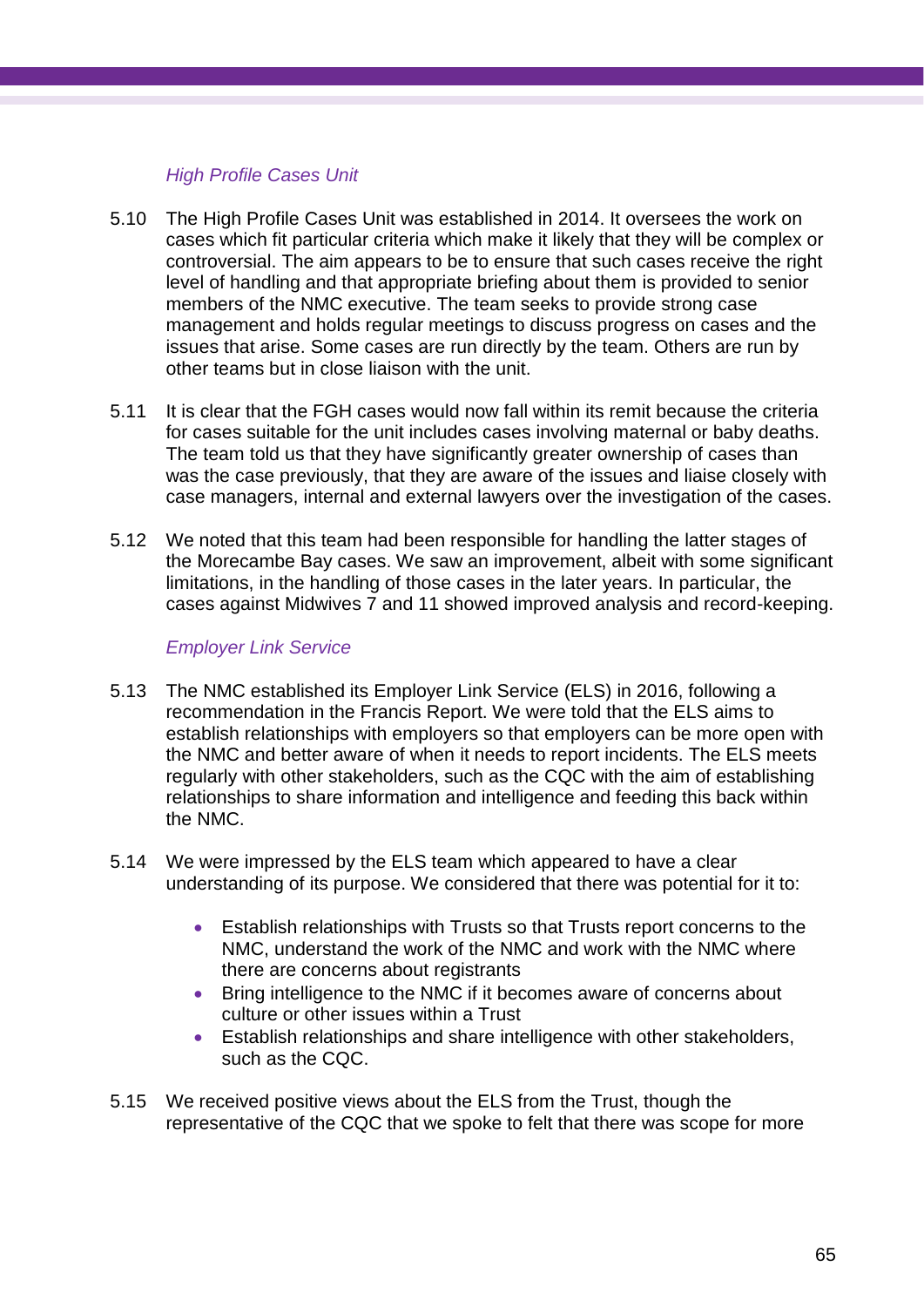work at local level between the CQC and NMC<sup>89</sup>. We noted that the Service has a relatively small staff covering the United Kingdom.

#### *Risk and Intelligence Unit*

5.16 In 2017, the Risk and Intelligence Unit (RIU) was added to the ELS. It exists to analyse information from fitness to practise cases and elsewhere to identify trends and risks and to relay these to the rest of the NMC. Like the ELS, we consider that it has the potential to be a source of information about trends and about individual areas of practice where risks may be emerging.

#### *Individual members of staff*

- 5.17 We spoke to individuals in the NMC who had been involved as case managers and lawyers for the cases we looked at. They were unanimous that there has been a change in their roles, that their workload has been reduced and that they have greater ownership of cases. They spoke to a major culture change within the NMC and of being better supported and trained and with much greater access to guidance.
- 5.18 We were also pointed to examples of significantly more nuanced approaches to potential fitness to practise cases. We noted one where the NMC is clearly working closely with the relevant Trust to address and manage risks arising out of concerns about an individual midwife's fitness to practise. We found this encouraging.

## *The Public Support Service*

- 5.19 The NMC is in the process of establishing a Public Support Service (PSS) and has appointed a Head of that Service. It told us that the aim of that service is to:
	- Improve the information available to the public about the fitness to practise process
	- Explain to complainants how the process works and deal with concerns that they may have
	- Identify good practice and provide advice to the Fitness to Practise directorate about improvements to the service provided to public complainants and
	- Support witnesses before panel hearings.

<sup>89</sup> Interview with the team, October 2017.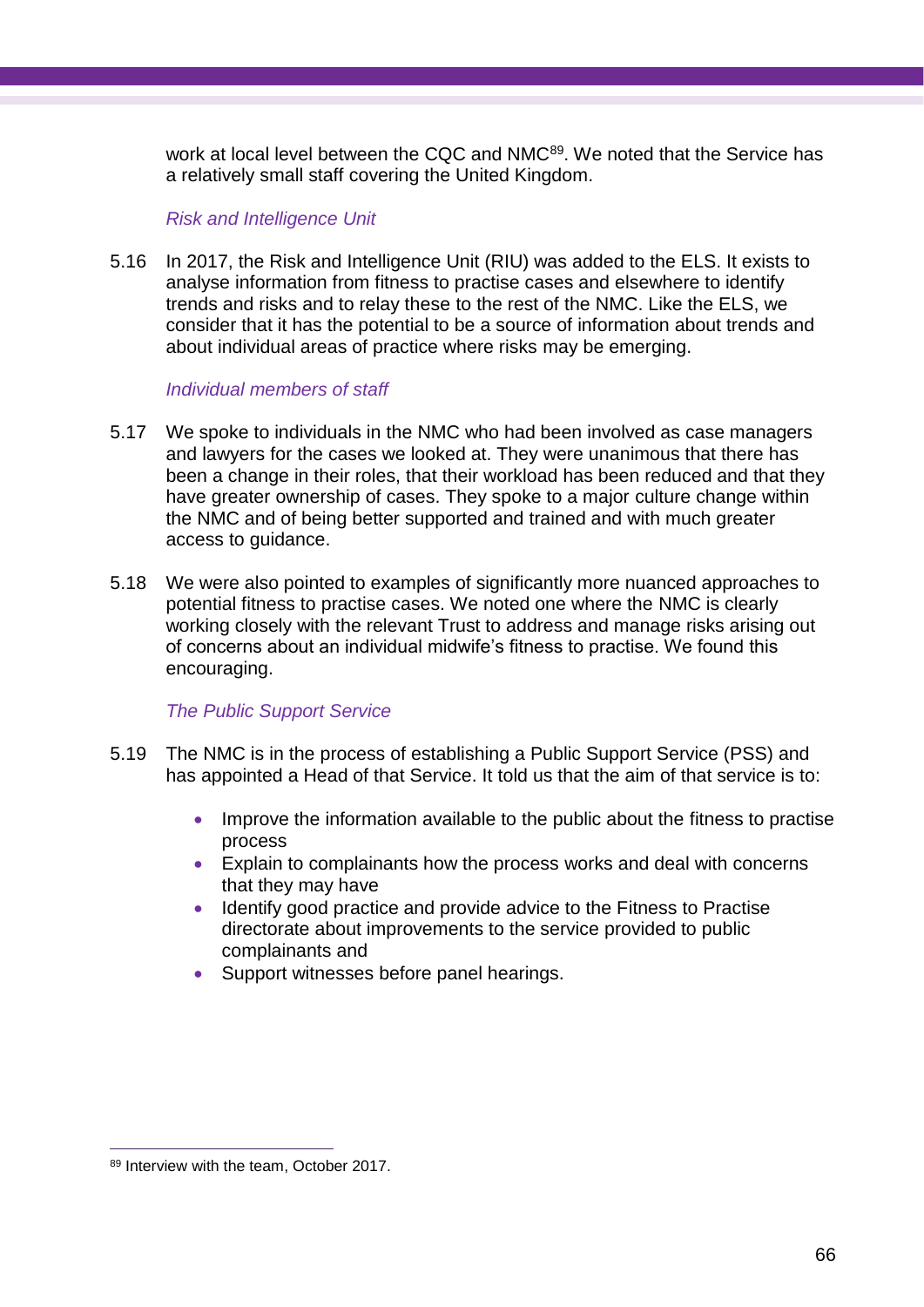#### **Lessons from this review**

- 5.20 We now look at the lessons that we think can be learned from the review and consider how far they have been addressed by the NMC. Although these lessons are drawn from our examination of these particular cases, we have drafted the lessons widely because we think that they contain points for all regulators to bear in mind.
- 5.21 In what follows, we have attempted where possible to indicate where we consider that the NMC has already addressed the concerns and to set out areas which we think that it still needs to address. We are cautious in doing so because we only looked at a very small number of cases in the context of the NMC's overall caseload. Where relevant, we have drawn on learning from our own performance reviews to lend weight to our views.
- 5.22 We also stress that many of the initiatives that the NMC has adopted are relatively new. We have not had the opportunity to see them working in practice or to assess their effectiveness. We would raise two caveats about these. The first is that the initiatives have involved establishing new units and teams. This may well be appropriate, but there is a danger that those units may become isolated and not properly integrated into the organisation. It is essential that the good practice in the High Profile Cases Unit and the forthcoming Public Support Unit is replicated across the NMC so that their culture becomes the norm and that the work of the Employer Link Service and the Risk and Intelligence Unit continues to be communicated to and relevant to the work of the rest of the organisation. Secondly, many of the problems that we noted rely on the identification by individuals of issues of concern and taking appropriate action on those. The NMC needs to monitor the work of these teams as they develop.

## **Record-keeping**

*Accurate and complete record-keeping is essential to keep sight of the issues in a case and its development and to enable the organisation to maintain a full audit trail of actions.*

5.23 In our view, the NMC has taken significant steps which have, broadly, addressed the record-taking concerns. However, by its nature, record-keeping is only as a good as the individuals keeping the records and we continued to see occasions where record-keeping could have been better right up to the conclusion of the cases. The NMC may wish to consider whether there are ways in which it can monitor or encourage staff further to maintain complete records of documents, conversations and decisions on the relevant files.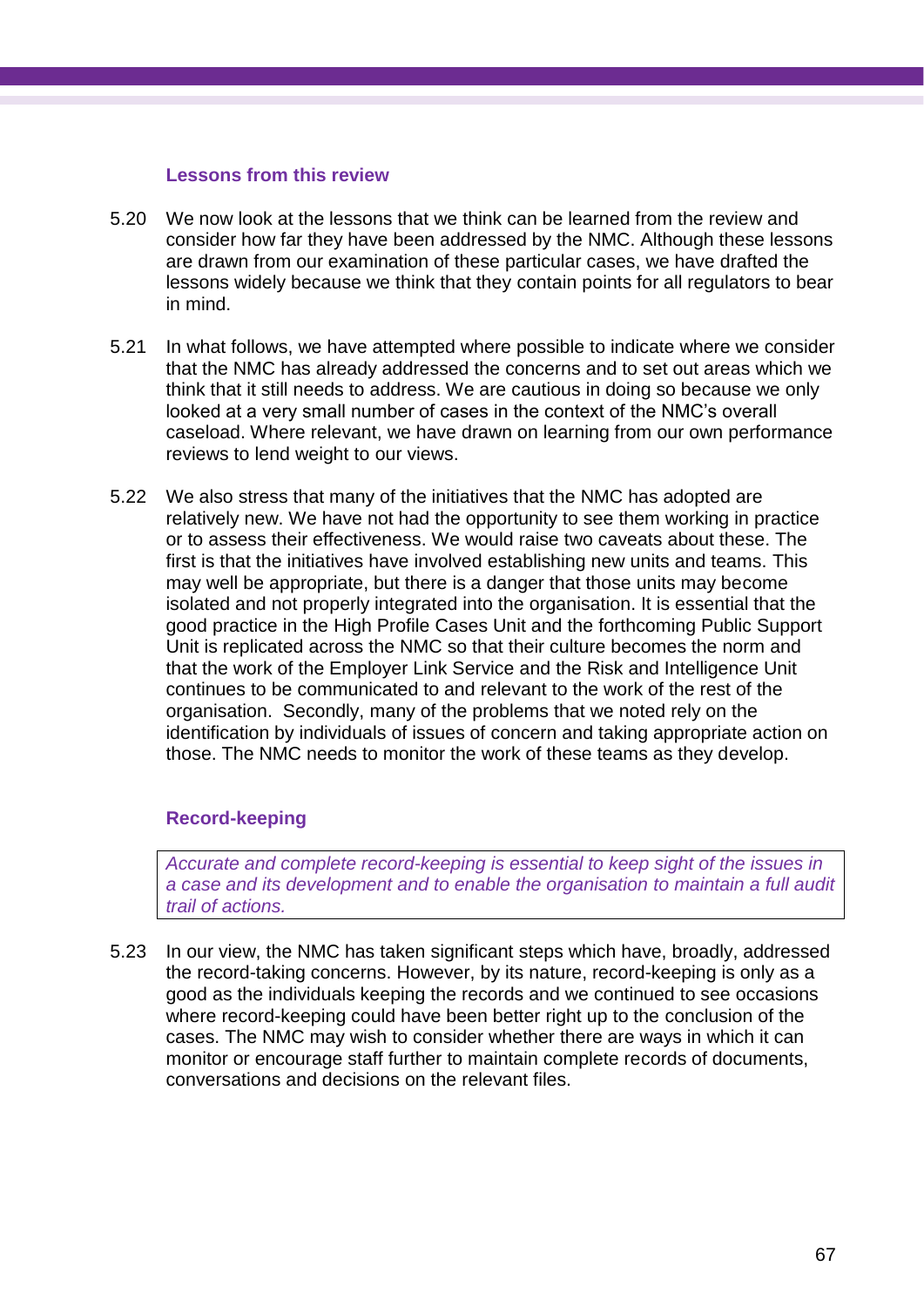## **Identification of the issues**

*Those analysing and investigating complaints need to have the time, expertise and support, including access to clinical advice to enable them to identify the concerns properly and to follow them through*.

- 5.24 We found significant improvements in the investigation and analysis of complaints, particularly in respect of the later cases. There appears to be greater ownership of cases and the new teams established by the NMC, particularly the High Profile Cases team, have the potential to deal more consistently with cases and identify the wider issues.
- 5.25 Ultimately there will be no substitute for an intelligent analysis of a complaint by staff who have the time, skills and access to the right advice to ensure that the right concerns are identified and taken forward. This means that the NMC needs to ensure that staff:
	- Have the right expertise
	- Are properly trained and supported
	- Have access to expert advice, particularly clinical advice
	- Are able to manage and criticise the work of external lawyers.
- 5.26 We conclude that the NMC has made significant steps to address the problems that we have identified. It may wish to consider whether:
	- Its arrangements for obtaining clinical advice either internally or by its external lawyers in fact ensure that that such advice is obtained in the cases where it is needed
	- Further training or support needs to be given to ensure that staff looking at cases continue to be able to identify and investigate any wider concerns about registrants' practice where there is evidence to suggest that the concerns may go beyond a single case.

## **Working with third party investigators**

*Regulators should work closely with other investigators and regulators to ensure that, so far as possible, they are able to act to protect the public and unnecessary delays are not caused by other investigations.*

5.27 The NMC told us that, in 2011, it had no guidance on what approach should be taken when there were external investigations. Such guidance now exists. Its starting position is that, in all cases, the investigation should take place without delay. There must be clear and compelling reasons for an investigation to be put on hold and the case owner will need to record why doing so is considered to be in the public interest. Such reasons might include prejudice to the external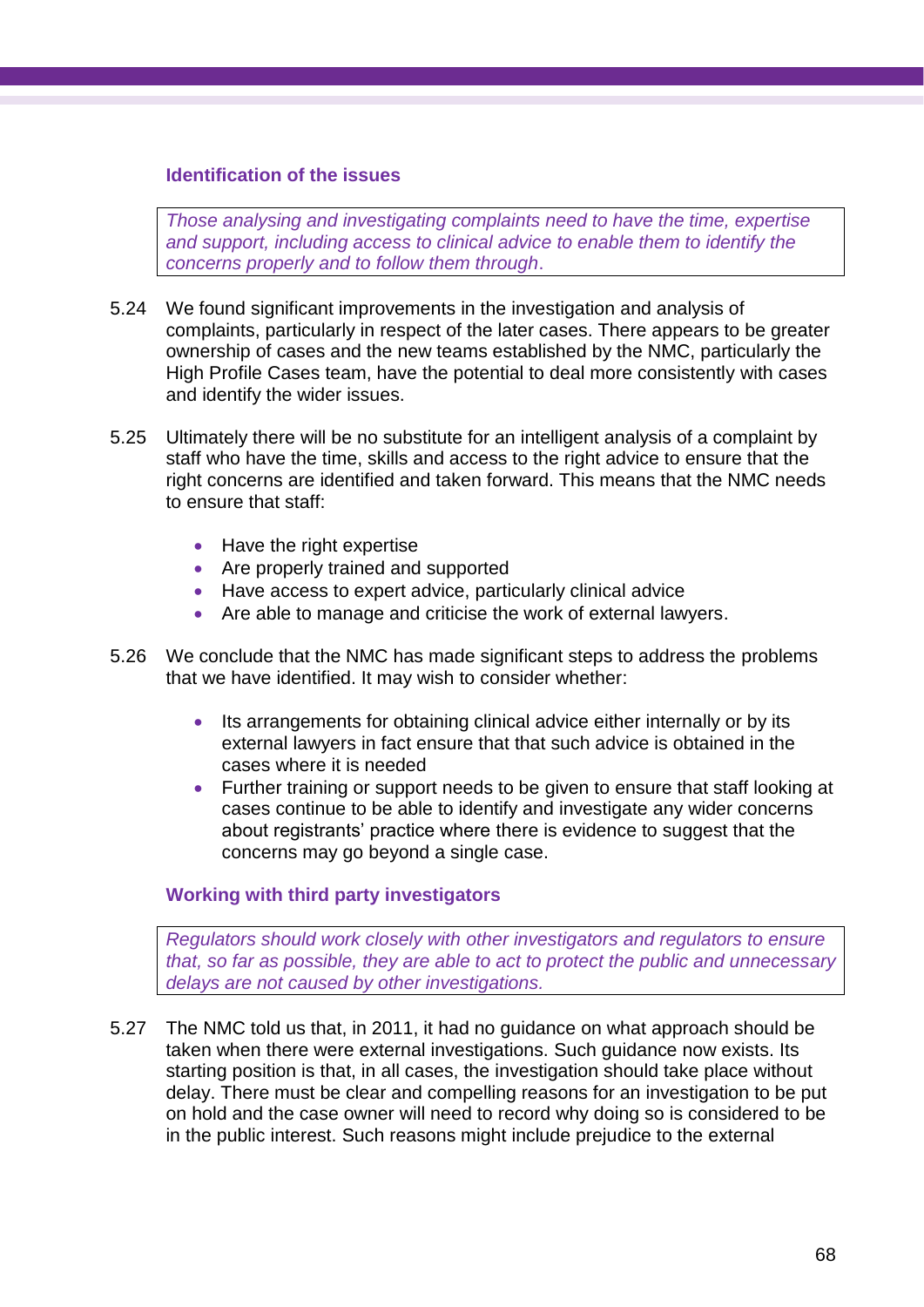investigation, practicality and efficiency. The guidance makes clear that the NMC must liaise with the third party investigator and confirm their position in writing.<sup>90</sup>

5.28 The existence of this guidance is an important step. However, each case is different and the approach to be taken will vary with the individual facts. They will all require thoughtful analysis by properly supported staff who are familiar with the cases and the issues and who communicate clearly with the third party investigators. We have not seen further examples of cases where there have been third party investigations and so have not had the opportunity to see how they work in practice. In line with our view on analysing the issues, we think that the NMC is in a significantly better position to reach appropriate decisions than it was in 2012. The NMC may wish to ensure that it is satisfied that its staff are properly familiar with its guidance and that decisions are made at the appropriate level.

### **Looking beyond the individual cases**

*Regulators should ensure that their processes enable them to take account of all available and relevant information about cases and that intelligence is properly shared.*

- 5.29 The NMC has told us that the Employer Link Service and the Risk and Intelligence Unit are likely to provide considerably greater intelligence for the Fitness to Practise team. Those teams have access to wider intelligence and have the potential to inform the work of the Fitness to Practise team. The NMC has also made improvements to its ability to share information within the organisation.
- 5.30 We did not look closely at these new teams but we agree that, in principle, they should address many of the problems we saw. We refer to the caveats set out in paragraph 5.22 because it is essential that the units remain relevant to the work of the NMC and fully integrated in its organisation. As we have suggested in the previous lessons, their success will depend up on the staff making up these teams and in the leadership and guidance they receive. The overall approach appeared to us to be appropriate. The NMC may wish to monitor the work of these teams to ensure that they provide right level of information to the rest of the organisation.
- 5.31 The NMC may also wish to consider whether it is appropriate to examine lessons from fitness to practise cases to see whether they provide information which should lead to changes to its rules or where it or other bodies might issue guidance. We understand that learning from the FGH cases is being fed into its review of education standards for midwives and we found this encouraging.

 $\overline{a}$ 

<sup>90</sup> NMC response to our questions.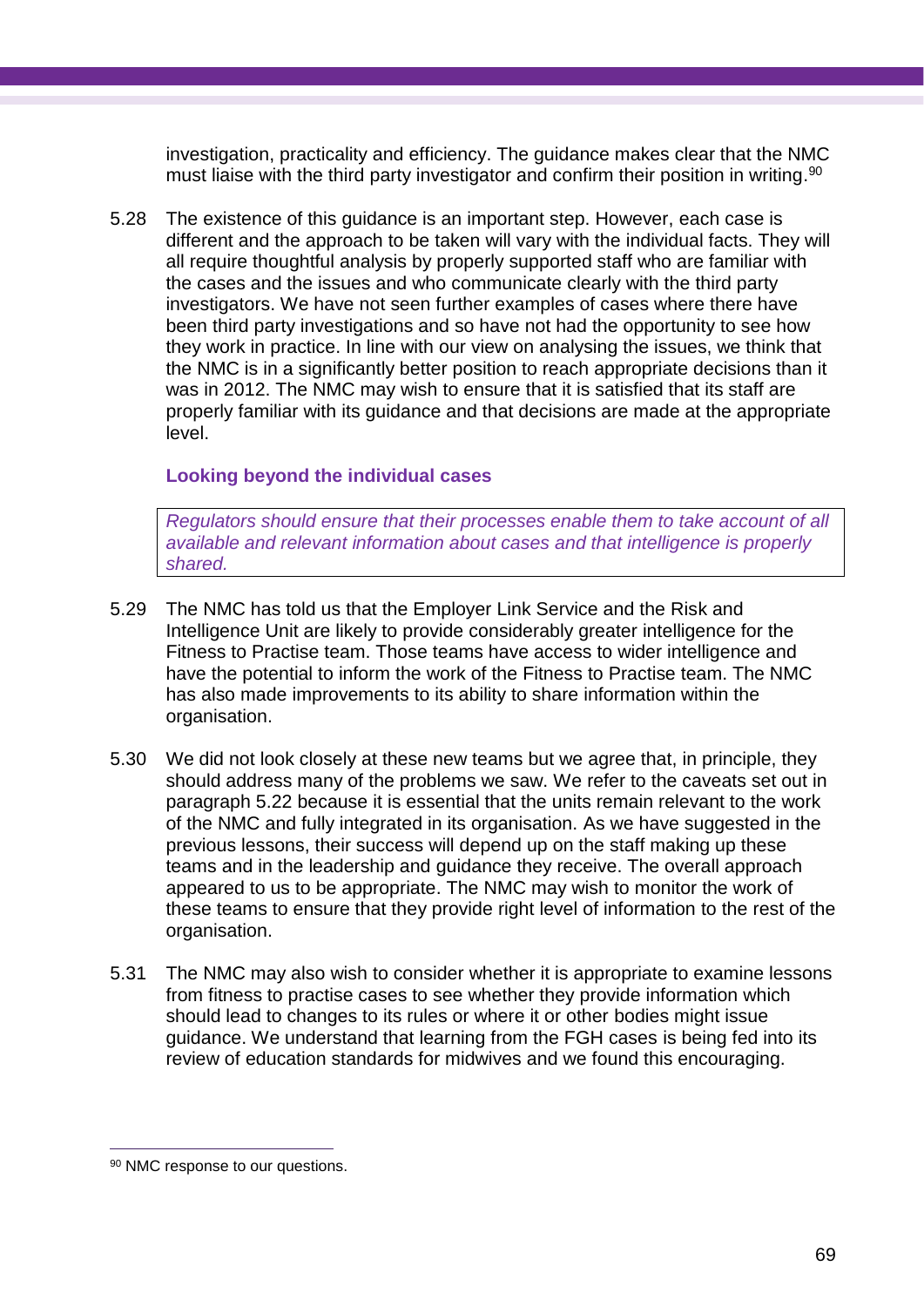### **Working with others**

*Regulators must work with others in the health and care system to address concerns about patient safety.*

- 5.32 Since 2011, the NMC has entered into Memorandums of Understanding with other regulators in the system. We also saw some strong examples of it working closely with Trusts and other regulators which suggest that this lesson has to a great extent been taken on board. We consider that the Employer Link Service has the potential to achieve strong relationships with key stakeholders including Trusts and the CQC, though we note the points raised by the CQC about there being greater scope for working together at local level. The ELS has a relatively small staff.
- 5.33 We therefore consider that the NMC has taken strong steps to address this lesson. It may wish to monitor the work of the ELS to satisfy itself that the service has sufficient resources to manage its work and is able to ensure that relations on the ground are strong enough.
- 5.34 In addition, there remains a concern about what the NMC's position should be if a Trust or other regulator is failing to recognise a problem and whether it has powers to protect the public adequately in those circumstances. The Government is currently considering reform to the regulatory system for health and care professionals. It and the NMC may wish to consider whether any further powers are needed which are proportionate and would better enable the NMC to address concerns about the practices of individual registrants.

### **The treatment of the families**

*Regulators must engage with patients and service users, ensure that they are informed of the process and progress, and analyse and take their evidence seriously if they are to properly identify problems and hold public confidence.*

- 5.35 The NMC recognised that its communications with the families were poor, sporadic and often confusing. It has made major improvements to its work in providing support to witnesses at hearings and it also began steps, before this review was announced, to establish the Public Support Service.
- 5.36 We saw some evidence of improvements in the regularity with which complainants were contacted after 2014. We also considered that the NMC provided considerable support for witnesses appearing in front of panels and we commend that. The Public Support Service has yet to be fully established and we are not in a position to judge how its work will affect that of the NMC.
- 5.37 Our review of the cases suggested significantly more serious concerns. The cases that we saw suggested to us that, culturally, the NMC does not recognise the value that patient and family evidence provides or that patients and families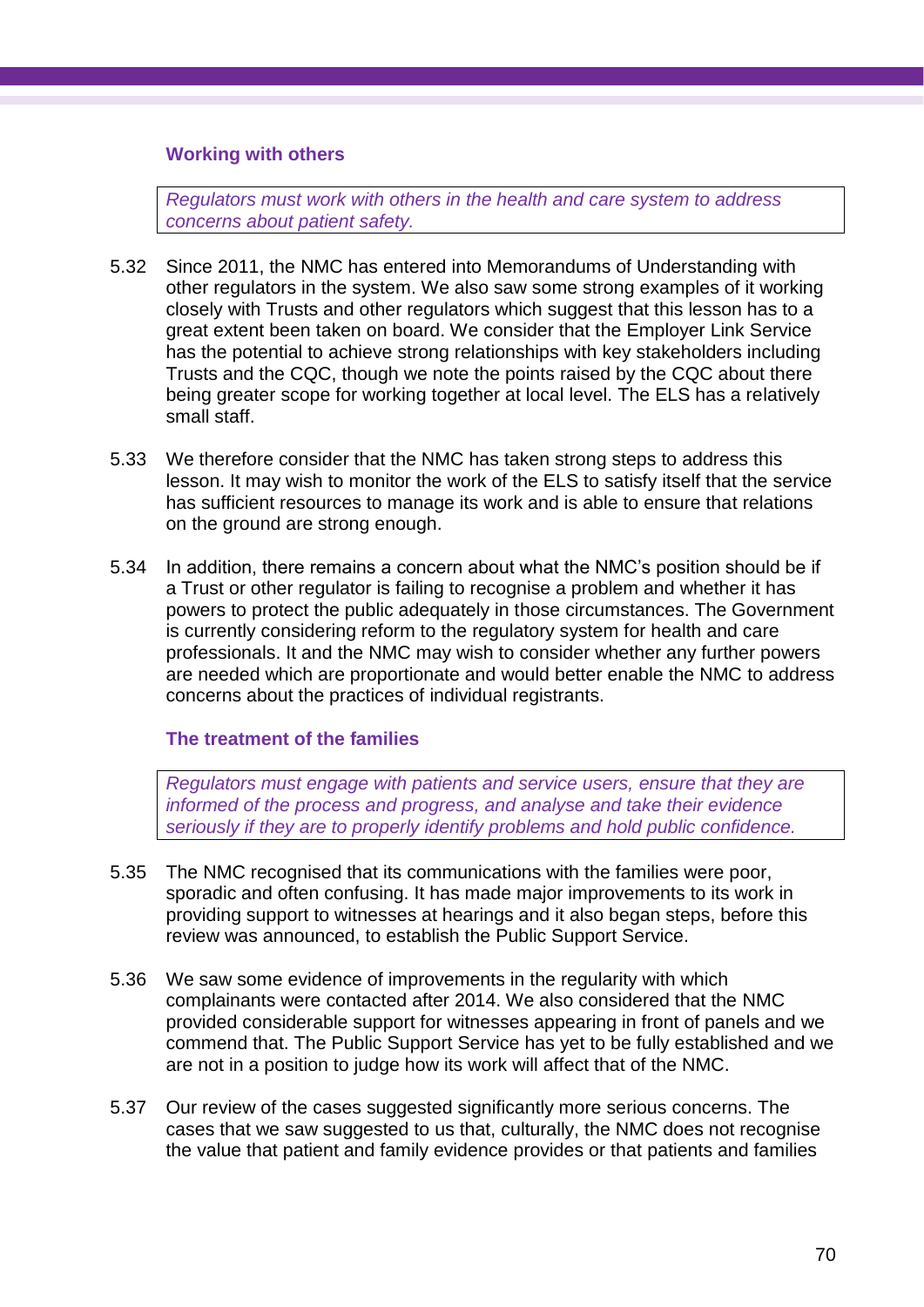have an interest in cases which, as a regulator, it needs to take seriously. It was not frank and open with them. There are some specific points it needs to consider.

#### *Information for complainants*

 $\overline{a}$ 

5.38 The families we spoke to told us they knew little about the NMC's process. While the NMC's website provides information for those referring a complaint it did not appear to us to be tailored well towards patients who might not be familiar with the process. We understand that the new Public Support Service will be reviewing this information.

#### *Sharing registrants' responses with complainants*

- 5.39 We produced policy advice to regulators in 2009<sup>91</sup> where we made it clear that, in our view, the benefits of sharing registrants' responses with complainants outweigh the risks.
- 5.40 The NMC told us that, following publication of the policy paper, it did adopt a process for sharing initial responses. Where it is aware of a registrant's position on the facts of the allegation, and a patient/family member is likely to be able to comment and/or provide evidence on a material point, it ensures that it obtains their evidence during its investigation process. It suggested that routinely sharing responses to complaints with the complainant could add delay. It mentioned that many registrants include their response to the local investigation and it may not be appropriate for the NMC to reveal this since its rules only permit it to disclose the response to the NMC. It told us that it followed its legislation which set out the times when it must inform complainants of particular findings or facts.<sup>92</sup>
- 5.41 We consider that, on the latter point, the NMC may be taking an unnecessarily restrictive view of its rules. The fact that the registrant has sent the response to the local investigation to the NMC suggests that it is part of the registrant's response to the NMC and so could be disclosed. We are also not convinced that addressing discrepancies when interviewing complainants later is sufficient. Complainants may not be able to identify all the clinical concerns that might exist, but they are in a good position to say what did and did not happen. A registrant may well provide an account which suggests that good practice was followed, but if that is shown to a complainant, the complainant's recollections may well suggest this was incorrect and this may indicate further clinical concerns. Early identification of such disputes might suggest further areas of investigation and would enable case examiners to be better informed. It will also provide complainants with greater confidence that they are being taken seriously and have a part in the system.

<sup>91</sup> Professional Standards Authority (2009). *Handling complaints: sharing the registrant's response with the complainant.* Available at: [www.professionalstandards.org.uk/publications/detail/handling-complaints](http://www.professionalstandards.org.uk/publications/detail/handling-complaints-sharing-the-registrant-s-response-with-the-complainant)[sharing-the-registrant-s-response-with-the-complainant](http://www.professionalstandards.org.uk/publications/detail/handling-complaints-sharing-the-registrant-s-response-with-the-complainant) [Accessed: 14/05/2018]. 92 Interview with the Director of Fitness to Practise, January 2018.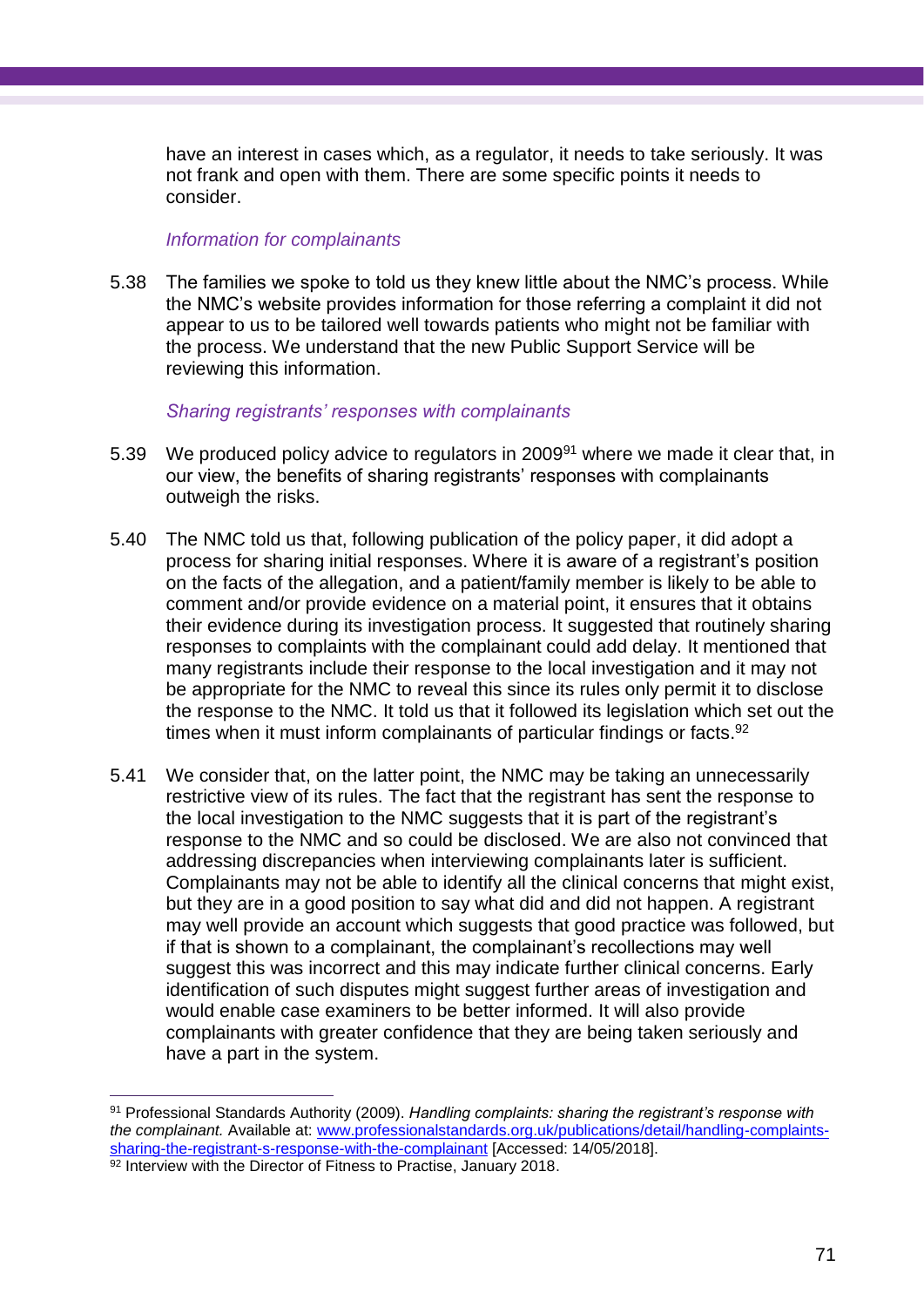# *Mr A*

- 5.42 We understand that the NMC accepts that setting Google Alerts on Mr A was taking its monitoring of him too far. It told us that guidance has been issued to its communications team. We recognise that representatives of the NMC, including the Chief Executive spent a significant amount of time in correspondence with Mr A and that apologies were given both for the delay and the experience that Mr A had while in front of the panel as a witness.
- 5.43 We think that it is important that the NMC should consider, from Mr A's point of view, how its actions have looked and whether it can work with him to gain further learning about providing support to complainants and, in the process, demonstrate that it has learned lessons.

### *The Public Support Service (PSS)*

- 5.44 The establishment of the PSS has the potential to be hugely positive and could be crucial in assisting the NMC to address the very serious concerns we have identified. In the light of our examination of these complaints we suggest that it ought to look at the following matters urgently:
	- The information given to the public about the fitness to practise system
	- How the NMC ensures that it properly understands the concerns of patients and families and addresses them
	- Ensuring that people who have an interest in cases are kept in touch with key decisions and, where appropriate, consulted about them.
	- Communication of decisions to complainants in particular, we think that there needs to be greater empathy shown to complainants who have lost loved ones and more accessible explanations of decisions reached at the various stages
	- Dealing honestly and openly with complainants.
- 5.45 The NMC has yet to demonstrate tangibly that it has properly addressed the need to deal appropriately with patients and families who complain. This is the key area where we consider that work needs to be done. The Public Support Service may provide it with the opportunity to achieve this, particularly if it addresses the points that we have raised above. We should stress, however, that it will be essential that this culture is properly embedded throughout the NMC as whole. The formation of the new service will be pointless if the approach taken by people dealing on a daily basis with patients, families and their complaints is not radically changed.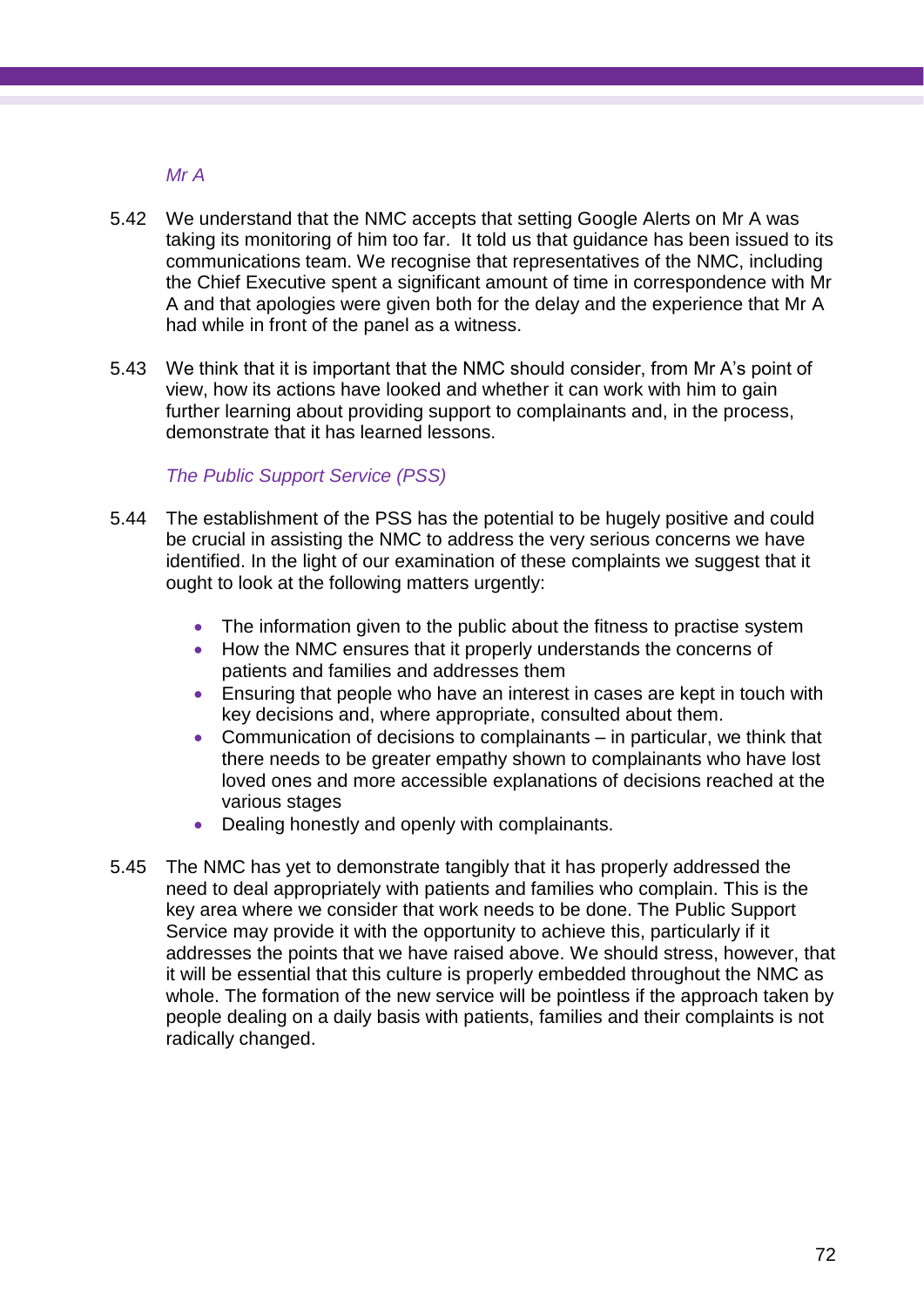### **Transparency**

*Regulators should aim to publish as much as they legitimately can so that they can improve public confidence through transparency.* 

- 5.46 The NMC said it wished to be a transparent organisation. We saw examples of it demonstrating transparency. It was frank to us about the mistakes that it made with the cases before 2014. The Chief Executive and then Director of Fitness to Practise waived their rights in providing their emails to Mr A unredacted. However, it was not frank about mistakes that arose in its handling of the complaints to either Mr A or Mr B. Its approach to the bulk of the Subject Access Request material and to the report from the senior barrister was, in our view, not transparent.
- 5.47 The NMC told us that taking a different approach to the SAR would have significantly added to the costs of an already expensive operation. It considered that it had complied with its legal obligations and did not appear to accept that any other approach would have been appropriate.
- 5.48 In our view, transparency involves being open about mistakes, demonstrating learning and can include providing information even where the organisation is not required to do so or where a more restrictive approach is permissible. The NMC's registrants owe a duty of candour and the approach that the NMC took to Mr A's chronology and to the SAR did not convince us that the NMC was applying that duty to itself.
- 5.49 We consider that the NMC needs to look critically at its approach to providing information to the public in a way which goes beyond its published guidance and which actively attempts to be as open as it legitimately can without damaging its own or other people's rights.

#### **Flaws in the fitness to practise system**

*Regulators should work closely with employers and other stakeholders to deal with concerns which can be remedied without fitness to practise procedures and should avoid those processes where this can be done without compromising patient safety or the public interest.*

5.50 The NMC also told us that it felt that the system and legislation covering fitness to practise was not fit for purpose. It did not provide us with examples of how the system should be changed to improve it, though it has now made submissions about this in its response to the Government's consultation paper on the future of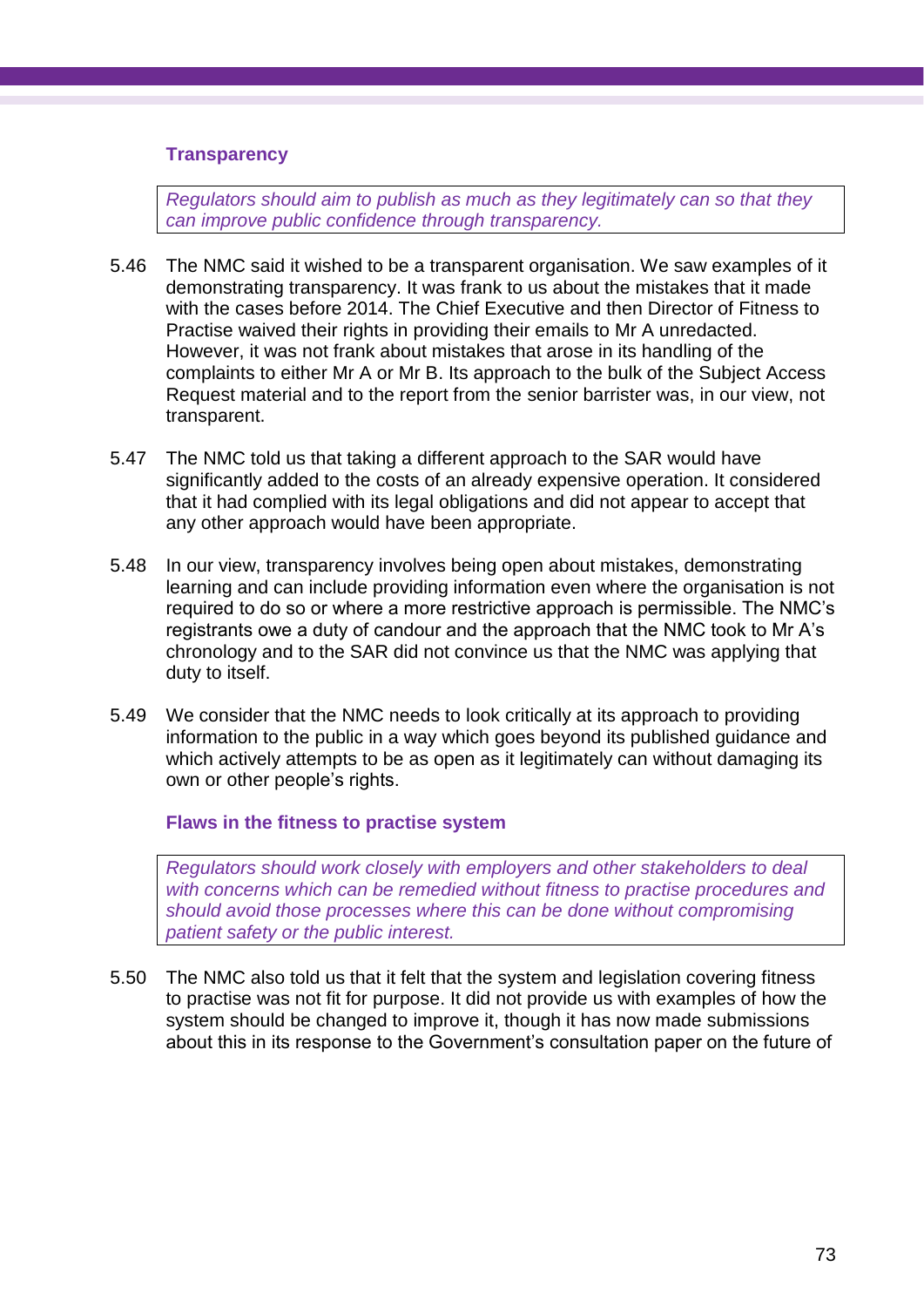regulation. <sup>93</sup> It has also launched a consultation on changes to its fitness to practise process<sup>94</sup> which we hope this review will inform.

- 5.51 We recognise the difficulties of this particular scenario where the employer was part of the problem and the CQC was not in position to take strong action. This has changed and protocols and Memorandums of Understanding are in place with the key stakeholders. However, our view is that, for the future, when concerns of this sort are raised, regulators should:
	- Seek information from the employer about the registrant's practice generally and whether there are any other concerns which ought to be addressed
	- Analyse the information from the employer critically and, if necessary, look directly at the other information available
	- Consider with the employer whether it is possible to address those concerns by action at the local level without the need for regulatory procedures and, if so, monitor progress with the employer
	- If there are concerns about the employer, involve the CQC at an early stage to address those concerns
	- Only use the fitness to practise process where it is clear that the employer is not taking satisfactory action or the employer does not have the levers to do so or if there are concerns about deep-seated incompetence, behaviour or attitudes which call into question whether the registrant should remain in the profession.
- 5.52 We saw evidence that the NMC is beginning to approach cases in this way and we commend this. What will be crucial is for the NMC to do so in a way which keeps families and patients properly informed and maintains their confidence and which does not mean that serious cases are treated inadequately.

## **Finally**

 $\overline{a}$ 

5.53 The NMC has made major changes to its organisation and processes in the years covered by this review. As our performances reviews have recognised in recent years, its processes, structures and arrangements for record-keeping have improved significantly. Its support for witnesses before panels appeared to us to be strong. We consider that the changes, particularly in respect of the new teams that have been established, have the potential to reduce the risk of many of these concerns arising again. It is important that the NMC monitors and provides support for the work that it is undertaking in respect of:

 $93$  The NMC response to the consultation was in their recent Council papers – [www.nmc.org.uk/globalassets/sitedocuments/councilpapersanddocuments/council-2018/council-papers](http://www.nmc.org.uk/globalassets/sitedocuments/councilpapersanddocuments/council-2018/council-papers-jan-2018.pdf)[jan-2018.pdf](http://www.nmc.org.uk/globalassets/sitedocuments/councilpapersanddocuments/council-2018/council-papers-jan-2018.pdf) Item 8, p.37 [Accessed: 14/05/2018].

<sup>94</sup> Nursing and Midwifery Council consultation on changes to fitness to practise function, *Ensuring patient safety, enabling professionalism*. [Online] Available at: [https://www.nmc.org.uk/about](https://www.nmc.org.uk/about-us/consultations/current-consultations/ensuring-patient-safety-enabling-professionalism/)[us/consultations/current-consultations/ensuring-patient-safety-enabling-professionalism/](https://www.nmc.org.uk/about-us/consultations/current-consultations/ensuring-patient-safety-enabling-professionalism/) [Accessed: 24/04/2018].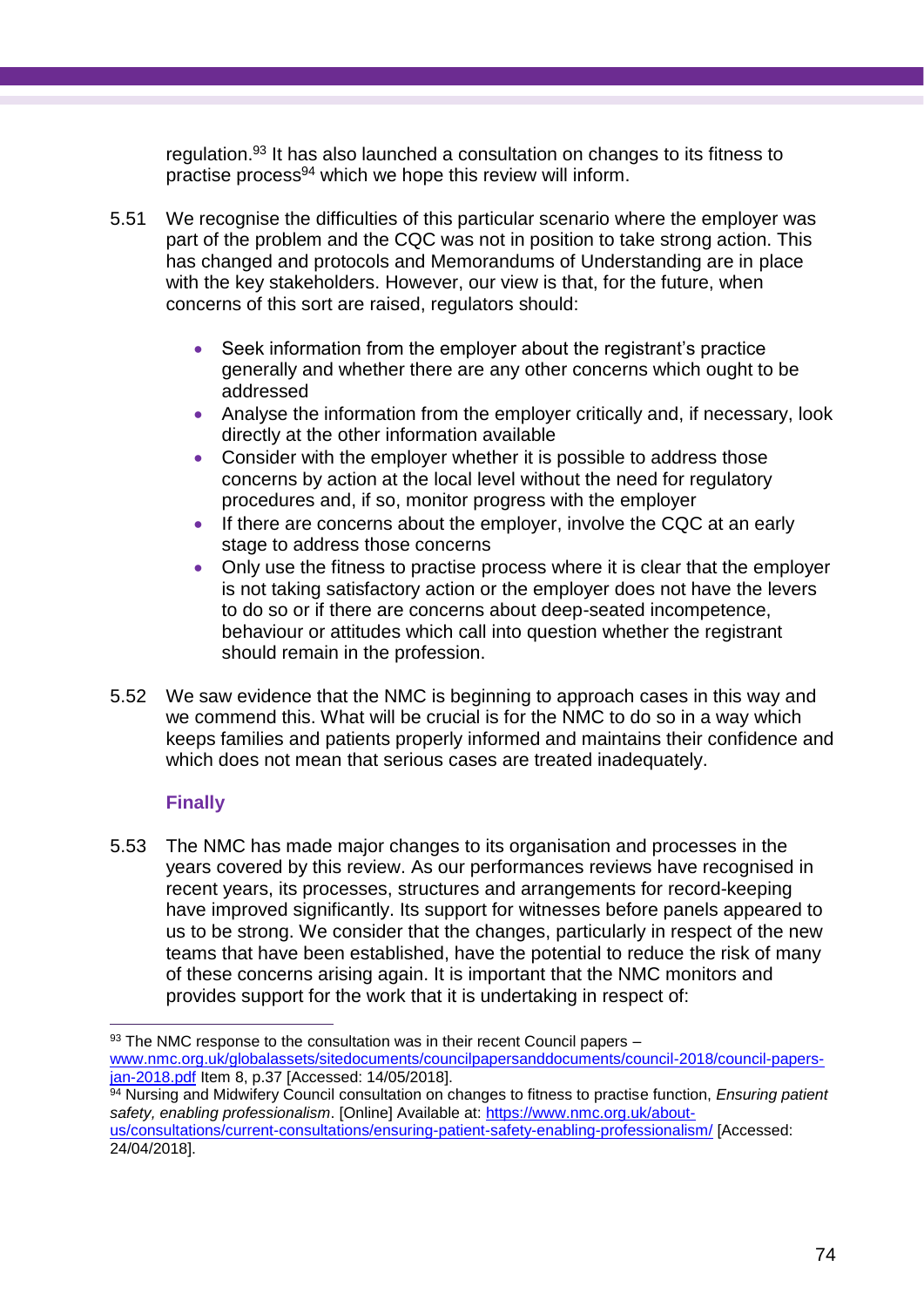- Ensuring that there is proper identification of issues by its staff and external lawyers and that action is taken where risks are identified
- Improving relationships with Trusts and other regulators
- Identifying intelligence and wider learning from cases.
- 5.54 However, in our view, the NMC needs to address very serious concerns about the way in which it deals with families and patients and whether it is a transparent, open organisation. It needs urgently to review and improve:
	- Its engagement with patients and families who complain so that it engages with their evidence, provides appropriate information to them, keeps them informed and dealing openly with them
	- Its approach to transparency about its errors and its approach to individuals.
- 5.55 Taking these actions forward will need energy and commitment and will require some cultural change within the organisation. These matters are serious and need to be addressed urgently if the NMC is to maintain public confidence in it as a regulator. The Authority will be monitoring and reporting on progress as part of its annual performance reviews of the NMC.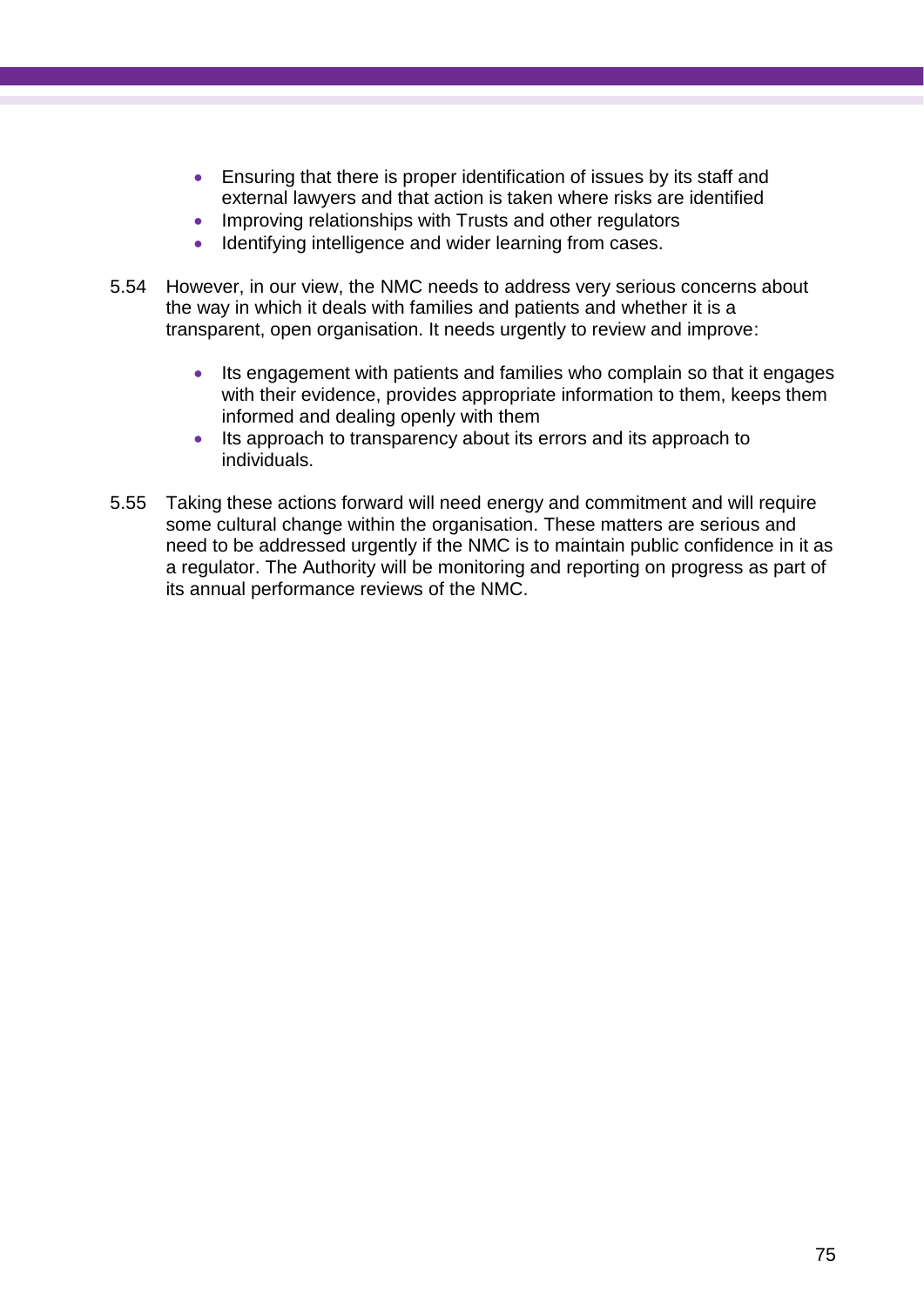## **Annex A: Chronology of the main events surrounding the NMC's handling of the FGH midwives' cases**

| <b>Date</b> | <b>External events</b>                                                                                                      | <b>NMC Work</b>                                                         |
|-------------|-----------------------------------------------------------------------------------------------------------------------------|-------------------------------------------------------------------------|
| 2004        | Death of Mrs D's baby. Midwife 11<br>involved in care.                                                                      |                                                                         |
| 2005        | Death of Mrs E and her baby.<br>Concerns about Midwife 7's root cause<br>analysis.                                          |                                                                         |
| 2008        | Deaths of Mrs B and her baby and the<br>babies of Mr and Mrs A, Mrs F and Mrs<br>G.                                         |                                                                         |
|             | Independent investigation into the<br>death of Mr and Mrs A's baby.                                                         |                                                                         |
| 2009        | Inquests into deaths of Mrs B and her<br>baby, Mrs F's baby and Mrs G's baby.                                               |                                                                         |
|             | Jan-July: Root cause analysis and LSA<br>report by midwife 7.                                                               | Feb: Complaint by Mr A. The<br>NMC's first indication of<br>concerns.   |
|             | Aug: 'NMC shit' email sent.                                                                                                 | July: Complaints opened against<br>Midwives 3, 4, 5, and 6.             |
|             | Between 2009 and 2012, 7 further<br>incidents subsequently investigated by<br>Cumbria Police.                               | Sept: Complaints referred to<br>external solicitors.                    |
|             |                                                                                                                             | Oct: Mr A raises concerns about<br>the LSA report.                      |
| 2010        | March: Midwife 7 retires.                                                                                                   | May: Witness statement signed<br>by Mr and Mrs A.                       |
|             | June: Inquest into the death of Mr and<br>Mrs A's baby announced.<br>LSA report reviewed by Midwife 8 at<br>request of NMC. | June: Work on Mr A's complaint<br>placed on hold.                       |
|             |                                                                                                                             | July: NMC midwifery team<br>identify concerns in Midwife 8's<br>report. |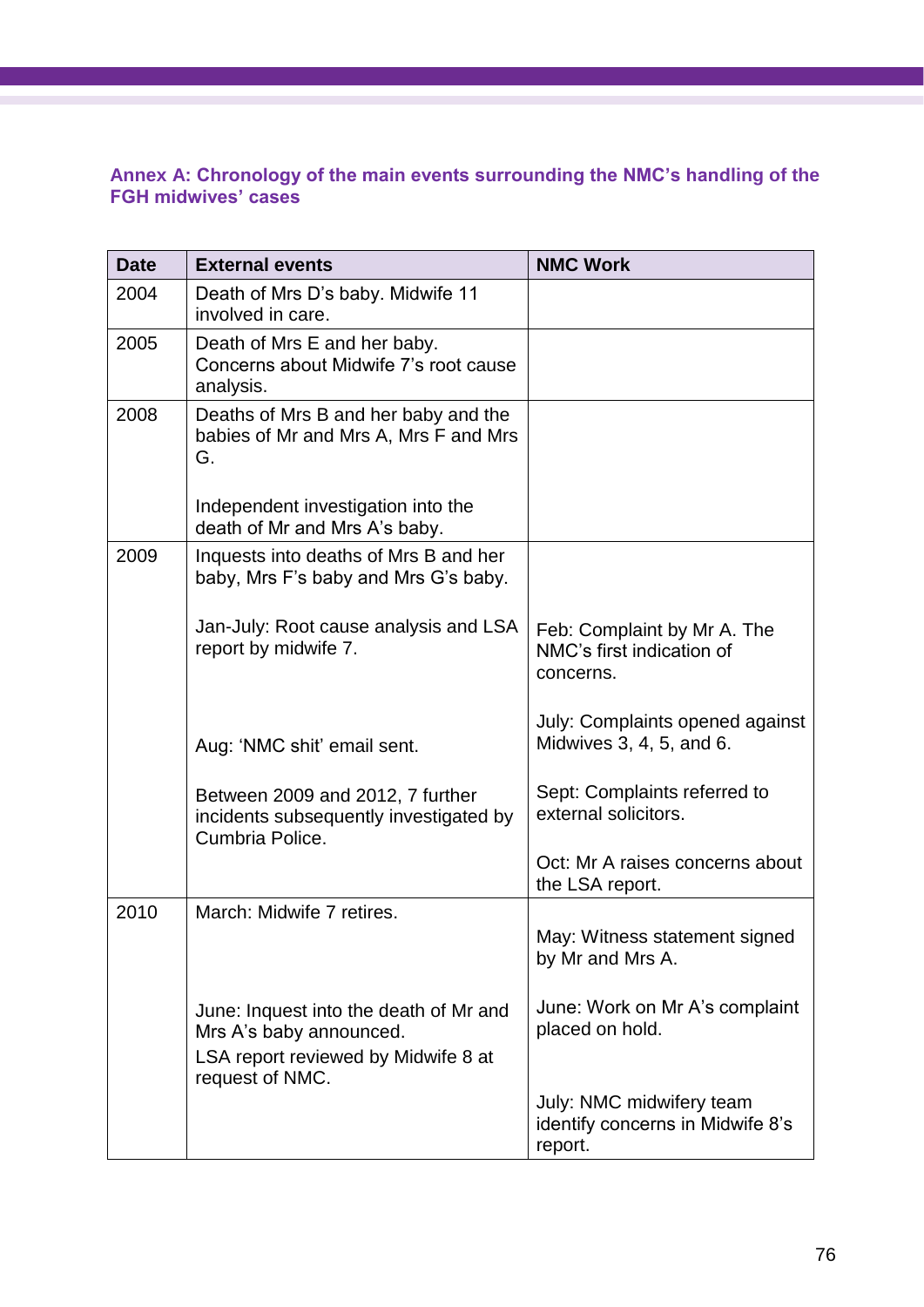| <b>Date</b> | <b>External events</b>                                          | <b>NMC Work</b>                                                                                                                          |
|-------------|-----------------------------------------------------------------|------------------------------------------------------------------------------------------------------------------------------------------|
|             | Nov: Mr A seeks more information<br>about the 'NMC shit' email. | Nov: Mr A identifies<br>discrepancies in midwives'<br>accounts.                                                                          |
|             |                                                                 | Inadequacies in LSA report<br>identified by Trust, NMC and Mr<br>and Mrs A.                                                              |
| 2011        |                                                                 | Jan: Mr A complains to NMC<br>about the 'NMC shit' email.                                                                                |
|             | June: Inquest into the death of Mr and<br>Mrs A's baby.         | June: NMC considers inquest<br>findings.                                                                                                 |
|             | July: Cumbria Police investigation<br>commences.                | July: NMC notes concerns about<br>culture at FGH.                                                                                        |
|             |                                                                 | Sept: Investigations put on hold<br>because of police investigation.                                                                     |
| 2012        |                                                                 | April: Cumbria Police provide a<br>list of cases that concern them.<br>Mr A provides further<br>information about possible<br>collusion. |
|             |                                                                 | May: Case opened in respect of<br>'NMC shit' email.                                                                                      |
|             |                                                                 | June: Cases opened in respect<br>of alleged collusion at the<br>inquest and either closed<br>immediately or put on hold.                 |
|             |                                                                 | Nov: Cumbria police refer cases<br>of Mrs B and her baby to NMC.                                                                         |
|             |                                                                 | Dec: NMC Investigating<br>Committee closes 'NMC shit'<br>email cases in respect of the<br>data breach and offensive title.               |
| 2013        |                                                                 | Jan: Mr B's case in respect of<br>Midwife 9 referred to external<br>lawyers.                                                             |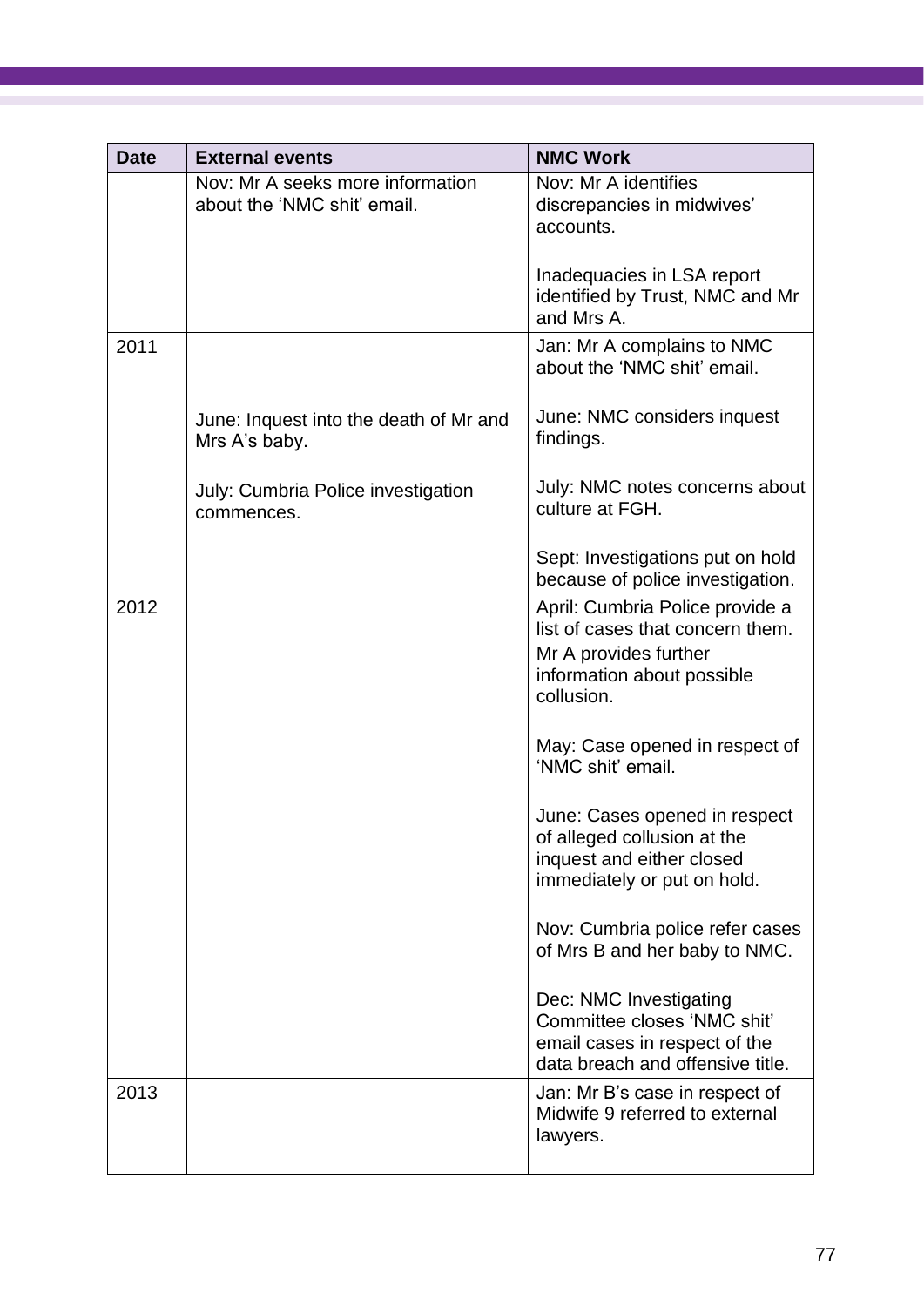| <b>Date</b> | <b>External events</b>                                                                     | <b>NMC Work</b>                                                                                                                                  |
|-------------|--------------------------------------------------------------------------------------------|--------------------------------------------------------------------------------------------------------------------------------------------------|
|             | April: Police decide to take no action in<br>respect of allegations of collusion.          | July: No case to answer for<br>Midwife 9 in respect of Mr B's<br>case.                                                                           |
|             | Sept: Kirkup Investigation established.                                                    | Aug: Mr B complains about<br>Midwife 9.                                                                                                          |
|             |                                                                                            | Oct: Mr B's complaint closed.<br>Complaints opened in respect of<br>Midwife 11 following media                                                   |
|             | Dec: Police investigation concluded.                                                       | report.                                                                                                                                          |
|             | Ombudsman publishes reports in<br>respect of Mr B's concerns.                              | Dec: Trust refers Midwife 11 to<br>NMC in respect of other<br>incidents.                                                                         |
| 2014        |                                                                                            | Jan: Interim order obtained<br>against Midwife 11.                                                                                               |
|             | Feb-April: Ombudsman publishes<br>further reports in respect of Mr A's<br>concerns.        | Jan-April: NMC reviews all FGH<br>cases and reopens some cases<br>which had been closed,<br>including those of Mr B.                             |
|             |                                                                                            | Investigations into Mr A's<br>complaints resume.                                                                                                 |
|             |                                                                                            | April: Complaints opened in<br>respect of Midwives 1 and 2.                                                                                      |
|             |                                                                                            | Oct: Further case opened in<br>respect of Midwife 7.                                                                                             |
|             |                                                                                            | Nov: Investigating Committee<br>takes no action in respect of<br>allegations of collusion but<br>refers Midwives 1, 2, 3, 4 and 6<br>to the CCC. |
| 2015        | March: The Report of the Morecambe<br>Bay Investigation published ('the<br>Kirkup report') | April: NMC consults Kirkup team<br>about its concerns about<br>individual registrants.                                                           |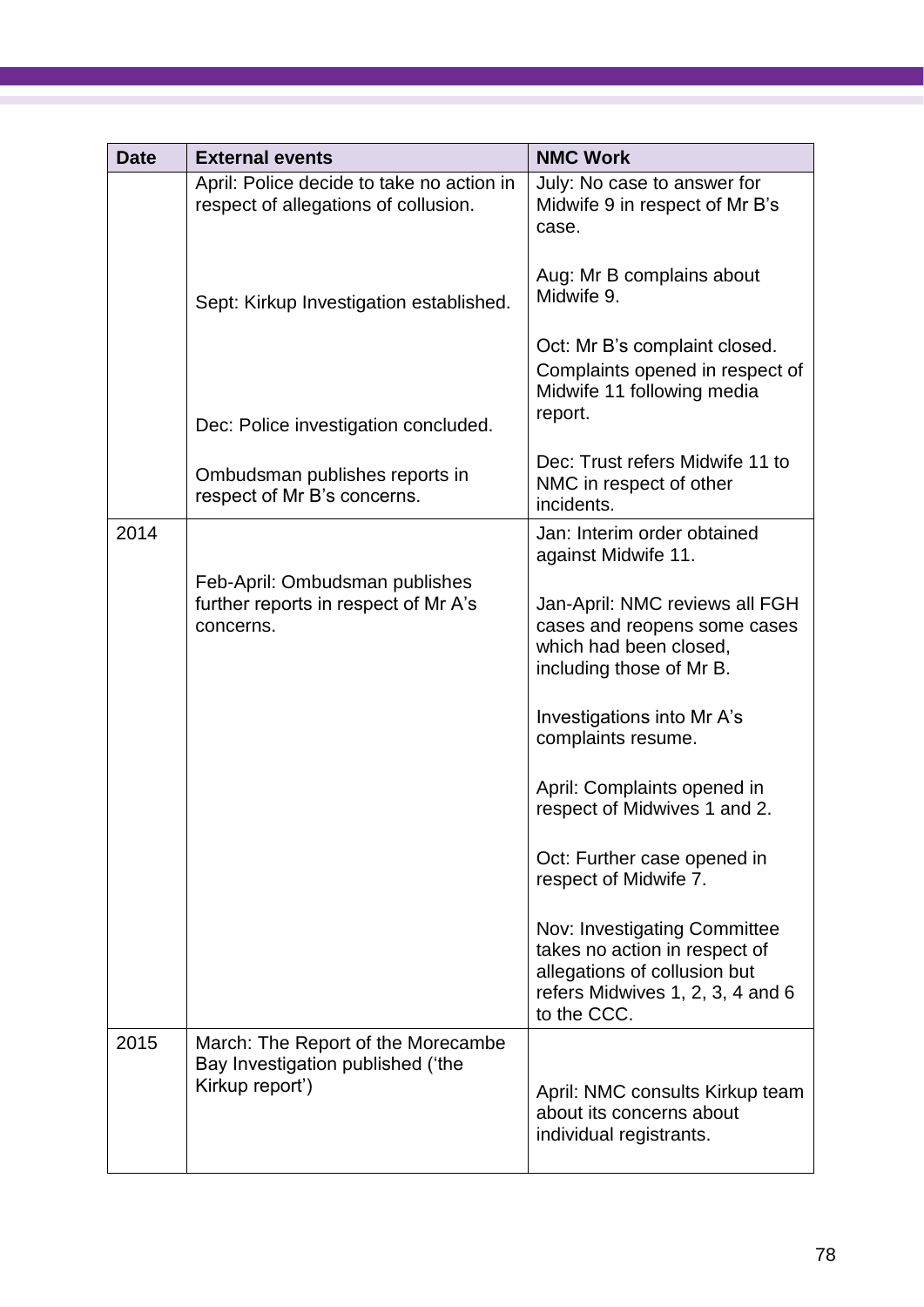| <b>Date</b> | <b>External events</b>                                   | <b>NMC Work</b>                                                                      |
|-------------|----------------------------------------------------------|--------------------------------------------------------------------------------------|
|             |                                                          | May: Midwife 11 struck off the<br>register.                                          |
|             |                                                          | July: Pre-meeting of CCC in<br>respect of Midwives 1, 2, 3, 4<br>and 6 adjourned.    |
|             |                                                          | Oct: Resumed meeting of CCC<br>to deal with defence concerns<br>and case management. |
| 2016        |                                                          | Feb: New statements taken from<br>Mr and Mrs A in respect of<br>Midwives 1 and 2.    |
|             | March: Death of Mrs C's baby.                            | March-April: CCC hearings in                                                         |
|             | April: Midwife 4 suspended by the<br>Trust.              | respect of Midwives 1 and 2.<br>No case to answer and no<br>misconduct found.        |
|             |                                                          | May-June: CCC hearing in<br>respect of Midwives 3 and 4.                             |
|             |                                                          | June: Interim order in respect of<br>Midwife 4 following death of Mrs<br>C's baby.   |
|             |                                                          | Sep: Midwife 3 suspended.                                                            |
|             |                                                          | Oct: Midwife 4 struck off.                                                           |
|             |                                                          | Dec: Case Examiners refer<br>Midwife 7 to the CCC.                                   |
| 2017        | Coroner announces inquest into death<br>of Mrs C's baby. | Jan: No case to answer found in<br>respect of Midwife 6.                             |
|             |                                                          | May: Midwife 3's case reviewed:<br>no longer impaired and<br>suspension lapses.      |
|             |                                                          | June: Midwife 7 struck off the<br>register.                                          |